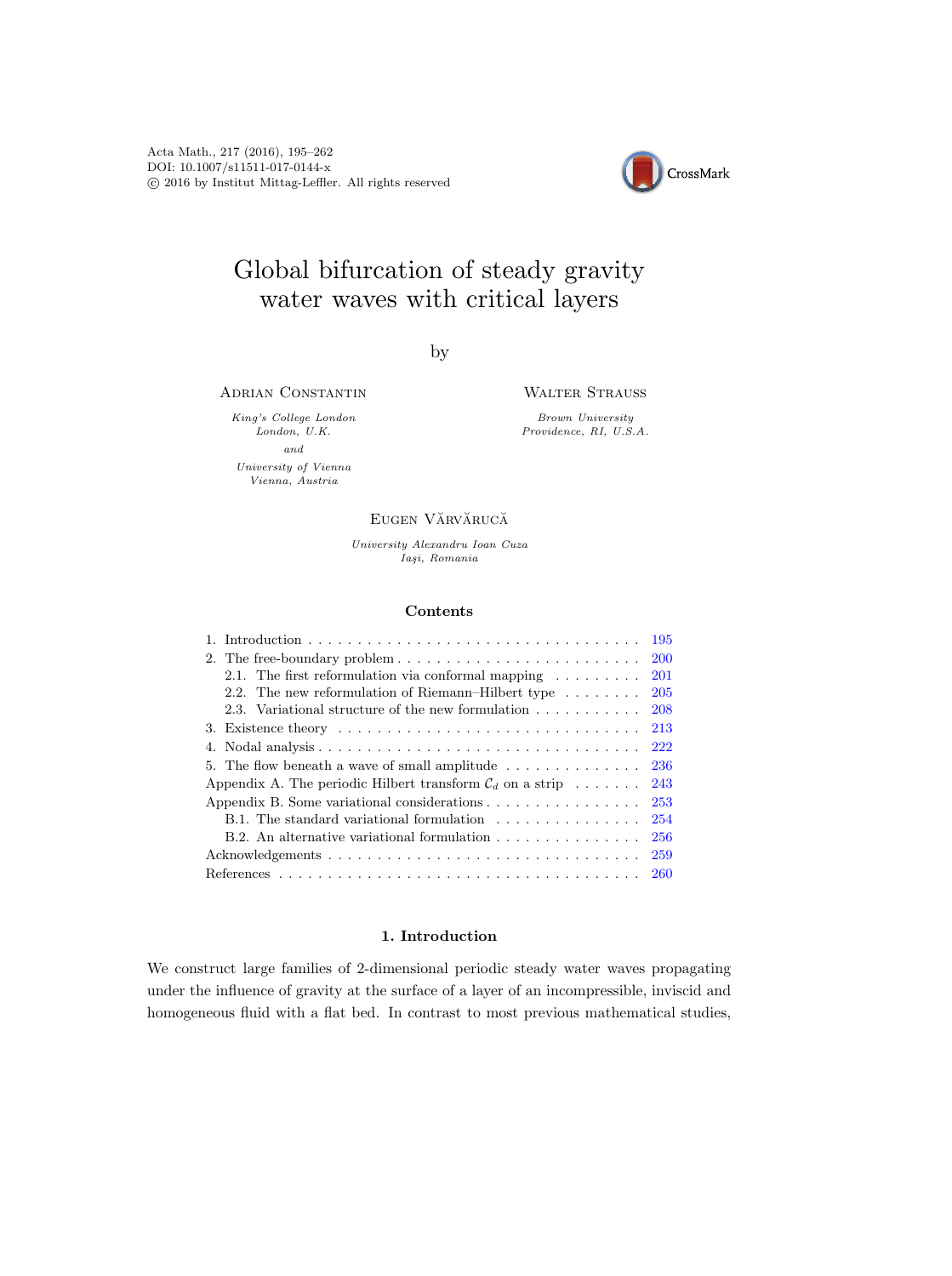our waves can have internal stagnation points and critical layers. They can also have overturning profiles, that is, profiles that are not graphs. Such phenomena cannot occur for the much-studied irrotational flows. For an irrotational steady flow the wave profile is necessarily the graph of a single-valued function  $[32]$ ,  $[38]$ ,  $[43]$ ,  $[44]$ , and there are no interior stagnation points or critical layers [\[1\]](#page-65-0), [\[42\]](#page-66-4).

In this paper we construct families of water waves on flows with non-vanishing constant vorticity. Vorticity is the hallmark of underlying non-uniform currents. Flows with constant vorticity are of interest because of their analytic tractability, being representative of a wide range of physical scenarios. For example, if the waves are long compared with the average water depth, then the existence of a non-zero mean vorticity is more important than its specific distribution [\[36\]](#page-66-5). In particular, constant vorticity gives a good description of tidal currents; that is, the alternating, horizontal movement of water associated with the rise and fall of the tide, with positive/negative vorticity being appropriate for the ebb and flood, respectively  $[10]$ . On areas of the continental shelf and in many coastal inlets these are the most significant currents; the fact that they are the most regular and predictable currents adds to their appeal. Note that tides refer to the vertical motion of water caused by the gravitational forces due to the relative motions of the Moon, the Sun and the Earth, whereas the tidal current flood/ebb is the horizontal movement of water (mostly 1-directional) associated with the rise and fall of the tide, respectively. A spectacular example of the effect of tidal currents on sea waves is encountered at the Columbia River entrance, where appreciable tidal currents make it one of the most hazardous navigational regions in the world because the wave height can easily double in just a few hours; cf. [\[25\]](#page-66-6). The presence of an underlying non-uniform current gives rise to new dynamically rich flow phenomena. In particular, critical layers have been observed in many numerical studies of water flows with an underlying current of constant vorticity, a typical feature of the flow dynamics being the "cat's eye" flow pattern of Thomson (Lord Kelvin) [\[37\]](#page-66-7). The analysis pursued for instance in [\[9\]](#page-65-2) and [\[16\]](#page-65-3) shows that no such patterns can occur in the flow beneath an irrotational periodic steady water wave. General overviews of the wave-current interaction theory can be found in [\[10\]](#page-65-1), [\[13\]](#page-65-4), [\[34\]](#page-66-8) and [\[45\]](#page-66-9), and of the numerics in [\[26\]](#page-66-10), [\[27\]](#page-66-11), [\[29\]](#page-66-12), [\[36\]](#page-66-5) and [\[41\]](#page-66-13). In the present notation, positive vorticity  $\Upsilon > 0$  is typical of pure ebb currents  $(\Upsilon Y + U_0, 0)$ whose surface horizontal velocity exceeds the horizontal current velocity  $U_0$  on the bed  $Y=0$ . This is appropriate for the ebb current, while  $\Upsilon$  < 0 captures flood currents [\[10\]](#page-65-1). For wave-current interactions in a flow with velocity  $(\psi_Y, -\psi_X)$ , where  $\psi$  is the stream function and X denotes the direction of wave propagation, positive vorticity  $\Upsilon = \Delta \psi > 0$ refers to a favorable underlying current, while negative vorticity  $\Upsilon < 0$  refers to an adverse underlying current.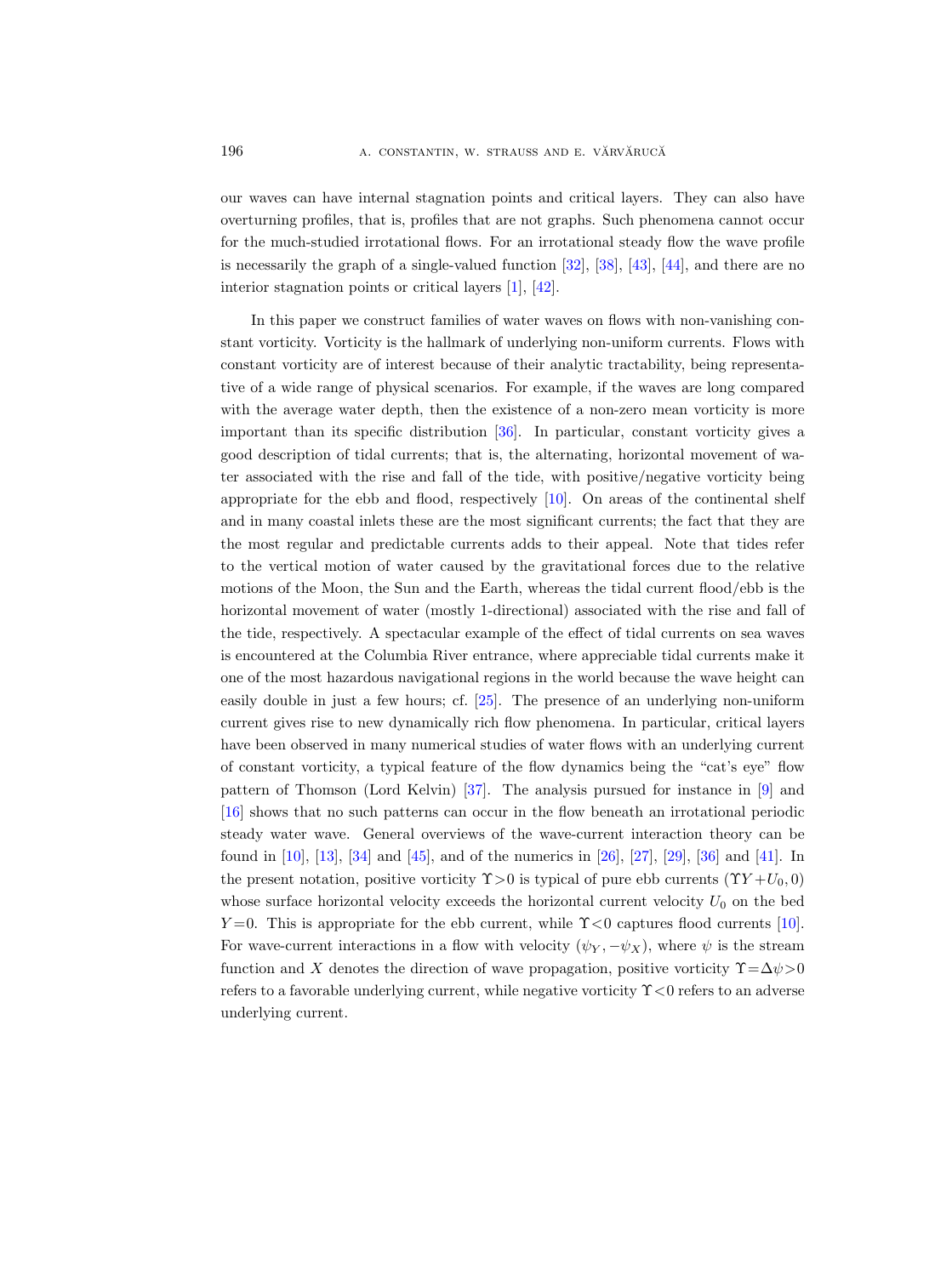The waves investigated in the present paper are constructed by means of bifurcation from laminar (flat) flows. Construction of small-amplitude waves via local bifurcation has already been accomplished in [\[49\]](#page-67-0) and [\[18\]](#page-65-5). What is novel here is the construction of waves of large amplitude via global bifurcation. Now, global bifurcation has also been carried out for general vorticity under the limitation that there are no stagnation points or critical layers [\[15\]](#page-65-6), that is, under the condition that  $\psi_Y < 0$ , where the vector  $(\psi_Y, -\psi_X)$  is the fluid velocity in the frame moving with the speed of the traveling wave. The reason for this limitation in past studies is because they rely upon the semi-Lagrangian transformation of Dubreil–Jacotin [\[21\]](#page-65-7), which requires  $\psi_Y < 0$ . The critical layers are comprised of the points where  $\psi_Y = 0$ , while the stagnation points are those at which both  $\psi_Y = 0$  and  $\psi_X = 0$ . On the other hand, a vertical scaling transformation was used in [\[49\]](#page-67-0) to construct waves of small amplitude with critical layers. However, the intricate nature of the reformulated free-boundary problem precludes an attempt to develop an effective global bifurcation approach from that perspective. While for waves of small amplitude, the vertical scaling transformation induces tractable structural changes that can be captured by linear theory, as soon as the waves cease to represent small perturbations of a flat free surface, the inherent loss of structure cannot accommodate the pursuit of a physically tangible analysis. Two of the present authors introduced in [\[18\]](#page-65-5) a new approach, based on a conformal transformation, for a different construction of waves with critical layers. This approach is further developed in the present paper to construct waves of large amplitude. We also prove that the constructed waves are critical points of a natural functional derived from the energy.

We begin  $\S2$  $\S2$  by introducing the governing equations of water waves. Then, as presented in [\[18\]](#page-65-5), we use a conformal mapping from a fixed infinite strip in the plane onto the fluid domain with its free boundary (see Figure [1\)](#page-6-1), to reformulate the problem as a non-linear pseudodifferential equation [\(2.20\)](#page-9-0) on a horizontal line, where the unknown  $x \mapsto v(x)$  is a real-valued function v of one real variable, expressing the elevation of the wave profile in a suitable parametrization. This equation involves the Hilbert transform for a strip as well as several parameters. For the sake of completeness, some of the technical background for the Hilbert transform on a strip is provided in Appendix [A,](#page-48-0) including a representation formula as a singular integral that appears to be new. While a construction of waves of small amplitude by means of local bifurcation theory applied to  $(2.20)$  was carried out in [\[18\]](#page-65-5), the applicability of global bifurcation theory requires certain compactness properties of the non-linear operators in question, which do not seem to be available for [\(2.20\)](#page-9-0). Our first main result is to uncover a new reformulation of the problem, the quasilinear pseudodifferential system  $(2.22)$  for the same function v and the same parameters as before, involving the periodic Hilbert transform for a strip. The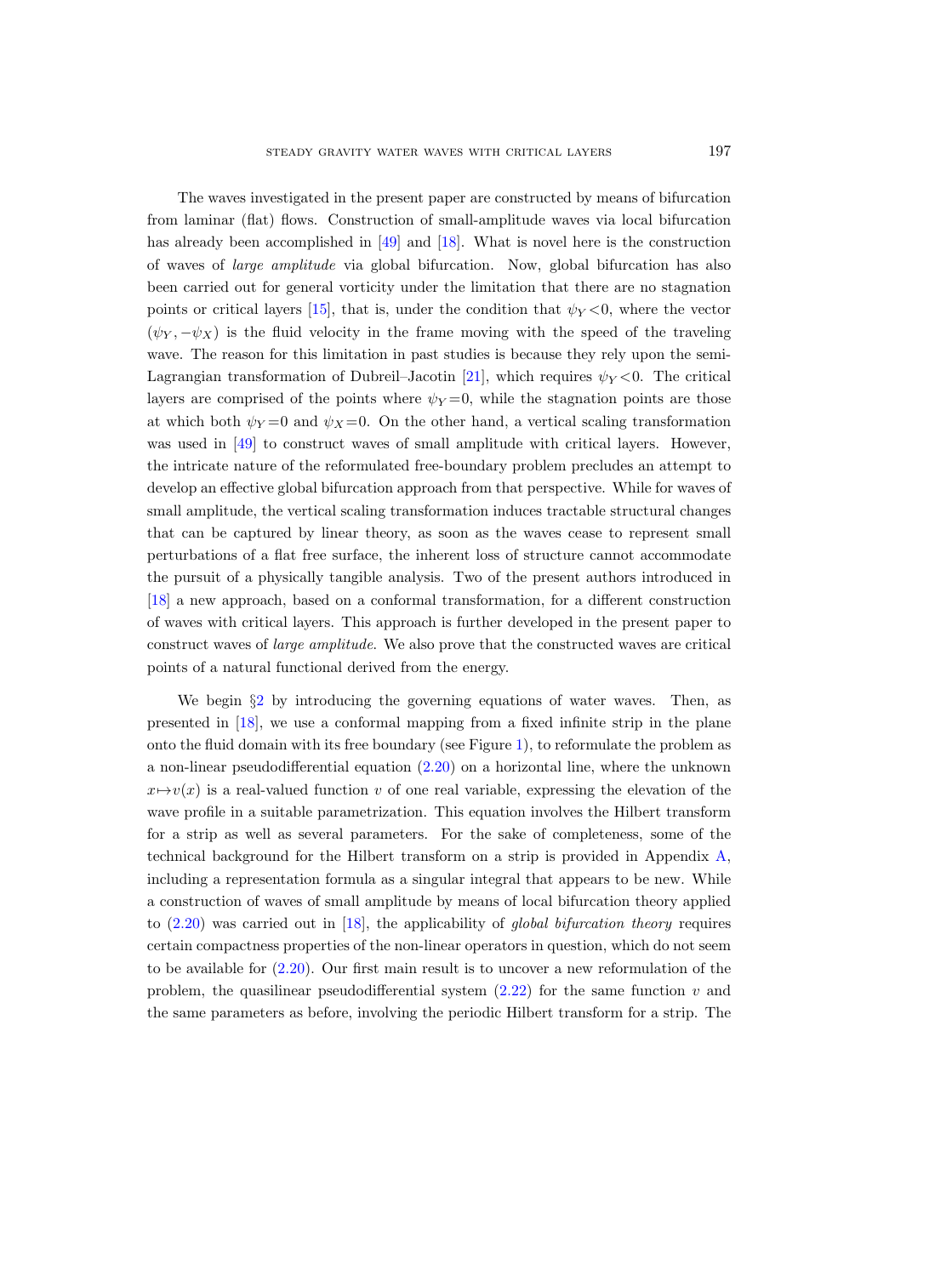equivalence between [\(2.20\)](#page-9-0) and [\(2.22\)](#page-10-1) is proven by means of Riemann–Hilbert theory on the strip. It is somewhat surprising that the new formulation involves not only the functional equation  $(2.22a)$ , but also the scalar constraint  $(2.22b)$ . The system  $(2.22)$  is novel, even when restricted to irrotational flows (without vorticity) of finite depth, even though in that case it is an analogue of Babenko's formulation [\[2\]](#page-65-8) for the irrotational water-wave problem of infinite depth. While Babenko's formulation has turned out to be instrumental in the recent theory of global and subharmonic bifurcation in the irrotational infinite-depth case [\[3\]](#page-65-9), [\[4\]](#page-65-10), [\[5\]](#page-65-11), [\[31\]](#page-66-14), [\[39\]](#page-66-15), the finite depth and the vorticity make both the Riemann–Hilbert analysis and the subsequent global bifurcation theory for [\(2.22\)](#page-10-1) substantially more involved.

Furthermore, we show in  $\S2$  $\S2$  that the equations in the new formulation are identical to the Euler–Lagrange equations of a certain functional Λ. As explained in Appendix [B,](#page-58-0) the functional  $\Lambda$  comes naturally from the physical energy

$$
E = \iint \left( \frac{1}{2} |\nabla \psi|^2 + \Upsilon \psi + \frac{Q}{2} - gY \right) dX dY,
$$

where g is gravity,  $\Upsilon$  is the vorticity  $(\Upsilon = -\gamma)$  in some references), and  $Q/2g$  is the total head, namely, the greatest possible height of the wave, as discussed further at the beginning of §[2.](#page-5-0) The variational structure of Babenko's equation is a key ingredient in the subharmonic bifurcation analysis in  $[3]$  and  $[4]$ , and thus our formulation opens up the possibility of similar investigations for surface waves in water flows of finite depth and with constant non-zero vorticity. However, since in this case numerical studies [\[36\]](#page-66-5), [\[41\]](#page-66-13) indicate a much richer dynamics, in the present paper we content ourselves with establishing a global bifurcation theory, leaving the question of secondary and subharmonic bifurcation to remain the subject of subsequent investigations.

In §[3](#page-18-0) we construct a continuous solution curve  $\mathcal{K}_{n,\pm}$ , representing waves with spatial period  $2\pi/n$ , for every integer  $n\geqslant1$  and both choices of sign  $\pm$ . The solution curve  $\mathcal{K}_{n,\pm}$ consists of triples  $(Q, m, v)$  belonging to a function space  $\mathbb{R} \times \mathbb{R} \times C_{2\pi}^{2,\alpha}(\mathbb{R})$ , where  $0 < \alpha < 1$ is the Hölder-space index and  $2\pi$  indicates the period. Each point on the solution curve  $\mathcal{K}_{n,\pm}$  corresponds to a water wave, provided an associated curve in the plane is injective and contained in the upper half-plane. This property necessarily holds for solutions that are sufficiently close to the trivial one. The index  $n=1$  stands for the bifurcation from the lowest eigenvalue and  $n\geqslant 2$  for the higher modes; given  $n\geqslant 1$ , the dispersion relation has two roots which are distinguished by the notation  $\pm$ . While local bifurcation from a simple eigenvalue is a well-known technique, most often referred to by the names Crandall–Rabinowitz or Liapunov–Schmidt, the real-analytic structure of the operator in [\(2.22\)](#page-10-1), together with suitable compactness properties that we establish for the solution set, enable us to go beyond local bifurcation and prove the existence of a global solution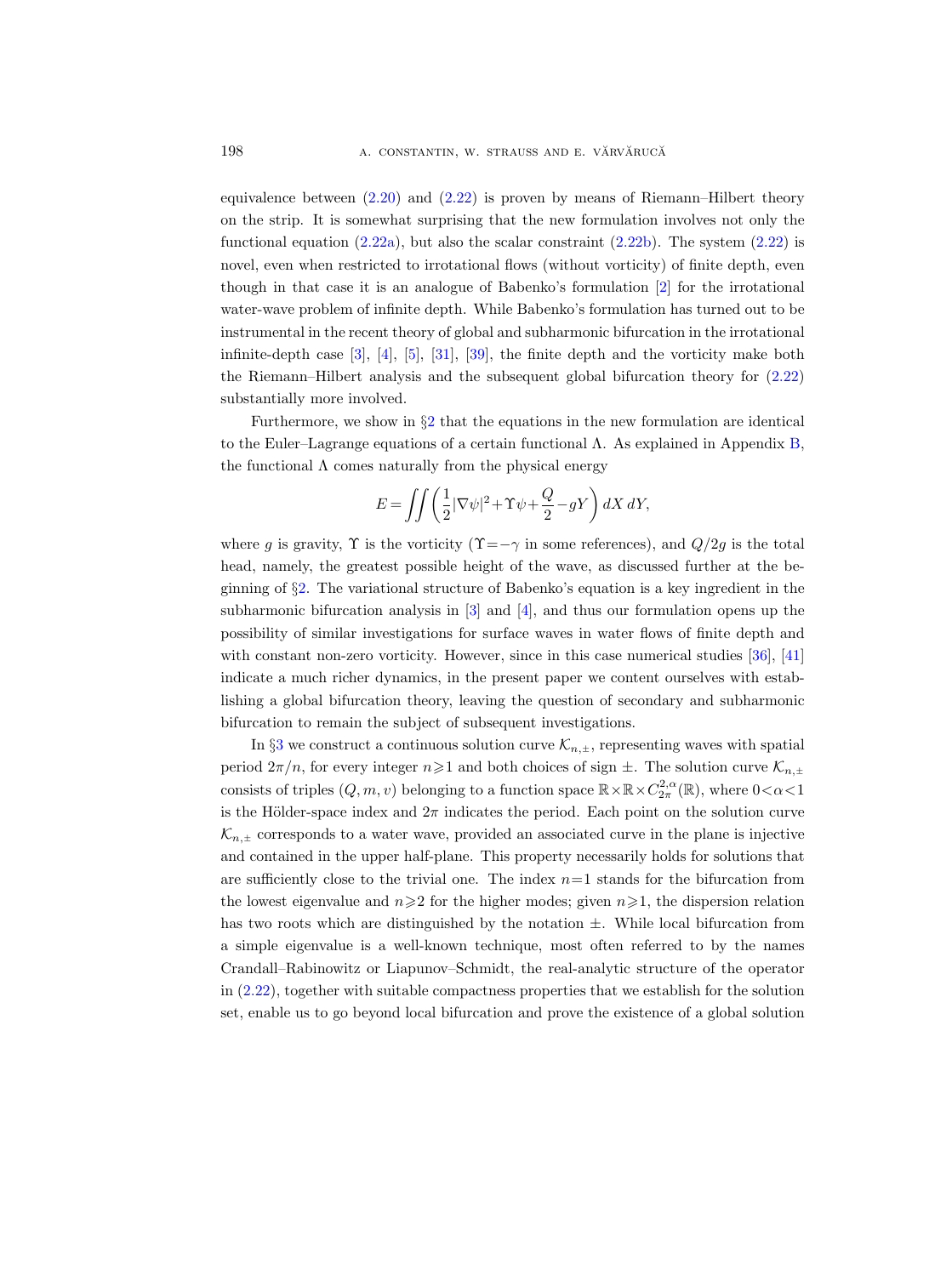curve, by employing the "analytic theory of bifurcation" due to Dancer, Buffoni and Toland  $[6]$ . However, compared to the analysis in  $[6]$ , the presence of vorticity and the finiteness of the depth introduce major additional difficulties. In particular, the proof of the required compactness property of the solution set is rather subtle and depends on commutator properties of the periodic Hilbert transform. We thus obtain the existence of solutions that are not merely small perturbations of a laminar flow (with a flat free surface).

The basic idea of continuation of the local bifurcation curve for abstract operator equations originates with the work of Rabinowitz [\[30\]](#page-66-16), who used Leray–Schauder degree to extend the local bifurcation curve. Shortly thereafter Dancer [\[20\]](#page-65-13) showed that, for equations with a real-analytic structure, analytic continuation can provide a similar construction. The two approaches provide somewhat different sets of solutions. The main advantage of the analytic theory is that it provides a continuous curve of solutions, whereas the degree-theoretic approach only ensures the existence of a global connected set of solutions that might lose its character as a curve beyond a small neighbourhood of the local bifurcation point. Our constructed solution curve has an analytic reparametrization locally around each point, even as it passes through its branch points. Theorem [5](#page-19-0) provides three alternatives for how the curve "ends" in either direction. One is that the curve may be unbounded in  $\mathbb{R}\times\mathbb{R}\times C^{2,\alpha}_{2\pi}(\mathbb{R})$ . The second is that the solution curve  $\mathcal{K}_{n,\pm}$ may approach a wave of greatest height  $Q/2g$ . The third alternative is that the curve is a closed loop that returns to the original laminar flow.

§[4](#page-27-0) is a key part of the analysis. We show that the third alternative cannot occur unless the curve of solutions contains a wave for which the free surface  $\mathcal S$  intersects itself at a point directly above the trough. This intriguing possibility is supported by numerical computations [\[36\]](#page-66-5), [\[41\]](#page-66-13). Moreover, we prove that the constructed waves have the property that, although their free surface is allowed to overturn (that is, Y could be a multivalued function of  $X$ ),  $Y$  necessarily decreases from the crest to the trough. More precisely, this property holds either all along the global solution curve, or for all the solutions situated along the curve between the trivial one and the first limiting wave with a selfintersection on the vertical line above the trough, if such a solution ever occurs on the curve. These statements are proven by an intricate series of arguments based on repeated use of the strong maximum principle together with the Hopf and Serrin inequalities at the boundary. We conclude this section by mentioning some further results that will appear in a forthcoming paper (announced in [\[35\]](#page-66-17)), as well as some conjectures that have gained some reasonable degree of credence due to a combination of analytical results and numerical simulations.

§[5](#page-41-0) highlights some detailed features of the small-amplitude waves that illustrate the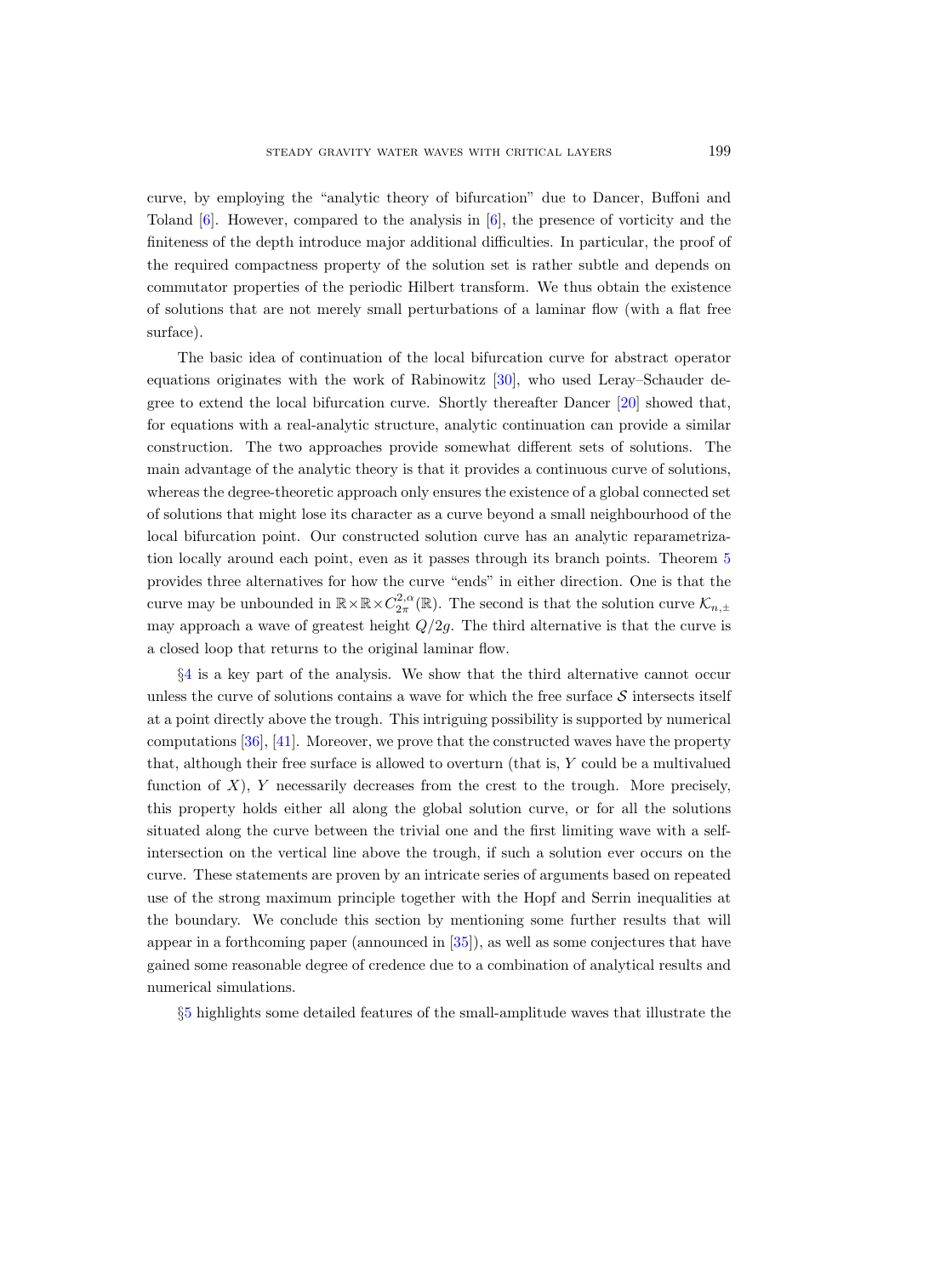profound effect of vorticity. In particular, in contrast to irrotational flows, there exist flows for which the streamlines are in the shape of "cat's eyes".

#### 2. The free-boundary problem

<span id="page-5-0"></span>The problem of periodic travelling gravity water waves in a flow of constant vorticity  $\Upsilon$ over a flat bed can be formulated as the free-boundary problem of finding the following domain and function:

<span id="page-5-2"></span>• a laterally unbounded domain  $\Omega$  in the  $(X, Y)$ -plane, whose boundary consists of the real axis

$$
\mathcal{B} = \{(X, 0) : X \in \mathbb{R}\}\tag{2.1a}
$$

representing the flat impermeable water bed, and an a-priori unknown curve with a parametric representation

<span id="page-5-4"></span>
$$
\mathcal{S} = \{ (u(s), v(s)) : s \in \mathbb{R} \},\tag{2.1b}
$$

where

<span id="page-5-5"></span>the mapping 
$$
s \mapsto (u(s) - s, v(s))
$$
 is periodic of period *L*, (2.1c)

representing the water's free surface;

• a function  $\psi(X, Y)$  that is *L*-periodic in X throughout  $\Omega$ , called the *stream func*tion, providing the velocity field  $(\psi_Y, -\psi_X)$  in a frame moving at the constant wave speed, which satisfies the following equations and boundary conditions:

$$
\Delta \psi = \Upsilon \qquad \text{in } \Omega,\tag{2.2a}
$$

<span id="page-5-8"></span><span id="page-5-7"></span><span id="page-5-6"></span><span id="page-5-3"></span><span id="page-5-1"></span>
$$
\psi = 0 \qquad \text{on } \mathcal{S}, \tag{2.2b}
$$

$$
\psi = -m \quad \text{on } \mathcal{B},\tag{2.2c}
$$

$$
|\nabla \psi|^2 + 2gY = Q \qquad \text{on } \mathcal{S}.
$$
 (2.2d)

Here  $g$  is the gravitational constant of acceleration and the constant  $m$  is the relative mass flux. The constant  $Q/2g$  is the total head, which is the greatest possible height of  $S$ . The notion of relative mass flux captures the fact that in the moving frame the amount of water passing any vertical line is constant throughout the fluid domain, as

$$
\int_0^{v(s)} \psi_Y(X, Y) dY = m, \quad s \in \mathbb{R}.
$$

Neglecting friction and surface tension effects, the Bernoulli equation [\(2.2d\)](#page-5-1) is a form of conservation of energy; cf. the discussion in [\[10\]](#page-65-1). Each term in the relation

$$
\frac{|\nabla \psi|^2}{2g} + Y = \frac{Q}{2g} \quad \text{on } \mathcal{S},
$$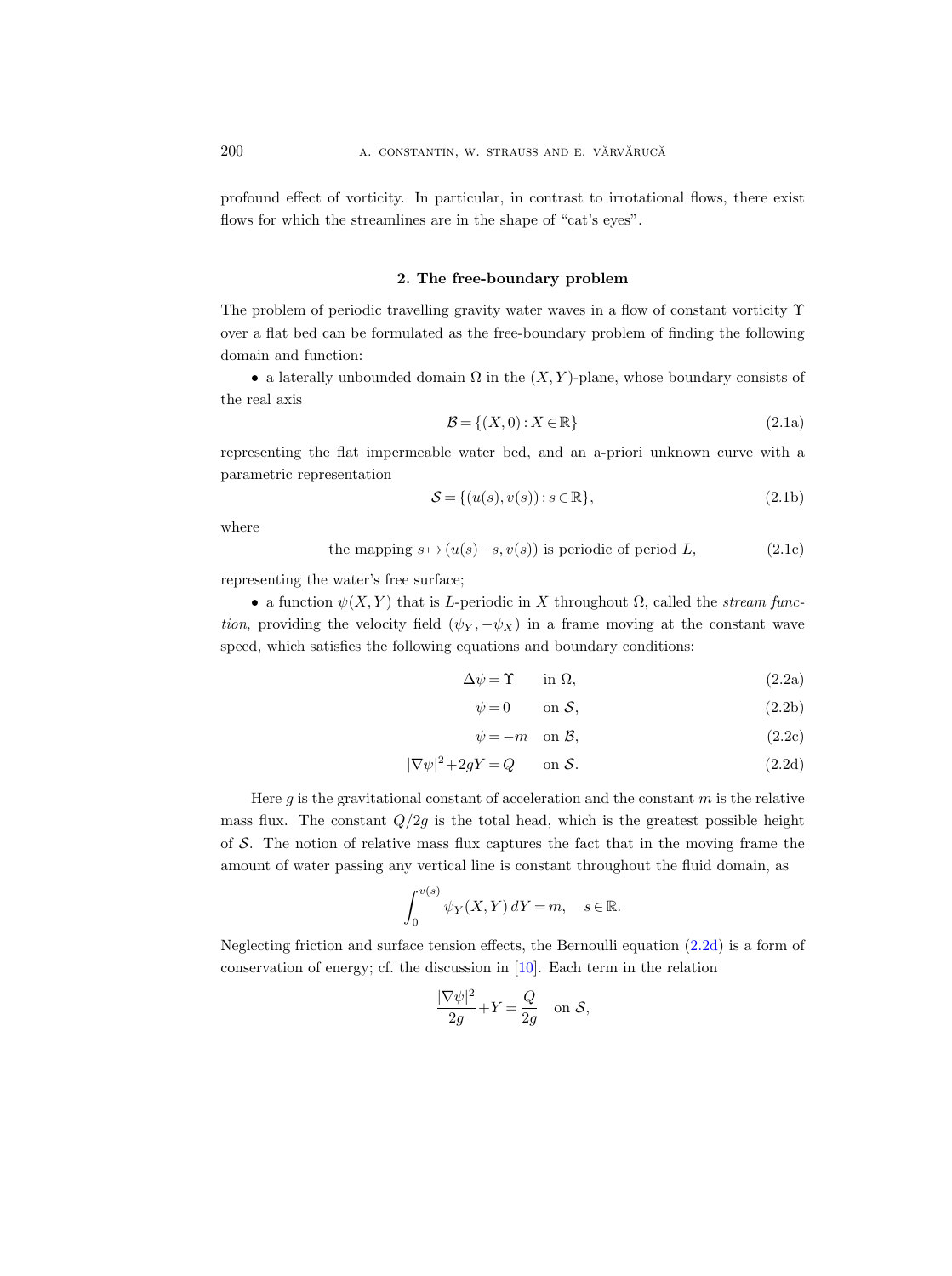

<span id="page-6-1"></span>Figure 1. The conformal parametrization of the fluid domain.

obtained from  $(2.2d)$ , has the dimension of length, the first being called the velocity head and representing the elevation needed for the fluid to reach the velocity  $|\nabla \psi|$  during frictionless free fall, and the second term being the elevation head. The level sets of  $\psi$  are the streamlines. A point where the gradient of  $\psi$  vanishes is called a *stagnation* point. A critical layer is a curve along which  $\psi_Y = 0$ . Such curves arise in the context of flow-reversal, when a fluid region where the flow is oriented towards the propagation direction of the wave is adjacent to a fluid region in which the flow is adverse to it.

For any integer  $p \ge 0$  and  $\alpha \in (0, 1)$ , we denote by  $C^{p, \alpha}$  the space of functions whose partial derivatives up to order p are Hölder continuous with exponent  $\alpha$  over their domain of definition. By  $C^{p,\alpha}_{loc}$  we denote the set of functions of class  $C^{p,\alpha}$  over any compact subset of their domain of definition. Let  $C_L^{p,\alpha}(\mathbb{R})$  be the space of functions of one real variable which are L-periodic and of Hölder class  $C^{p,\alpha}$ . Throughout this paper we are interested in solutions  $(\Omega, \psi)$  of the water-wave problem  $(2.1)$ – $(2.2)$  of class  $C^{1,\alpha}$  for some  $\alpha \in (0,1)$ , in the sense that S has a parametrization  $(2.1b)$  with u, v functions of class  $C^{1,\alpha}$ , such that  $(2.1c)$  holds and

$$
u'(s)^2 + v'(s)^2 \neq 0 \quad \text{for all } s \in \mathbb{R}, \tag{2.3}
$$

while  $\psi \in C^{\infty}(\Omega) \cap C^{1,\alpha}(\overline{\Omega})$ .

## <span id="page-6-0"></span>2.1. The first reformulation via conformal mapping

In this subsection we present, following [\[18\]](#page-65-5), the reformulation of the free-boundary problem problem  $(2.1)$ – $(2.2)$  as the quasilinear pseudodifferential equation  $(2.18)$  for a periodic function of a single variable. This involves the periodic Dirichlet–Neumann operator  $\mathcal{G}_{kh}$  and the periodic Hilbert transform  $\mathcal{C}_{kh}$  for a strip, for whose definition and detailed properties we refer to Appendix [A.](#page-48-0)

A domain  $\Omega$  contained in the upper half of the  $(X, Y)$ -plane is called an L-periodic strip-like domain if its boundary consists of the real axis  $\beta$  and a curve  $\delta$  described in parametric form by  $(2.1b)$  such that  $(2.1c)$  holds. Given  $L>0$ , let  $k>0$  be such that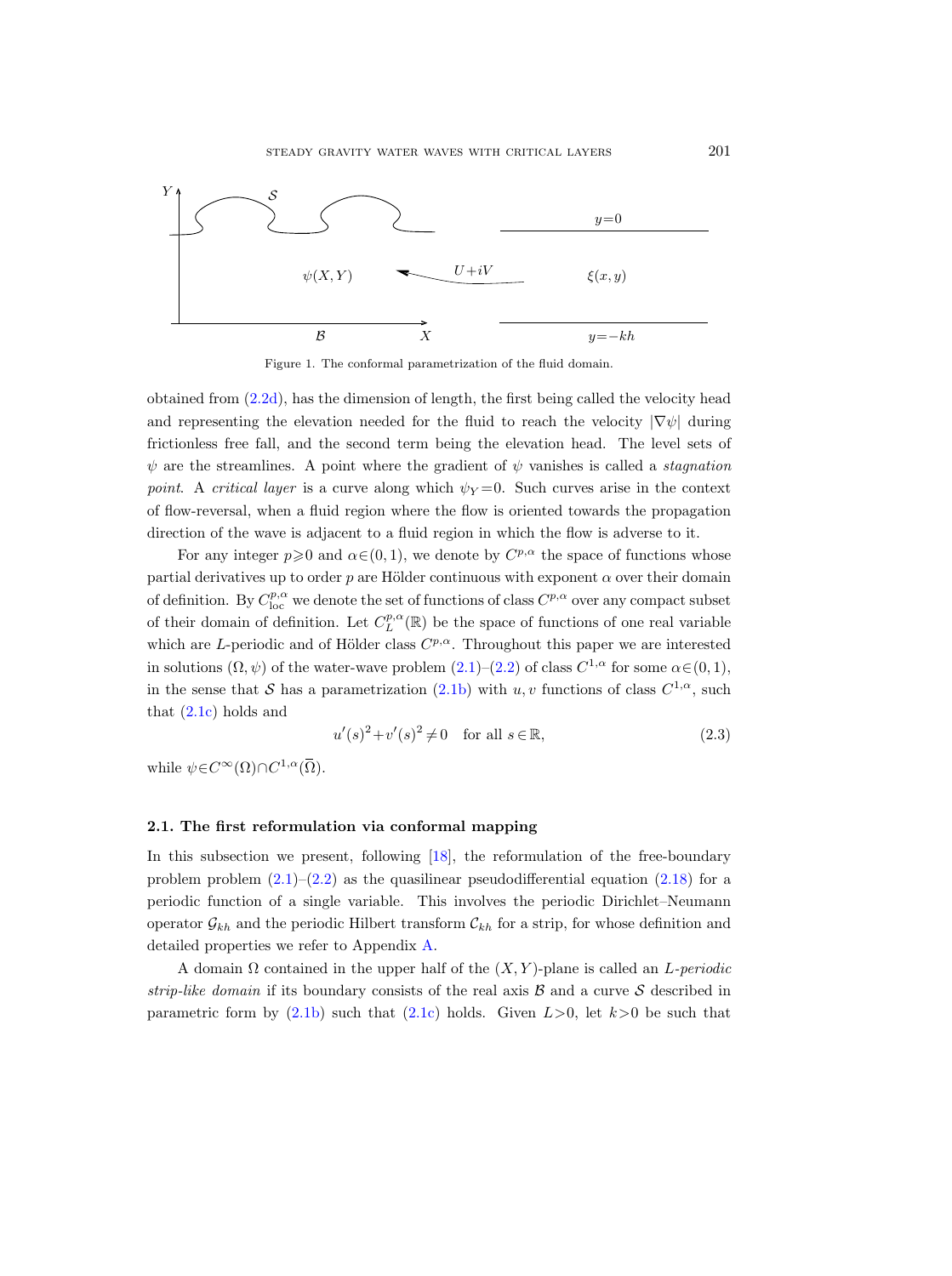$L=2\pi/k$  (so that, for a steady wave of spatial period L, k is the wave number). Also, for any  $d > 0$ , let us denote by  $\mathcal{R}_d$  the horizontal strip

$$
\{(x, y) \in \mathbb{R}^2 : -d < y < 0\}.
$$

Given any L-periodic strip-like domain  $\Omega$  of class  $C^{1,\alpha}$  for some  $\alpha \in (0,1)$ , the con-siderations in [\[18\]](#page-65-5) show that there exists a unique constant  $h > 0$ , called the *conformal* mean depth of  $\Omega$ , and a conformal map  $U+iV$  from  $\mathcal{R}_{kh}$  onto  $\Omega$  that admits an extension as a homeomorphism of class  $C^{1,\alpha}$  between the closures of these domains (see Figure [1\)](#page-6-1), such that

<span id="page-7-5"></span>
$$
\begin{cases}\nU(x+2\pi, y) = U(x, y) + 2\pi/k & \text{for } (x, y) \in \mathcal{R}_{kh}, \\
V(x+2\pi, y) = V(x, y) & \text{for } (x, y) \in \mathcal{R}_{kh}, \\
V(x, -kh) = 0 & \text{for all } x \in \mathbb{R},\n\end{cases}
$$
\n(2.4)

and, moreover,

<span id="page-7-1"></span>
$$
U_x^2(x,0) + V_x^2(x,0) \neq 0 \quad \text{for all } x \in \mathbb{R},
$$
\n(2.5)

<span id="page-7-0"></span>the mapping 
$$
x \mapsto (U(x, 0), V(x, 0))
$$
 is injective on R, (2.6)

<span id="page-7-6"></span>
$$
S = \{ (U(x, 0), V(x, 0)) : x \in \mathbb{R} \} \text{ is the upper boundary of } \Omega.
$$
 (2.7)

We define

<span id="page-7-2"></span>
$$
v(x) = V(x, 0) \quad \text{for all } x \in \mathbb{R}.\tag{2.8}
$$

It then follows that necessarily

<span id="page-7-4"></span> $[v] = h,$ 

where, throughout this paper,  $[f]$  denotes the mean over one period of a  $2\pi$ -periodic function  $f$ . Note that  $V$  may be recovered uniquely from  $v$  as the solution of

$$
\Delta V = 0, \qquad \text{in } \mathcal{R}_{kh}, \tag{2.9a}
$$

$$
V(x,0) = v(x), \quad x \in \mathbb{R},\tag{2.9b}
$$

$$
V(x, -kh) = 0, \qquad x \in \mathbb{R}.
$$
 (2.9c)

Of course, U is a harmonic conjugate of  $-V$  on  $\mathcal{R}_{kh}$  and, moreover, by  $(A.5)$  with  $d=kh$ , we have that, up to an additive constant that can be neglected,

<span id="page-7-3"></span>
$$
U(x,0) = \frac{x}{k} + (\mathcal{C}_{kh}(v-h))(x), \quad x \in \mathbb{R}.
$$
 (2.10)

Thus

$$
U_x(x,0) = V_y(x,0) = \frac{1}{k} + (\mathcal{C}_{kh}(v'))(x), \quad x \in \mathbb{R}.
$$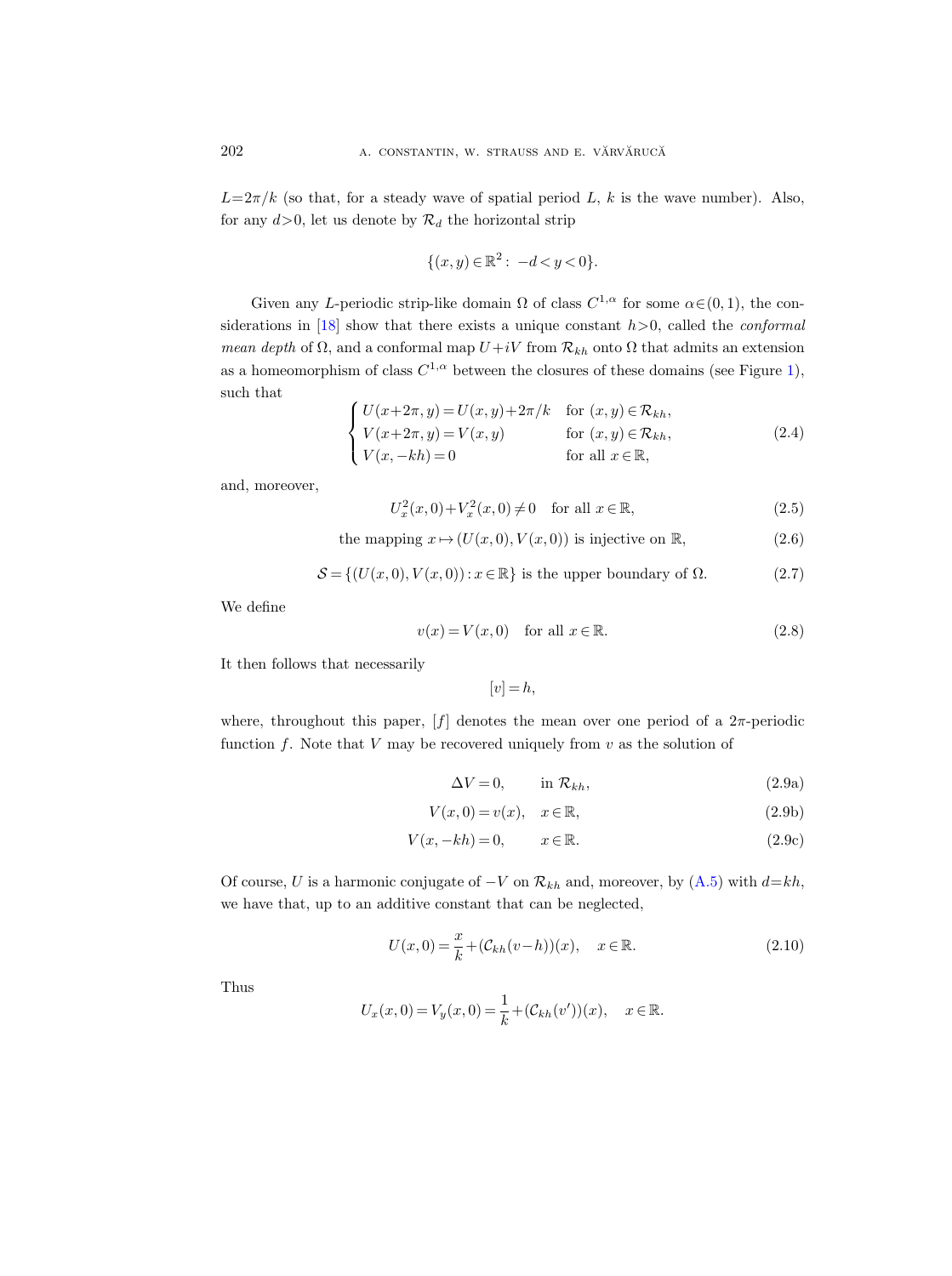Let  $\Omega$  be any *L*-periodic strip-like domain of class  $C^{1,\alpha}$ . Classical elliptic theory ensures that  $(2.2a)-(2.2c)$  $(2.2a)-(2.2c)$  $(2.2a)-(2.2c)$  has a unique solution. Thus, one may regard  $(2.1)-(2.2)$  $(2.1)-(2.2)$  $(2.1)-(2.2)$  as the problem of finding a domain  $\Omega$  for which the corresponding solution of  $(2.2a)-(2.2c)$  $(2.2a)-(2.2c)$  $(2.2a)-(2.2c)$ satisfies also  $(2.2d)$ . In what follows, we aim to recast this problem in terms of the function v of one variable defined above. If  $\psi$  is the unique solution of  $(2.2a)-(2.2c)$  $(2.2a)-(2.2c)$  $(2.2a)-(2.2c)$ , we define  $\xi: \mathcal{R}_{kh} \to \mathbb{R}$  by

<span id="page-8-8"></span>
$$
\xi(x, y) = \psi(U(x, y), V(x, y)), \quad (x, y) \in \mathcal{R}_{kh}, \tag{2.11}
$$

and  $\zeta: \mathcal{R}_{kh} \to \mathbb{R}$  by

<span id="page-8-9"></span><span id="page-8-7"></span><span id="page-8-1"></span>
$$
\zeta = \xi + m - \frac{1}{2}\Upsilon V^2. \tag{2.12}
$$

Then we may recast  $(2.2a)-(2.2c)$  $(2.2a)-(2.2c)$  $(2.2a)-(2.2c)$  as

$$
\Delta \zeta = 0 \qquad \qquad \text{in } \mathcal{R}_{kh}, \tag{2.13a}
$$

$$
\zeta(x,0) = m - \frac{1}{2}\Upsilon v^2(x) \quad \text{for all } x \in \mathbb{R},\tag{2.13b}
$$

$$
\zeta(x, -kh) = 0 \qquad \text{for all } x \in \mathbb{R}.\tag{2.13c}
$$

Moreover, by calculating

$$
|\nabla \xi|^2 = (Q - 2gY)|\nabla V|^2,
$$

we see that  $(2.2d)$  is satisfied if and only if

<span id="page-8-2"></span>
$$
(\zeta_y + \Upsilon V V_y)^2 = (Q - 2gV)(V_x^2 + V_y^2) \text{ at } (x, 0) \text{ for all } x \in \mathbb{R}.
$$
 (2.14)

From [\(2.13\)](#page-8-1) and the definition [\(A.1\)](#page-48-1) of the Dirichlet–Neumann operator  $\mathcal{G}_{kh}$  we infer that

<span id="page-8-6"></span>
$$
\zeta_y = \frac{m}{kh} - \frac{\Upsilon}{2} \mathcal{G}_{kh}(v^2) \quad \text{on} \quad y = 0,
$$
\n(2.15)

while clearly

<span id="page-8-5"></span><span id="page-8-0"></span>
$$
V_y = \mathcal{G}_{kh}(v) \quad \text{on} \quad y = 0. \tag{2.16}
$$

Therefore  $(2.14)$  may now be rewritten as

<span id="page-8-3"></span>
$$
\left(\frac{m}{kh} - \Upsilon\left(\mathcal{G}_{kh}\left(\frac{v^2}{2}\right) - v\mathcal{G}_{kh}(v)\right)\right)^2 = (Q - 2gv)((v')^2 + (\mathcal{G}_{kh}(v))^2),\tag{2.17}
$$

where  $[v]=h$ . Equation [\(2.17\)](#page-8-3) was first derived in [\[18\]](#page-65-5), with  $\Upsilon=-\gamma$  (due to a change of sign of the 2-dimensional vorticity).

The above considerations show that the free-boundary problem  $(2.1)$ – $(2.2)$  leads to the problem of finding a positive number h and a function  $v \in C_{2\pi}^{1,\alpha}(\mathbb{R})$  which satisfy

<span id="page-8-4"></span>
$$
\left(\frac{m}{kh} - \Upsilon\left(\mathcal{G}_{kh}\left(\frac{v^2}{2}\right) - v\mathcal{G}_{kh}(v)\right)\right)^2 = (Q - 2gv)((v')^2 + (\mathcal{G}_{kh}(v))^2),\tag{2.18a}
$$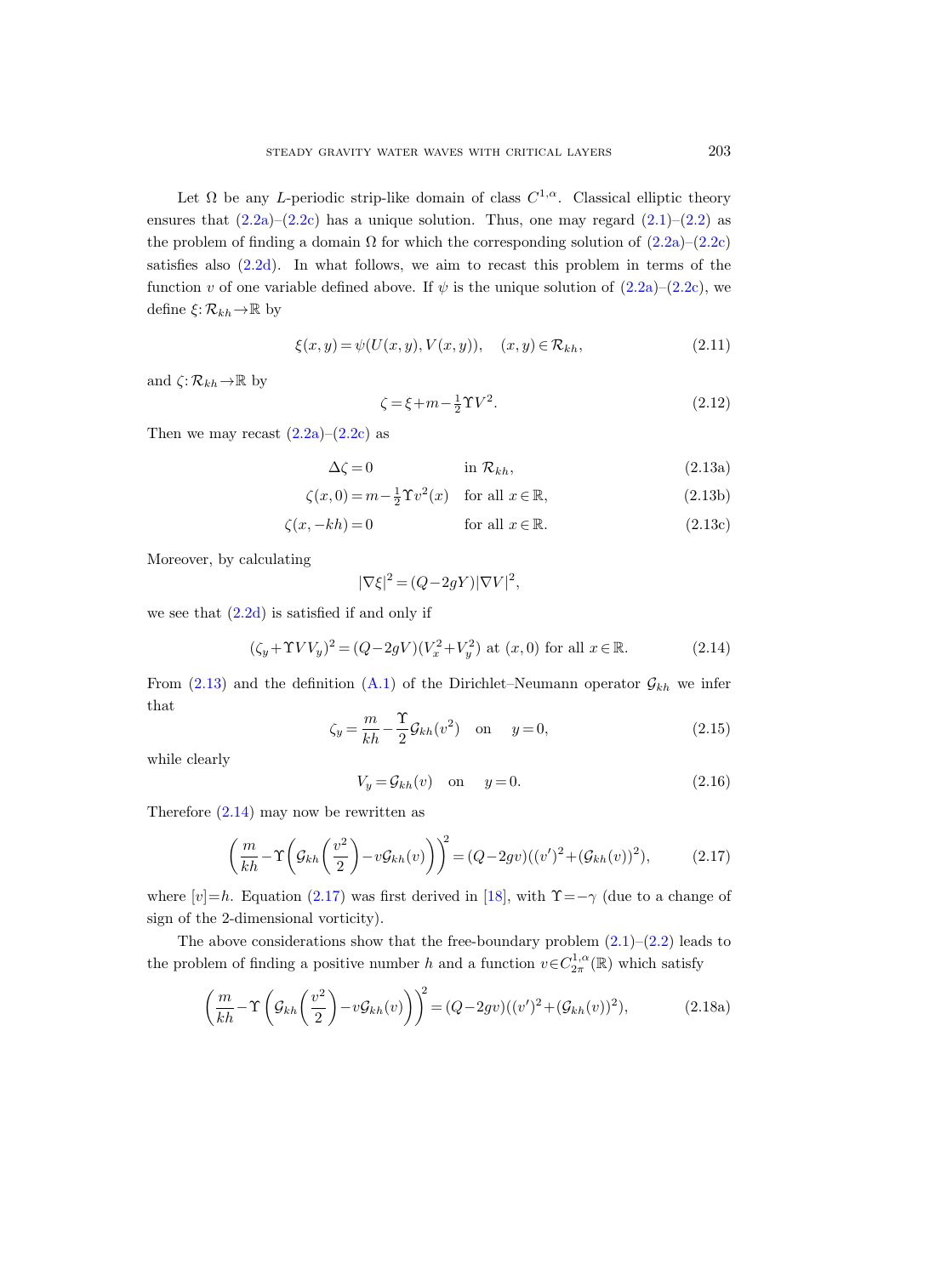#### 204 **A. CONSTANTIN, W. STRAUSS AND E. VĂRVĂRUCĂ**

<span id="page-9-1"></span>
$$
[v] = h,\tag{2.18b}
$$

<span id="page-9-2"></span>
$$
v(x) > 0 \quad \text{for all } x \in \mathbb{R},\tag{2.18c}
$$

<span id="page-9-3"></span>the mapping 
$$
x \mapsto (x/k + C_{kh}(v-h)(x), v(x))
$$
 is injective on R, (2.18d)

<span id="page-9-4"></span>
$$
(v'(x))^2 + (\mathcal{G}_{kh}(v)(x))^2 \neq 0 \quad \text{for all } x \in \mathbb{R}.\tag{2.18e}
$$

Indeed,  $(2.18a)$  is precisely  $(2.17)$ , condition  $(2.18b)$  comes from the definition of h as the conformal mean depth of  $\Omega$ , and  $(2.18c)$  is ensured by the assumption that S lies in the upper half-plane. As for  $(2.18d)$  and  $(2.18e)$ , they are obtained from  $(2.6)$  and  $(2.5)$ , respectively, in view of [\(2.16\)](#page-8-5), [\(2.8\)](#page-7-2), [\(2.10\)](#page-7-3), and the Cauchy–Riemann equations for the analytic function  $U+iV$ . Note also that the relations [\(2.15\)](#page-8-6)-[\(2.16\)](#page-8-5), in combination with [\(A.4\)](#page-49-0), may be written as

<span id="page-9-6"></span>
$$
\begin{cases}\nV_y = \frac{1}{k} + C_{kh}(v'), & \text{on } y = 0, \\
\zeta_y = \frac{m}{kh} - \frac{\Upsilon}{2kh} [v^2] - \Upsilon C_{kh}(vv'),\n\end{cases}
$$
\n(2.19)

<span id="page-9-0"></span>since  $[v]=h$ . Thus  $(2.18a)$  may be equivalently rewritten as

$$
\left(\frac{m}{kh} - \frac{\Upsilon}{2kh} [v^2] - \Upsilon C_{kh} (vv') + \Upsilon v \left(\frac{1}{k} + C_{kh} (v')\right)\right)^2
$$
\n
$$
- (Q - 2gv) \left((v')^2 + \left(\frac{1}{k} + C_{kh} (v')\right)^2\right) = 0.
$$
\n(2.20)

Conversely, given a positive number h and a function  $v \in C_{2\pi}^{1,\alpha}$  satisfying [\(2.18\)](#page-8-0) with  $k=2\pi/L$ , one can construct a solution of  $(2.1)-(2.2)$  $(2.1)-(2.2)$  $(2.1)-(2.2)$  by reversing the process that has just been presented. Indeed, let V be the unique solution of  $(2.9)$ . If  $U: \mathcal{R}_{kh} \to \mathbb{R}$  is a harmonic function such that  $U+iV$  is holomorphic, then  $U, V \in C^{1,\alpha}(\overline{\mathcal{R}}_{kh})$ ; cf. [\[18\]](#page-65-5). Condition [\(2.18b\)](#page-9-1) ensures that the first two relations in [\(2.4\)](#page-7-5) hold. Using [\(2.18d\)](#page-9-3) and  $(2.18c)$ , we infer that the curve S defined by  $(2.7)$  is non-self-intersecting and contained in the upper half-plane. Moreover, cf. [\[18\]](#page-65-5), the map  $U+iV$  is a conformal mapping from  $\mathcal{R}_{kh}$  onto an L-periodic strip-like domain  $\Omega$  of conformal depth h whose upper boundary is  $S$ , and admits an extension as a homeomorphism between the closures of these domains, with  $\{(x, 0):x\in\mathbb{R}\}$  being mapped onto S and  $\{(x, -kh):x\in\mathbb{R}\}$  onto B. Due to [\(2.18e\)](#page-9-4), S is a  $C^{1,\alpha}$  curve. If  $\zeta$  is the unique solution of [\(2.13\)](#page-8-1), then  $\zeta \in C^{1,\alpha}(\overline{\mathcal{R}}_{kh}) \cap C^{\infty}(\mathcal{R}_{kh})$ . Defining  $\xi$  by [\(2.12\)](#page-8-7), and then  $\psi$  by [\(2.11\)](#page-8-8), we see that  $\psi \in C^{1,\alpha}(\overline{\Omega}) \cap C^{\infty}(\Omega)$  satisfies  $(2.2a)-(2.2c)$  $(2.2a)-(2.2c)$  $(2.2a)-(2.2c)$ . Finally, since  $(2.18a)$  holds, we obtain that  $\psi$  satisfies  $(2.2d)$ .

Note that, at the location  $(X, Y) = (U(x, y), V(x, y)) \in \Omega$ , where  $(x, y) \in \mathcal{R}_{kh}$ , the fluid velocity is given by

<span id="page-9-5"></span>
$$
(\psi_Y, -\psi_X) = \left(\frac{V_x \zeta_x + V_y \zeta_y}{V_x^2 + V_y^2} + \Upsilon V, \frac{V_x \zeta_y - V_y \zeta_x}{V_x^2 + V_y^2}\right)
$$
(2.21)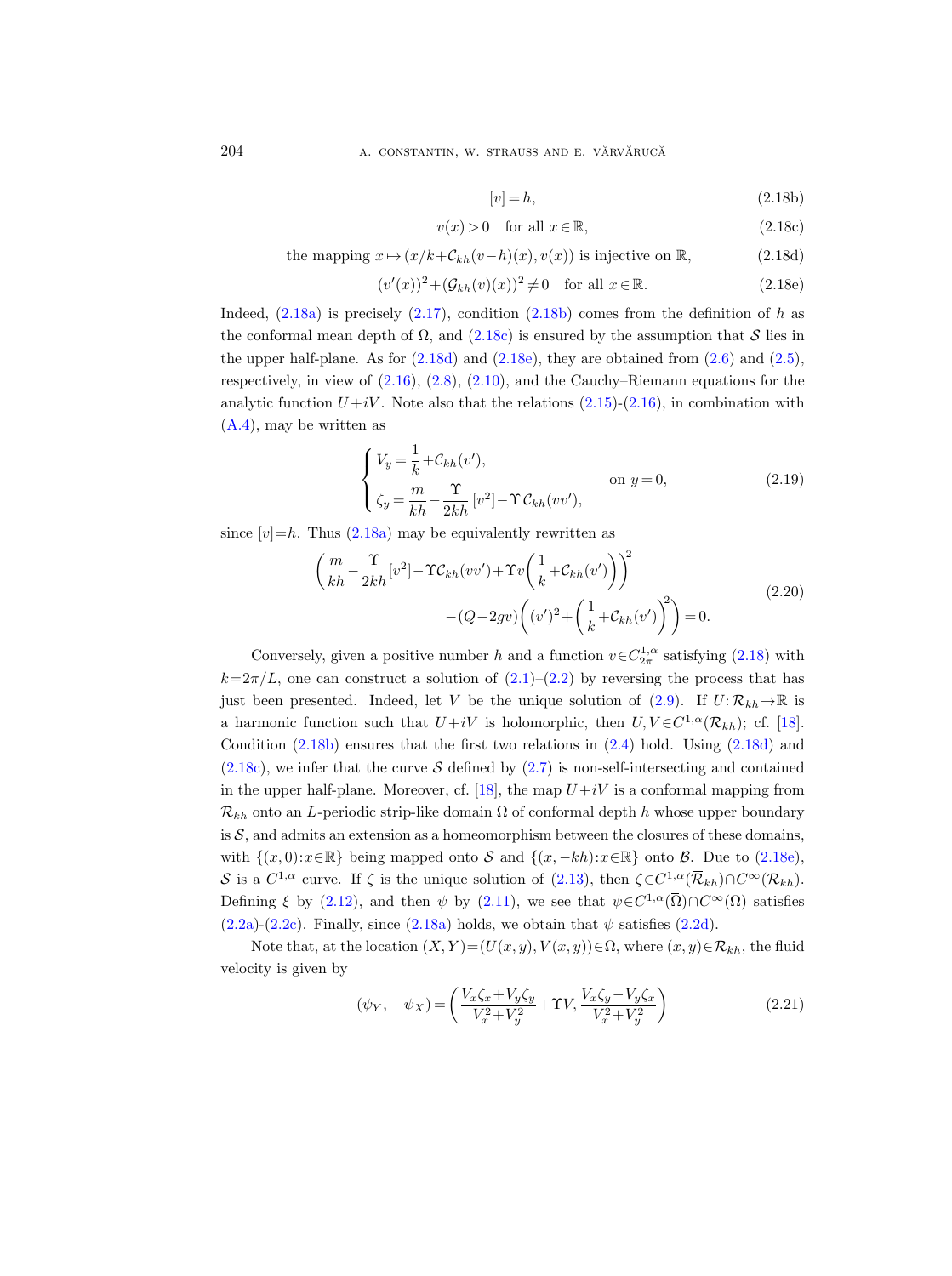in terms of  $\zeta(x, y)$  and of the conformal map  $U+iV$  from  $\mathcal{R}_{kh}$  to  $\Omega$ . The formula [\(2.21\)](#page-9-5) is obtained by differentiating [\(2.11\)](#page-8-8), solving the resulting linear system for  $\psi_X$  and  $\psi_Y$ and substituting [\(2.12\)](#page-8-7).

## <span id="page-10-0"></span>2.2. The new reformulation of Riemann–Hilbert type

In the theory of irrotational waves of infinite depth, it is known [\[31\]](#page-66-14) that the equation corresponding to [\(2.20\)](#page-9-0) admits an equivalent reformulation via Riemann–Hilbert theory. We now derive an analogous reformulation in the present setting as well. The argument is, however, substantially more intricate, and the new equation is, somewhat surprisingly, coupled to a scalar constraint. The new formulation is the system

<span id="page-10-2"></span><span id="page-10-1"></span>
$$
\mathcal{C}_{kh}((Q-2gv-\Upsilon^2v^2)v') + (Q-2gv-\Upsilon^2v^2)\left(\frac{1}{k}+\mathcal{C}_{kh}(v')\right)
$$
  
\n
$$
-2\Upsilon v\left(\frac{m}{kh}-\frac{\Upsilon}{2kh}[v^2]-\Upsilon\mathcal{C}_{kh}(vv')\right) - \frac{Q-2\Upsilon m-2gh}{k}+2g[v\mathcal{C}_{kh}(v')]=0,
$$
  
\n
$$
\left[\left(\frac{m}{kh}-\frac{\Upsilon}{2kh}[v^2]-\Upsilon\mathcal{C}_{kh}(vv')+\Upsilon v\left(\frac{1}{k}+\mathcal{C}_{kh}(v')\right)\right)^2\right]
$$
  
\n
$$
-\left[(Q-2gv)\left((v')^2+\left(\frac{1}{k}+\mathcal{C}_{kh}(v')\right)^2\right)\right]=0,
$$
\n(2.22b)

<span id="page-10-3"></span>for unknowns  $(m, Q, v) \in \mathbb{R} \times \mathbb{R} \times C^{1,\alpha}_{2\pi}(\mathbb{R})$ . Recall that  $m \in \mathbb{R}$  is the relative mass flux,  $h=[v]>0$  is the conformal mean depth of the fluid domain  $\Omega, k>0$  is the wave number corresponding to the wave period  $L=2\pi/k$ , and Q is the total head. The square bracket [·] means the average over a period, so [\(2.22b\)](#page-10-3) is a scalar equation.

It is convenient to introduce the following class of functions.

Definition. A 2π-periodic function  $z+iw:\mathbb{R}\to\mathbb{C}$  is said to belong to the class  $A_d^{p,\alpha}$ for some  $d>0$ ,  $\alpha \in (0,1)$  and some integer  $p\geqslant 0$ , if  $[w]=0$  and there exists a holomorphic function  $Z+iW:\mathcal{R}_d\to\mathbb{C}$  such that  $Z, W\in C^{p,\alpha}_{2\pi}(\overline{\mathcal{R}}_d)$ , W satisfies  $(A.2)$ , and  $Z(x,0)=z(x)$ for all  $x \in \mathbb{R}$ .

The discussion in [A](#page-48-0)ppendix A shows that, given a  $2\pi$ -periodic function  $z+iw:\mathbb{R}\to\mathbb{C}$ with  $[w]=0$ , we have that

<span id="page-10-4"></span>
$$
z + iw \in A_d^{p,\alpha} \quad \text{if and only if} \quad z = [z] + \mathcal{C}_d(w). \tag{2.23}
$$

Note also that  $A_d^{p,\alpha}$  is an algebra. Indeed, let  $z_j + iw_j \in A_d^{p,\alpha}$  for  $j=1,2$ , and let  $Z_j+iW_j$  be the corresponding holomorphic functions in  $\mathcal{R}_d$ . Then the product

$$
Z+iW = (Z_1+iW_1)(Z_2+iW_2)
$$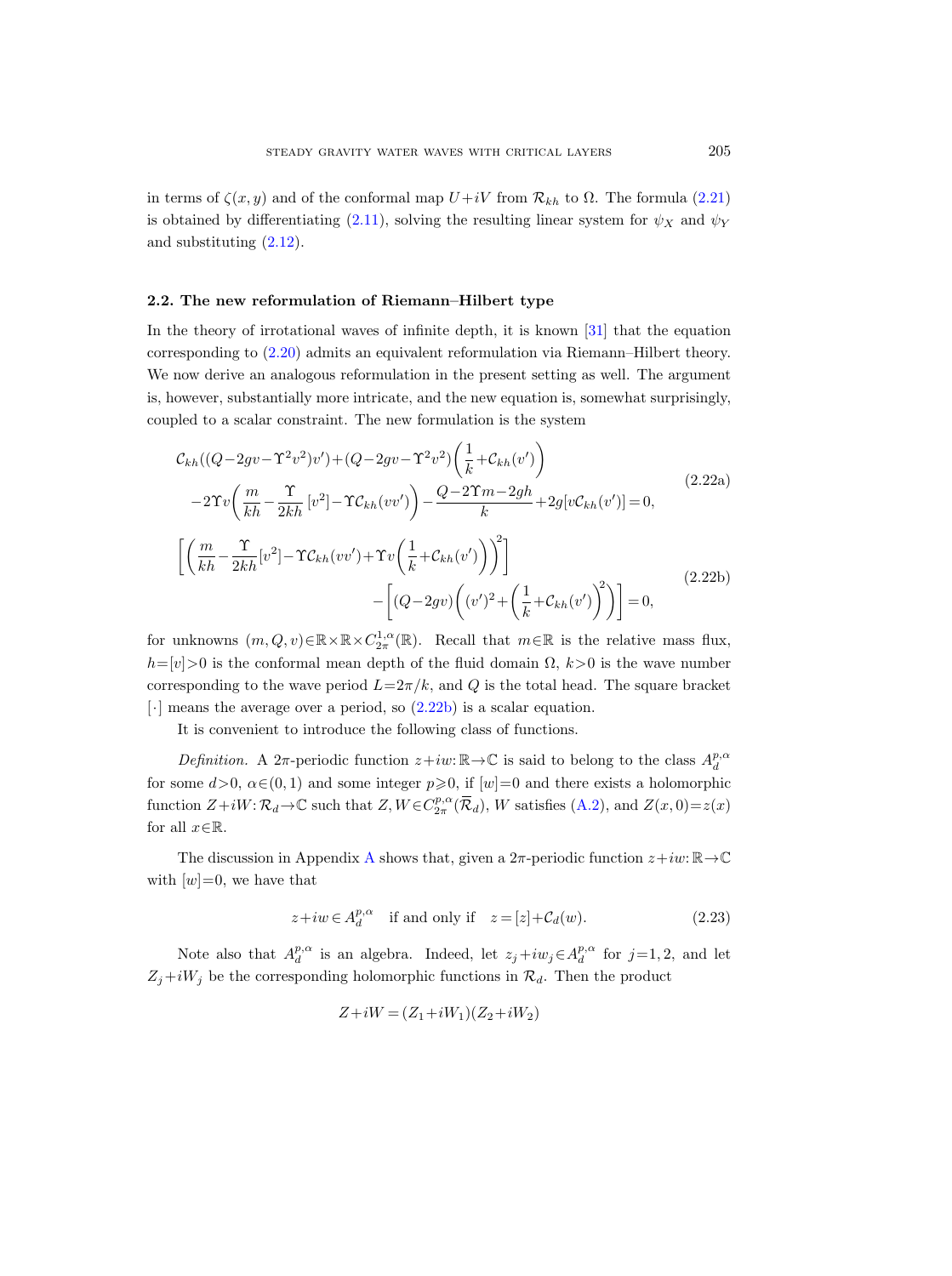is also a holomorphic function in  $\mathcal{R}_d$ , whose boundary values on the real axis are given by  $z+iw=(z_1+iw_1)(z_2+iw_2)$ . The Cauchy–Riemann equation  $Z_x=W_y$  implies that  $[W(\cdot, y)]$  is independent of y. Since  $W(\cdot, -d) \equiv 0$ , it follows that  $[w] = 0$ . Thus  $A_d^{p,\alpha}$ is an algebra.

<span id="page-11-8"></span>THEOREM 1. (Equivalence of formulations) Let  $(m, Q, v) \in \mathbb{R} \times \mathbb{R} \times C_{2\pi}^{1,\alpha}(\mathbb{R})$ , with  $[v]=h$ . Then, we have the following:

- (i) If  $(2.22)$  holds, then  $(2.20)$  holds.
- (ii) If  $(2.20)$  holds and, in addition,

<span id="page-11-7"></span>
$$
V_x^2 + V_y^2 \neq 0 \quad in \ \overline{\mathcal{R}}_{kh},\tag{2.24}
$$

where V is the solution of  $(2.9)$ , then  $(2.22)$  holds.

*Proof.* For any  $(m, Q, v) \in \mathbb{R} \times \mathbb{R} \times C_{2\pi}^{1,\alpha}(\mathbb{R})$  with  $[v]=h$ , let V be the solution of  $(2.9)$ and  $\zeta$  the solution of [\(2.13\)](#page-8-1). In particular,

<span id="page-11-5"></span>
$$
\zeta_x(x,0) = -\Upsilon V(x,0)V_x(x,0) \quad \text{for all } x \in \mathbb{R},\tag{2.25}
$$

with  $V_y$  and  $\zeta_y$  given by [\(2.19\)](#page-9-6). Also, recall from the previous section that [\(2.20\)](#page-9-0) is merely  $(2.14)$ . As a consequence  $(2.22b)$  is equivalently expressed as

<span id="page-11-3"></span>
$$
[(Q-2gV(\cdot,0))(V_x^2(\cdot,0)+V_y^2(\cdot,0)) - (\zeta_y(\cdot,0)+\Upsilon V(\cdot,0)V_y(\cdot,0))^2] = 0.
$$
 (2.26)

Notice that

<span id="page-11-6"></span><span id="page-11-4"></span>
$$
V_y(\cdot,0) + iV_x(\cdot,0) \in A_{kh}^{0,\alpha},\tag{2.27}
$$

$$
\zeta_y(\cdot,0) + i\zeta_x(\cdot,0) \in A_{kh}^{0,\alpha},\tag{2.28}
$$

$$
(\zeta_y^2 - \zeta_x^2 + 2i\zeta_y \zeta_x)|_{(\cdot,0)} \in A_{kh}^{0,\alpha}.
$$
\n(2.29)

We now claim that  $(2.22a)$  may be expressed in an equivalent way as

<span id="page-11-0"></span>
$$
(x \mapsto ((Q - 2gV - \Upsilon^2 V^2)(V_y - iV_x) - 2\Upsilon \zeta_y V)|_{(x,0)}) \in A_{kh}^{0,\alpha}.
$$
 (2.30)

To justify this claim, let us consider the function in [\(2.30\)](#page-11-0) in more detail. Its imaginary part is

<span id="page-11-2"></span>
$$
w = -(Q - 2gv - \Upsilon^2 v^2)v',
$$
\n(2.31)

which satisfies  $[w]=0$ . Because of  $(2.19)$ , its real part is

<span id="page-11-1"></span>
$$
z = (Q - 2gv - \Upsilon^2 v^2) \left(\frac{1}{k} + \mathcal{C}_{kh}(v')\right) - 2\Upsilon v \left(\frac{m}{kh} - \frac{\Upsilon}{2kh} \left[v^2\right] - \Upsilon \mathcal{C}_{kh}(vv')\right),\tag{2.32}
$$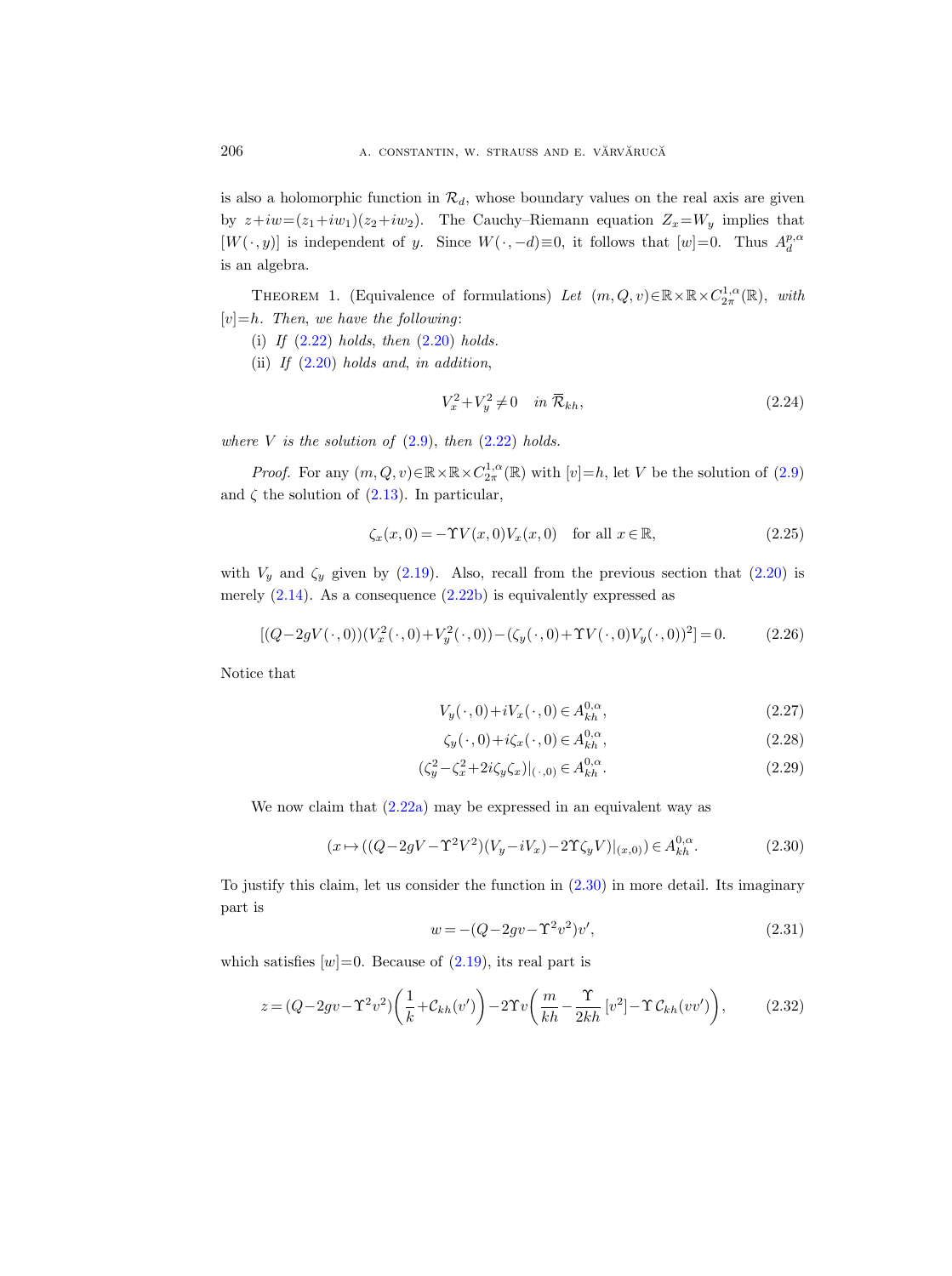which has the average

$$
[z] = \frac{Q - 2gh - 2\Upsilon m}{k} - 2g[v\mathcal{C}_{kh}(v')] - \Upsilon^2[v^2 \mathcal{C}_{kh}(v')] + 2\Upsilon^2[v\mathcal{C}_{kh}(vv')].
$$

But  $f \mapsto \mathcal{C}_{kh}(f')$  being a self-adjoint linear operator, we have

<span id="page-12-6"></span>
$$
[v^2 \mathcal{C}_{kh}(v')] = \frac{1}{2\pi} \int_{-\pi}^{\pi} v^2 \mathcal{C}_{kh}(v') \, dx = \frac{1}{2\pi} \int_{-\pi}^{\pi} v \mathcal{C}_{kh}((v^2)') \, dx = 2[v\mathcal{C}_{kh}(vv')],\tag{2.33}
$$

so that

<span id="page-12-0"></span>
$$
[z] = \frac{Q - 2gh - 2\Upsilon m}{k} - 2g[vC_{kh}(v')].
$$
\n(2.34)

According to  $(2.23)$ , the statement  $(2.30)$  is equivalent to

<span id="page-12-1"></span>
$$
z = [z] + \mathcal{C}_d(w). \tag{2.35}
$$

We express z by  $(2.32)$ ,  $[z]$  by  $(2.34)$  and w by  $(2.31)$ . Then all the terms in the equation that result from [\(2.35\)](#page-12-1) are compared with the terms in [\(2.22a\)](#page-10-2). This leads to the conclusion that  $(2.30)$  is equivalent to  $(2.22a)$ , as we claimed.

(i) Suppose that  $(2.22a)$  and  $(2.22b)$  hold. Then, as we have just pointed out,  $(2.30)$ and [\(2.26\)](#page-11-3) hold. Since  $A_{kh}^{0,\alpha}$  is an algebra, it follows from [\(2.30\)](#page-11-0) and [\(2.27\)](#page-11-4) that

<span id="page-12-5"></span>
$$
(x \mapsto ((Q - 2gV - \Upsilon^2 V^2)(V_x^2 + V_y^2) - 2\Upsilon \zeta_y V(V_y + iV_x))|_{(x,0)}) \in A_{kh}^{0,\alpha}.
$$
 (2.36)

Upon using  $(2.25)$ , this may be rewritten as

<span id="page-12-4"></span>
$$
(x \mapsto ((Q - 2gV - \Upsilon^2 V^2)(V_x^2 + V_y^2) - 2\Upsilon \zeta_y V V_y + 2i\zeta_x \zeta_y)|_{(x,0)} \in A_{kh}^{0,\alpha}.
$$
 (2.37)

It now follows, taking [\(2.29\)](#page-11-6) into account, that

<span id="page-12-3"></span>
$$
(x \mapsto ((Q - 2gV - \Upsilon^2 V^2)(V_x^2 + V_y^2) - 2\Upsilon \zeta_y V V_y - (\zeta_y^2 - \zeta_x^2))|_{(x,0)} \in A_{kh}^{0,\alpha}.
$$
 (2.38)

Since this function is real-valued, it follows from [\(2.23\)](#page-10-4) that it must be a constant, a fact which may be written, upon using  $(2.25)$ , as

<span id="page-12-2"></span>
$$
((Q - 2gV)(V_x^2 + V_y^2) - (\zeta_y + \Upsilon V V_y)^2)|_{(\cdot,0)} \equiv C_0.
$$
\n(2.39)

It now follows from  $(2.26)$  that  $C_0=0$ , so that  $(2.14)$ , and therefore  $(2.20)$  holds.

(ii) Conversely, suppose that  $(2.20)$  holds. Then  $(2.22b)$  is obtained by taking averages. Also  $(2.20)$  is exactly the same as  $(2.39)$  with  $C_0=0$ . This implies that  $(2.38)$ holds, then, in view of  $(2.29)$ , that  $(2.37)$  holds, and then, upon using  $(2.25)$ , that  $(2.36)$ holds. It is a consequence of  $(2.24)$  that

$$
\left(x \mapsto \frac{1}{V_y(x,0) + iV_x(x,0)}\right) \in A^{0,\alpha}_{kh}.
$$

Again, using the fact that  $A_{kh}^{0,\alpha}$  is an algebra, we deduce from [\(2.36\)](#page-12-5) that [\(2.30\)](#page-11-0) holds, which means, as proved earlier, that [\(2.22a\)](#page-10-2) holds. $\Box$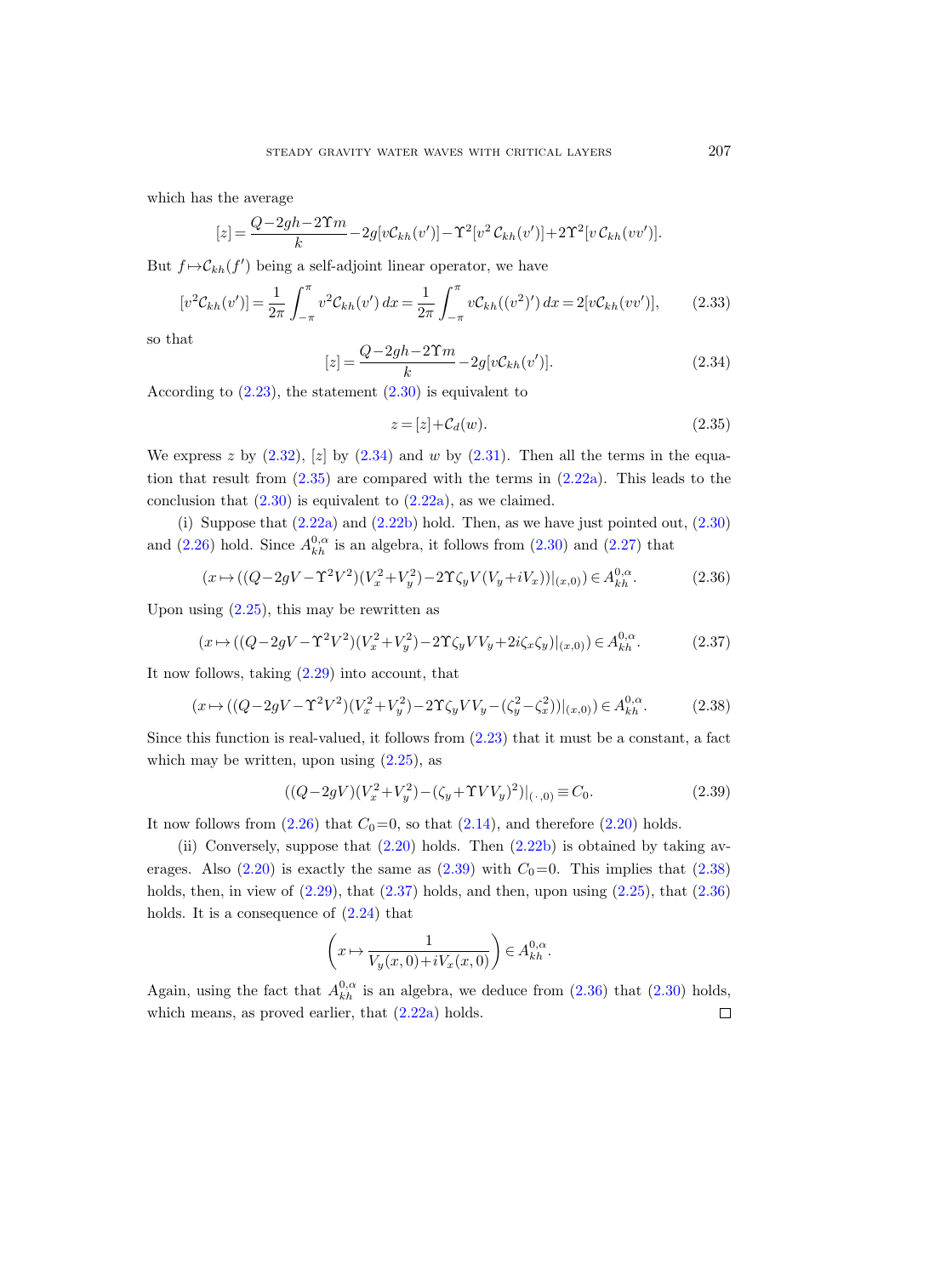Remark 2. Let us make an observation about the statement [\(2.30\)](#page-11-0), which is at the heart of the proof of Theorem [1.](#page-11-8) If we denote, for all  $x \in \mathbb{R}$ ,

$$
F(x) = V_y(x, 0) + iV_x(x, 0),
$$
  
\n
$$
a(x) = Q - 2gV(x, 0) - \Upsilon^2 V^2(x, 0),
$$
  
\n
$$
b(x) = -2\Upsilon V(x, 0)\zeta_y(x, 0),
$$

then a and b are real-valued functions and  $F \in A_{kh}^{0,\alpha}$ . Moreover, if we denote, for all  $x \in \mathbb{R}$ ,

<span id="page-13-1"></span>
$$
G(x) = a(x)\overline{F}(x) + b(x),
$$
\n(2.40)

where  $\overline{F}$  denotes the complex conjugate of F, then  $(2.30)$  states that  $G \in A_{kh}^{0,\alpha}$ . We recall that a Riemann–Hilbert problem is an equation of the type [\(2.40\)](#page-13-1), but where the coefficients a and b are given, and the functions  $F, G \in A_{kh}^{0,\alpha}$  are to be determined. In our problem, however,  $a, b, F$  and  $G$  all depend on the unknown function  $v$ . Also, our proof of Theorem [1](#page-11-8) did not make use of any general result of Riemann–Hilbert theory.

## <span id="page-13-0"></span>2.3. Variational structure of the new formulation

Given  $v \in C^{2,\alpha}_{2\pi}(\mathbb{R})$ , we separate the average h of v by setting

$$
v = w + h \quad \text{with } [w] = 0. \tag{2.41}
$$

<span id="page-13-2"></span>With this notation, we introduce the functional

$$
\Lambda(w,h) = \int_{-\pi}^{\pi} \left( Qv - gv^2 - \frac{\Upsilon^2}{3}v^3 \right) \left( \frac{1}{k} + \mathcal{C}_{kh}(v') \right) dx + \int_{-\pi}^{\pi} \left( m - \frac{\Upsilon}{2}v^2 \right) \left( \frac{m}{kh} - \frac{\Upsilon}{2kh} [v^2] - \Upsilon \mathcal{C}_{kh}(vv') \right) dx,
$$
\n(2.42)

having as domain of definition the space S of pairs  $(w, h)$  with  $h > 0$  and  $w \in C^{2,\alpha}_{2\pi,\circ}(\mathbb{R})$ , where the subscript  $\circ$  indicates mean zero. Taking variations of  $\Lambda$  with respect to the function  $w$  and with respect to the scalar  $h$ , we will obtain the reformulation of the governing equations [\(2.22\)](#page-10-1). While the particular form of the functional  $\Lambda$  in [\(2.42\)](#page-13-2) may appear at this point unmotivated, the reason for considering it is that, as we show in full detail in Appendix [B.2,](#page-61-0) this form is obtained by transforming via conformal mapping the natural energy associated with the flow in the physical plane. Here we content ourselves with merely deriving the equation for the critical points of the functional  $\Lambda$ .

<span id="page-13-3"></span>THEOREM 3. Any critical point v of  $\Lambda$  in the space S satisfies the equation [\(2.22a\)](#page-10-2) as well as the constraint [\(2.22b\)](#page-10-3).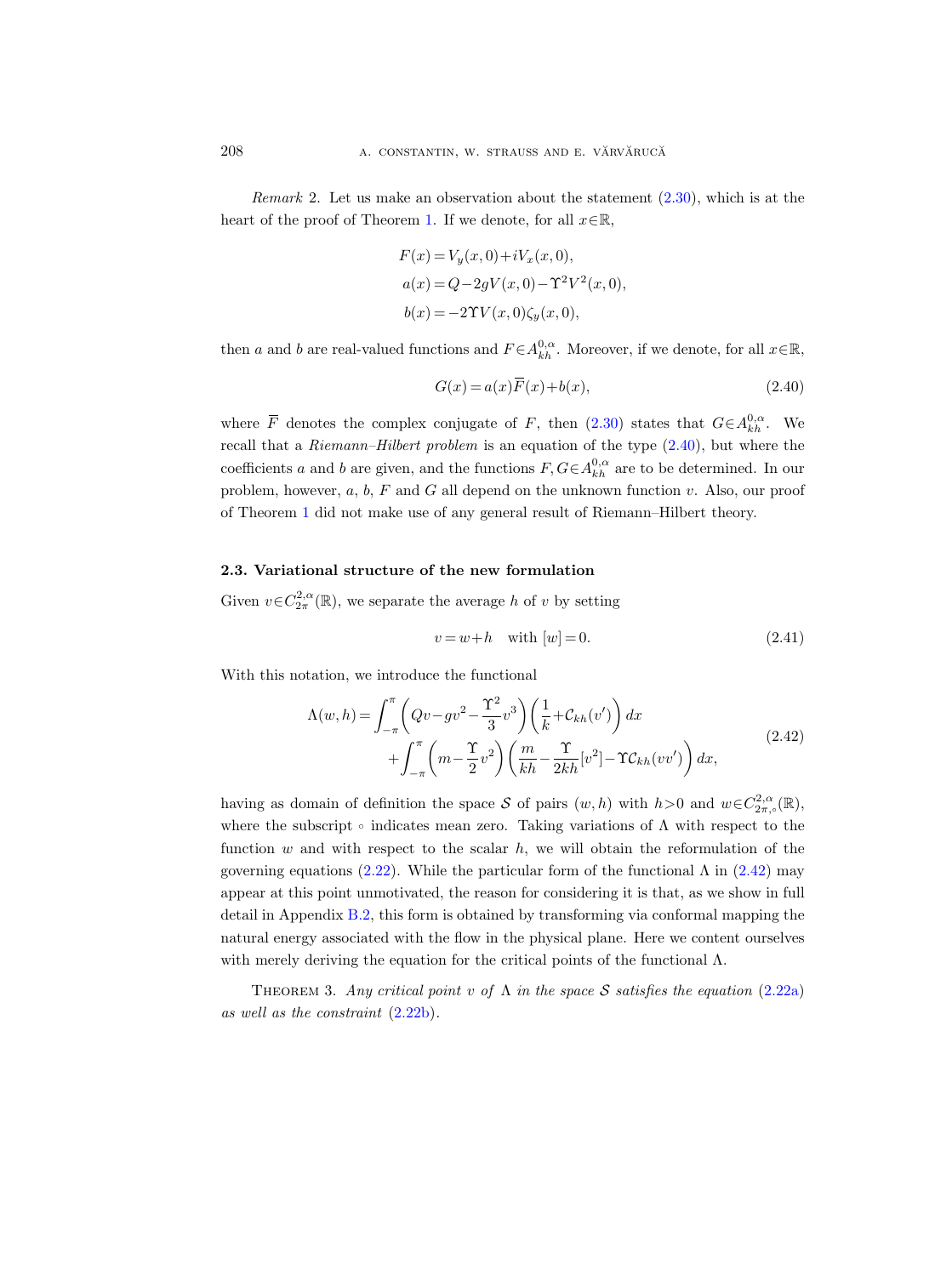*Proof.* We compute the first variation of  $\Lambda$  at v by considering in turn the variations of  $\Lambda$  with respect to w and h. First, for  $\varphi$  smooth,  $2\pi$ -periodic and with  $[\varphi]=0$ , we compute from [\(2.42\)](#page-13-2) the variation

$$
\frac{\delta \Lambda}{\delta w}(w,h)\varphi=\lim_{\varepsilon\to 0}\frac{\Lambda(w+\varepsilon\varphi,h)-\Lambda(w,h)}{\varepsilon}
$$

as

$$
\frac{\delta \Lambda}{\delta w} (w, h) \varphi = \int_{-\pi}^{\pi} \left( Qv - g v^2 - \frac{\Upsilon^2}{3} v^3 \right) C_{kh}(\varphi') dx \n+ \int_{-\pi}^{\pi} \left( Q - 2g v - \Upsilon^2 v^2 \right) \varphi \left( \frac{1}{k} + C_{kh}(v') \right) dx \n+ \int_{-\pi}^{\pi} \left( m - \frac{\Upsilon}{2} v^2 \right) \left( -\frac{\Upsilon}{kh} [v \varphi] - \Upsilon C_{kh} ((v \varphi)') \right) dx \n- \Upsilon \int_{-\pi}^{\pi} v \varphi \left( \frac{m}{kh} - \frac{\Upsilon}{2kh} [v^2] - \Upsilon C_{kh} (v v') \right) dx.
$$

Using the fact that  $f \mapsto \mathcal{C}_{kh}(f')$  is a self-adjoint linear operator, this may be written as

$$
\frac{\delta \Lambda}{\delta w}(w, h)\varphi = \int_{-\pi}^{\pi} \mathcal{C}_{kh}((Q - 2gv - \Upsilon^2 v^2)v')\varphi \, dx \n+ \int_{-\pi}^{\pi} (Q - 2gv - \Upsilon^2 v^2) \left(\frac{1}{k} + \mathcal{C}_{kh}(v')\right) \varphi \, dx \n- \frac{\Upsilon}{kh} \left(m - \frac{\Upsilon}{2}[v^2]\right) \int_{-\pi}^{\pi} v\varphi \, dx + \Upsilon^2 \int_{-\pi}^{\pi} v\mathcal{C}_{kh}(vv')\varphi \, dx \n- \Upsilon \int_{-\pi}^{\pi} v\left(\frac{m}{kh} - \frac{\Upsilon}{2kh}[v^2] - \Upsilon \mathcal{C}_{kh}(vv')\right) \varphi \, dx.
$$

Therefore

<span id="page-14-0"></span>
$$
\frac{\delta\Lambda}{\delta w}(w,h)\varphi = \int_{-\pi}^{\pi} \eta \varphi \, dx,\tag{2.43}
$$

where

<span id="page-14-1"></span>
$$
\eta = C_{kh}((Q - 2gv - \Upsilon^2 v^2)v') + (Q - 2gv - \Upsilon^2 v^2) \left(\frac{1}{k} + C_{kh}(v')\right) - 2\Upsilon v \left(\frac{m}{kh} - \frac{\Upsilon}{2kh} [v^2] - \Upsilon C_{kh}(vv')\right).
$$
\n(2.44)

Now, at a critical point  $v=w+h$  of  $\Lambda(w,h)$ , we of course have

$$
\frac{\delta\Lambda}{\delta w}(w,h)\varphi=0
$$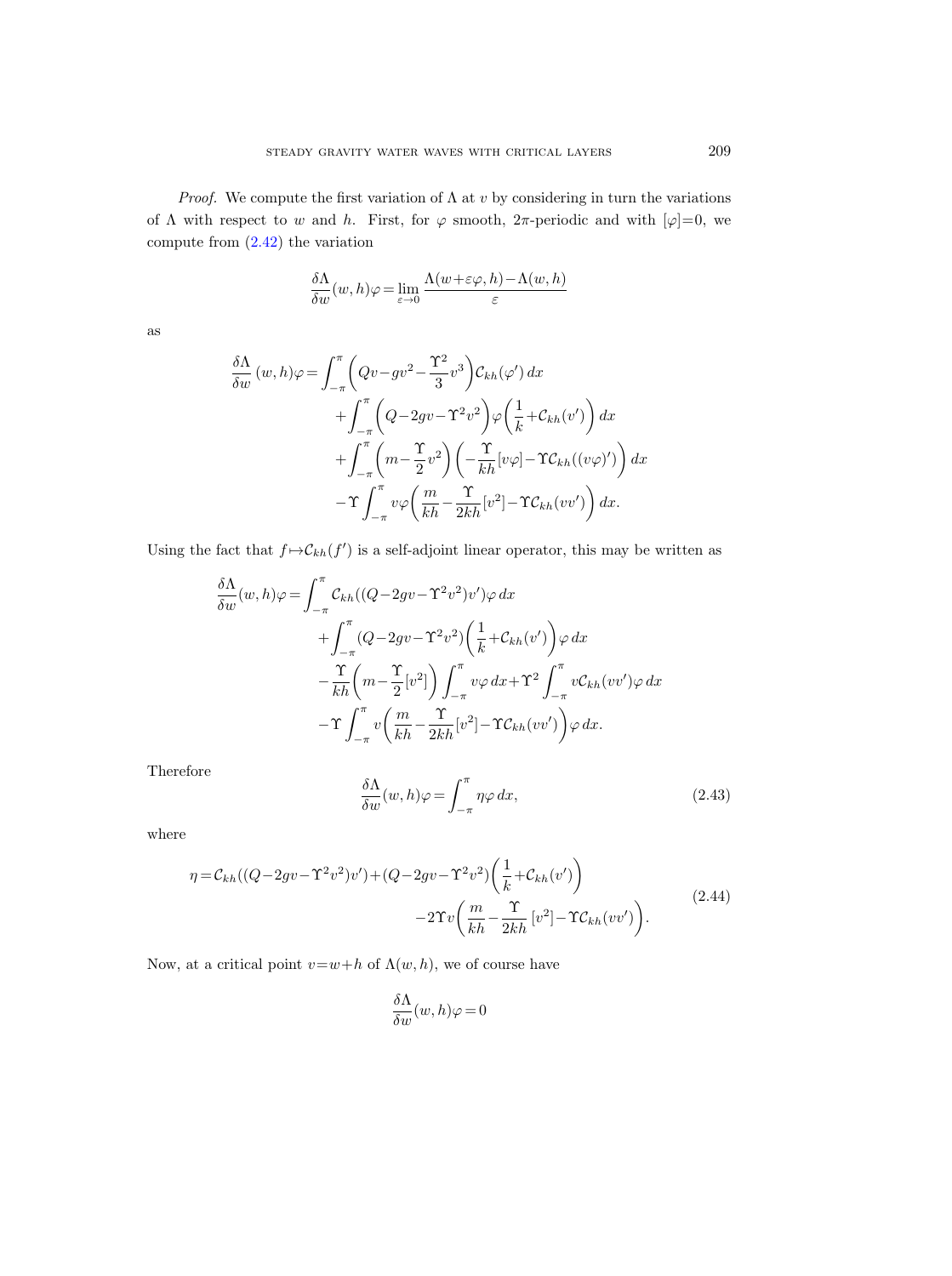for all smooth  $2\pi$ -periodic functions  $\varphi$  with  $[\varphi]=0$ , so that  $(2.43)$  implies that  $\eta$  is a constant.

Next, we compute the variation of  $\Lambda$  with respect to h. For this purpose, we notice that for any function  $f \in C^{2,\alpha}_{2\pi}(\mathbb{R})$  we have

<span id="page-15-0"></span>
$$
\frac{d}{dh}(\mathcal{C}_{kh}(f')) = -kf'' - k\mathcal{C}_{kh}^2(f'').
$$
\n(2.45)

Indeed, writing

$$
f(x) = [f] + \sum_{n=1}^{\infty} (a_n \cos(nx) + b_n \sin(nx)),
$$

we have

$$
C_{kh}(f') = \sum_{n=1}^{\infty} n \coth(nkh)(a_n \cos(nx) + b_n \sin(nx)),
$$

so that

$$
\frac{d}{dh}(\mathcal{C}_{kh}(f')) = \sum_{n=1}^{\infty} kn^2(1 - \coth^2(nkh))(a_n \cos(nx) + b_n \sin(nx)) = -kf'' - k\mathcal{C}_{kh}^2(f'').
$$

Expressing  $\Lambda$  explicitly in terms of w and h, the functional  $\Lambda(w, h)$  equals

$$
\int_{-\pi}^{\pi} \left( Qw + Qh - gw^2 - 2gwh - gh^2 - \frac{\Upsilon^2}{3}w^3 - \Upsilon^2 w^2h - \Upsilon^2 wh^2 - \frac{\Upsilon^2}{3}h^3 \right) \left( \frac{1}{k} + \mathcal{C}_{kh}(w') \right) dx
$$
  
+ 
$$
\int_{-\pi}^{\pi} \left( m - \frac{\Upsilon}{2}w^2 - \Upsilon wh - \frac{\Upsilon}{2}h^2 \right) \left( \frac{m}{kh} - \frac{\Upsilon}{2kh}[w^2] - \frac{\Upsilon h}{2k} - \Upsilon \mathcal{C}_{kh}(ww') - \Upsilon h \mathcal{C}_{kh}(w') \right) dx.
$$

Using  $(2.45)$  we now compute

<span id="page-15-1"></span>
$$
\frac{\delta \Lambda}{\delta h}(w, h) = \int_{-\pi}^{\pi} (Q - 2gv - \Upsilon^2 v^2) \left(\frac{1}{k} + C_{kh}(v')\right) dx \n- \int_{-\pi}^{\pi} \left(Qv - gv^2 - \frac{\Upsilon^2}{3} v^3\right) \left(kv'' + kC_{kh}^2(v'')\right) dx \n- \Upsilon \int_{-\pi}^{\pi} v \left(\frac{m}{kh} - \frac{\Upsilon}{2kh} [v^2] - \Upsilon C_{kh}(vv')\right) dx \n+ \int_{-\pi}^{\pi} \left(m - \frac{\Upsilon}{2} v^2\right) \n\times \left(-\frac{m}{kh^2} + \frac{\Upsilon}{2kh^2} [v^2] - \frac{\Upsilon}{k} - \Upsilon C_{kh}(v') + \Upsilon k (vv')' + \Upsilon k C_{kh}^2((vv')')\right) dx,
$$
\n(2.46)

since the terms  $\pm \Upsilon h k (1 + C_{kh}^2)v''$  have canceled each other. In the second and fourth integral in  $(2.46)$  we integrate once by parts the terms involving  $v''$  and  $(vv')'$ , and for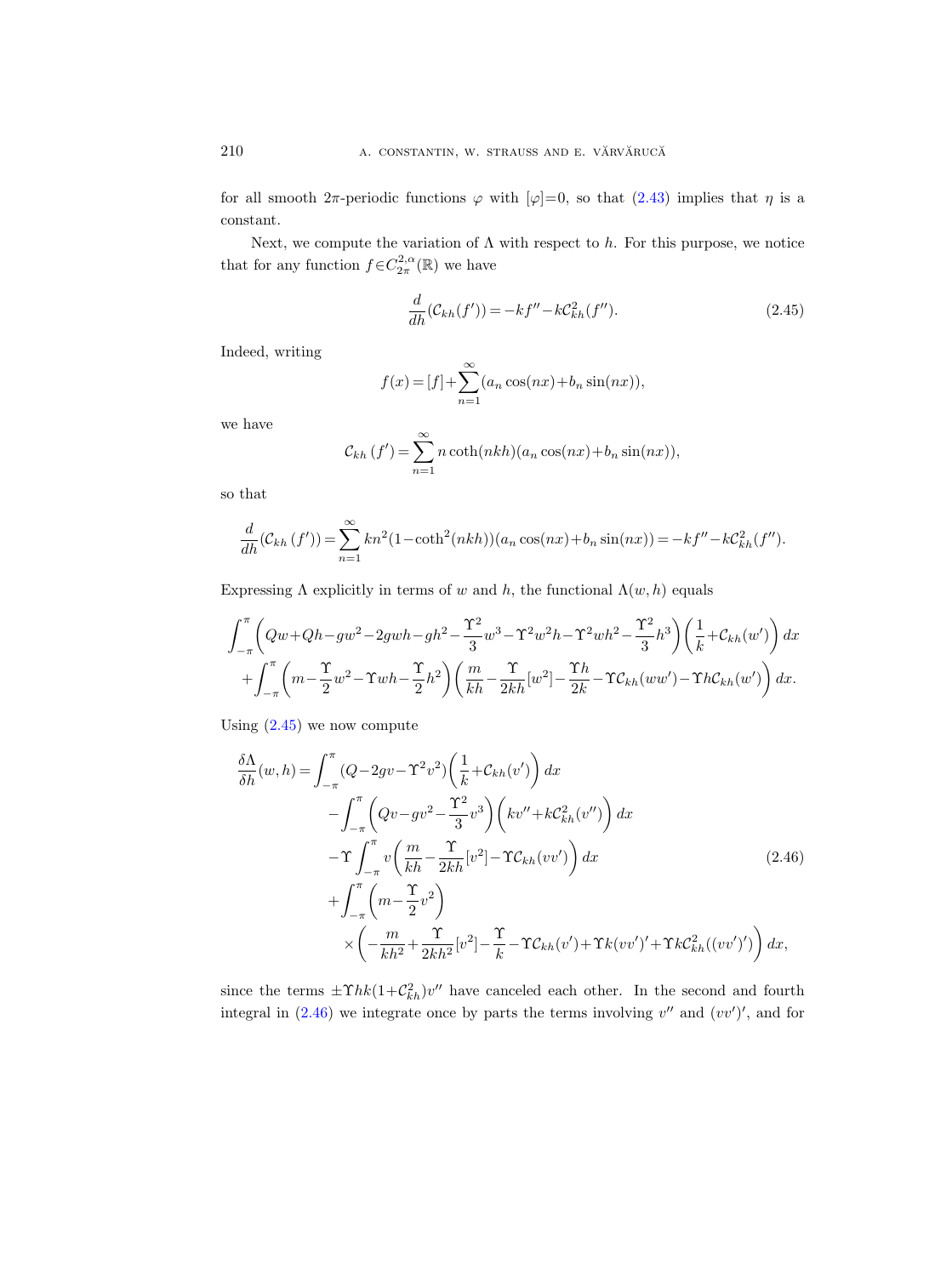the terms involving  $C_{kh}^2(v'')$  and  $C_{kh}^2((vv')')$  we use the fact that  $f \mapsto C_{kh}(f')$  is self-adjoint, to express  $(2.46)$  as

<span id="page-16-0"></span>
$$
\frac{\delta\Lambda}{\delta h}(w,h) = \int_{-\pi}^{\pi} (Q - 2gv - \Upsilon^2 v^2) \left(\frac{1}{k} + C_{kh}(v')\right) dx \n+ k \int_{-\pi}^{\pi} (Q - 2gv - \Upsilon^2 v^2) (v')^2 dx \n- k \int_{-\pi}^{\pi} C_{kh} ((Q - 2gv - \Upsilon^2 v^2) v') C_{kh}(v') dx \n- \Upsilon \int_{-\pi}^{\pi} v \left(\frac{m}{kh} - \frac{\Upsilon}{2kh} [v^2] - \Upsilon C_{kh}(vv')\right) dx \n+ \int_{-\pi}^{\pi} \left(m - \frac{\Upsilon}{2} v^2\right) \left(-\frac{m}{kh^2} + \frac{\Upsilon}{2kh^2} [v^2] - \frac{\Upsilon}{k} - \Upsilon C_{kh}(v')\right) dx \n+ k \Upsilon^2 \int_{-\pi}^{\pi} v^2 (v')^2 dx - k \Upsilon^2 \int_{-\pi}^{\pi} (C_{kh}(vv'))^2 dx.
$$
\n(2.47)

We further use  $(2.44)$  to substitute the third integral in  $(2.47)$  by

$$
-k\int_{-\pi}^{\pi} \eta \mathcal{C}_{kh}(v') dx + k \int_{-\pi}^{\pi} (Q - 2gv - \Upsilon^2 v^2) \left(\frac{1}{k} + \mathcal{C}_{kh}(v')\right) \mathcal{C}_{kh}(v') dx
$$

$$
-2k\Upsilon \int_{-\pi}^{\pi} v \left(\frac{m}{kh} - \frac{\Upsilon}{2kh} [v^2] - \Upsilon \mathcal{C}_{kh}(vv')\right) \mathcal{C}_{kh}(v') dx.
$$

Consequently, [\(2.47\)](#page-16-0) takes the form

$$
\frac{\delta \Lambda}{\delta h}(w,h) = -k \int_{-\pi}^{\pi} \eta C_{kh}(v') dx + k \int_{-\pi}^{\pi} (Q - 2gv - \Upsilon^2 v^2) \left( (v')^2 + \left( \frac{1}{k} + C_{kh}(v') \right)^2 \right) dx \n- 2k \Upsilon \int_{-\pi}^{\pi} v \left( \frac{m}{kh} - \frac{\Upsilon}{2kh} [v^2] - \Upsilon C_{kh}(vv') \right) C_{kh}(v') dx \n- \Upsilon \int_{-\pi}^{\pi} v \left( \frac{m}{kh} - \frac{\Upsilon}{2kh} [v^2] - \Upsilon C_{kh}(vv') \right) dx \n+ \int_{-\pi}^{\pi} \left( m - \frac{\Upsilon}{2} v^2 \right) \left( -\frac{m}{kh^2} + \frac{\Upsilon}{2kh^2} [v^2] - \frac{\Upsilon}{k} \right) dx \n+ \frac{\Upsilon^2}{2} \int_{-\pi}^{\pi} v^2 C_{kh}(v') dx + k \Upsilon^2 \int_{-\pi}^{\pi} v^2 (v')^2 dx - k \Upsilon^2 \int_{-\pi}^{\pi} (\mathcal{C}_{kh}(vv'))^2 dx.
$$

One can easily check that the fifth integral term in the above expression is precisely

$$
-k\int_{-\pi}^{\pi} \left(\frac{m}{kh} - \frac{\Upsilon}{2kh} [v^2]\right)^2 dx - \Upsilon \int_{-\pi}^{\pi} v\left(\frac{m}{kh} - \frac{\Upsilon}{2kh} [v^2]\right) dx,
$$

while the self-adjointness of  $f \mapsto \mathcal{C}_{kh}(f')$  yields

$$
\frac{\Upsilon^2}{2} \int_{-\pi}^{\pi} v^2 \mathcal{C}_{kh}(v') dx = \Upsilon^2 \int_{-\pi}^{\pi} v \mathcal{C}_{kh}(vv') dx.
$$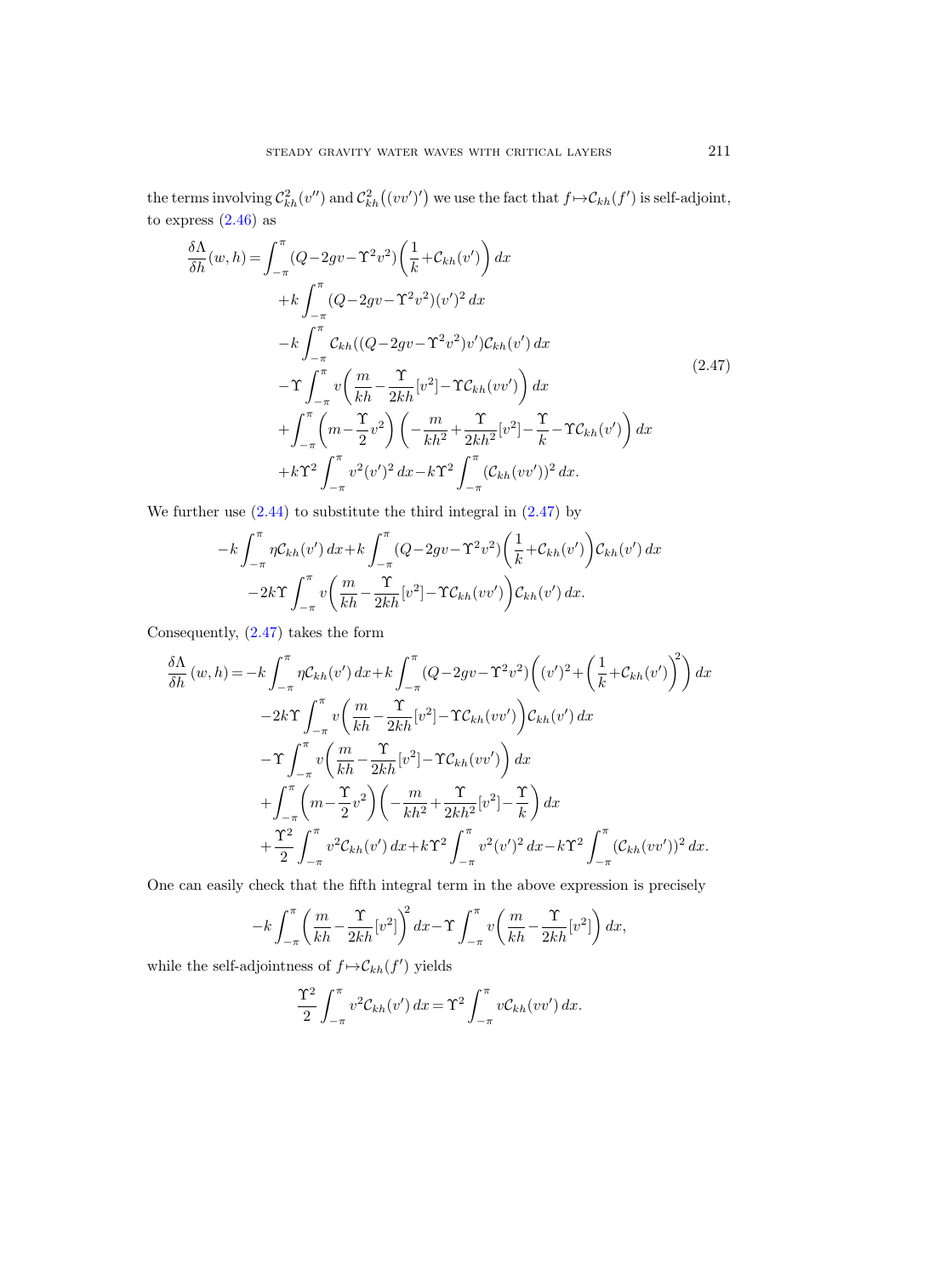Since  $[\mathcal{C}_{kh}(vv')] = 0$ , we get

$$
\frac{\delta\Lambda}{\delta h}(w,h) = -k \int_{-\pi}^{\pi} \eta C_{kh}(v') dx + k \int_{-\pi}^{\pi} (Q - 2gv - \Upsilon^2 v^2) \left( (v')^2 + \left( \frac{1}{k} + C_{kh}(v') \right)^2 \right) dx
$$

$$
-k \int_{-\pi}^{\pi} \left( \frac{m}{kh} - \frac{\Upsilon}{2kh} [v^2] - \Upsilon C_{kh}(vv') \right)^2 dx + k\Upsilon^2 \int_{-\pi}^{\pi} v^2 (v')^2 dx
$$

$$
-2k\Upsilon \int_{-\pi}^{\pi} v \left( \frac{m}{kh} - \frac{\Upsilon}{2kh} [v^2] - \Upsilon C_{kh}(vv') \right) \left( \frac{1}{k} + C_{kh}(v') \right) dx.
$$

It follows that

$$
\frac{\delta\Lambda}{\delta h}(w,h) = -k \int_{-\pi}^{\pi} \eta C_{kh}(v') dx + k \int_{-\pi}^{\pi} (Q - 2gv) \left( (v')^2 + \left( \frac{1}{k} + C_{kh}(v') \right)^2 \right) dx
$$
  

$$
-k \int_{-\pi}^{\pi} \left( \frac{m}{kh} - \frac{\Upsilon}{2kh} [v^2] - \Upsilon C_{kh}(vv') + \Upsilon v \left( \frac{1}{k} + C_{kh}(v') \right) \right)^2 dx,
$$
\n(2.48)

where  $\eta$  is given by [\(2.44\)](#page-14-1).

At a critical point  $v=w+h$  of  $\Lambda(w,h)$  we also have

$$
\frac{\delta \Lambda}{\delta h}(w, h) = 0.
$$

We have already shown that  $\eta$  is a constant. Its exact value is computed by taking averages in  $(2.44)$ . Using the identity  $(2.33)$ , we obtain precisely  $(2.22a)$ . Due to the fact that  $[\mathcal{C}_{kh}(v')] = 0$ , the condition

$$
\frac{\delta\Lambda}{\delta h}(w,h) = 0
$$

is easily seen to be equivalent to [\(2.22b\)](#page-10-3). This completes the proof of Theorem [3.](#page-13-3)  $\Box$ 

Remark 4. Let us now discuss the special case  $\Upsilon=0$  (irrotational flow). For  $k=1$ and  $w=v-h$ ,  $(2.22a)$  reduces to

<span id="page-17-0"></span>
$$
\mu C_h(w') = w + w C_h(w') + C_h(ww') - [w C_h(w')] \tag{2.49}
$$

with  $\mu=(Q-2gh)/g$ . Note that for  $\Upsilon=0$  the constant m disappears from [\(2.22a\)](#page-10-2). In this case, the constraint [\(2.22b\)](#page-10-3) merely specifies the value of m. Setting  $\beta = [wC_hw']$ ,  $\tilde{v} = w - \beta$ , we transform [\(2.49\)](#page-17-0) into

<span id="page-17-1"></span>
$$
\tilde{\mu} \mathcal{C}_h(\tilde{v}') = \tilde{v} + \tilde{v} \mathcal{C}_h(\tilde{v}') + \mathcal{C}_h(\tilde{v}\tilde{v}')\tag{2.50}
$$

with  $\tilde{\mu}=\mu-2\beta$ . On the other hand, the equation for irrotational steady waves in water of infinite depth, mentioned in the introduction, is

<span id="page-17-2"></span>
$$
\tilde{\mu}\mathcal{C}(\tilde{v}') = \tilde{v} + \tilde{v}\mathcal{C}(\tilde{v}') + \mathcal{C}(\tilde{v}\tilde{v}'),\tag{2.51}
$$

where C is the standard Hilbert transform and  $\tilde{\mu} > 0$  is a constant (see [\[3,](#page-65-9) equation (1.8)]). Note the direct analogy between [\(2.50\)](#page-17-1) and [\(2.51\)](#page-17-2).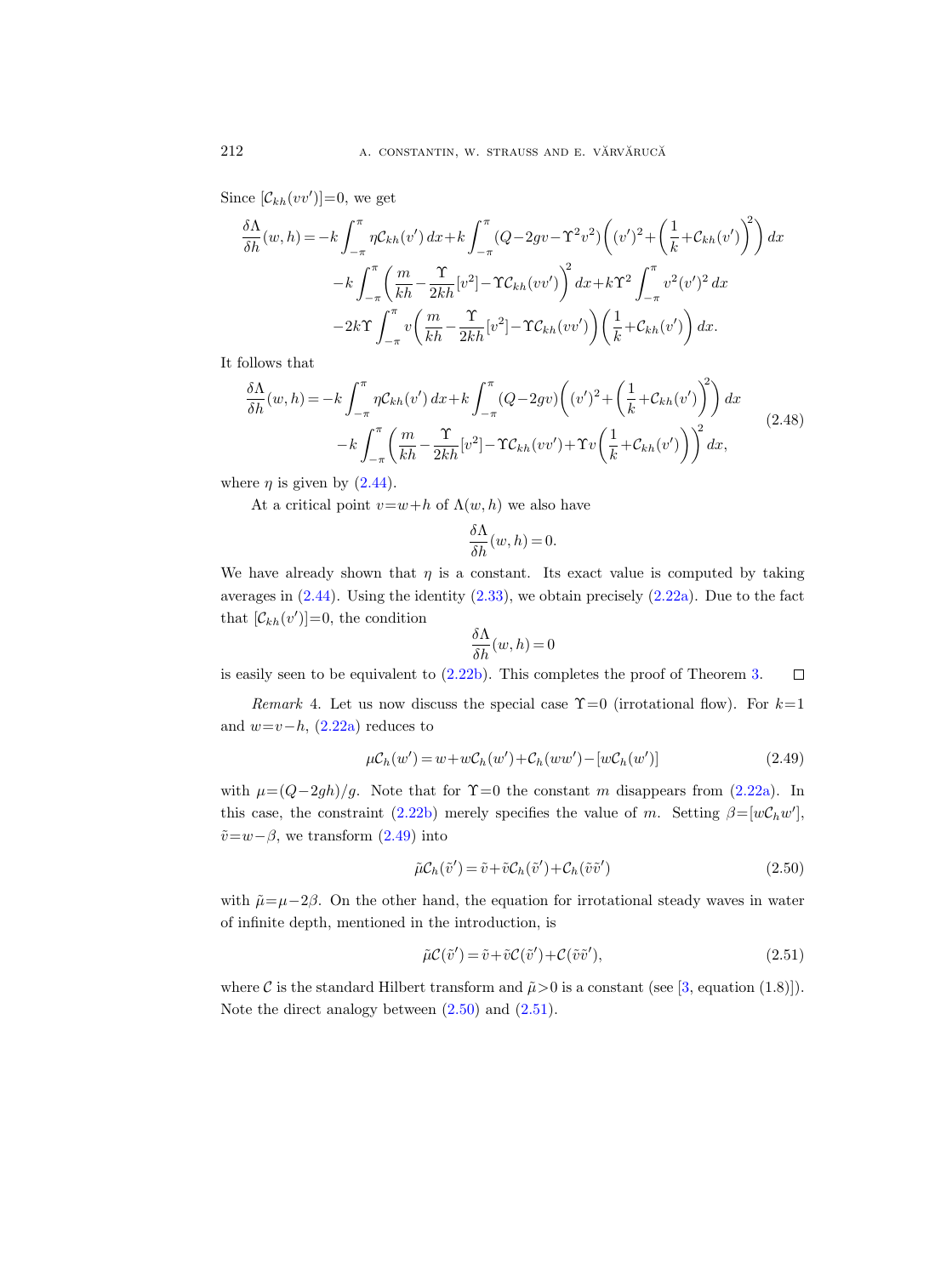#### 3. Existence theory

<span id="page-18-0"></span>A powerful approach for establishing the existence of travelling water waves relies on bifurcation theory, tailored for the study in-the-large of parameter-dependent families of solutions. The existence of waves of small amplitude is addressed by means of local bifurcation theory: identifying suitable parameters that, by crossing through certain thresholds, lead to sudden changes of the corresponding flat-surface flows into genuine waves. Global bifurcation theory uses topological methods to show that these families of perturbations of simple solutions belong to connected sets of solutions of global extent. Since global bifurcation is not a perturbative approach, exploiting instead the topological structure of the solution set, this global continuum provides wave patterns that are not small disturbances of flows with a flat-free surface.

In this section we study the existence of solutions  $(m, Q, v)$  of  $(2.22)$  in the space  $\mathbb{R}\times\mathbb{R}\times C^{2,\alpha}_{2\pi,e}(\mathbb{R})$  and such that  $[v]{=}h$ , where

$$
C_{2\pi,e}^{2,\alpha}(\mathbb{R}) = \{ f \in C_{2\pi}^{2,\alpha}(\mathbb{R}) : f(x) = f(-x) \text{ for all } x \in \mathbb{R} \},\
$$

for some constant  $\alpha \in (0, 1)$ . Our construction provides parametrized families of solutions, which reduce to  $v \equiv h$  when the parameter vanishes. The requirement that v is an even function reflects the symmetry of the corresponding wave profile about the crest located at  $x=0$ . Symmetric travelling periodic waves are ubiquitous in nature (see e.g. the photographs in [\[10\]](#page-65-1)). Moreover, in the absence of stagnation points in the flow and for surface waves that are represented by graphs of functions, one can show that a wave profile that is monotonic between crests and troughs has to be symmetric cf. [\[12\]](#page-65-14), [\[11\]](#page-65-15). In view of Theorem [1,](#page-11-8) any solution of [\(2.22\)](#page-10-1) satisfies also [\(2.18a\)](#page-8-4)–[\(2.18b\)](#page-9-1). Whether or not it will give rise to solutions of the free-boundary problem  $(2.1)$ – $(2.2)$  depends on whether or not it also satisfies conditions  $(2.18c)-(2.18e)$  $(2.18c)-(2.18e)$  $(2.18c)-(2.18e)$ . The existence of solutions of [\(2.22\)](#page-10-1) will be proved in this section, while the extent to which the constructed solutions satisfy also  $(2.18c)$ – $(2.18e)$  will be investigated in §[4.](#page-27-0) Some further qualitative properties of the constructed solutions will also be studied there.

Note first that [\(2.22\)](#page-10-1) has a family of trivial solutions, for which  $v\equiv h$ , while Q and m are related by

<span id="page-18-1"></span>
$$
Q = 2gh + \left(\frac{m}{h} + \frac{\Upsilon h}{2}\right)^2, \tag{3.1}
$$

where  $m \in \mathbb{R}$  is arbitrary. This family represents a curve

$$
\mathcal{K}_{\text{triv}} = \left\{ \left( m, 2gh + \left( \frac{m}{h} + \frac{\Upsilon h}{2} \right)^2, h \right) : m \in \mathbb{R} \right\}
$$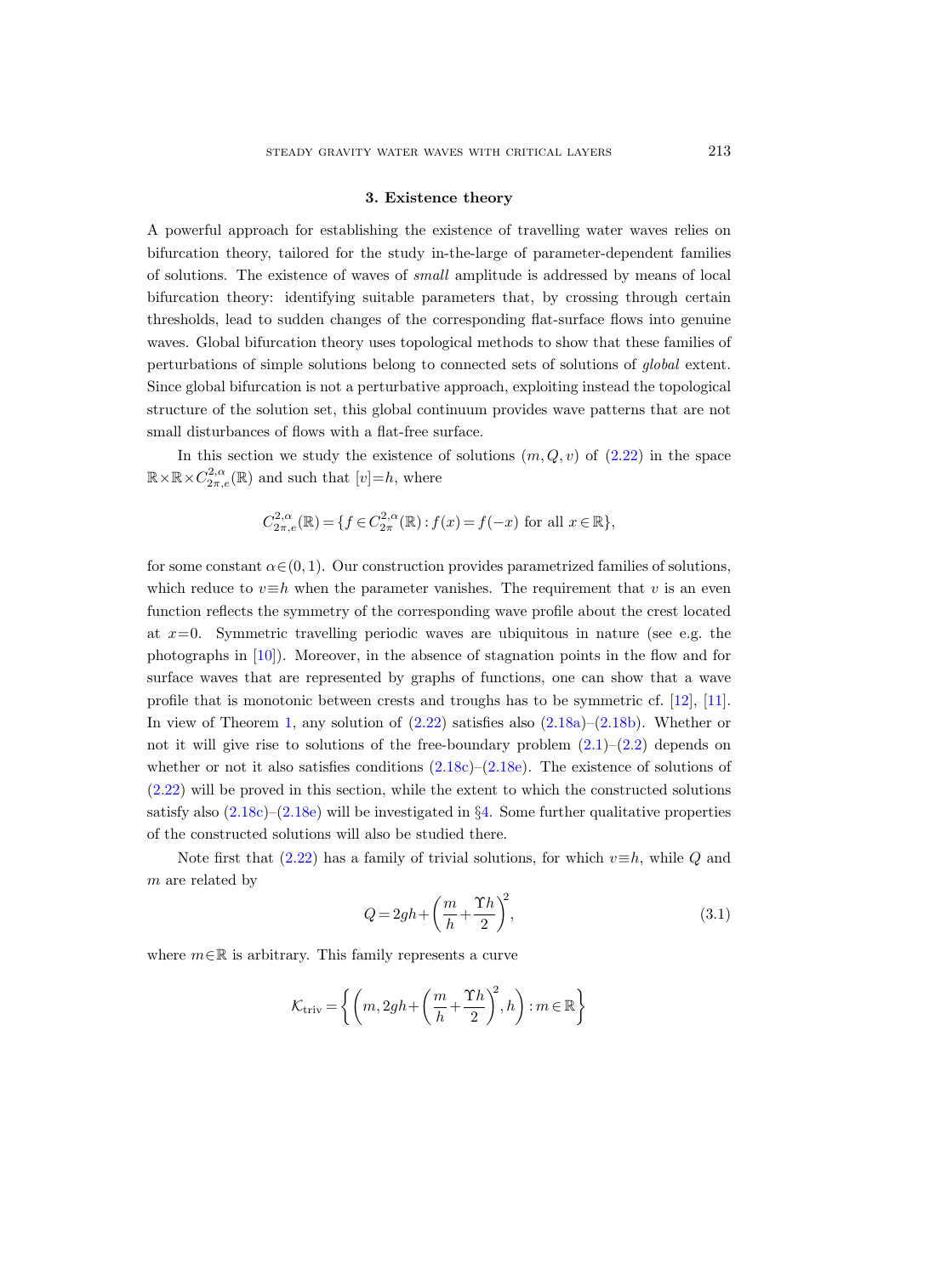in the space  $\mathbb{R}\times\mathbb{R}\times C^{2,\alpha}_{2\pi,e}(\mathbb{R})$ . These solutions correspond to laminar flows in the fluid domain bounded below by the rigid bed  $\beta$  and above by the free surface  $Y=h$ , with stream function

$$
\psi(X,Y) = \frac{\Upsilon}{2}Y^2 + \left(\frac{m}{h} - \frac{\Upsilon h}{2}\right)Y - m, \quad X \in \mathbb{R}, \ 0 \leqslant Y \leqslant h,
$$

velocity field

<span id="page-19-3"></span>
$$
(\psi_Y, -\psi_X) = \left(\Upsilon Y + \frac{m}{h} - \frac{\Upsilon h}{2}, 0\right), \quad X \in \mathbb{R}, \ 0 \le Y \le h,\tag{3.2}
$$

and period  $L=2\pi/k$ .

<span id="page-19-0"></span>THEOREM 5. (Global bifurcation) Let  $h, k>0$  and  $\Upsilon \in \mathbb{R}$  be given. For each  $n \in \mathbb{N}$ , let

<span id="page-19-1"></span>
$$
m_{n,\pm}^{*} = -\frac{\Upsilon h^2}{2} + \frac{\Upsilon h \tanh(nkh)}{2nk} \pm h \sqrt{\frac{\gamma^2 \tanh^2(nkh)}{4n^2k^2} + g \frac{\tanh(nkh)}{nk}}
$$
(3.3)

and

<span id="page-19-2"></span>
$$
Q_{n,\pm}^* = 2gh + \left(\frac{m_{n,\pm}^*}{h} + \frac{\Upsilon h}{2}\right)^2.
$$
 (3.4)

First, for any  $m \in \mathbb{R} \setminus \{m_{n,\pm}^* : n \in \mathbb{N}\}\$ , there exists a neighbourhood in  $\mathbb{R} \times \mathbb{R} \times C^{2,\alpha}_{2\pi,e}(\mathbb{R})$ of the point  $(m, Q, h)$  on  $\mathcal{K}_{\text{triv}}$ , where Q is related to m by [\(3.1\)](#page-18-1), in which the only solutions of [\(2.22\)](#page-10-1) are those on  $\mathcal{K}_{\text{triv}}$ . Secondly, consider the points  $m_{n,\pm}^*$ . For each integer  $n \geq 1$  and each choice of sign  $\pm$ , there exists in the space  $\mathbb{R} \times \mathbb{R} \times C^{2,\alpha}_{2\pi,e}(\mathbb{R})$  a continuous curve

$$
\mathcal{K}_{n,\pm} = \{ (m(s), Q(s), v_s) : s \in \mathbb{R} \}
$$
\n(3.5)

of solutions of  $(2.22)$  such that the following properties hold:

(i)  $(m(0), Q(0), v_0) = (m_{n,\pm}^*, Q_{n,\pm}^*, h)$ , where  $m_{n,\pm}^*$  and  $Q_{n,\pm}^*$  are given by [\(3.3\)](#page-19-1) and  $(3.4);$  $(3.4);$ 

(ii)  $v_s(x) = h + s \cos(nx) + o(s)$  in  $C^{2,\alpha}_{2\pi,e}(\mathbb{R})$  if  $0 < |s| < \varepsilon$ , for some  $\varepsilon > 0$  sufficiently small;

(iii) there exist a neighbourhood  $\mathcal{W}_{n,\pm}$  of  $(m_{n,\pm}^*, Q_{n,\pm}^*, h)$  in  $\mathbb{R}\times\mathbb{R}\times C_{2\pi,e}^{2,\alpha}(\mathbb{R})$  and  $\varepsilon > 0$  sufficiently small such that

 $\{(m, Q, v) \in \mathcal{W}_{n, \pm} : v \neq h \text{ and } (2.22) \text{ holds}\} = \{(m(s), Q(s), v_s) : 0 < |s| < \varepsilon\};$  $\{(m, Q, v) \in \mathcal{W}_{n, \pm} : v \neq h \text{ and } (2.22) \text{ holds}\} = \{(m(s), Q(s), v_s) : 0 < |s| < \varepsilon\};$  $\{(m, Q, v) \in \mathcal{W}_{n, \pm} : v \neq h \text{ and } (2.22) \text{ holds}\} = \{(m(s), Q(s), v_s) : 0 < |s| < \varepsilon\};$ 

(iv)  $Q(s)-2gv_s(x)$ >0 for all  $s, x \in \mathbb{R}$ ;

(v)  $\mathcal{K}_{n,\pm}$  has a real-analytic reparametrization locally around each of its points;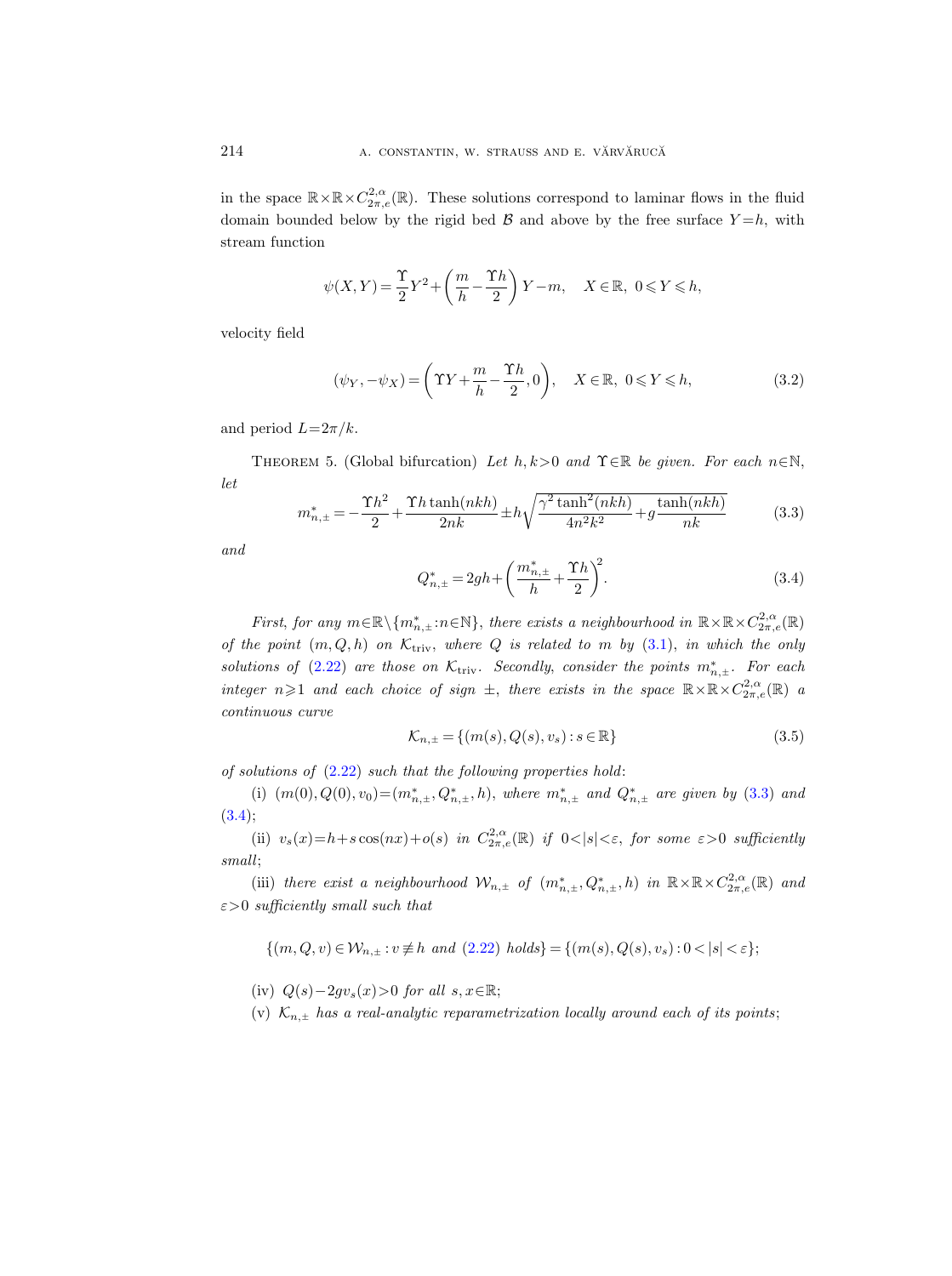- (vi) one of the following alternatives occurs:
- $(\alpha)$  either

$$
\min\left\{\frac{1}{1+\|(m(s),Q(s),v_s)\|_{\mathbb{R}\times\mathbb{R}\times C_{2\pi,e}^{2,\alpha}(\mathbb{R})}},\min_{x\in\mathbb{R}}(Q(s)-2gv_s(x))\right\}\to 0\tag{3.6}
$$

as  $s \rightarrow \pm \infty$ ;

( $\beta$ ) or there exists  $T > 0$  such that

$$
(m(s+T),Q(s+T),v_{s+T})=(m(s),Q(s),v_s)\quad \textit{for all}\ s\in\mathbb{R}.
$$

Moreover, for each integer  $n\geqslant 1$  and both choices of sign  $\pm$ , such a curve of solutions of  $(2.22)$  with the properties  $(i)$ – $(vi)$  is unique (up to reparametrization).

In this theorem,  $(3.3)$  and  $(3.4)$  identify the local bifurcation points along the trivial solution curve  $\mathcal{K}_{triv}$ , (i) states where the curve of non-trivial solutions begins, (ii) and (iii) describe the local behavior of the curve, and (iv)–(vi) describe the global behavior. The alternative  $(\alpha)$  means that either the curve is unbounded in the function space or it approaches a wave of greatest height, while the alternative  $(\beta)$  is that the curve forms a loop.

Our main tool in the proof of Theorem [5](#page-19-0) is the following version of the global bifurcation theorem for real-analytic operators due to Dancer [\[20\]](#page-65-13) and improved by Buffoni and Toland  $[6,$  Theorem 9.1.1.]. That result is however slightly inaccurate as stated there, and therefore we provide a corrected version, slightly modified to better suit our purposes. For a linear operator L between two Banach spaces, let us denote by  $\mathcal{N}(\mathcal{L})$  its null space and by  $\mathcal{R}(\mathcal{L})$  its range.

<span id="page-20-0"></span>THEOREM 6. (Analytic bifurcation theory) Let X and Y be Banach spaces,  $\mathcal O$  be an open subset of  $\mathbb{R} \times X$  and  $F: \mathcal{O} \rightarrow Y$  be a real-analytic function. Suppose that

 $(H_1)$   $(\lambda, 0) \in \mathcal{O}$  and  $F(\lambda, 0) = 0$  for all  $\lambda \in \mathbb{R}$ ;

(H<sub>2</sub>) for some  $\lambda^* \in \mathbb{R}$ ,  $\mathcal{N}(\partial_u F(\lambda^*, 0))$  and  $Y/R(\partial_u F(\lambda^*, 0))$  are 1-dimensional, with the nullspace generated by  $u^*$ , and the transversality condition

$$
\partial_{\lambda,u}^2 F(\lambda^*,0)(1,u^*) \not\in \mathcal{R}(\partial_u F(\lambda^*,0))
$$

holds;

 $(H_3)$   $\partial_u F(\lambda, u)$  is a Fredholm operator of index zero for any  $(\lambda, u) \in \mathcal{O}$  such that  $F(\lambda, u)=0;$ 

 $(H_4)$  for some sequence  $(Q_j)_{j\in\mathbb{N}}$  of bounded closed subsets of  $\mathcal O$  with  $\mathcal O = \bigcup_{j\in\mathbb{N}}\mathcal Q_j$ , the set  $\{(\lambda, u) \in \mathcal{O} : F(\lambda, u) = 0\} \cap \mathcal{Q}_j$  is compact for each  $j \in \mathbb{N}$ .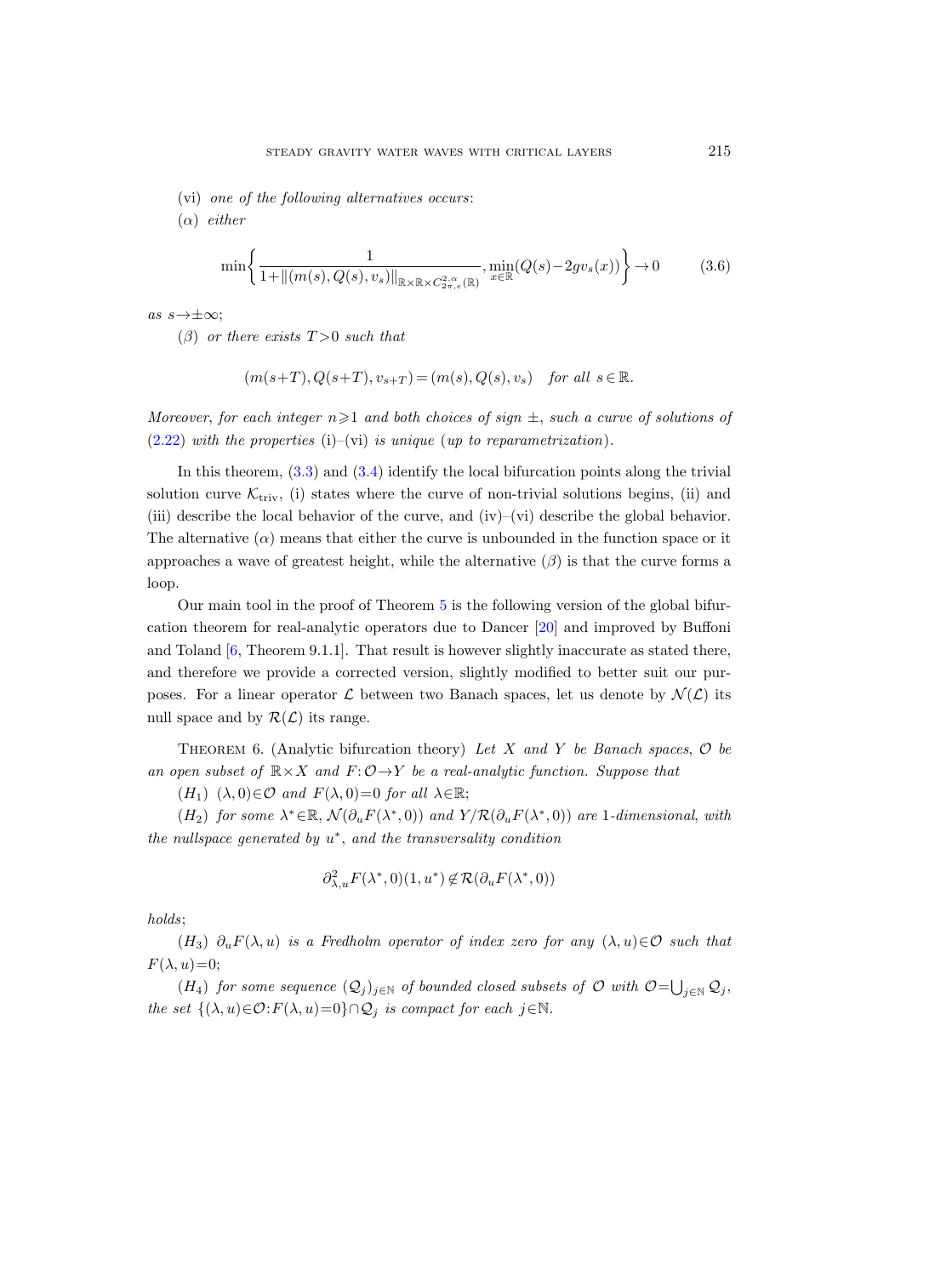

<span id="page-21-0"></span>Figure 2. The global bifurcation curve  $\mathcal{K}\subset \mathbb{R}\times X$  consists of distinguished real-analytic open arcs  $C_j$  that end in the branch points  $B_{j-1}$  and  $B_j$  if  $j>0$ , or in the branch points  $B_j$  and  $B_{j+1}$  if  $j<0$ , with  $B_0 = (\lambda^*, 0)$  and  $C_1 \cup \{B_0\} \cup C_{-1}$  being the local bifurcation curve  $\mathcal{K}_{loc}$ . A point on  $\mathcal{C}_j$  corresponds to a non-singular solution (near which the implicit function theorem applies), while each  $B_i$  arises as the unique intersection point of the closures of a finite even number of open 1-dimensional real-analytic varieties. A distinguished arc  $\mathcal{C}_i$  can be uniquely continued across  $B_j$  by choosing an outgoing branch  $C_{j+1}$  if  $j>0$ , or  $C_{j-1}$  if  $j<0$ , so that each curve  $\mathcal{C}_j \cup \{B_j\} \cup \mathcal{C}_{j+1}$  if  $j>0$ , or  $\mathcal{C}_j \cup \{B_j\} \cup \mathcal{C}_{j-1}$  if  $j<0$ , admits a local uniformizing real-analytic parametrization near the branch point  $B_j$ .

Then there exists in  $\mathcal O$  a continuous curve  $\mathcal K = \{(\lambda(s), u(s)) : s \in \mathbb R\}$  of solutions to  $F(\lambda, u)=0$  such that:

 $(C_1) \ (\lambda(0), u(0)) = (\lambda^*, 0);$ 

 $(C_2)$   $u(s)=su^*+o(s)$  in X,  $|s|<\varepsilon$  as  $s\rightarrow 0;$ 

(C<sub>3</sub>) there exist a neighbourhood W of  $(\lambda^*,0)$  and  $\varepsilon > 0$  sufficiently small such that

$$
\{(\lambda, u) \in \mathcal{W} : u \neq 0 \text{ and } F(\lambda, u) = 0\} = \{(\lambda(s), u(s)) : 0 < |s| < \varepsilon\};
$$

 $(C_4)$  K has a real-analytic reparametrization locally around each of its points;

 $(C_5)$  one of the following alternatives occurs:

(α) for every j∈N, there exists  $s_j>0$  such that  $(\lambda(s), u(s))\notin\mathcal{Q}_j$  for all  $s\in\mathbb{R}$  with  $|s|>s_j;$ 

(β) there exists  $T > 0$  such that  $(\lambda(s+T), u(s+T)) = (\lambda(s), u(s))$  for all  $s \in \mathbb{R}$ .

Moreover, such a curve of solutions to  $F(\lambda, u) = 0$  having the properties  $(C_1)$ – $(C_5)$ is unique (up to reparametrization).

Remark 7. The local version of Theorem [6,](#page-20-0) in which assumptions  $(H_1) - (H_2)$  imply the existence of a real-analytic local bifurcating curve

$$
\mathcal{K}_{\text{loc}} = \{ (\lambda(s), u(s)) : s \in (-\varepsilon, \varepsilon) \}
$$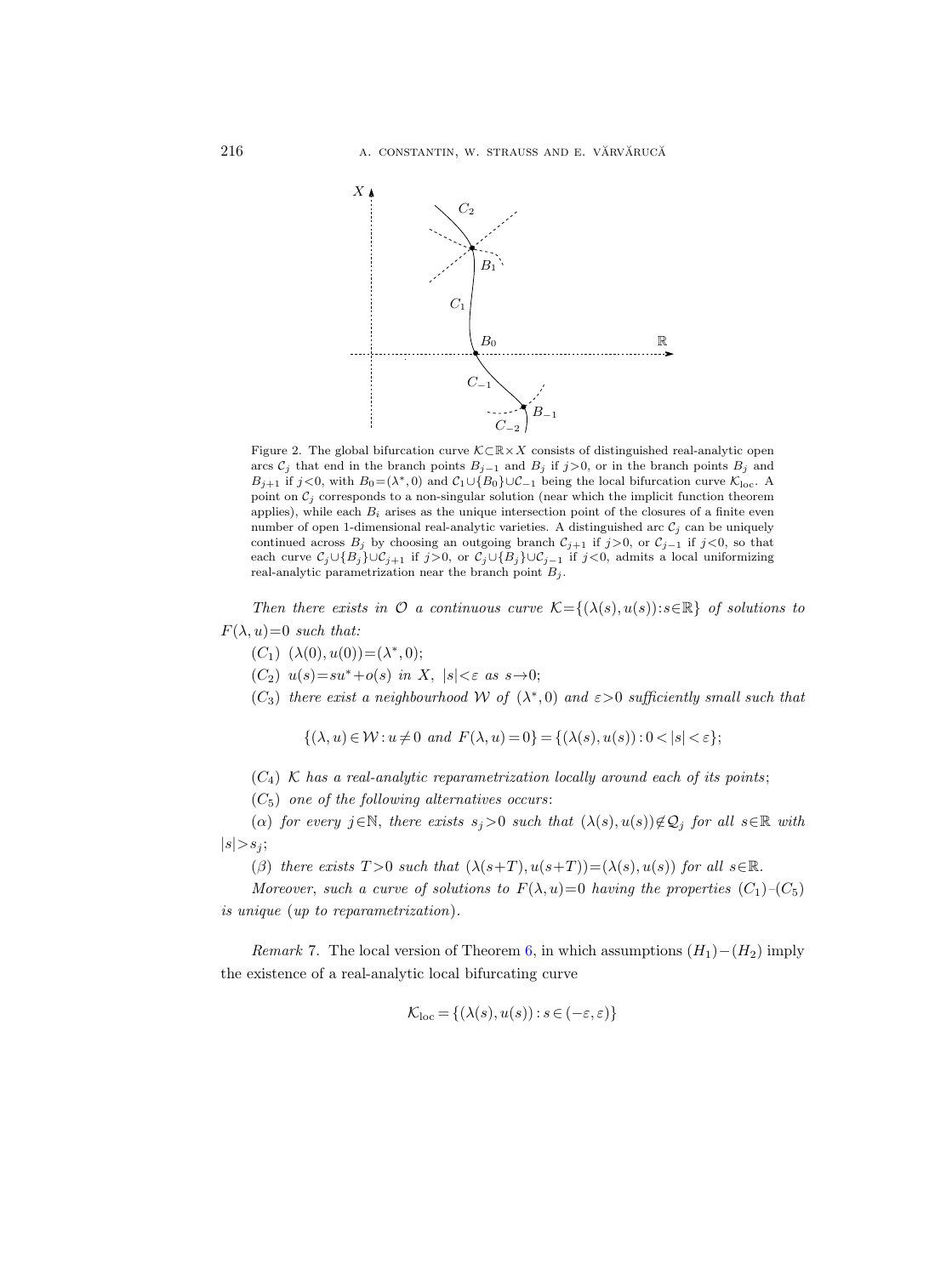of solutions to  $F(\lambda, u)=0$  with the properties  $(C_1) - (C_3)$  is the real-analytic version of the standard Crandall–Rabinowitz local bifurcation theorem [\[19\]](#page-65-16). The curve  $K$  exhausts all possibilities of adding real-analytic arcs to the local bifurcation curve  $\mathcal{K}_{\text{loc}}$  in such a way that  $K$  has a real-analytic parametrization around each of its points (see Figure [2\)](#page-21-0), but is not necessarily a maximal connected subset of the solution set.

*Remark* 8. We now discuss how Theorem [6](#page-20-0) relates to  $[6,$  Theorem 9.1.1.]. In  $[6]$ , assumption  $(H_4)$  is replaced by the slightly stronger assumption that all bounded and closed subsets (in  $\mathbb{R}\times X$ ) of  $\{(\lambda, u) \in \mathcal{O}: F(\lambda, u)=0\}$  are compact. In [\[6\]](#page-65-12) it is proven that there does not exist any sequence  $\{s_k\}$ , with  $s_k \to \infty$ , such that the sequence  $\{(\lambda(s_k), u(s_k))\}_{k\geq 1}$ is both bounded and bounded away from the boundary of  $\mathcal{O}$ . However, [\[6\]](#page-65-12) incorrectly claims from there that, if  $(C_5)(\beta)$  does not hold, then

 $(C_5)(\alpha')$  either  $\|(\lambda(s), u(s))\|_{\mathbb{R}\times X}\to\infty$  or dist $((\lambda(s), u(s)), \partial\mathcal{O})\to 0$ , as  $s\to\infty$ , which is a strictly stronger statement than the one proved. Instead, the correct conclusion for [\[6,](#page-65-12) Theorem 9.1.1] should be that either  $(C_5)(\beta)$  holds or the following is true: for every bounded and closed subset Q of  $\mathcal O$ , the curve  $(\lambda(s), u(s))$  eventually leaves Q as  $s \rightarrow \infty$ .

Moreover, what is needed in the proof of the above result for any given bounded and closed subset Q of O is that  $Q \cap \{(\lambda, u) \in \mathcal{O} : F(\lambda, u) = 0\}$  is compact. Thus Theorem [6](#page-20-0) can be proved by means of exactly the same arguments as in the proof of  $[6,$  Theorem 9.1.1].

For the purpose of applying Theorem  $6$  to problem  $(2.22)$ , it is necessary to make some simple changes of variables. Since one must necessarily have  $[v]=h$ , it is natural to work with the function

<span id="page-22-1"></span><span id="page-22-0"></span>
$$
w = v - h,\tag{3.7}
$$

for which  $[w]=0$ . Then w satisfies

$$
2(Q-2gh)\mathcal{C}_{kh}(w') - 2g(\mathcal{C}_{kh}(ww') + w\mathcal{C}_{kh}(w'))- \Upsilon^2(\mathcal{C}_{kh}(w^2w') + w^2\mathcal{C}_{kh}(w') - 2w\mathcal{C}_{kh}(ww'))+ \frac{\Upsilon^2}{kh}w[w^2] - \frac{\Upsilon^2}{k}w^2 + \frac{\Upsilon^2}{k}[w^2] + 2g[w\mathcal{C}_{kh}(w')] - \frac{2g}{k}w - \frac{2\Upsilon}{k}\left(\frac{m}{h} + \frac{\Upsilon h}{2}\right)w = 0,
$$
\n(3.8a)

and

$$
\begin{split} \left[ \left( \frac{1}{k} \left( \frac{m}{h} + \frac{\Upsilon h}{2} \right) - \Upsilon \left( \frac{[w^2]}{2kh} - \frac{w}{k} + \mathcal{C}_{kh}(ww') - w\mathcal{C}_{kh}(w') \right) \right)^2 \right] \\ &= \left[ (Q - 2gh - 2gw) \left( (w')^2 + \left( \frac{1}{k} + \mathcal{C}_{kh}(w') \right)^2 \right) \right]. \end{split} \tag{3.8b}
$$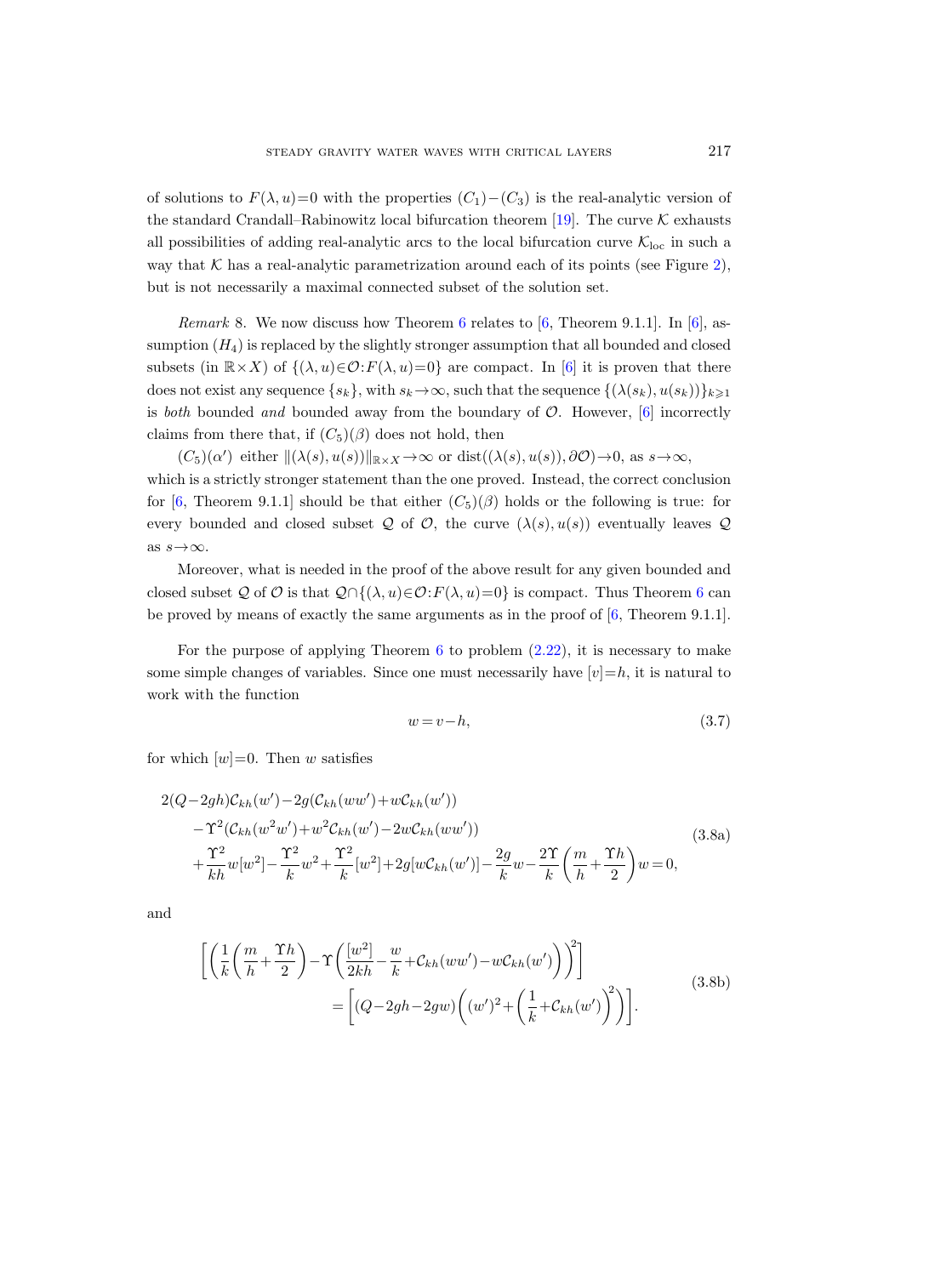We observe that, although  $Q$  and  $m$  are related by  $(3.1)$  for trivial solutions, this need not be the case in general. This observation suggests the introduction of a new parameter

<span id="page-23-0"></span>
$$
\mu = Q - 2gh - \left(\frac{m}{h} + \frac{\Upsilon h}{2}\right)^2.
$$
\n(3.9)

Note that, for the laminar flows given by  $(3.2)$ , the horizontal velocity at the free surface is  $m/h+\Upsilon h/2$ . Since this expression occurs naturally in [\(3.8\)](#page-22-0), while in the fluid dynamics literature it is customary to identify the laminar flows at which non-linear small-amplitude waves bifurcate using the speed of their particles at the free surface (rather than the value of their flux), we introduce another parameter

<span id="page-23-1"></span>
$$
\lambda = \frac{m}{h} + \frac{\Upsilon h}{2}.\tag{3.10}
$$

The change of parameters  $(m, Q) \rightarrow (\lambda, \mu)$  given by  $(3.9)$ – $(3.10)$  is a bijection from  $\mathbb{R}^2$  onto itself. In terms of the new parameters, the system  $(3.8)$  may be written as

<span id="page-23-2"></span>
$$
F(\lambda, (\mu, w)) = 0,\t\t(3.11)
$$

where  $F: \mathbb{R} \times X \rightarrow Y$ , with

<span id="page-23-3"></span>
$$
X = \mathbb{R} \times C^{2,\alpha}_{2\pi,\circ,e}(\mathbb{R}) \quad \text{and} \quad Y = C^{1,\alpha}_{2\pi,\circ,e}(\mathbb{R}) \times \mathbb{R},\tag{3.12}
$$

where the subscripts indicate period  $2\pi$ , zero average and evenness, respectively, and where  $F = (F_1, F_2)$  is given by

<span id="page-23-4"></span>
$$
F_1(\lambda, (\mu, w)) = 2(\mu + \lambda^2)C_{kh}(w') - 2g(C_{kh}(ww') + wC_{kh}(w'))- \Upsilon^2(C_{kh}(w^2w') + w^2C_{kh}(w') - 2wC_{kh}(ww'))+ \frac{\Upsilon^2}{kh}w[w^2] - \frac{\Upsilon^2}{k}w^2 + \frac{\Upsilon^2}{k}[w^2] + 2g[wC_{kh}(w')] - \frac{2g}{k}w - \frac{2\lambda\Upsilon}{k}w,
$$
(3.13a)

and

<span id="page-23-5"></span>
$$
F_2(\lambda, (\mu, w)) = \Upsilon^2 \left[ \left( \mathcal{C}_{kh}(ww') - w\mathcal{C}_{kh}(w') - \frac{1}{k}w + \frac{[w^2]}{2kh} \right)^2 \right] + \frac{2(2g + \lambda \Upsilon)}{k} \left[ w\mathcal{C}_{kh}(w') + 2g[w(w')^2] + 2g[w(\mathcal{C}_{kh}(w'))^2] - \frac{\lambda \Upsilon}{k^2 h} [w^2] - (\mu + \lambda^2) \left( [(\mathcal{C}_{kh}(w'))^2] + [(w')^2] \right) - \frac{\mu}{k^2} .
$$
 (3.13b)

Note that  $[F_1]=0$  because  $[w]=0$  and  $\mathcal{C}_{kh}$  maps into functions of zero average. Among the twelve terms in  $[F_1]$ , the third and tenth cancel, and the fifth and sixth cancel as well.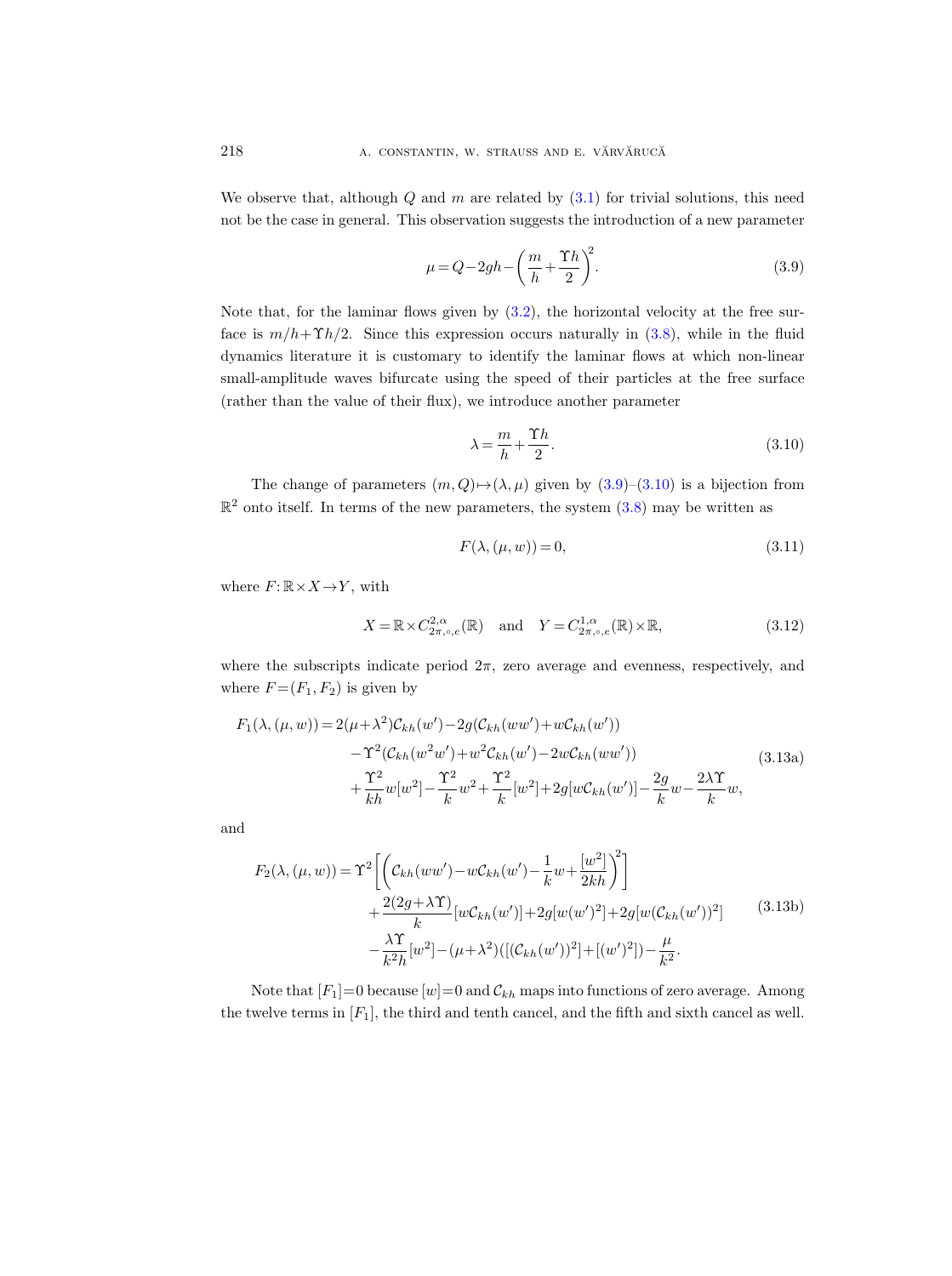*Proof of Theorem [5](#page-19-0).* We are going to apply Theorem [6](#page-20-0) in the setting  $(3.11)$ – $(3.13)$ , after which we shall transfer in a rather straightforward manner the results obtained to the corresponding results for  $(2.22)$ . It is obvious that the mapping F is real-analytic on  $\mathbb{R}\times X$ . Let

<span id="page-24-2"></span>
$$
\mathcal{O} = \{ (\lambda, (\mu, w)) \in \mathbb{R} \times X : \mu + \lambda^2 - 2gw(x) > 0 \text{ for all } x \in \mathbb{R} \},\tag{3.14}
$$

which is an open set in  $\mathbb{R} \times X$ . We now check the validity of the assumptions  $(H_1)-(H_4)$ .

It is obvious that  $(H_1)$  holds. As for  $(H_2)$ , for  $(\nu, \varphi) \in X$  we easily compute

$$
\partial_{(\mu,\omega)} F(\lambda,(0,0))(\nu,\varphi) = \left(2\lambda^2 \mathcal{C}_{kh}(\varphi') - \frac{2g}{k}\varphi - \frac{2\lambda\Upsilon}{k}\varphi, -\frac{\nu}{k^2}\right). \tag{3.15}
$$

Expanding the function  $\varphi$ , which is even, has period  $2\pi$ , and has zero average, in a Fourier series  $\varphi(x) = \sum_{n=1}^{\infty} a_n \cos(nx)$ , we obtain for  $(\nu, \varphi) \in X$  the representation

$$
\partial_{(\mu,w)} F(\lambda, (0,0))(\nu, \varphi) = \left(\sum_{n=1}^{\infty} a_n \left(2\lambda^2 n \coth(nkh) - \frac{2g}{k} - \frac{2\lambda \Upsilon}{k}\right) \cos(nx), -\frac{\nu}{k^2}\right).
$$
\n(3.16)

<span id="page-24-0"></span>It follows from [\(3.16\)](#page-24-0) that the bounded linear operator  $\partial_{(\mu,w)}F(\lambda,(0,0)): X\to Y$  is invertible whenever  $\lambda$  is *not* a solution of

<span id="page-24-1"></span>
$$
\lambda^2 nk \coth(nkh) = g + \lambda \Upsilon,\tag{3.17}
$$

for any integer  $n\geqslant 1$ . Hence by the implicit function theorem these points are not bifurcation points. The solutions of  $(3.17)$  are, for any integer  $n \ge 1$ , given by

<span id="page-24-3"></span>
$$
\lambda_{n,\pm}^* = \frac{\Upsilon \tanh(nkh)}{2nk} \pm \sqrt{\frac{\Upsilon^2 \tanh^2(nkh)}{4n^2k^2} + g\frac{\tanh(nkh)}{nk}}.\tag{3.18}
$$

Observe that all of these values are distinct and none of them vanishes. We claim that  $(H_2)$  holds for every  $\lambda^* \in {\{\lambda^*_{n,+}: n \in \mathbb{N}\}}$ . Indeed, consider any such  $\lambda^*$ . It follows easily from [\(3.16\)](#page-24-0) that  $\mathcal{N}(\partial_{(\mu,w)}F(\lambda^*,(0,0)))$  is 1-dimensional and generated by  $(0,w^*)\in X$ , where

$$
w^*(x) = \cos(nx) \quad \text{for all } x \in \mathbb{R},
$$

while  $\mathcal{R}(\partial_{(\mu,w)}F(\lambda^*,(0,0)))$  is the closed subspace of Y formed by the elements  $(f, c) \in Y$ where  $c \in \mathbb{R}$  is arbitrary and f satisfies

$$
\int_{-\pi}^{\pi} f(x) \cos(nx) dx = 0.
$$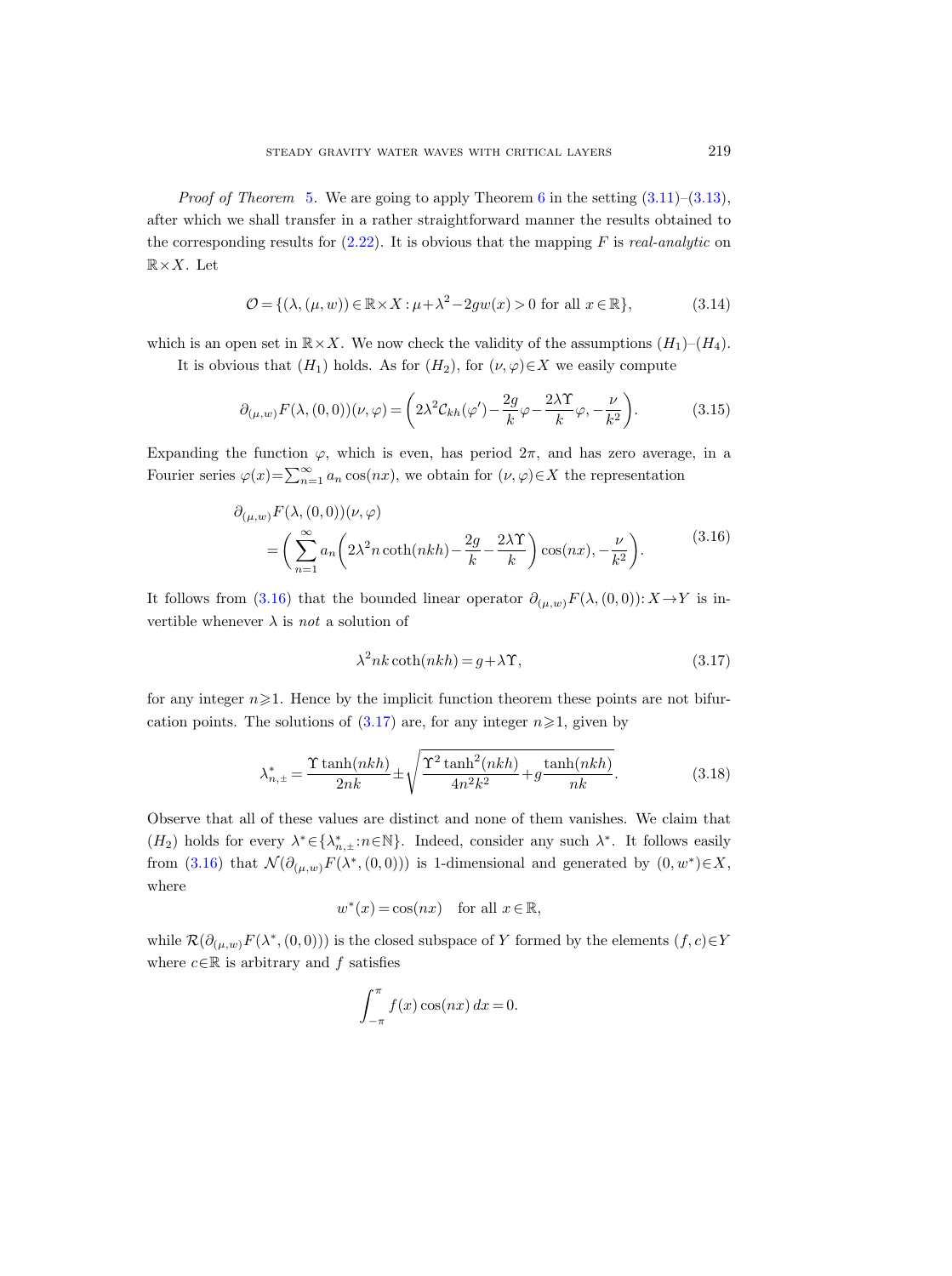From  $(3.16)$ , we now compute

$$
\begin{split} \partial^2_{\lambda,(\mu,w)}F(\lambda^*,(0,0))(1,(0,w^*))=&\left(\left(4\lambda^*n\coth(nkh)-\frac{2\Upsilon}{k}\right)w^*,0\right)\\ &\notin\mathcal{R}(\partial_{(\mu,w)}F(\lambda^*,(0,0))) \end{split}
$$

since, using  $(3.17)$ , we have

$$
4\lambda^* n \coth(nkh) - \frac{2\Upsilon}{k} = 2\lambda^* \left( n \coth(nkh) + \frac{g}{k(\lambda^*)^2} \right) \neq 0.
$$

This shows that  $(H_2)$  holds for every  $\lambda^* \in {\{\lambda^*_{n,\pm} : n \in \mathbb{N}\}}$ .

To check the validity of  $(H_3)-(H_4)$ , we rewrite  $F_1$  in  $(3.13a)$  in the following form

<span id="page-25-0"></span>
$$
F_1(\lambda, (\mu, w)) = 2(\mu + \lambda^2 - 2gw)C_{kh}(w') + 4g[wC_{kh}(w')] - 2g(C_{kh}(ww') - wC_{kh}(w'))- \Upsilon^2(C_{kh}(w^2w') + w^2C_{kh}(w') - 2wC_{kh}(ww'))+ \frac{\Upsilon^2}{kh} w [w^2] - \frac{\Upsilon^2}{k} w^2 + \frac{\Upsilon^2}{k} [w^2] - 2g[wC_{kh}(w')] - \frac{2g}{k} w - \frac{2\lambda\Upsilon}{k} w= 2(\mu + \lambda^2 - 2gw)C_{kh}(w') + 4g[wC_{kh}(w')] + J(\lambda, w).
$$
\n(3.19)

Here

$$
J(\lambda, w) = J_1(w) + J_2(w) + J_3(\lambda, w),
$$

with

$$
J_1(w) = -2g(\mathcal{C}_{kh}(ww') - w\mathcal{C}_{kh}(w')),
$$
  
\n
$$
J_2(w) = -\Upsilon^2(\mathcal{C}_{kh}(w^2w') + w^2\mathcal{C}_{kh}(w') - 2w\mathcal{C}_{kh}(ww')),
$$

and  $J_3(\lambda, w)$  gathers all the remaining terms in [\(3.19\)](#page-25-0). Since  $J_2$  may also be rewritten as

$$
J_2(w) = -\Upsilon^2(\mathcal{C}_{kh}(w(ww')) - w\mathcal{C}_{kh}(ww') + w(w\mathcal{C}_{kh}(w') - \mathcal{C}_{kh}(ww'))),
$$

it is a consequence of Lemma [17](#page-50-1) in Appendix [A](#page-48-0) that the continuous non-linear mappings

$$
J_1, J_2: C^{2,\alpha}_{2\pi,\circ}(\mathbb{R}) \longrightarrow C^{1,\alpha}_{2\pi}(\mathbb{R})
$$

map bounded sets of  $C^{2,\alpha}_{2\pi,\circ}(\mathbb{R})$  into bounded sets of  $C^{2,\alpha/2}_{2\pi}(\mathbb{R})$ , and thus into relatively compact subsets of  $C_{2\pi}^{1,\alpha}(\mathbb{R})$ . We also rewrite  $(3.13b)$  as

$$
F_2(\lambda, (\mu, w)) = -\frac{\mu}{k^2} + K(\lambda, (\mu, w)).
$$
\n(3.20)

It follows that the non-linear mapping from  $\mathbb{R} \times X$  into Y

$$
(\lambda, (\mu, w)) \longmapsto (J(\lambda, w), K(\lambda, (\mu, w))) \tag{3.21}
$$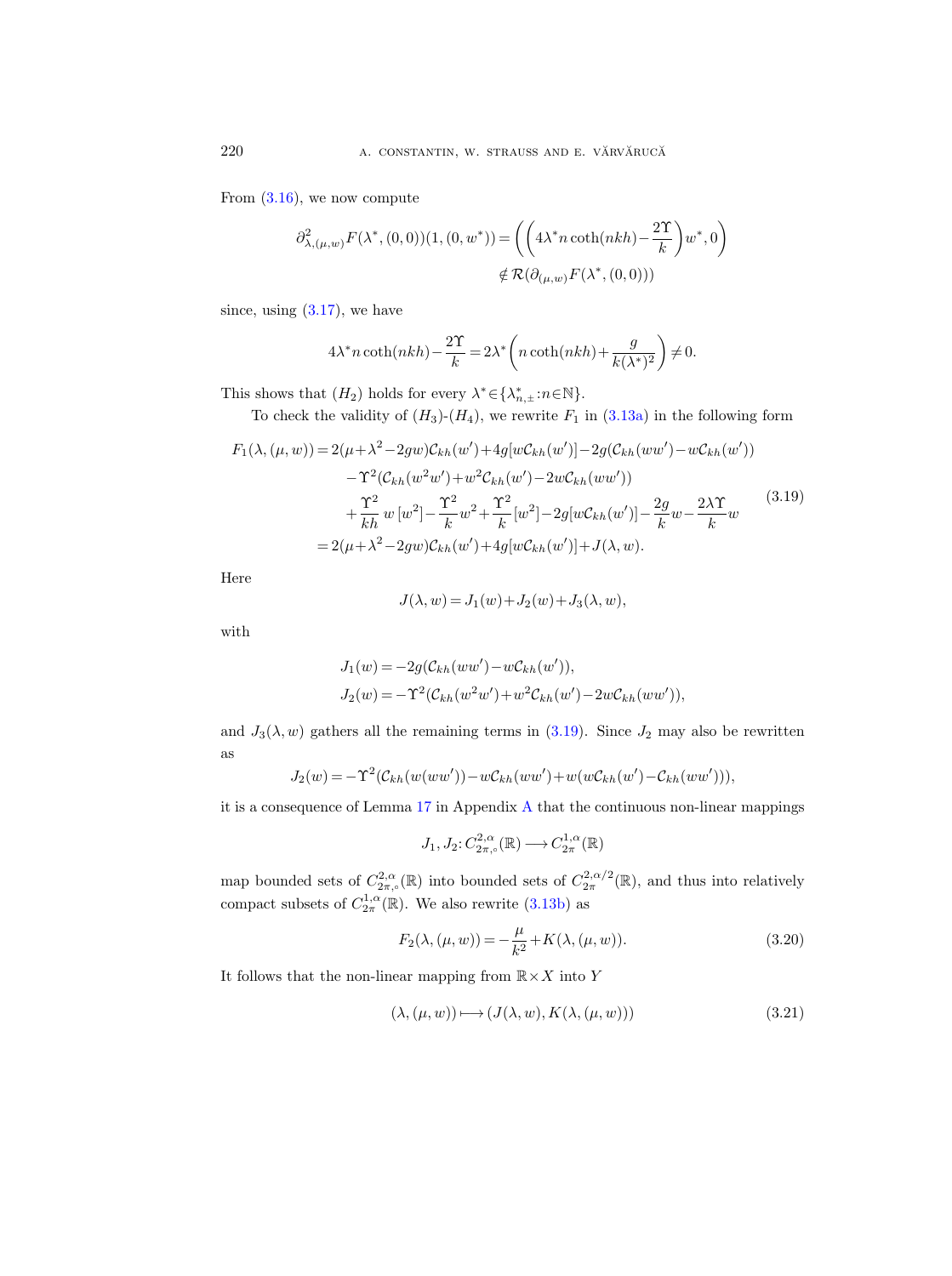maps bounded sets of  $\mathbb{R}\times X$  into bounded sets of  $C_{2\pi}^{2,\alpha/2}\times\mathbb{R}$ , and thus into relatively compact subsets of  $Y$ , and is therefore a non-linear compact operator. It then follows (see [\[6,](#page-65-12) Lemma 3.1.12]) that any of its partial derivatives is a linear compact operator. Note that, for any  $(\lambda, (\nu, w)) \in \mathcal{O}$ , one may write

$$
\partial_{(\mu,w)} F_1(\lambda, (\mu, w))(\nu, \varphi) = 2(\mu + \lambda^2 - 2gw)\mathcal{C}_{kh}(\varphi') + 4g[w\mathcal{C}_{kh}(\varphi')]
$$

$$
-4g\mathcal{C}_{kh}(w')\varphi + 4g[\mathcal{C}_{kh}(w')\varphi]
$$

$$
+2\mathcal{C}_{kh}(w')\nu + \partial_{(\mu,w)}J(\lambda, (\mu, w))(\nu, \varphi),
$$

$$
\partial_{(\mu,w)}F_2(\lambda, (\mu, w))(\nu, \varphi) = -\frac{\nu}{k^2} + \partial_{(\mu,w)}K(\lambda, (\mu, w))(\nu, \varphi).
$$

Since the condition  $\mu + \lambda^2 - 2gw(x) > 0$  for all  $x \in \mathbb{R}$ , guaranteed by the definition of  $\mathcal{O}$ , ensures that the bounded linear operator from  $X$  to  $Y$  given by

$$
(\nu, \varphi) \mapsto \left(2(\mu + \lambda^2 - 2gw)\mathcal{C}_{kh}(\varphi') + 4g[w\mathcal{C}_{kh}(\varphi')], -\frac{\nu}{k^2}\right)
$$

is invertible, it follows that  $\partial_{(\mu,w)}F(\lambda,(\mu,w))$ : X → Y is, for any  $(\lambda,(\mu,w))\in\mathcal{O}$ , the sum of an invertible linear operator and a compact linear operator. It is therefore a Fredholm operator of index zero (see [\[6,](#page-65-12) Theorem 2.7.6]). Thus assumption  $(H_3)$  is indeed satisfied.

We now verify assumption  $(H_4)$  for the sequence  $\{Q_j\}_{j\geq 1}$  given by

<span id="page-26-0"></span>
$$
\mathcal{Q}_j = \left\{ (\lambda, (\mu, w)) \in \mathcal{O} : \| (\lambda, (\mu, w)) \| \leq j \text{ and } \mu + \lambda^2 - 2gw(x) \geq \frac{1}{j} \text{ for all } x \in \mathbb{R} \right\}. \tag{3.22}
$$

It is obvious that each  $Q_j$  is bounded and closed, with  $\bigcup_{j\in J} Q_j = \mathcal{O}$ . Let  $j \in \mathbb{N}$  be arbitrary and consider  $(\lambda,(\mu, w))\in\mathcal{Q}_j$  such that  $F(\lambda,(\mu, w))=0$ . Then we have in particular that

$$
2(\mu + \lambda^2 - 2gw)\mathcal{C}_{kh}(w') + 4[w\mathcal{C}_{kh}(w')] + J(\lambda, w) = 0,
$$

using the notation introduced earlier in the proof. Since

$$
\mu+\lambda^2-2gw\geqslant\frac{1}{j}>0,
$$

one may invert the linear operator  $w \rightarrow \mathcal{C}_{kh}(w')$  in this equation to get

$$
w = -(\mathcal{C}_{kh}\partial_x)^{-1}\bigg(\frac{1}{\mu + \lambda^2 - 2gw}(J(\lambda, w) + 4[w\mathcal{C}_{kh}(w')])\bigg).
$$

Combining the bounds ensured by the definition of  $\mathcal{Q}_j$  with the commutator estimates satisfied by  $J_1$  and  $J_2$  that we have used above, we obtain a uniform upper bound for w in the space  $C^{3,\alpha/2}_{2\pi}(\mathbb{R})$ . This implies that  $\{(\lambda,(\mu,w))\in\mathcal{O}:F(\lambda,(\mu,w))=0\}\cap\mathcal{Q}_j$  is bounded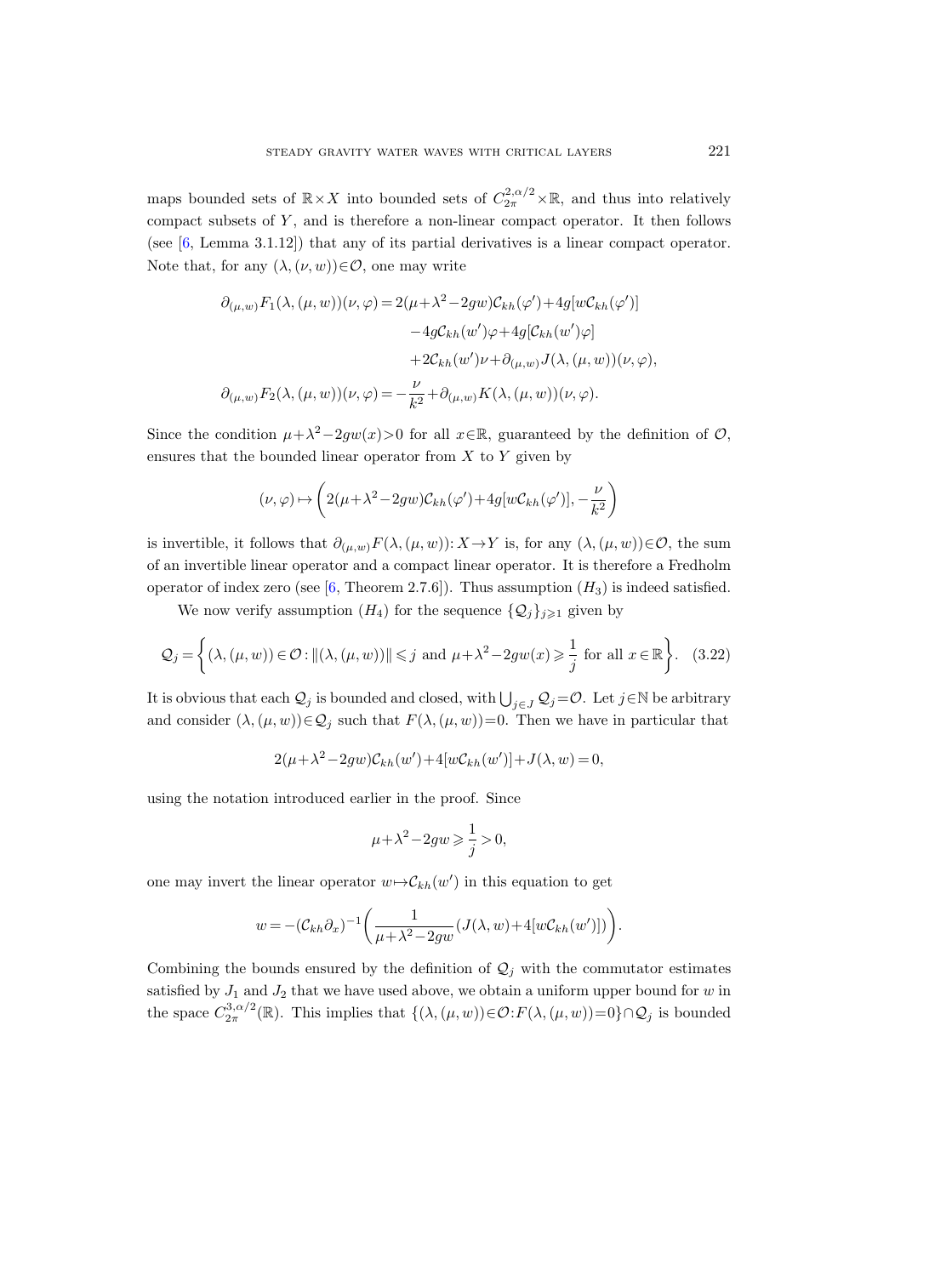in  $\mathbb{R}\times\mathbb{R}\times C^{3,\alpha/2}_{2\pi}(\mathbb{R})$ , and therefore compact in  $\mathbb{R}\times X$ . Thus assumption  $(H_4)$  is satisfied by the sequence of sets given by [\(3.22\)](#page-26-0).

We have thus checked that the assumptions  $(H_1)-(H_4)$  are satisfied in the setting  $(3.11)$ – $(3.13)$ . In view of the definition of the set  $\mathcal{O}$  in  $(3.14)$ , the relation between  $(\lambda, \mu, w)$  and  $(m, Q, v)$  expressed by  $(3.7), (3.9)$  $(3.7), (3.9)$  $(3.7), (3.9)$  and  $(3.10)$ , and the definition of the sets  $\mathcal{Q}_i$  in [\(3.22\)](#page-26-0), the conclusion of Theorem [6](#page-20-0) can be rephrased in a straightforward way to yield the result claimed by Theorem [5.](#page-19-0)  $\Box$ 

Remark 9. By bootstrapping the improvement of the regularity that is based on Lemma  $17$  from [A](#page-48-0)ppendix A in the above proof, one can easily show in addition that, for any solution  $(m, Q, v)$  of  $(2.22)$ , the function v is necessarily of class  $C^{\infty}$  on  $\mathbb{R}$ .

#### 4. Nodal analysis

<span id="page-27-0"></span>In this section we investigate qualitative features of the wave profiles corresponding to points lying on the solution curves  $\mathcal{K}_{n,\pm}$ , while also addressing the question of the validity of  $(2.18c)-(2.18e)$  $(2.18c)-(2.18e)$  $(2.18c)-(2.18e)$ .

Firstly, the waves constructed are symmetric, since the function space in Theorem [3](#page-13-3) is  $C^{2,\alpha}_{2\pi,e}(\mathbb{R})$ . Furthermore, for any wave in  $\mathcal{K}_{n,\pm}$  except for the laminar flow, the elevation of the free surface is strictly decreasing between any wave crest and the successive wave trough. For waves that are close to the bifurcating laminar flow, this is a direct consequence of local bifurcation, while away from the bifurcating flow with a flat free surface this will be proved in what follows by means of a continuation argument.

<span id="page-27-1"></span>LEMMA 10. (Periodicity) Let  $h, k>0$  and  $\Upsilon \in \mathbb{R}$  be given. For each integer  $n \geqslant 1$  and both choices of sign  $\pm$ , denote by

$$
\mathcal{K}_{n, \pm} = \{ (m(s), Q(s), v_s) : s \in \mathbb{R} \}
$$
\n(4.1)

the continuous curve of solutions of [\(2.22\)](#page-10-1) in the space  $\mathbb{R}\times \mathbb{R} \times C^{2,\alpha}_{2\pi,e}(\mathbb{R})$  given by Theo-rem [5](#page-19-0). Then the following additional properties hold along  $\mathcal{K}_{n,\pm}$ :

(i)  $v_s$  is periodic of period  $2\pi/n$ , for each  $s \in \mathbb{R}$ ;

(ii)  $m(-s)=m(s), Q(-s)=Q(s), and v_{-s}(x)=v_s(x+\pi/n)$  for all  $x\in\mathbb{R}$ , for each  $s \in \mathbb{R}$ .

*Proof.* (i) Fix some arbitrary integer  $n \geq 2$ . Consider again equations [\(3.11\)](#page-23-2)–[\(3.13\)](#page-23-3), but this time in the setting of even functions of period  $2\pi/n$ , that is, with the spaces X and Y being replaced by  $\widetilde{X}$  and  $\widetilde{Y}$  given by

$$
\widetilde{X} = \mathbb{R} \times C_{2\pi/n, \circ, e}^{2, \alpha}(\mathbb{R}) \quad \text{and} \quad \widetilde{Y} = C_{2\pi/n, \circ, e}^{1, \alpha}(\mathbb{R}) \times \mathbb{R}, \tag{4.2}
$$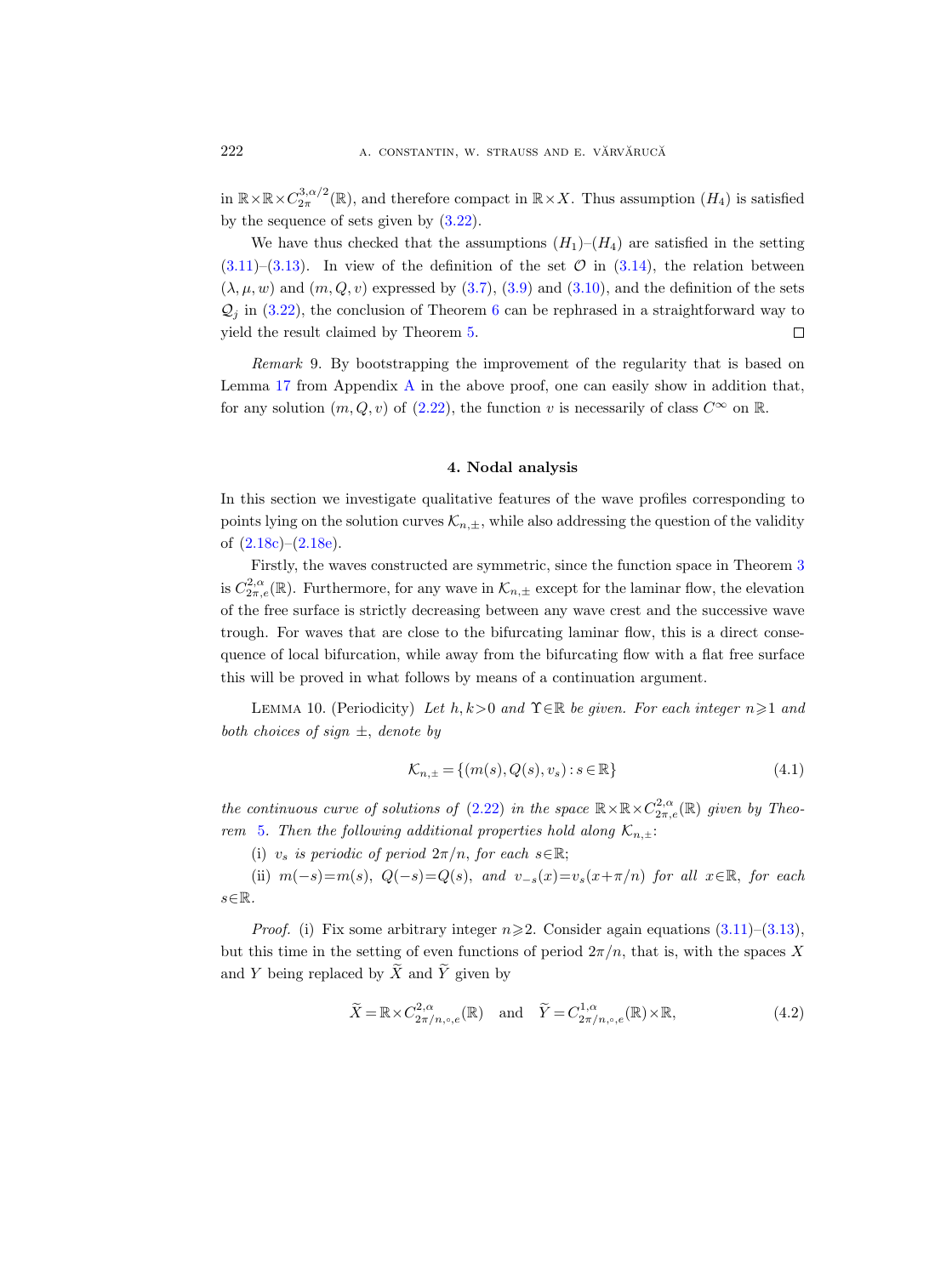where the notation has the obvious meaning. Then it is immediate to check that Theorem  $6$  is applicable in the new setting, and global real-analytic bifurcation takes place exactly from the local bifurcation points  $\{\lambda_{np,\pm}^*\}_{p\geqslant 1}$  given by [\(3.18\)](#page-24-3). This leads to the existence of global bifurcation curves  $\widetilde{\mathcal{K}}_{p,\pm}$  for each  $p\geqslant 1$  of solutions to [\(2.22\)](#page-10-1) with the properties as in Theorem [5.](#page-19-0) Since  $\widetilde{X} \subset X$  and  $\widetilde{Y} \subset Y$ , it follows that  $\widetilde{K}_{1,\pm}$  are curves of solutions of  $(2.22)$  in the space X too, with properties analogous to  $(i)$ – $(vi)$  as satisfied by  $\mathcal{K}_{n,\pm}$ . The uniqueness claim in Theorem [5](#page-19-0) then ensures that  $\tilde{\mathcal{K}}_{1,\pm} = \mathcal{K}_{n,\pm}$ , up to reparametrization. It therefore follows that  $\mathcal{K}_{n,\pm} \subset \widetilde{X}$ , which is the required result.

(ii) Fix some arbitrary integer  $n \ge 1$ . It is easy to check that

$$
\mathbb{R}\ni s\longmapsto (m(-s),Q(-s),v_{-s}(\,\cdot+\pi/n))
$$

is a curve of solutions of  $(2.22)$  satisfying the properties  $(i)$ – $(vi)$  in Theorem [5.](#page-19-0) The required result is a consequence of the uniqueness claim in Theorem [5.](#page-19-0)  $\Box$ 

For simplicity, we will concentrate in what follows on discussing qualitative properties of the solutions on the curves  $\mathcal{K}_{1,\pm}$ . Similar properties (with obvious modifications) can be proven for solutions on the curves  $\mathcal{K}_{n,\pm}$  for any integer  $n\geqslant 2$  if one works in the space of functions of period  $2\pi/n$  (this choice being justified by Lemma [10](#page-27-1)(i)). Also denoting, for both choices of sign  $\pm$  and for  $n=1$ ,

$$
\mathcal{K}_{1,\pm} = \mathcal{K}_{\pm}^{\leq} \cup \{ (m_{1,\pm}^*, Q_{1,\pm}^*, h) \} \cup \mathcal{K}_{\pm}^{\geq}, \tag{4.3}
$$

where

<span id="page-28-3"></span>
$$
\mathcal{K}_{\pm}^{\leq} = \{ (m(s), Q(s), v_s) : s \in (-\infty, 0) \},\
$$
  

$$
\mathcal{K}_{\pm}^{\geq} = \{ (m(s), Q(s), v_s) : s \in (0, \infty) \},
$$
  
(4.4)

it suffices, because of Lemma [10\(](#page-27-1)ii), to study the properties of the solutions on  $\mathcal{K}^{\geq}_{\pm}$ .

For any function  $v \in C^{2,\alpha}_{2\pi,e}$  with  $[v]=h$ , we consider in  $\overline{\mathcal{R}}_{kh}$  the functions U and V as defined in  $\S2$ . Then the evenness of v implies that

<span id="page-28-0"></span>
$$
x \longmapsto V(x, y) \text{ is an even function, for each } y \in [-kh, 0] \tag{4.5}
$$

and that the arbitrary additive constant in the definition of  $U$  may be chosen so that

<span id="page-28-1"></span>
$$
x \longmapsto U(x, y) \text{ is an odd function, for each } y \in [-kh, 0]. \tag{4.6}
$$

This ensures that  $(2.10)$  holds. It follows in particular that

$$
U(0, y) = 0 \quad \text{for all } y \in [-kh, 0], \tag{4.7}
$$

<span id="page-28-2"></span>and as a consequence of [\(2.4\)](#page-7-5) that

<span id="page-28-4"></span>
$$
U(m\pi, y) = \frac{m\pi}{k} \quad \text{for all } y \in [-kh, 0] \text{ and } m \in \mathbb{Z}.
$$
 (4.8)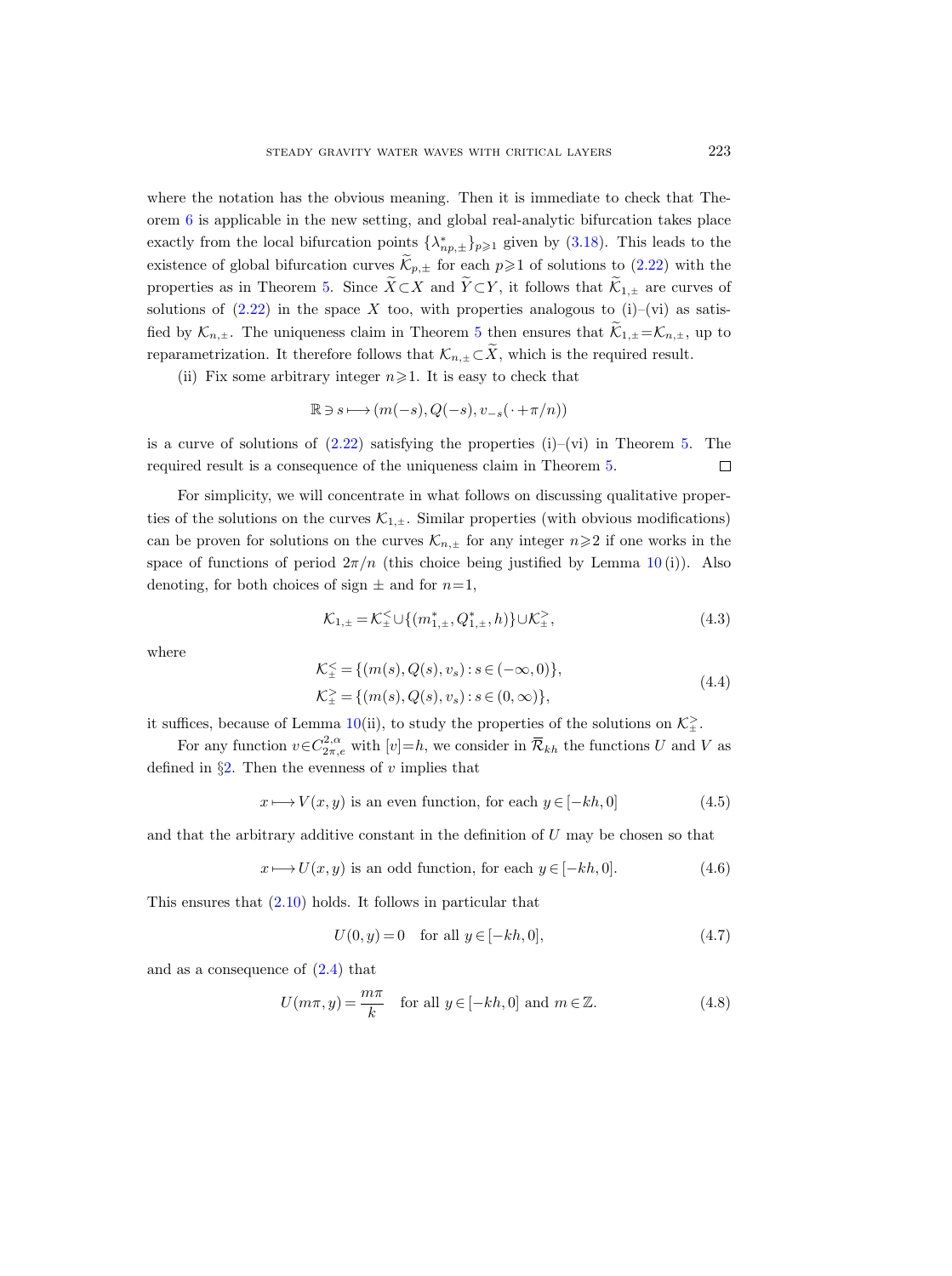Lemma 11. (Injectivity) If

<span id="page-29-1"></span>
$$
V_x(x,0) \neq 0 \quad \text{for all } x \in (0,\pi), \tag{4.9}
$$

then the injectivity condition  $(2.6)$  holds if and only if

<span id="page-29-0"></span>
$$
0 < U(x, 0) < \frac{\pi}{k} \quad \text{for all } x \in (0, \pi). \tag{4.10}
$$

*Proof.* Suppose first that condition [\(2.6\)](#page-7-0) holds. If there exists  $\tilde{x}_0 \in (0, \pi)$  such that  $U(\tilde{x}_0, 0) \leq 0$ , then the continuity of  $x \mapsto U(x, 0)$  implies the existence of  $x_0 \in [\tilde{x}_0, \pi)$  such that  $U(x_0, 0) = 0$ . It then follows that

$$
(U(x0,0), V(x0,0)) = (0, V(x0,0)) = (U(-x0,0), V(-x0,0)),
$$

which contradicts condition [\(2.6\)](#page-7-0). If, on the other hand, there exists  $\tilde{x}_0 \in (0, \pi)$  such that  $U(\tilde{x}_0, 0) \ge \pi/k$ , then the continuity of  $x \mapsto U(x, 0)$  implies the existence of  $x_0 \in (0, \tilde{x}_0]$  such that  $U(x_0, 0) = \pi/k$ . It then follows, because of [\(4.5\)](#page-28-0), [\(4.6\)](#page-28-1) and [\(2.4\)](#page-7-5), that

$$
(U(x_0,0), V(x_0,0)) = \left(U(-x_0,0) + \frac{2\pi}{k}, V(-x_0,0)\right) = (U(2\pi - x_0,0), V(2\pi - x_0,0)),
$$

which also contradicts  $(2.6)$ . In conclusion,  $(4.10)$  is valid.

For the converse, suppose that  $(4.10)$  holds, and let  $x_1$  and  $x_2$  be any real numbers such that  $(U(x_1, 0), V(x_1, 0)) = (U(x_2, 0), V(x_2, 0))$ . It is a consequence of [\(4.10\)](#page-29-0), [\(4.6\)](#page-28-1) and [\(2.4\)](#page-7-5) that, for any  $n \in \mathbb{Z}$ ,

$$
U(x, 0) \in \left[\frac{n\pi}{k}, \frac{(n+1)\pi}{k}\right) \quad \text{for all } x \in [n\pi, (n+1)\pi).
$$

As  $U(x_1, 0) = U(x_2, 0)$ , it follows that there exists  $m \in \mathbb{Z}$  such that  $x_1, x_2 \in [m\pi, (m+1)\pi)$ . Now, using the fact that  $V(x_1, 0) = V(x_2, 0)$  and assumption [\(4.9\)](#page-29-1), which implies that  $V_x(x, 0) \neq 0$  for any  $x \in (m\pi, (m+1)\pi)$ , it follows that necessarily  $x_1=x_2$ . This shows that the injectivity condition [\(2.6\)](#page-7-0) holds, as required.  $\Box$ 

We shall see in Lemma [12](#page-30-0) below that  $(4.9)$  and  $(4.10)$  are satisfied by the solutions on the bifurcation curve  $\mathcal{K}_{1,\pm}$  that are close enough to the trivial solution  $v\equiv h$ . Of course, in order for  $v$  to give rise to a water wave it is also necessary that

$$
V(x,0) > 0 \quad \text{for all } x \in \mathbb{R}.\tag{4.11}
$$

The previous discussion leads us to consider the following seven properties of a pair  $(m, v) \in \mathbb{R} \times C^{2,\alpha}_{2\pi,e}$ :

<span id="page-29-2"></span>
$$
v(x) > 0 \text{ for all } x \in \mathbb{R},\tag{4.12}
$$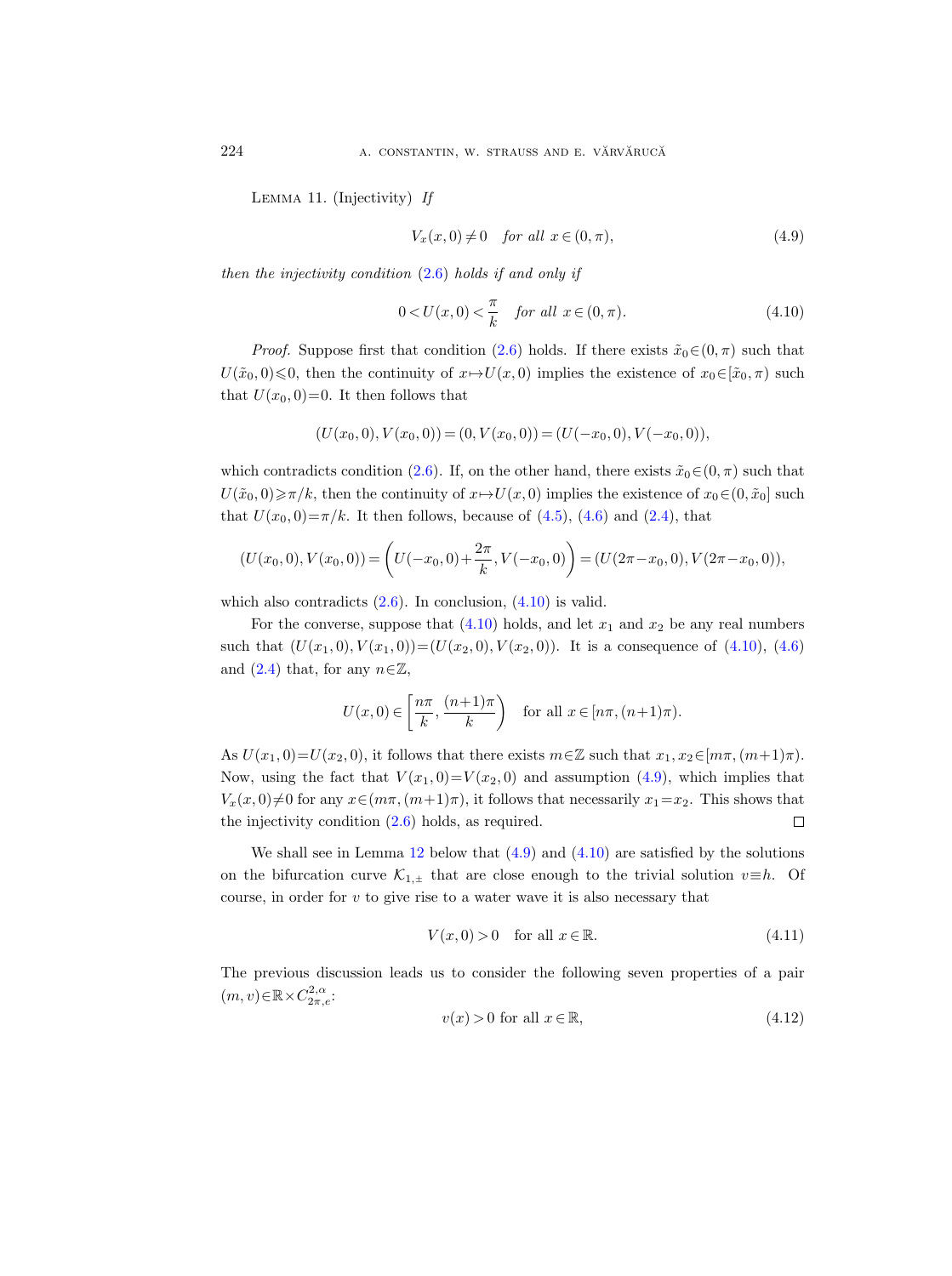<span id="page-30-6"></span>
$$
v \not\equiv h,\tag{4.13}
$$

<span id="page-30-2"></span>
$$
v'(x) < 0 \quad \text{for all } x \in (0, \pi), \tag{4.14}
$$

<span id="page-30-3"></span>
$$
v''(0) < 0 \quad \text{and} \quad v''(\pi) > 0,\tag{4.15}
$$

<span id="page-30-4"></span>
$$
0 < \frac{x}{k} + (\mathcal{C}_{kh}(v - [v]))(x) < \frac{\pi}{k} \quad \text{for all } x \in (0, \pi), \tag{4.16}
$$

<span id="page-30-5"></span>
$$
\frac{1}{k} + (\mathcal{C}_{kh}(v'))(0) > 0 \quad \text{and} \quad \frac{1}{k} + (\mathcal{C}_{kh}(v'))(\pi) > 0,\tag{4.17}
$$

<span id="page-30-1"></span>
$$
\pm \left( \frac{m}{kh} - \frac{\Upsilon}{2kh} [v^2] - \Upsilon C_{kh} (vv') + \Upsilon v \left( \frac{1}{k} + C_{kh} (v') \right) \right) > 0 \quad \text{for all } x \in \mathbb{R}.
$$
 (4.18)

Note that, for solutions  $(m, Q, v)$  of  $(2.20)$ , condition  $(4.18)$  is equivalent to

$$
Q - 2gv(x) \neq 0 \quad \text{and} \quad (v'(x))^2 + \left(\frac{1}{k} + (\mathcal{C}_{kh}(v'))(x)\right)^2 \neq 0 \quad \text{for all } x \in \mathbb{R}.
$$

Because of Lemma [11](#page-28-2) and the discussion in  $\S2$ , any solution in  $\mathcal{K}^{\geq}_{\pm}$  that satisfies [\(4.12\)](#page-29-2) [\(4.18\)](#page-30-1) corresponds to a water wave.

We will study to what extent these properties are satisfied along  $\mathcal{K}_{\pm}^>$ . To that aim, it is convenient to define the sets

$$
\mathcal{V}_{\pm} = \{ (m, Q, v) \in \mathbb{R} \times \mathbb{R} \times C_{2\pi, e}^{2, \alpha}(\mathbb{R}) : (4.12) - (4.18) \text{ hold} \}
$$
(4.19)

the choice of sign in  $V_{\pm}$  being the same as that in [\(4.18\)](#page-30-1). Note that  $V_{\pm}$  are *open sets* in  $\mathbb{R}\times\mathbb{R}\times C^{2,\alpha}_{2\pi,e}(\mathbb{R})$ . (It may be worth pointing out here that, while condition [\(4.14\)](#page-30-2) does not define an open set in  $C_{2\pi,e}^{2,\alpha}(\mathbb{R})$ , the combination of conditions [\(4.14\)](#page-30-2)) and [\(4.15\)](#page-30-3) defines an open set; a similar statement holds for conditions [\(4.16\)](#page-30-4) and [\(4.17\)](#page-30-5).) The next lemma deals with solutions on  $\mathcal{K}^{\geq}_{\pm}$  which are close to the trivial one.

<span id="page-30-0"></span>LEMMA 12. (Local properties) For either choice of sign  $\pm$ , let

$$
\mathcal{K}_{\pm}^{\geq} = \{(m(s),Q(s),v_s) : s \in (0,\infty)\}
$$

be the curve of solutions of [\(2.22\)](#page-10-1) given by [\(4.4\)](#page-28-3). Then there exists  $\varepsilon > 0$  sufficiently small such that

$$
\{(m(s), Q(s), v_s) : s \in (0, \varepsilon)\} \subset \mathcal{V}_{\pm}.
$$
\n
$$
(4.20)
$$

*Proof.* Since the set of  $(m, v)$  defined by the conditions  $(4.12)$ ,  $(4.16)$ ,  $(4.17)$ , and [\(4.18\)](#page-30-1) is open in  $\mathbb{R} \times C^{2,\alpha}_{2\pi,e}(\mathbb{R})$ , and the mapping  $s \mapsto (m(s), v_s)$  is continuous from  $\mathbb R$  into  $\mathbb{R} \times C^{2,\alpha}_{2\pi,e}(\mathbb{R})$ , the fact that those conditions are satisfied at  $s=0$  implies that they are satisfied on  $(-\varepsilon_1, \varepsilon_1)$ , for some  $\varepsilon_1>0$  sufficiently small. Similarly, note that the set

$$
\mathcal{Y} = \{u \in C^{2,\alpha}_{2\pi,e}(\mathbb{R}): u \not\equiv 0, u'(x) < 0 \text{ for all } x \in (0,\pi), u''(0) < 0 \text{ and } u''(\pi) > 0\}
$$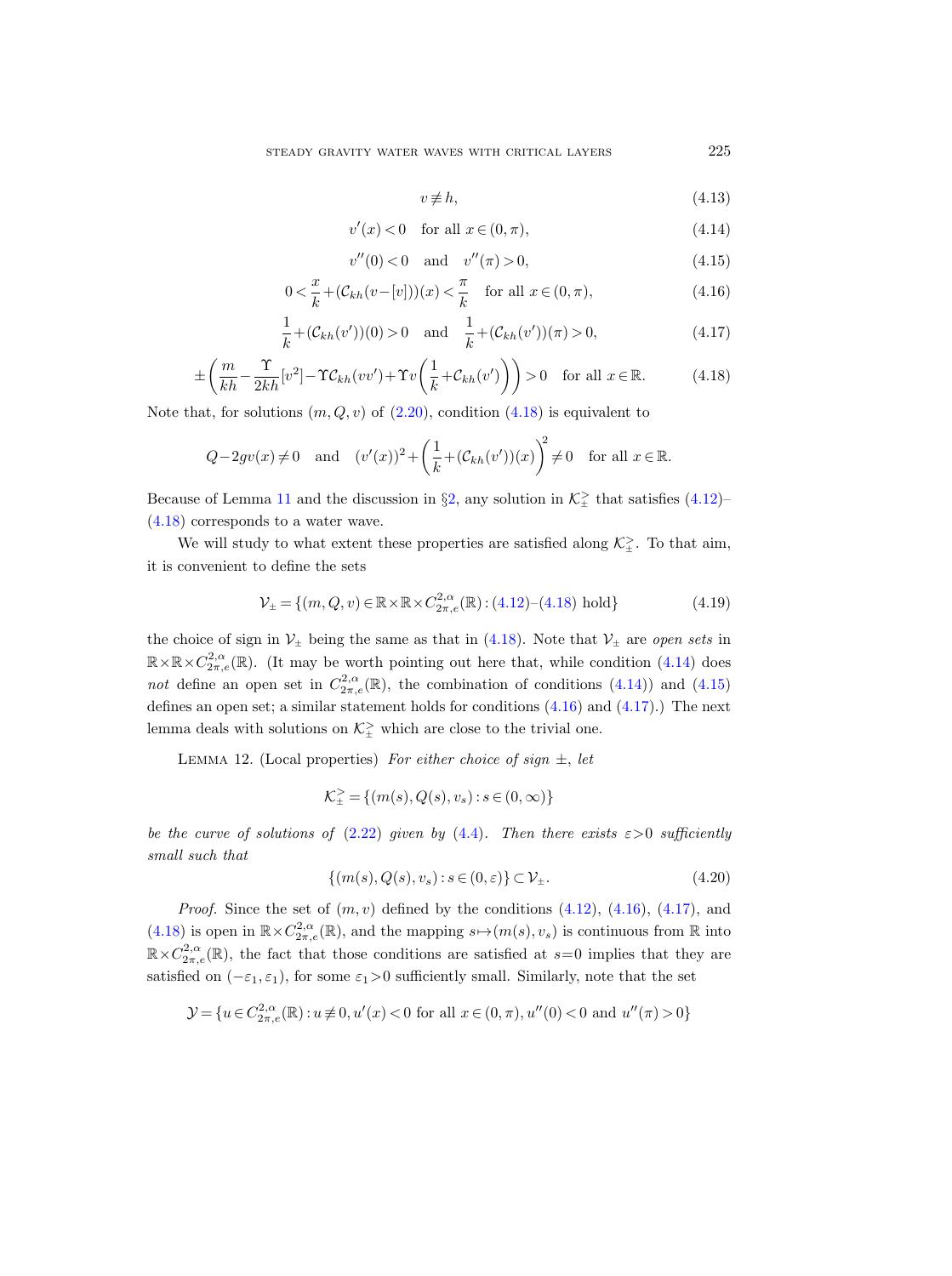is open in  $C^{2,\alpha}_{2\pi,e}(\mathbb{R})$  and the mapping

$$
s \mapsto u_s = \begin{cases} \frac{v_s - h}{s} & \text{for } s \neq 0, \\ (x \mapsto \cos x) & \text{for } s = 0, \end{cases}
$$

is continuous from  $\mathbb R$  into  $C^{2,\alpha}_{2\pi,e}(\mathbb R)$ . Thus, since Theorem [3](#page-13-3) ensures  $u_0 \in \mathcal Y$ , we deduce that  $u_s \in \mathcal{Y}$  for all  $s \in (-\varepsilon_2, \varepsilon_2)$ , for some  $\varepsilon_2 > 0$  sufficiently small. It follows that  $v_s$  satisfies [\(4.13\)](#page-30-6)–[\(4.15\)](#page-30-3) for all  $s \in (0, \varepsilon_2)$ . Setting  $\varepsilon = \min\{\varepsilon_1, \varepsilon_2\} > 0$  yields the claimed result.  $\Box$ 

Fix some  $\varepsilon > 0$  given by Lemma [12,](#page-30-0) and let us define

$$
\mathcal{K}_{\pm,\text{loc}}^> = \{(m(s),Q(s),v_s): s\in (0,\varepsilon)\}.
$$

Let us reparametrize  $\mathcal{K}^{\leq}_{\pm,loc}$  such that Proposition [10](#page-27-1) (ii) holds, and set

$$
\mathcal{K}_{\pm,\text{loc}}^< = \{ (m(s),Q(s),v_s) : s\in(-\varepsilon,0) \}.
$$

<span id="page-31-1"></span>The main result of this section is the following theorem.

THEOREM 13. (Global continuation) For either choice of sign  $\pm$ , let

<span id="page-31-3"></span><span id="page-31-0"></span>
$$
\mathcal{K}_{\pm}^{>} = \{ (m(s), Q(s), v_s) : s \in (0, \infty) \}
$$

be the curve of solution of  $(2.22)$  given by  $(4.4)$ . Then one of the following alternatives occurs:

 $(A_1)$   $\mathcal{K}_{\pm}^{\geq} \subset \mathcal{V}_{\pm}$ , in which case alternative  $(\alpha)$  in Theorem [5](#page-19-0) occurs;

 $(A_2)$  there exists some  $s^* \in (0,\infty)$  such that  $\{(m(s),Q(s),v_s):s\in (0,s^*)\}\subset \mathcal{V}_\pm$ , while  $(m(s^*), Q(s^*), v_{s^*})$  satisfies  $(4.12)$ - $(4.15)$ ,  $(4.17)$  and  $(4.18)$ , and instead of  $(4.16)$  it satisfies

<span id="page-31-2"></span>
$$
0 < \frac{x}{k} + (\mathcal{C}_{kh}(v-h))(x) \leq \frac{\pi}{k} \quad \text{for all } x \in (0, \pi), \tag{4.21a}
$$

$$
\frac{x_0}{k} + (\mathcal{C}_{kh}(v-h))(x_0) = \frac{\pi}{k} \quad \text{for some } x_0 \in (0, \pi). \tag{4.21b}
$$

*Remark* 14. (i) Roughly speaking, alternative  $(A_1)$  means that all the solutions on  $\mathcal{K}^>_{\pm}$  correspond to physical water waves that are symmetric and whose vertical coordinate strictly decreases between each of its consecutive global maxima and minima, which are unique per minimal period. However, since we make no claim that the horizontal coordinate is strictly monotone, such waves could have overhanging profiles. The existence of overhanging waves is strongly suggested by numerical simulations and remains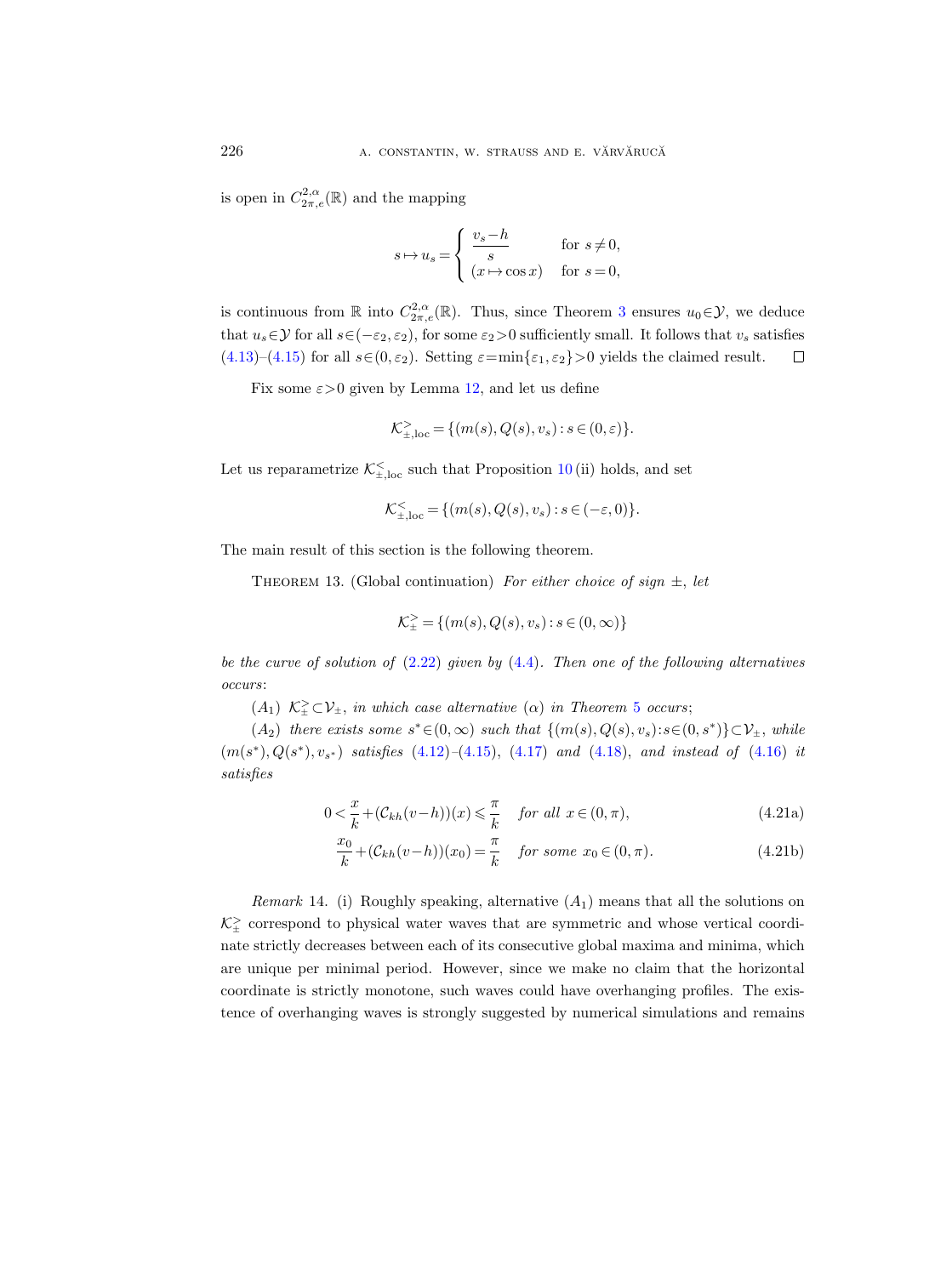an important open problem. More generally, the behaviour of the solutions on  $\mathcal{K}^>_{\pm}$  as  $s \rightarrow \infty$  remains another important open problem.

(ii) Alternative  $(A_2)$  means that solutions on  $\mathcal{K}^{\geq}_{\pm}$  that correspond to physical water waves with qualitative properties as described above do exist until a limiting configuration with a profile that self-intersects on the line strictly above the trough is reached at  $s=s^*$ . Indeed, let us denote  $u(x)=U(x, 0)$  for  $x \in \mathbb{R}$ . By [\(2.10\)](#page-7-3), [\(4.21b\)](#page-31-0) and [\(4.8\)](#page-28-4),

$$
u(x_0) = \frac{x_0}{k} + (\mathcal{C}_{hk}(v-h))(x_0) = \frac{\pi}{k} = u(\pi).
$$

This implies that the physical point  $(u(x_0), v(x_0))\in\mathcal{S}$  lies directly above the trough (which is at  $(u(\pi), v(\pi)))$ . By  $(2.4)$  and  $(4.6)$ ,

$$
u(2\pi - x_0) = u(-x_0) + \frac{2\pi}{k} = \frac{2\pi}{k} - u(x_0) = u(x_0),
$$

while [\(2.4\)](#page-7-5) and [\(4.5\)](#page-28-0) yield  $v(2\pi-x_0)=v(-x_0)=v(x_0)$ . Thus the curve S intersects itself at the physical point  $(u(x_0), v(x_0))$ , which lies directly above the trough.

*Proof of Theorem* [13](#page-31-1). Fix a choice of sign  $\pm$ . In what follows we choose the  $+$  sign merely for definiteness. All the arguments below can be straightforwardly adapted to the choice of the − sign. For convenience, define

$$
I = \{ s \in (0, \infty) : (m(s), Q(s), v_s) \in \mathcal{V}_+ \}.
$$

Since  $\mathcal{V}_+$  is an open set in  $\mathbb{R}\times\mathbb{R}\times C^{2,\alpha}_{2\pi,e}(\mathbb{R})$ , it follows that I is an open subinterval of  $(0, \infty)$ . In case I equals all of  $(0, \infty)$ , the definition of  $\mathcal{V}_+$  implies  $\mathcal{K}^>_{+} \subset \mathcal{V}_+$ , so that  $(\beta)$ in Theorem [5](#page-19-0) is excluded and therefore  $(\alpha)$  is valid.

Hence we are left with the case that the open interval I is not the whole of  $(0, \infty)$ . With  $\varepsilon > 0$  given by Lemma [12,](#page-30-0) we have  $(0, \varepsilon) \subset I$ . Let s<sup>\*</sup> be the upper end-point of the largest interval that contains  $(0, \varepsilon)$  and is contained in *I*. Then  $(0, s^*)\subset I$  and  $s^* \notin I$ . In what follows we shall investigate the properties of the solution  $(m(s^*), Q(s^*), v_{s^*})$ .

We first claim that necessarily  $v_{s^*} \neq h$ . Suppose on the contrary that  $v_{s^*} \equiv h$ . Then the point  $(m(s^*), Q(s^*), h)$  belongs to  $\mathcal{K}_{\text{triv}}$  and is a limit of a sequence of non-trivial solutions. It follows from Theorem [5](#page-19-0) that necessarily there exist an integer  $n\geqslant 1$  and a choice of sign  $\pm$  such that  $m(s^*) = m_{n,\pm}^*$  and  $Q(s^*) = Q_{n,\pm}^*$ , where  $m_{n,\pm}^*$  and  $Q_{n,\pm}^*$  are given by  $(3.3)$  and  $(3.4)$ . At this point note that it is a consequence of Theorem  $5(iv)$  $5(iv)$  and the periodicity in Lemma [10](#page-27-1) (i) that, for any  $n \geq 2$ , all non-trivial solutions in a neighbourhood of  $(m_{n,\pm}^*, Q_{n,\pm}^*, h)$  are periodic of period  $2\pi/n$ . By  $(4.14)$ ,  $v'_{s^*}(x) \leq 0$  for  $0 \leq x \leq \pi$ . Thus  $n=1$ . It follows that either  $(m(s^*), Q(s^*)) = (m_{1,+}^*, Q_{1,+}^*)$  or  $(m(s^*), Q(s^*)) = (m_{1,-}^*, Q_{1,-}^*)$ . However the possibility that  $(m(s^*), Q(s^*)) = (m_{1,-}^*, Q_{1,-}^*)$  is ruled out by the fact proved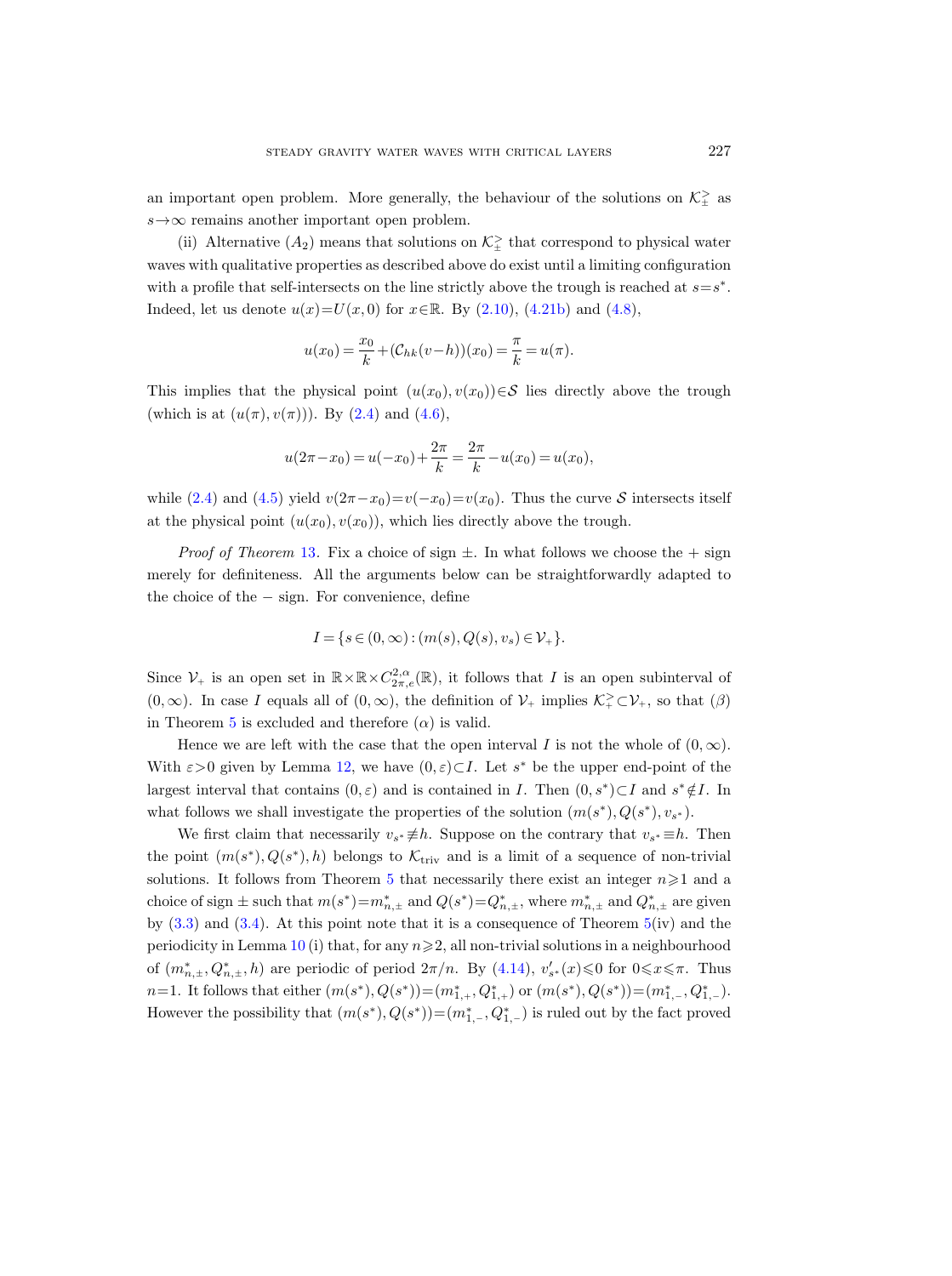

<span id="page-33-0"></span>Figure 3. The possibility of a loop is eliminated by a nodal pattern analysis.

in Lemma [12](#page-30-0) that all non-trivial solutions in a neighbourhood of  $(m^*_{1,-}, Q^*_{1,-}, h)$  satisfy [\(4.18\)](#page-30-1) with the minus sign, combined with the fact that all solutions on  $\mathcal{K}^>_{+}$  satisfy [\(4.18\)](#page-30-1) with the plus sign. Thus the only remaining possibility is that  $(m(s^*), Q(s^*))$  $(m^*_{1,+}, Q^*_{1,+}).$ 

Now all the non-trivial solutions in a neighbourhood of  $(m^*_{1,+}, Q^*_{1,+}, h)$  belong to  $\mathcal{K}^>_{+} \cup \mathcal{K}^<_{+}$ . By Lemma [10](#page-27-1) (ii), the solutions on  $\mathcal{K}^<_{+,\text{loc}}$  satisfy the opposite of [\(4.14\)](#page-30-2), so that  $\mathcal{K}^&+$  is excluded. Since  $v_0=v_{s^*}\equiv h$  by Theorem [5,](#page-19-0) there exist  $\delta_1, \delta_2>0$  sufficiently small such that  $\{(m(s), Q(s), v_s) : s \in (0, \delta_1)\} = \{(m(s), Q(s), v_s) : s \in (s^* - \delta_2, s^*)\}$ . However, this possibility is ruled out by  $(C_4)$  in Theorem [6,](#page-20-0) that is, by the construction of the real-analytic global bifurcation curve in [\[6\]](#page-65-12); see Figure [3.](#page-33-0) We have thus proven that  $v_{s^*} \equiv h$  is not possible, which proves the claim.

For notational simplicity, throughout the remainder of the proof we shall denote  $(m(s^*), Q(s^*), v_{s^*})$  by  $(m, Q, v)$ . This is a limit of solutions satisfying [\(4.12\)](#page-29-2) to [\(4.18\)](#page-30-1). The definition of  $I$  implies that the following inequalities hold:

<span id="page-33-3"></span> $v(x) \geq 0$  for all  $x \in \mathbb{R}$ , and v is even and of period  $2\pi$ , (4.22)

<span id="page-33-4"></span>
$$
v'(x) \leq 0 \text{ for all } x \in [0, \pi], \text{ so that } v' \geq 0 \text{ in } [\pi, 2\pi], \tag{4.23}
$$

<span id="page-33-1"></span>
$$
0 \leqslant \frac{x}{k} + (\mathcal{C}_{kh}(v-h))(x) \leqslant \frac{\pi}{k} \quad \text{for all } x \in [0, \pi], \tag{4.24}
$$

<span id="page-33-2"></span>
$$
\frac{m}{kh} - \frac{\Upsilon}{2kh} [v^2] - \Upsilon C_{kh} (vv') + \Upsilon v \left( \frac{1}{k} + C_{kh} (v') \right) \ge 0 \quad \text{on } \mathbb{R}.
$$
 (4.25)

By  $(2.10)$ ,  $(4.24)$  may be rewritten as

<span id="page-33-5"></span>
$$
0 = U(0,0) \le U(x,0) \le U(\pi,0) = \frac{\pi}{k} \quad \text{for all } x \in [0,\pi].
$$
 (4.26)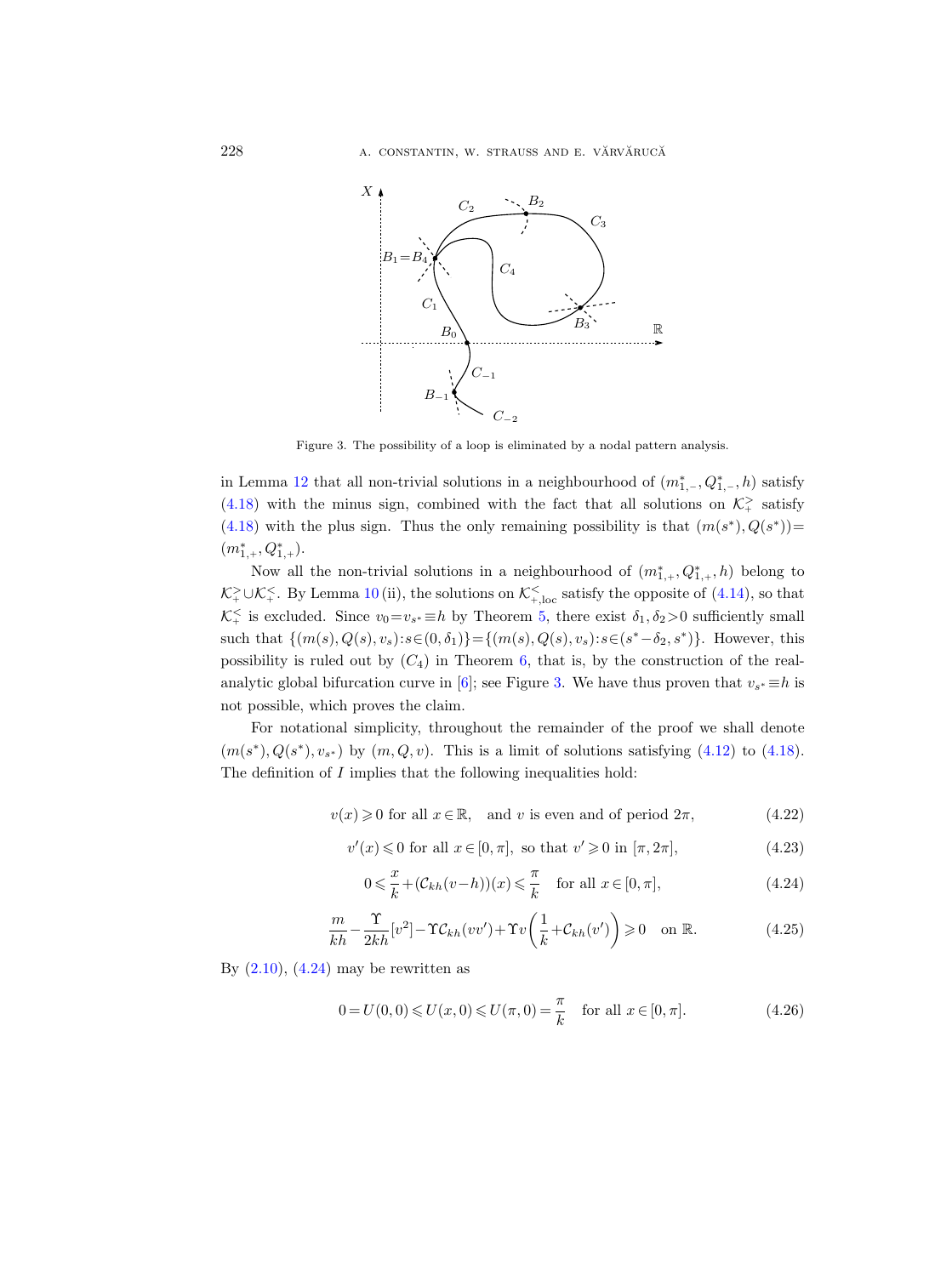

<span id="page-34-0"></span>Figure 4. The rectangular domain  $\mathcal{R}$ , the conformal image of which is the fluid domain between the wave crest and a successive wave trough.

Also, by  $(2.19)$  with  $\zeta$  defined as in  $\S2$ ,  $(4.25)$  may be rewritten as

<span id="page-34-2"></span>
$$
\zeta_y(x,0) + \Upsilon V(x,0)V_y(x,0) \ge 0 \quad \text{for all } x \in \mathbb{R}.\tag{4.27}
$$

By Theorem [1,](#page-11-8)  $v$  also satisfies  $(2.20)$ , which is equivalent to  $(2.14)$ .

We are now going to show that  $(m, Q, v)$  satisfies the remaining properties claimed in the statement of alternative  $(A_2)$  of Theorem [13.](#page-31-1) The proof will be based on sharp forms of maximum principles in the infinite strip  $\mathcal{R}_{kh}$ , as well as in the rectangular domain

$$
\mathcal{R} = \{(x, y) : 0 < x < \pi \text{ and } -kh < y < 0\},\tag{4.28}
$$

whose boundary  $\partial \mathcal{R}$  is the union of the four line segments (see Figure [4\)](#page-34-0)

$$
\partial \mathcal{R}_t = \{(x, 0) : 0 \le x \le \pi\}, \qquad \partial \mathcal{R}_b = \{(x, -kh) : 0 \le x \le \pi\},
$$
  

$$
\partial \mathcal{R}_l = \{(0, y) : -kh \le y \le 0\}, \quad \partial \mathcal{R}_r = \{(\pi, y) : -kh \le y \le 0\}.
$$

Recall at this point that, as noted in the last remark of  $\S 3$ , any solution v of  $(2.22)$ is of class  $C^{\infty}$  on  $\mathbb{R}$ .

Suppose on the contrary that [\(4.12\)](#page-29-2) fails. Then [\(4.22\)](#page-33-3) and [\(4.23\)](#page-33-4) imply that  $v(\pi)=0$ . Thus the harmonic function V in  $\mathcal{R}_{kh}$  has a global minimum in  $\overline{\mathcal{R}}_{kh}$  at  $(\pi,0)$ , so that, by the Hopf boundary-point lemma,  $V_y(\pi, 0) < 0$ . On the other hand, it is a consequence of [\(4.26\)](#page-33-5) and the Cauchy–Riemann equations that  $V_y(\pi, 0)=U_x(\pi, 0)\geq 0$ , which is a contradiction. It follows that [\(4.12\)](#page-29-2) does hold.

We now claim the strict inequality  $(4.18)$  with the  $+$  sign; that is,

<span id="page-34-1"></span>
$$
(\zeta_y + \Upsilon V V_y)|_{y=0} = \frac{m}{kh} - \frac{\Upsilon}{2kh} [v^2] - \Upsilon C_{kh} (vv') + \Upsilon v \left( \frac{1}{k} + C_{kh} (v') \right) > 0 \quad \text{on } \mathbb{R}.
$$
 (4.29)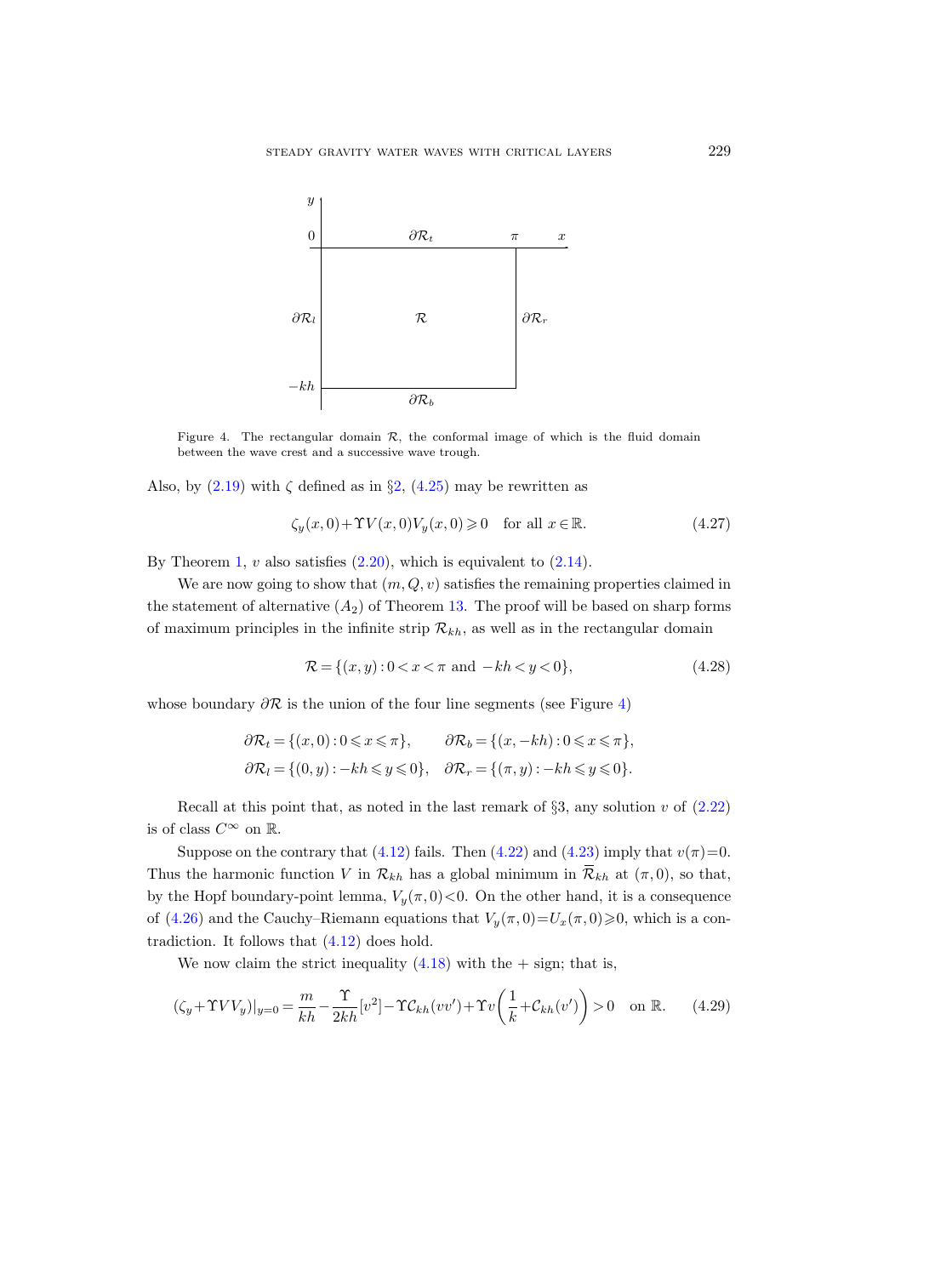Recalling from Theorem [5](#page-19-0) (iv) that

<span id="page-35-1"></span>
$$
Q - 2gv(x) > 0 \quad \text{for all } x \in \mathbb{R},\tag{4.30}
$$

and taking  $(2.14)$  into account, the validity of  $(4.29)$  is equivalent to

$$
(\zeta_y + \Upsilon V V_y)^2 = (Q - 2gV)(V_x^2 + V_y^2) > 0 \quad \text{at } y = 0,
$$

or, equivalently

<span id="page-35-4"></span>
$$
v'(x)^{2} + \left(\frac{1}{k} + (\mathcal{C}_{kh}(v'))(x)\right)^{2} > 0 \quad \text{for all } x \in \mathbb{R},
$$
 (4.31)

or, also equivalently

<span id="page-35-0"></span>
$$
V_x^2(x,0) + V_y^2(x,0) > 0 \quad \text{for all } x \in \mathbb{R}.\tag{4.32}
$$

We will prove [\(4.32\)](#page-35-0) by contradiction. Suppose that there exists a point  $x_0 \in \mathbb{R}$  such that  $V_x^2(x_0, 0) + V_y^2(x_0, 0) = 0$ . It follows from  $(2.14)$  that

$$
\zeta_y(x_0,0) + \Upsilon V(x_0,0) V_y(x_0,0) = 0.
$$

Combined with [\(4.27\)](#page-34-2), this ensures that  $\zeta_y + \Upsilon V V_y = O((x-x_0)^2)$  as  $x \to x_0$  at  $y=0$ . By [\(2.14\)](#page-8-2) and [\(4.30\)](#page-35-1), this implies that  $V_x^2(x,0) + V_y^2(x,0) = O((x-x_0)^4)$  as  $x \to x_0$ . Examining the second derivative of the expression in the right-hand side of  $(2.14)$ , we see that

<span id="page-35-2"></span>
$$
V_{xx}(x_0, 0) = V_{xy}(x_0, 0) = 0.
$$
\n(4.33)

Because of the evenness and periodicity of  $v$ , we may assume with no loss of generality that  $0 \leqslant x_0 \leqslant \pi$ .

If  $x_0=0$ , it follows from [\(4.23\)](#page-33-4) that the harmonic function V in  $\mathcal{R}_{kh}$  has at (0,0) a global maximum in  $\overline{\mathcal{R}}_{kh}$ . By the Hopf boundary-point lemma,  $V_y(0,0) > 0$ . Hence

$$
\frac{1}{k} + (\mathcal{C}_{kh}(v'))(0) = V_y(0,0) > 0,
$$
\n(4.34)

a contradiction. So  $x_0 \neq 0$ . Now suppose  $0 \lt x_0 \lt \pi$ . The harmonic function  $V_x$  has its global maximum in  $\overline{\mathcal{R}}$  at  $(x_0, 0)$  because  $V_x=0$  on three sides (by oddness and the bottom boundary condition) while  $V_x \le 0$  on the top  $\partial \mathcal{R}_t$  by [\(4.23\)](#page-33-4). By the Hopf boundary-point lemma,  $V_{xy}(x_0, 0)$  > 0, which contradicts [\(4.33\)](#page-35-2).

It remains to consider the case  $x_0 = \pi$ . Since  $x \mapsto V(x, y)$  is even about  $\pi$ , for each  $y\in[-kh,0]$ , it follows that

<span id="page-35-3"></span>
$$
V_{xxx}(\pi, 0) = V_{xyy}(\pi, 0) = 0.
$$
\n(4.35)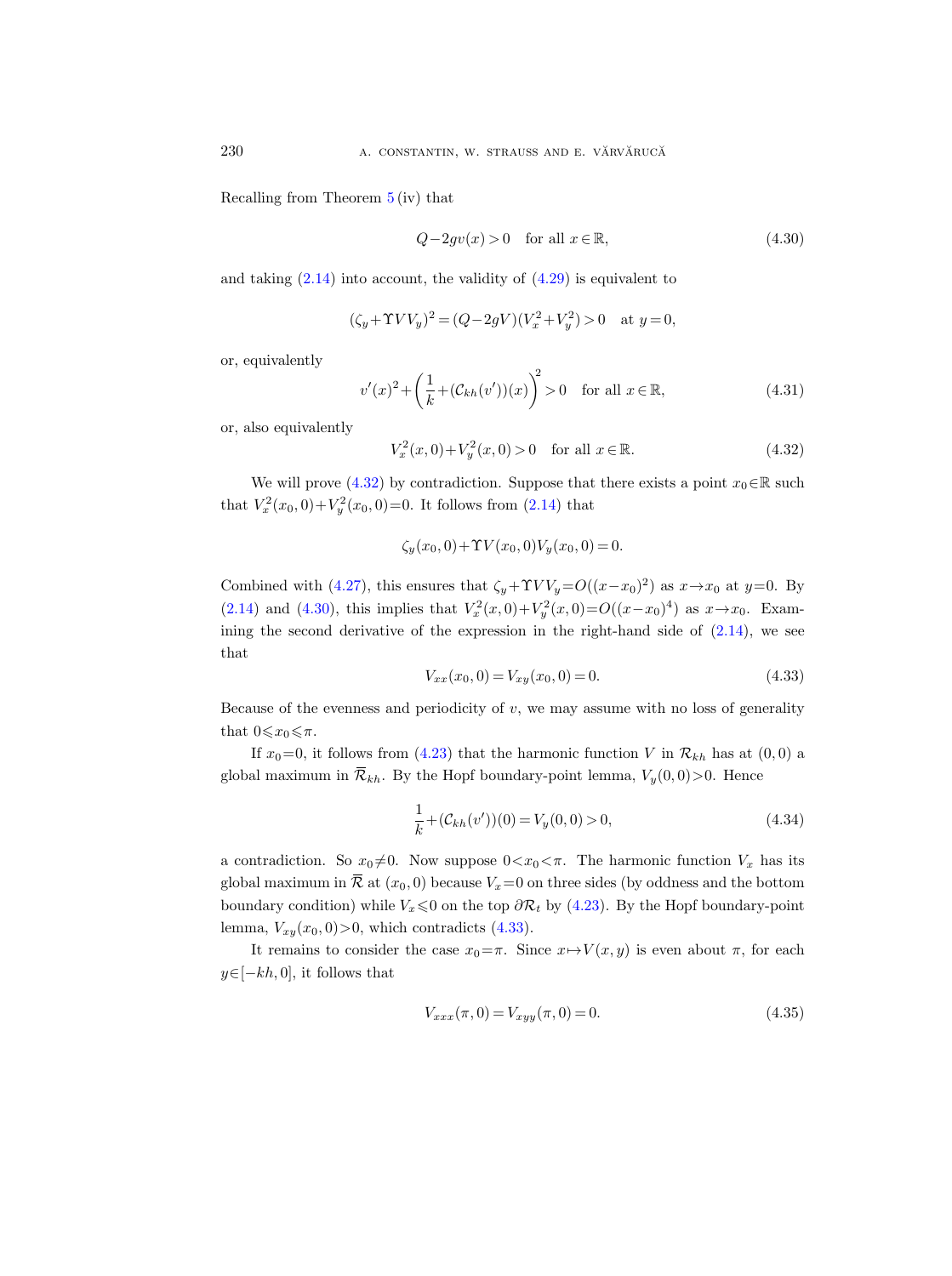The harmonic function  $V_x$  in the rectangle R has its global maximum in  $\overline{\mathcal{R}}$  at  $(\pi,0)$ , as above. It follows from the Serrin corner-point lemma, by taking into account [\(4.33\)](#page-35-2) and [\(4.35\)](#page-35-3), that  $V_{xxy}(\pi,0)$ <0. By the Cauchy–Riemann equations,  $U_{xxx}(\pi,0)$  <0. Similarly, we also deduce that  $U_x(\pi, 0) = U_{xx}(\pi, 0) = 0$ , since  $V_y(\pi, 0) = 0$  by assumption and  $V_{xy}(\pi,0)=0$  by [\(4.33\)](#page-35-2). These properties of the derivatives of the function  $U(\cdot,0)$  at  $(\pi,0)$ imply that

$$
U(x,0) - U(\pi,0) = \frac{1}{6}U_{xxx}(\pi,0)(x-\pi)^3 + O((x-\pi)^4) > 0 \text{ as } x \nearrow \pi.
$$

This contradicts [\(4.26\)](#page-33-5).

Thus  $x_0$  does not exist and [\(4.32\)](#page-35-0) is true. As  $V_x(\pi, 0)=0$ , we must have  $V_y(\pi, 0)\neq0$ . As a consequence of [\(4.26\)](#page-33-5) and the Cauchy–Riemann equations,  $V_y(\pi, 0)=U_x(\pi, 0)\geq 0$ . It follows that

$$
\frac{1}{k} + (\mathcal{C}_{kh}(v'))(\pi) = V_y(\pi, 0) > 0.
$$
\n(4.36)

We have therefore proved not only  $(4.18)$ , but also  $(4.17)$  and  $(4.31)$ . It remains to prove [\(4.14\)](#page-30-2), [\(4.15\)](#page-30-3) and [\(4.21\)](#page-31-2).

Recall at this point that the solution  $(m(s^*), Q(s^*), v_{s^*})$  is the limit of the sequence

$$
(m^j, Q^j, v^j) = (m(s_j), Q(s_j), v_{s_j})
$$

in  $\mathbb{R}\times\mathbb{R}\times C_{2\pi,e}^{2,\alpha}(\mathbb{R})$ , where  $s_j\in I$  for all  $j\in\mathbb{N}$  and  $s_j\nearrow s^*$  as  $j\to\infty$ . For each  $j\in\mathbb{N}$ , let  $V^j$  and  $U^j$  be the associated harmonic functions in  $\mathcal{R}_{kh}$ . By the definition of I, for each  $j \in \mathbb{N}$ , we have that  $(m^j, Q^j, v^j) \in \mathcal{V}_+$ , which implies by Lemma [11](#page-28-2) that the mapping  $x \mapsto (U^j(x,0), V^j(x,0))$  is injective on R. As noted in [\[44\]](#page-66-3) and [\[18\]](#page-65-5), a suitable application of the Darboux–Picard theorem [\[7,](#page-65-17) p. 3, Corollary 9.16] yields that  $U^j + iV^j$  is a conformal mapping between the strip  $\mathcal{R}_{kh}$  and the domain  $\Omega$  whose boundary consists of the curve

$$
\mathcal{S}^j = \{ (U^j(x, 0), V^j(x, 0)) : x \in \mathbb{R} \}
$$

and the real axis  $\mathcal{B}$ , that extends continuously from  $\overline{\mathcal{R}}_{kh}$  to  $\overline{\Omega}$ .

As a consequence,

$$
(V_x^j)^2 + (V_y^j)^2 > 0 \quad \text{in } \mathcal{R}_{kh} \cup \{(x, -kh) : x \in \mathbb{R}\}.
$$

On  $\{(x, -kh): x \in \mathbb{R}\}\)$  we have that  $V^j = V^j_x = 0$  and  $V^j_y \neq 0$ . Using the maximum principle and the fact that  $U+iV$  is not constant, we may pass to the limit as  $j \rightarrow \infty$  to obtain

$$
V_x^2 + V_y^2 > 0 \quad \text{in } \mathcal{R}_{kh} \cup \{(x, -kh) : x \in \mathbb{R}\}.
$$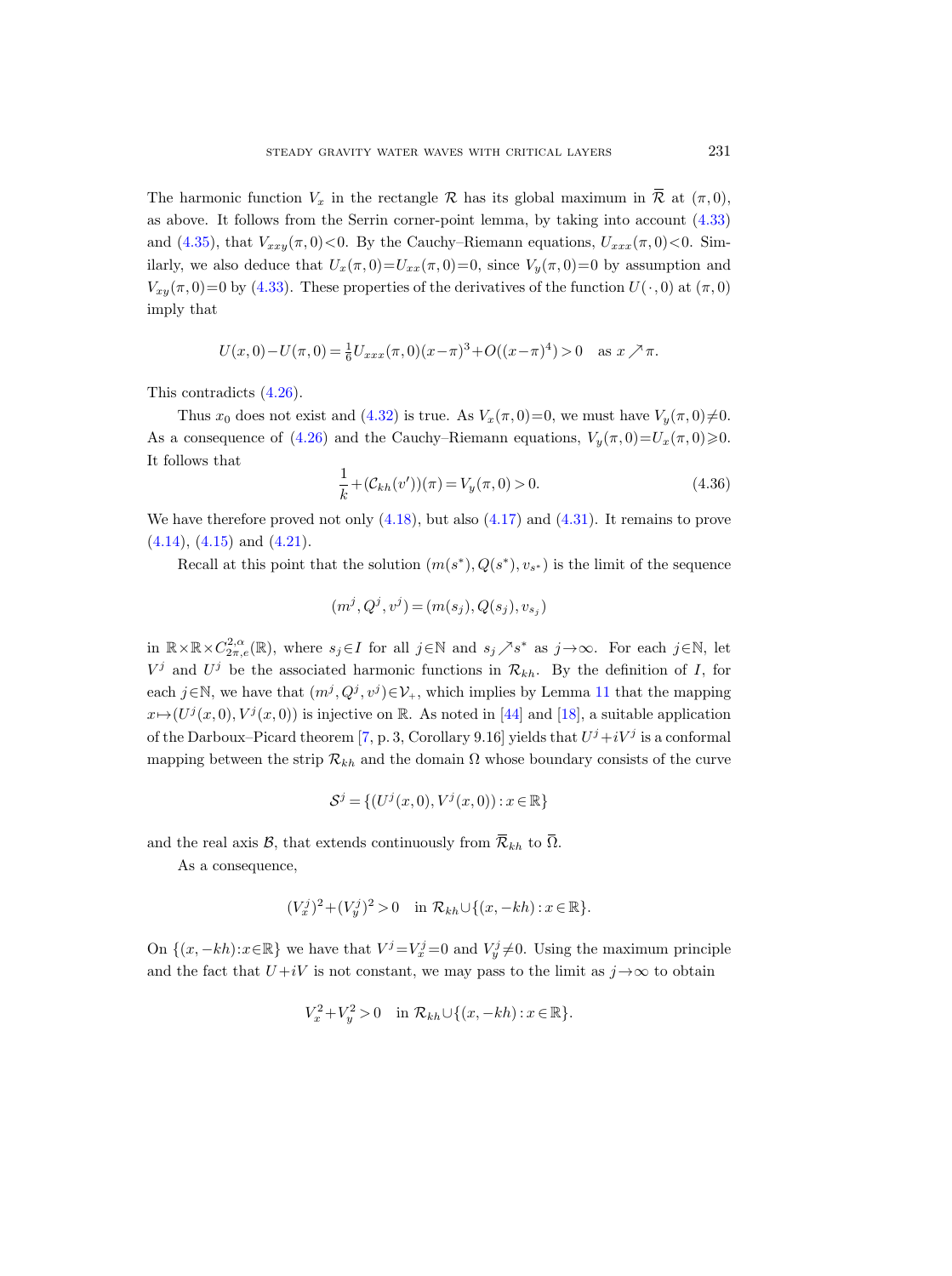By taking [\(4.32\)](#page-35-0) into account, we therefore deduce that

<span id="page-37-0"></span>
$$
V_x^2 + V_y^2 > 0 \quad \text{in } \overline{\mathcal{R}}_{kh}.\tag{4.37}
$$

At this point we state the following lemma, whose proof is somewhat technical. In order not to disrupt the flow of the argument, we choose to take its validity for granted for the moment, and defer proving it until after the proof of Theorem [13.](#page-31-1)

<span id="page-37-1"></span>LEMMA 15. Let  $(m, Q, v) \in \mathbb{R} \times \mathbb{R} \times C^3_{2\pi, e}(\mathbb{R})$ , with  $[v]=h$  and  $v \neq h$ , be a solution of  $(2.22)$  which satisfies  $(4.30)$ ,  $(4.37)$  and  $(4.23)$ . Then v also satisfies  $(4.14)$  and  $(4.15)$ .

As noted earlier in the proof, any solution v of class  $C^{2,\alpha}$  of  $(2.22)$  is necessarily of class  $C^{\infty}$ , and therefore Lemma [15](#page-37-1) is applicable. As a consequence of Lemma [15,](#page-37-1) our solution  $(m, Q, v)$ , which is in fact  $(m(s^*), Q(s^*), v_{s^*})$ , satisfies [\(4.14\)](#page-30-2) and [\(4.15\)](#page-30-3). It finally remains to prove  $(4.21)$ . Recall that  $(4.24)$  is indeed valid. Seeking a contradiction, let us suppose that [\(4.21a\)](#page-31-3) fails, so that there exists  $x_0 \in (0, \pi)$  such that

$$
0 = \frac{x_0}{k} + C_{kh}(v - h)(x_0) = U(x_0, 0).
$$

Then the harmonic function U in R has at  $(x_0, 0)$  a global minimum in  $\overline{\mathcal{R}}$ . Hence it follows from the Hopf lemma that  $U_y(x_0,0) < 0$ . By the Cauchy–Riemann equations,  $V_x(x_0, 0) > 0$ , which contradicts [\(4.23\)](#page-33-4). This proves that [\(4.21a\)](#page-31-3) is indeed valid. On the other hand, [\(4.21b\)](#page-31-0) must necessarily also be true, since otherwise, taking into account everything we have proved so far, it would follow that  $(m(s^*), Q(s^*), v_{s*}) \in \mathcal{V}_+$ , a contradiction to the definition of  $s^*$ . This completes the proof of Theorem [13,](#page-31-1) modulo Lemma [15.](#page-37-1)  $\Box$ 

*Proof of Lemma* [15](#page-37-1). By Theorem [1,](#page-11-8) equation [\(2.20\)](#page-9-0) is also satisfied. Let  $\zeta$  be the solution of  $(2.13)$  and V the solution of  $(2.9)$ . Then  $(2.14)$  also holds due to the discussion after  $(2.20)$ . The assumptions  $(4.30)$  and  $(4.37)$  ensure that

<span id="page-37-2"></span>
$$
\zeta_y = -\Upsilon V V_y \pm (Q - 2gV)^{1/2} (V_x^2 + V_y^2)^{1/2} \quad \text{at } (x, 0) \text{ for all } x \in \mathbb{R}, \tag{4.38}
$$

the choice of sign  $\pm$  above being the same for all  $x \in \mathbb{R}$ . The required result will be obtained by applying maximum-principle-type arguments to the function  $f: \overline{\mathcal{R}}_{kh} \to \mathbb{R}$  given by

$$
f = \frac{V_x \zeta_y - V_y \zeta_x}{V_x^2 + V_y^2}.
$$
\n(4.39)

(The choice of f is motivated by the formula  $(2.21)$  for the velocity of the fluid in a steady water wave. However, here we are not assuming [\(2.6\)](#page-7-0), so that our solution need not correspond to a water wave.) It is easy to see that  $f$  is a harmonic function in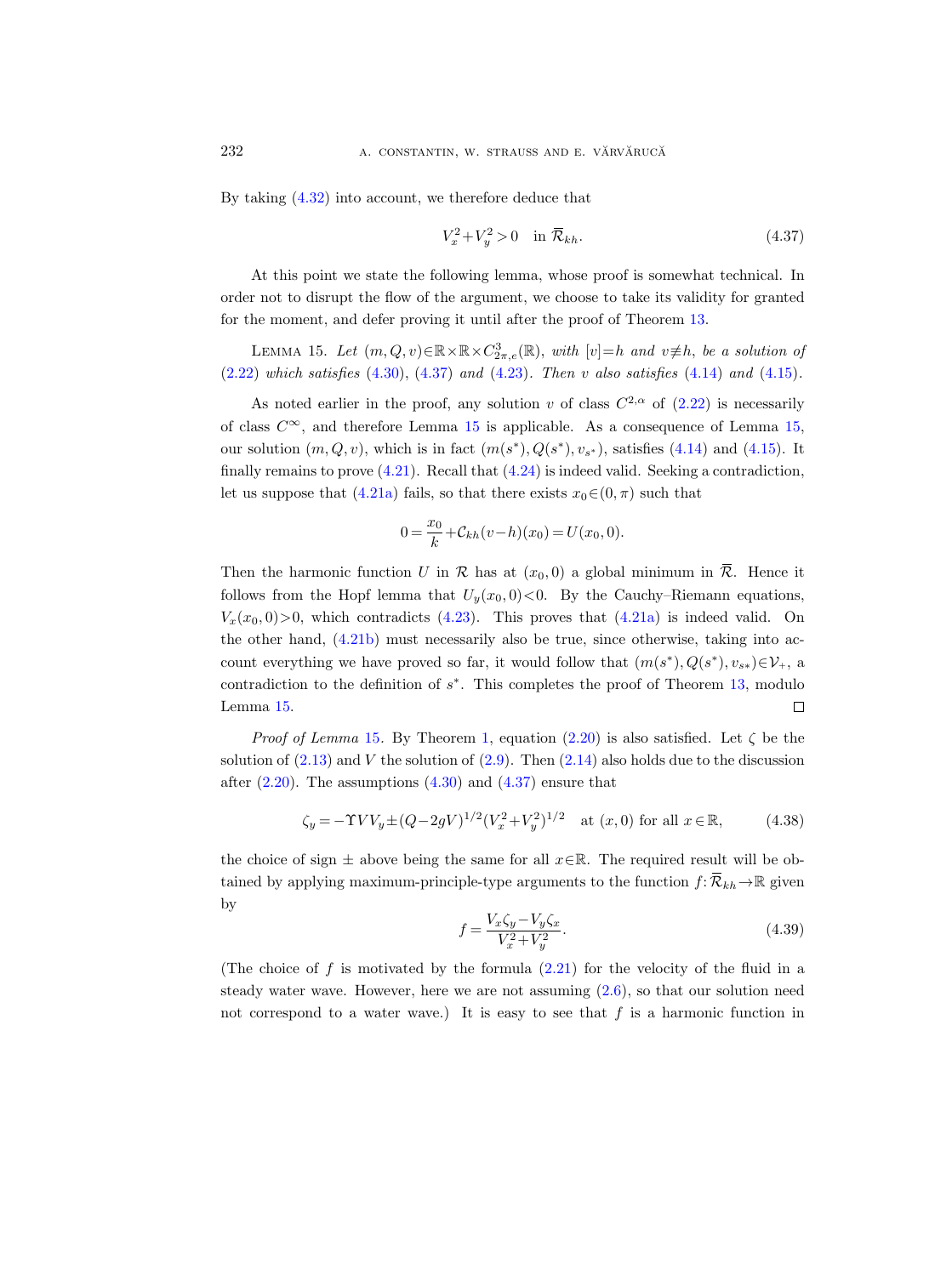$\mathcal{R}_{kh}$  because it is the imaginary part of  $\sigma/\theta$ , where  $\sigma = -(\zeta_y + i\zeta_x)$  and  $\theta = V_y + iV_x$  are holomorphic functions. Note that  $f = 0$  on  $\partial \mathcal{R}_l \cup \partial \mathcal{R}_b \cup \partial \mathcal{R}_r$ , while

<span id="page-38-0"></span>
$$
f = \frac{V_x(\zeta_y + \Upsilon V V_y)}{V_x^2 + V_y^2} = \pm \frac{V_x(Q - 2gV)^{1/2}}{(V_x^2 + V_y^2)^{1/2}} \quad \text{on } \partial \mathcal{R}_t,
$$
\n(4.40)

as a consequence of  $(2.25)$  and then  $(4.38)$ . Therefore, in view of the assumptions  $(4.30)$ and [\(4.37\)](#page-37-0), f has a constant sign on  $\partial \mathcal{R}_t$  (depending on the choice of sign  $\pm$ ), and  $f \neq 0$ on  $\partial \mathcal{R}_t$ . By the maximum principle it follows that f has a strict sign in  $\mathcal{R}$ .

We will first prove that  $v'(x) < 0$  for all  $x \in (0, \pi)$ . Suppose on the contrary that  $v'(x_0)=0$  for some  $x_0 \in (0, \pi)$ . Since  $x_0$  is a global maximum for  $v'$  on  $(0, \pi)$ , it follows that  $v''(x_0)=0$ . Also, it follows from  $(4.40)$  that  $f(x_0, 0)=0$ , and thus the harmonic function f in R has at  $(x_0, 0)$  a global extremum in  $\mathcal{R}\cup\partial\mathcal{R}$ . It follows from the Hopf boundary-point lemma that  $f_y(x_0, 0) \neq 0$ . We shall now prove, by direct calculation, that  $f_y(x_0, 0) = 0$ , thus obtaining a contradiction. To simplify the following calculations, it is convenient to write

$$
f = \frac{p}{q}
$$
, where  $p = V_x \zeta_y - V_y \zeta_x$  and  $q = V_x^2 + V_y^2$ .

Then, at every point in  $\overline{\mathcal{R}}_{kh}$  we have

<span id="page-38-3"></span>
$$
f_y = \frac{p_y q - p q_y}{q^2}.\tag{4.41}
$$

This implies in particular that, at the point  $(x_0, 0)$ , at which  $p=0$ ,  $V_x=0$ , and  $V_{xx}=0$ , we have

<span id="page-38-2"></span>
$$
f_y = \frac{p_y}{q} = \frac{V_{xy}\zeta_y - V_y\zeta_{xy}}{V_y^2}.
$$
\n(4.42)

We now differentiate equation  $(4.38)$  with respect to x to obtain

<span id="page-38-1"></span>
$$
\zeta_{xy} = -\Upsilon (V_x V_y + V V_{xy}) \pm \left( \frac{-gV_x (V_x^2 + V_y^2)^{1/2}}{(Q - 2gV)^{1/2}} + \frac{(Q - 2gV)^{1/2} (V_x V_{xx} + V_y V_{xy})}{(V_x^2 + V_y^2)^{1/2}} \right) \tag{4.43}
$$

at  $(x, 0)$  for all  $x \in \mathbb{R}$ . It follows from [\(4.38\)](#page-37-2) and [\(4.43\)](#page-38-1) that, at the point  $(x_0, 0)$ , at which we know that  $V_x=0$  and  $V_{xx}=0$ , we have

<span id="page-38-4"></span>
$$
\zeta_y = -\Upsilon V V_y \pm (Q - 2gV)^{1/2} |V_y|,\tag{4.44}
$$

$$
\zeta_{xy} = -\Upsilon V V_{xy} \pm \frac{(Q - 2gV)^{1/2} V_y V_{xy}}{|V_y|},\tag{4.45}
$$

from which one can see that  $V_{xy}\zeta_y=V_y\zeta_{xy}$  and therefore, by [\(4.42\)](#page-38-2), that  $f_y=0$ , thus obtaining a contradiction. This proves that indeed  $v'(x) < 0$  for all  $x \in (0, \pi)$ .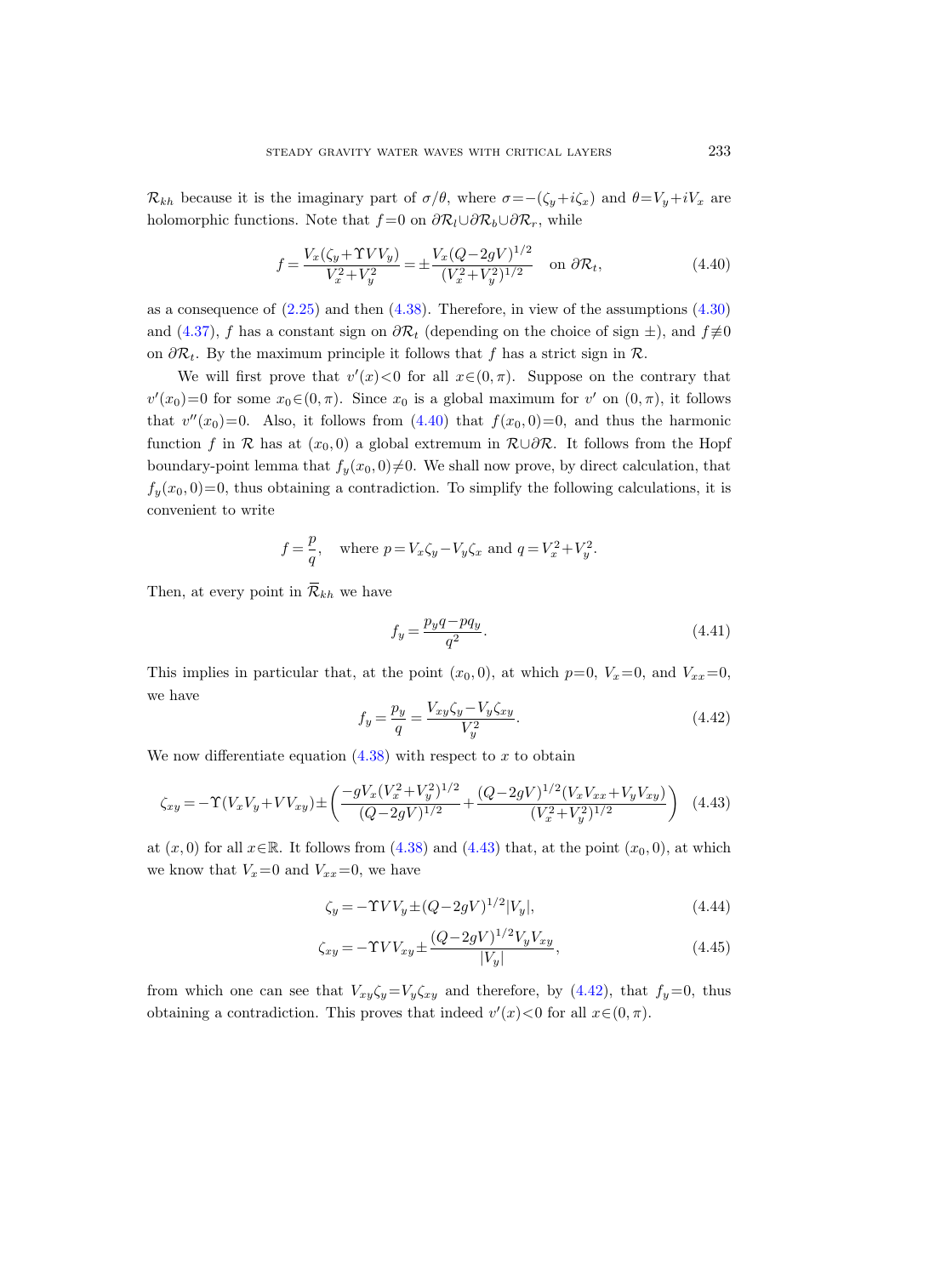We will now prove that  $v''(0) < 0$  and  $v''(\pi) > 0$ . Since  $v'(0) = v'(\pi) = 0$  and  $v' \le 0$ on  $[0, \pi]$ , it follows that  $v''(0) \leq 0$  and  $v''(\pi) \geq 0$ , so we just need to prove that the two inequalities are strict. Suppose on the contrary that  $v''(x_0) = 0$  for some  $x_0 \in \{0, \pi\}$ . Then  $V_x=0$  and  $V_{xx}=0$  at  $(x_0, 0)$ . Since the harmonic function f in R has at  $(x_0, 0)$  a global extremum in  $\mathcal{R}\cup\partial\mathcal{R}$ , the Serrin corner-point lemma [\[10\]](#page-65-1) ensures that not all first and second order derivatives of f can vanish at  $(x_0, 0)$ . We now show however by direct calculation that under the present assumptions all first and second order derivatives of f do vanish at  $(x_0, 0)$ , which will constitute a contradiction. Indeed, because  $f = 0$  on  $\partial \mathcal{R}_l \cup \partial \mathcal{R}_r$ , it follows that  $f_y=0$  and  $f_{yy}=0$  and also that  $f_{xx}=0$  on  $\partial \mathcal{R}_l \cup \partial \mathcal{R}_r$  since f is harmonic. Thus we can see from  $(4.40)$  that each term in the expression for the derivative with respect to x of f at  $(x_0, 0)$  contains as a factor either  $V_x$  or  $V_{xx}$ , so that  $f_x(x_0, 0) = 0$ . It thus remains to examine the mixed derivative  $f_{xy}(x_0, 0)$ . To accomplish this task, we calculate from [\(4.41\)](#page-38-3) that at every point in  $\overline{\mathcal{R}}_{kh}$  we have

$$
f_{xy} = f_{yx} = \frac{(p_{xy}q + p_yq_x - p_xq_y - pq_{xy})q^2 - (p_yq - pq_y)2qq_x}{q^4}.
$$
\n(4.46)

This implies in particular that at the point  $(x_0, 0)$ , at which

$$
\zeta_x = V_x = \zeta_{xy} = V_{xy} = V_{xx} = V_{yy} = p = p_x = p_y = 0,
$$

we have

<span id="page-39-0"></span>
$$
f_{xy} = \frac{p_{xy}}{q}.\tag{4.47}
$$

It is easy to see, when calculating  $p_{xy}$  by differentiation in the formula  $p=V_x\zeta_y-V_y\zeta_x$ , that at the point  $(x_0, 0)$  six out the eight terms are zero and we are left with

<span id="page-39-1"></span>
$$
p_{xy} = V_{xxy}\zeta_y - V_y\zeta_{xxy}.\tag{4.48}
$$

We now calculate  $\zeta_{xxy}(x_0, 0)$  by differentiating with respect to x in [\(4.43\)](#page-38-1) and, taking into account that at  $(x_0, 0)$  we have  $V_x=V_{xx}=V_{xy}=0$ , we obtain

$$
\zeta_{xxy} = -\Upsilon V V_{xxy} \pm \frac{(Q - 2gV)^{1/2} V_y V_{xxy}}{|V_y|}.
$$
\n(4.49)

Because [\(4.44\)](#page-38-4) is also valid at  $(x_0, 0)$ , we see that  $V_{xxy}\zeta_y=V_y\zeta_{xxy}$ . Therefore by [\(4.47\)](#page-39-0) and [\(4.48\)](#page-39-1) we have  $f_{xy}(x_0, 0) = 0$ . Thus all first and second derivatives of f vanish at  $(x_0, 0)$ , a contradiction. As explained earlier, this implies that indeed  $v''(0) < 0$  and  $v''(\pi) > 0.$  $\Box$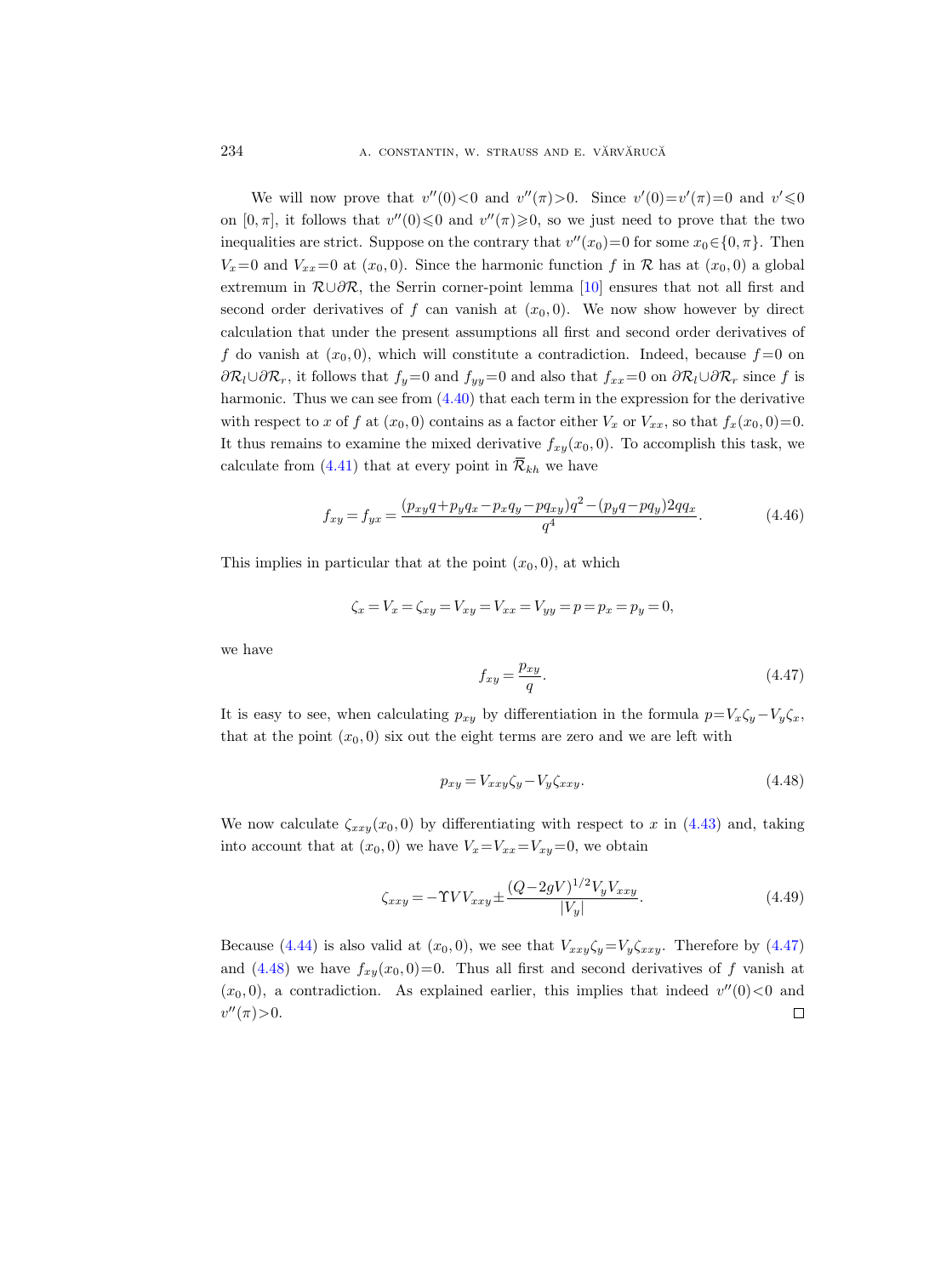

<span id="page-40-0"></span>Figure 5. Waves with stagnation points and corners of  $120^{\circ}$  at their crests: overhanging profiles (on the left) and profiles that are graphs (on the right).



<span id="page-40-1"></span>Figure 6. Overhanging wave with self-intersections on the trough line.

We conclude this section by pointing out that many questions about the global behaviour of the solution curves  $\mathcal{K}_{n,\pm}$  remain to be elucidated. In a sequel to this paper, we will prove the following results:

- If  $\mathcal{K}^{\geq}_{\pm}$  is unbounded in  $\mathbb{R} \times \mathbb{R} \times C^{2,\alpha}_{2\pi}(\mathbb{R})$ , then v' is unbounded in  $L^2_{2\pi}(\mathbb{R})$ ;
- For all waves in  $\mathcal{K}_{n,\pm}$ ,  $n \in \mathbb{N}$ , the free surface  $\mathcal S$  is a real-analytic curve.

Furthermore, we have a conjecture about the furthest boundary of the global curve  $\mathcal{K}^{\geq}_{\pm}$  that is more specific than Theorem [5.](#page-19-0) Our conjecture is that at this boundary we reach

• either a wave with a stagnation point and a corner of  $120^{\circ}$  at its crest, whose surface may be overhanging or a graph (see Figure [5\)](#page-40-0),

• or a wave that has no stagnation point but its surface is overhanging with selfintersections on the trough line (see Figure [6\)](#page-40-1).

This conjecture is supported by some analysis and by the numerical simulations in [\[36\]](#page-66-5) and [\[41\]](#page-66-13).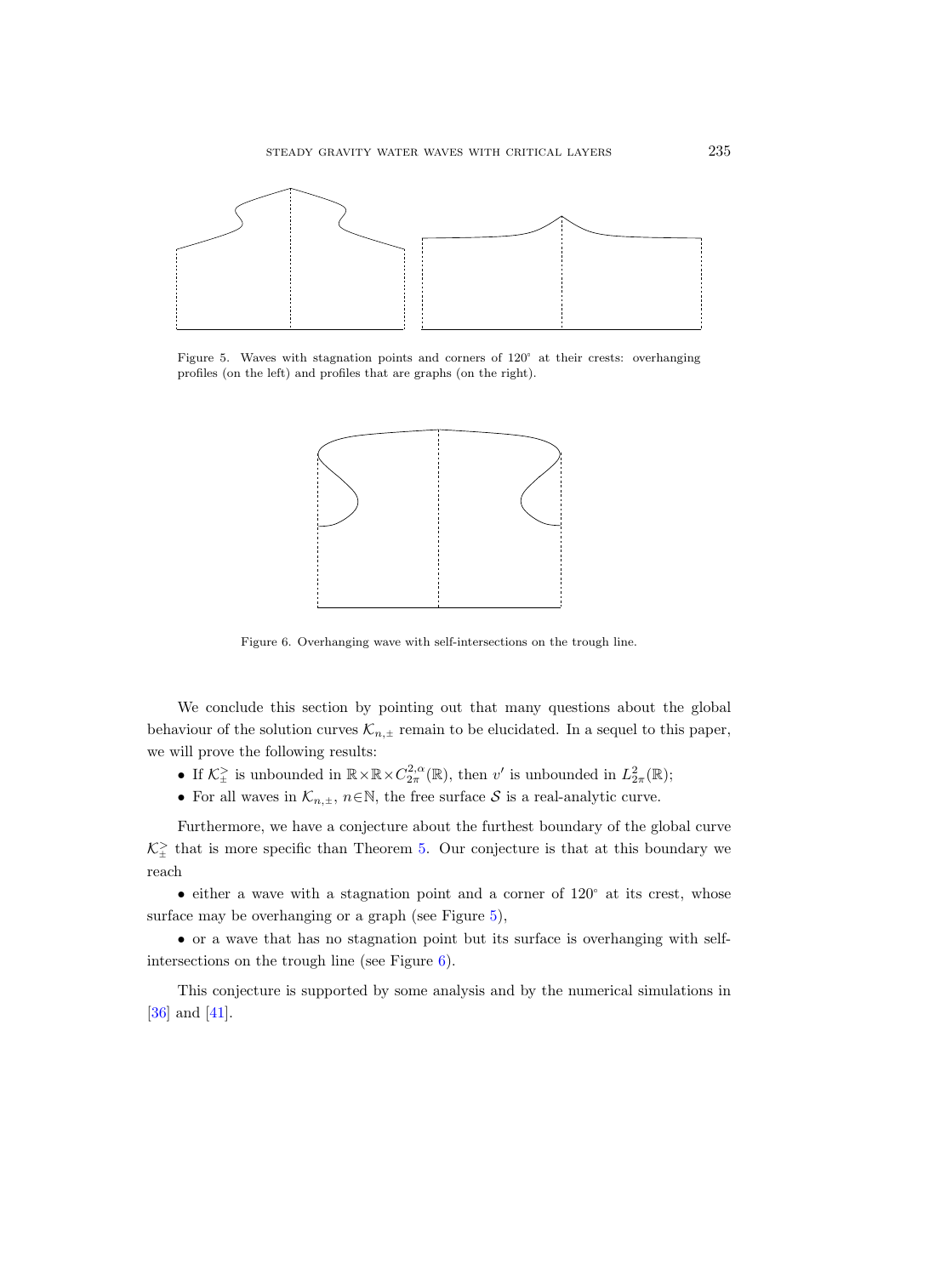#### 5. The flow beneath a wave of small amplitude

<span id="page-41-0"></span>In this section we point out some features of the small amplitude waves whose existence was established in §[3.](#page-18-0) As before, we only discuss the bifurcation from the two eigenvalues that are closest to zero on either side, so that throughout this section  $n=1$ . For simplicity, we refrain from using the subscript 1 when referring to  $\lambda_{1,\pm}^*$  or to  $\mathcal{K}_{1,\pm}$ .

By restricting the local bifurcation curve to a sufficiently small neighborhood of  $(\lambda_{\pm}^*,0) \in \mathbb{R} \times X$ , the condition  $v' \neq 0$  in  $(0, \pi)$  will hold everywhere on it, except for the bifurcating laminar flow (with a flat surface profile) corresponding to  $s=0$ . For  $s\neq0$  the wave profiles  $S$  obtained thereby are graphs that are strictly monotone between crests and troughs and are symmetric about the crest line. For  $s > 0$  the crest is located at  $x = 0$ , while for  $s<0$  the trough is at  $x=0$ . As for the velocity field in the fluid, for a given fluid domain  $\Omega$  beneath the surface S and above the flat bed  $Y=0$ , the boundary-value problem  $(2.2a)-(2.2c)$  $(2.2a)-(2.2c)$  $(2.2a)-(2.2c)$  with L-periodicity in the X-variable has a unique solution. The symmetry of S implies that the stream function  $\psi$  is even in the X-variable.

Recall that by a *critical point* we mean a point where  $\psi_Y = 0$ , while a critical layer is a curve of critical points, and by a *stagnation point* we mean a point where  $\psi_X = \psi_Y = 0$ . We will state the results for the local bifurcating curve  $\mathcal{K}_{-,loc}$ , corresponding to the choice of the minus sign in [\(3.18\)](#page-24-3), the case of  $K_{+,\text{loc}}$  being obtained by interchanging  $\pm$  in  $K_{\pm}$ and in the sign of Υ.

THEOREM 16. (The local curve  $\mathcal{K}_{-\text{loc}}$ ) The following statements hold:

(i) A laminar flow on  $\mathcal{K}_-$  that is a bifurcation point admits critical points if and only if  $\Upsilon$ <0 and

<span id="page-41-1"></span>
$$
\frac{\tanh(kh)}{kh} \leqslant \frac{\Upsilon^2 h}{g + \Upsilon^2 h}.\tag{5.1}
$$

If they exist, all critical points are located on a unique horizontal line beneath the flat free surface.

(ii) If either  $\Upsilon > 0$ , or  $\Upsilon < 0$  is such that [\(5.1\)](#page-41-1) fails, then the flows on the local bifurcating curve  $\mathcal{K}_{-\text{loc}}$  that are sufficiently close to the bifurcating laminar flow have no critical points and the streamlines foliate the fluid domain (see Figure [7\)](#page-43-0).

(iii) If  $\Upsilon$ <0 and if the laminar flow at the bifurcation point has a critical line strictly above the flat bed, then the nearby waves on  $\mathcal{K}_{-,loc}$  have a cat's eye structure with critical points (see Figure [8\)](#page-44-0).

(iv) If  $\Upsilon$ <0 and if the flat bed is itself a critical line of the laminar flow at the bifurcation point, then the nearby waves on  $\mathcal{K}_{-\text{loc}}$  have an isolated region of flow reversal near the bed, delimited by a critical layer (see Figure [9\)](#page-46-0).

*Proof.* (i) The stream function  $\psi(X, Y)$  of the *laminar flow* corresponding to the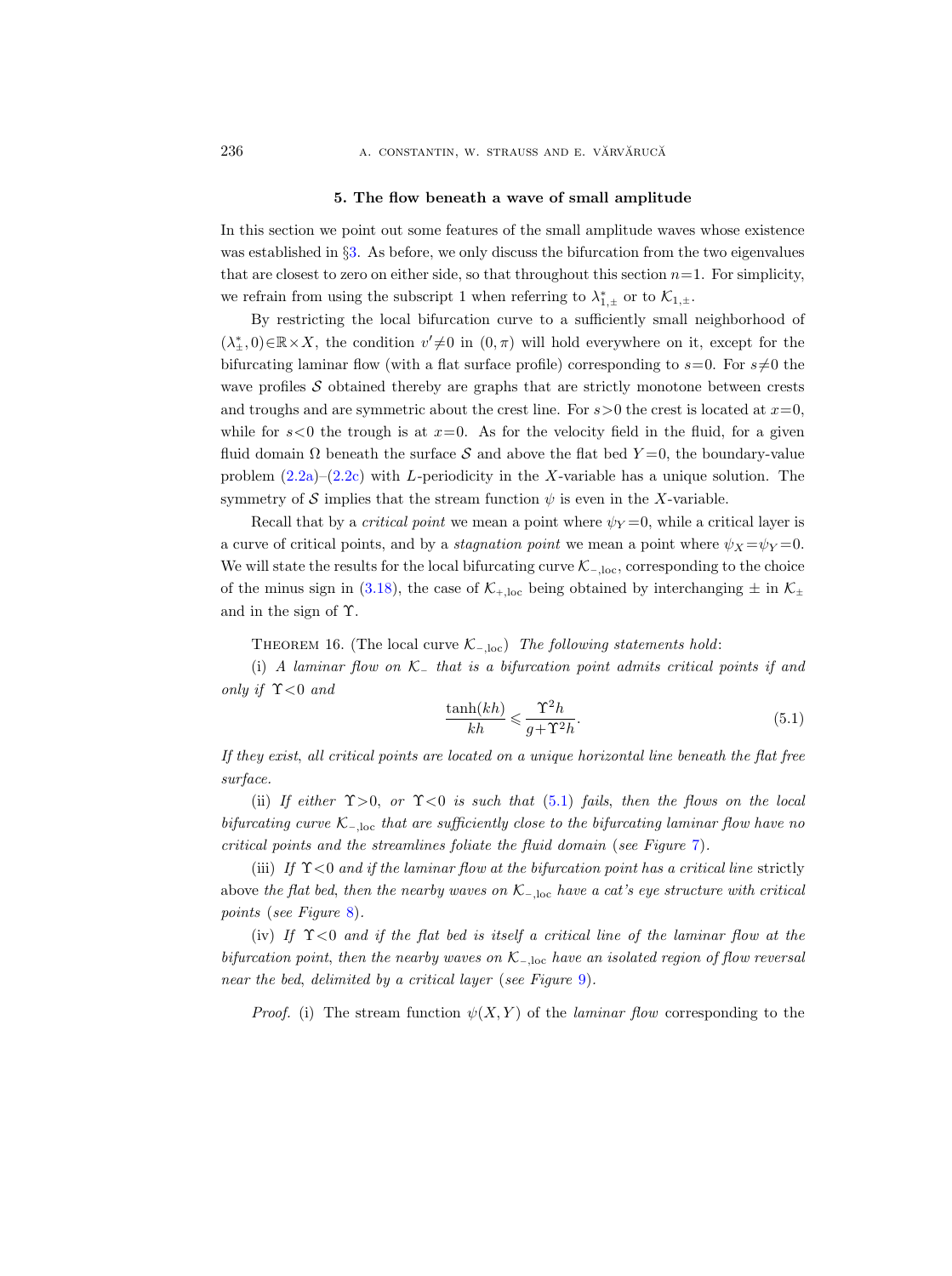bifurcation point  $(\lambda^*, 0, 0)$  solves  $(2.2)$  with  $\psi_X = 0$  and  $m = m^* = \lambda^* h - \frac{1}{2} \Upsilon h^2$  throughout  $\Omega = \{(X, Y): 0 \leq Y \leq h\}.$  We have explicitly

$$
\psi(X,Y) = \frac{1}{2}\Upsilon Y^2 + (\lambda_-^* - \Upsilon h)Y - \lambda_-^* h + \frac{1}{2}\Upsilon h^2, \quad 0 \le Y \le h,
$$
\n(5.2)

the corresponding velocity field being

<span id="page-42-1"></span>
$$
(\psi_Y, -\psi_X) = (\Upsilon Y + \lambda^*_- - \Upsilon h, 0), \quad 0 \le Y \le h. \tag{5.3}
$$

Since  $\lambda^*$  < 0 by [\(3.18\)](#page-24-3), there are no critical points in the irrotational case  $\Upsilon$  = 0. On the other hand, for  $\Upsilon \neq 0$ , it is easily seen that critical points exist in the bifurcating laminar flow corresponding to  $\lambda^*_-$  if and only if

<span id="page-42-0"></span>
$$
h \geqslant \frac{\lambda^*}{\Upsilon} \geqslant 0. \tag{5.4}
$$

If  $(5.4)$  is satisfied, then necessarily  $\Upsilon < 0$ , and the critical points lie on the critical line

$$
Y = h - \frac{\lambda^*}{\Upsilon} \tag{5.5}
$$

that is located *beneath* the flat free surface  $Y = h$ . Straightforward manipulations starting from  $(3.18)$  show that  $(5.4)$  is satisfied if and only if  $\Upsilon < 0$  and  $(5.1)$  holds.

If  $\Upsilon$ <0, we remark that since the function  $s \mapsto \tanh(s)/s$  is a strictly decreasing bijection from  $(0, \infty)$  onto  $(0, 1)$ , critical layers in the bifurcating laminar flow occur if and only if k exceeds a certain critical value; since  $L=2\pi/k$ , this means that critical layers occur whenever the wavelength is sufficiently small.

(ii) If  $\Upsilon > 0$ , then [\(5.3\)](#page-42-1) shows that the maximum of  $\psi_Y$  throughout the laminar flow at the bifurcation point is attained at the flat free surface  $Y=h$ , where  $\psi_Y(h)=\lambda^*_-<0$ , so that  $\psi_Y < 0$  throughout the flow. If  $\Upsilon < 0$  is such that [\(5.1\)](#page-41-1) fails, then [\(5.3\)](#page-42-1) with the choice  $\lambda^*$  shows that the maximum of  $\psi_Y$  throughout the laminar flow at the bifurcation point is attained on the flat bed  $Y=0$ , with the inequality opposite to [\(5.1\)](#page-41-1) ensuring that  $\psi_Y < 0$  there. Consequently, we have again that  $\psi_Y < 0$  throughout the laminar flow at the bifurcation point. Using  $(2.21)$ , we infer that this inequality will persist along the curve  $K_$  of non-trivial solutions, provided that these are sufficiently close to the bifurcating laminar flow. All these waves will therefore not present critical points in the flow, with the streamlines in this case providing a foliation of the fluid domain. Typical streamline patterns for the laminar flows with bifurcation parameter  $\lambda^*_-$  are depicted in Figure [7.](#page-43-0)

On the other hand, for a bifurcating laminar flow with critical points in the case  $\Upsilon$ <0, the streamline pattern for a wave corresponding to a non-trivial solution on  $\mathcal{K}_{-\text{loc}}$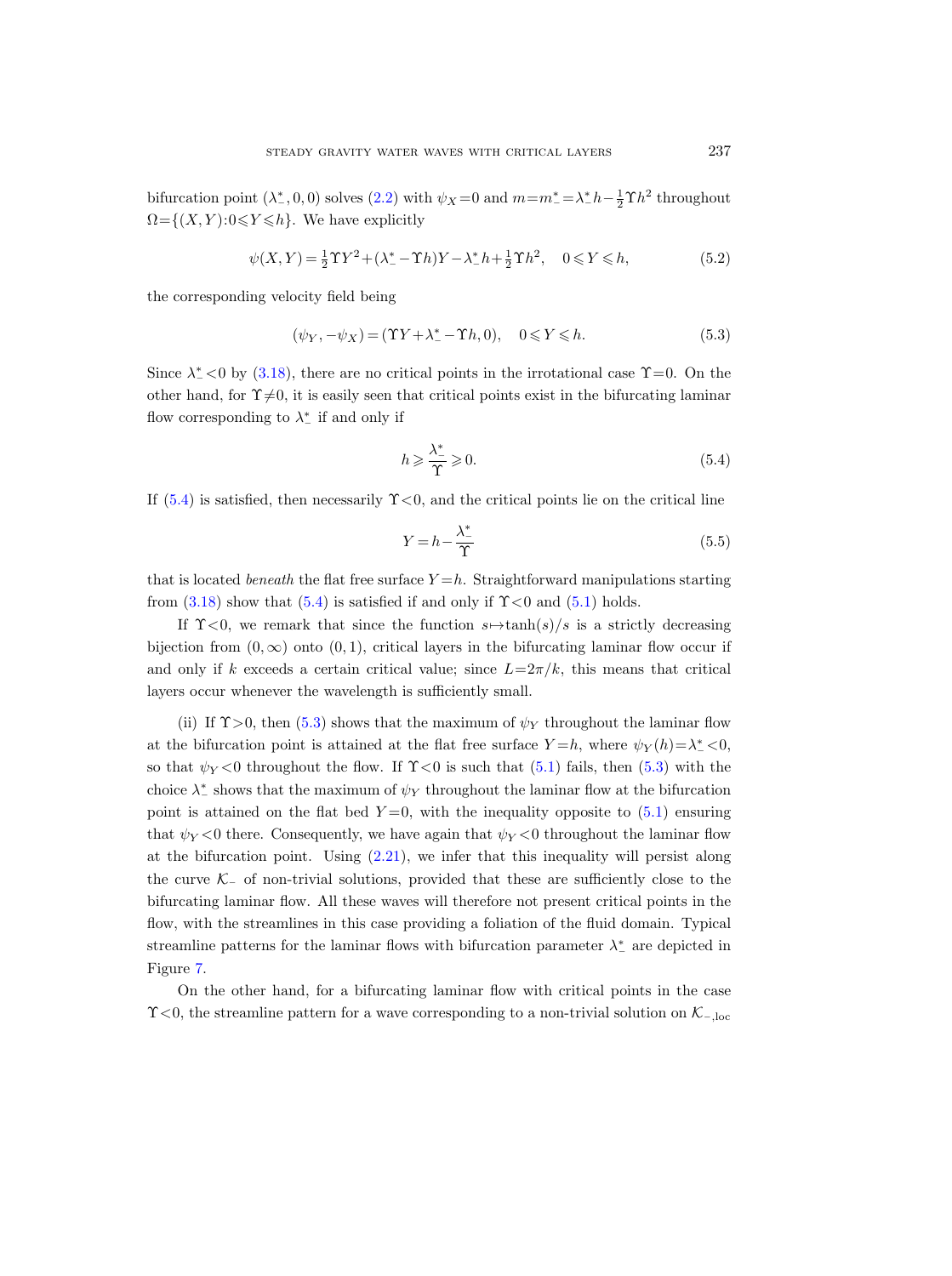

<span id="page-43-0"></span>Figure 7. Streamlines of a flow of constant vorticity Υ, in the absence of critical points: On the top left laminar flows for  $\gamma > 0$ , on the top right laminar flows for  $\gamma < 0$ , and below nearby waves of small amplitude, lying in function space on the local bifurcation curve. In both settings the horizontal fluid velocity is negative throughout the flow.

is in marked contrast to that familiar from flows without critical points. Indeed, the previous considerations show that the bifurcation parameter  $\lambda^*$  is negative. Moreover, from [\(5.3\)](#page-42-1) we get that the horizontal fluid velocity  $\psi_Y$  of this laminar flow takes on the value  $\psi_Y(h) = \lambda^*_- < 0$  at the surface  $Y = h$ , with  $\psi_Y(0) = \lambda^*_- - \Upsilon h \ge 0$  on the bed  $Y = 0$ , the latter inequality being a restatement of [\(5.4\)](#page-42-0).

In the specific scenario (iii) the stream function  $\psi$  of the laminar bifurcating flow is such that  $\psi_{YY} < 0$  throughout the fluid, with  $\psi_Y < 0$  near the surface and  $\psi_Y > 0$  near the bed. All these inequalities will persist for the stream functions associated with the flows along the curve  $K_-\,$  of non-trivial solutions, provided that these flows are sufficiently close to the bifurcating laminar flow. Let  $Y = \eta(X)$  be the free surface of such a flow, with the wave crest located at  $X=0$  and the wave troughs at  $X=\pm \frac{1}{2}L$ . (Such a wave corresponds to a positive value of the parameter s along  $\mathcal{K}_-$ ; in view of Lemma [10](#page-27-1) (ii), a similar analysis can be carried out for waves corresponding to negative values of  $s$ .) At every fixed  $X$ , the corresponding real-analytic stream function  $\psi$  is such that the function  $Y \mapsto \psi(X, Y)$  is strictly concave on  $[0, \eta(X)]$ , with  $\psi_Y(X, 0) > 0$  and  $\psi_Y(X, \eta(X)) < 0$ . Consequently, there is a unique maximum point  $Y_0(X) \in (0, \eta(X))$  of this function, with  $\psi_Y(X, Y_0(X)) = 0$ , and  $\psi_Y(X,Y) > 0$  for  $0 \le Y \le Y_0(X)$ , while  $\psi_Y(X,Y) < 0$  for  $Y \in (Y_0(X), \eta(X)]$ . Since  $\psi_{YY} < 0$ throughout the flow, the implicit function theorem [\[6\]](#page-65-12) ensures that the critical layer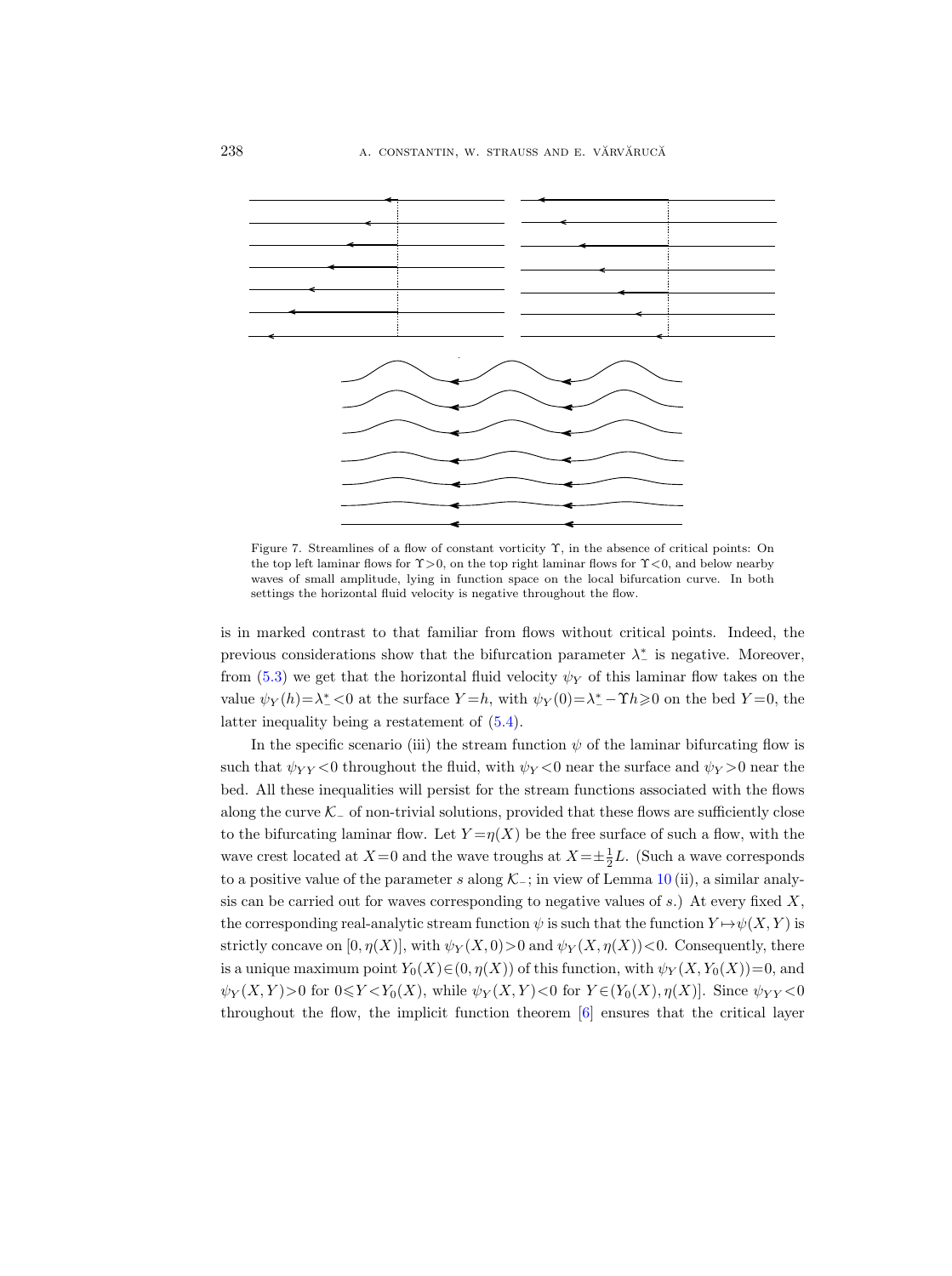

<span id="page-44-0"></span>Figure 8. Flows with constant vorticity  $\Upsilon < 0$ , with critical points above the flat bed: On top, for a laminar flow the horizontal critical layer consists of stagnation points that mark the flow reversal, while below, for a nearby wave of small amplitude (lying in function space on the local bifurcation curve) only the points of the critical layer that are beneath the crest or the trough are stagnation points. In the moving frame the stagnation point beneath the crest is surrounded by closed streamlines (Kelvin's "cat's eye" flow pattern). The critical layer, depicted by the dashed curve, delimits an upper region of negative horizontal fluid velocity, and beneath it the flow direction is reversed.

 $\{(X,Y)\in\Omega:\psi_Y(X,Y)=0\}$  coincides with the graph of the real-analytic map  $X\mapsto Y_0(X)$ .

On the other hand, by  $(2.2b)$  we have  $\psi(X, \eta(X))=0$  for all  $X\in\mathbb{R}$ . Differentiating this relation with respect to X and taking into account the fact that  $\psi_Y(X, \eta(X))$ <0 while  $\eta'(X) < 0$  for  $X \in (0, \frac{1}{2}L)$  in view of [\(4.14\)](#page-30-2), we deduce that  $\psi_X(X, \eta(X)) < 0$  for all  $X \in (0, \frac{1}{2}L)$ . The boundary condition [\(2.2c\)](#page-5-7) and the fact that  $\psi$  is even and Lperiodic in the X-variable yield  $\psi_X(0, Y) = 0$  for  $Y \in [0, \eta(0)], \psi_X(X, 0) = 0$  for  $X \in [0, \frac{1}{2}L],$ and  $\psi_X(\frac{1}{2}L, Y) = 0$  for  $Y \in [0, \eta(\frac{1}{2}L)]$ . Applying the strong maximum principle to the harmonic function  $\psi_X$  in the domain

$$
\Omega_+ = \left\{ (X, Y) : 0 < X < \frac{1}{2}L \text{ and } 0 < Y < \eta(X) \right\},
$$

we conclude that  $\psi_X(X, Y) < 0$  in  $\Omega_+$ . The fact that  $\psi$  is even in the X-variable yields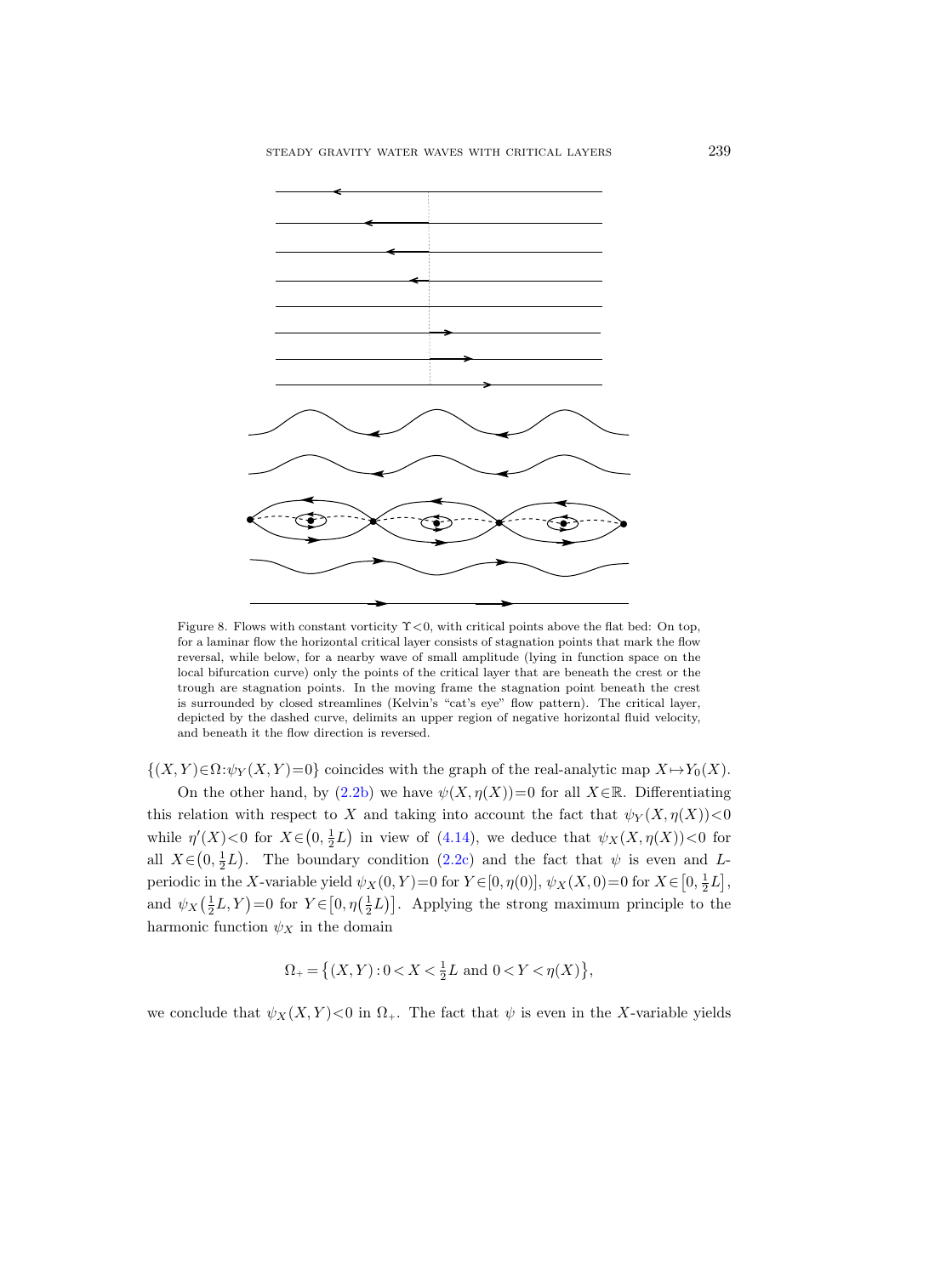$\psi_X(X, Y)$  > 0 in

$$
\Omega_{-} = \{(X, Y) : -\frac{1}{2}L < X < 0 \text{ and } 0 < Y < \eta(X) \}.
$$

These considerations show that the only stagnation points of this flow are the points on the critical layer that lie beneath the wave troughs and crests.

To describe qualitatively the streamline pattern of the flow, notice first that

$$
\partial_X(\psi(X, Y_0(X))) = \psi_X(X, Y_0(X))
$$

is positive in  $\Omega$ <sub>-</sub> and negative in  $\Omega$ <sub>+</sub>. Consequently the quantity  $M(X)=\psi(X, Y_0(X)),$ representing the maximum of the function  $Y \mapsto \psi(X, Y)$  on [0,  $\eta(X)$ ], attained uniquely on the critical layer, is strictly increasing as X runs from  $-\frac{1}{2}L$  to 0 and strictly decreasing as X runs from 0 to  $\frac{1}{2}L$ . Set  $M_{-} = M(-\frac{1}{2}L) = M(\frac{1}{2}L)$  and  $M_{+} = M(0)$ . We know that  $\psi_Y < 0$  in the region

$$
\Omega^+ = \left\{ (X,Y) : -\frac{1}{2}L < X < \frac{1}{2}L \text{ and } Y_0(X) < Y < \eta(X) \right\}
$$

above the critical layer, while  $\psi_Y > 0$  in the region

$$
\Omega^- = \left\{ (X, Y) : -\frac{1}{2}L < X < \frac{1}{2}L \text{ and } 0 < Y < Y_0(X) \right\}
$$

beneath the critical layer. Since

$$
\max\{0, -m\} < M_- < M(X) = M(-X) < M_+
$$

for every  $X \in \left(-\frac{1}{2}L, 0\right)$ , the implicit function theorem yields that in  $\Omega_{-}^{+} = \Omega_{-} \cap \Omega_{+}^{+}$  the level set  $\{\psi = M_{-}\}\)$  consists of a curve  $C_{+}$ , which is the graph of a smooth strictly increasing function, joining the points  $\left(-\frac{1}{2}L, Y_0\left(-\frac{1}{2}L\right)\right)$  and  $(0, Y_+)$ , where  $Y_+ \in (Y_0(0), \eta(0))$  is the unique solution to  $\psi(0, Y) = M_-\$  in this interval. Similarly, in  $\Omega^- = \Omega^- \cap \Omega^-$  the level set  $\{\psi = M_-\}$  consists of a curve  $C_-,$  which is the graph of a smooth strictly decreasing function, that joins  $\left(-\frac{1}{2}L, Y_0\left(-\frac{1}{2}L\right)\right)$  and  $(0, Y_-)$ , where  $Y_-\in (0, Y_0(0))$  is the unique solution to  $\psi(0, Y) = M_-\$  in this interval. The level set  $\{\psi = M_-\}$  in  $\Omega_+$  is the mirror image of the union of these two curves. In the closure of  $\Omega$ <sub>-</sub>∪ $\Omega$ <sub>+</sub>, the level set  $\{\psi = M_+\}$ consists of the stagnation point  $(0, Y_0(0))$ , while each level set  $\{\psi = \gamma\}$  with  $\gamma \in (M_-, M_+)$  is a closed curve encircling  $(0, Y_0(0))$ . For  $\gamma \in (0, M_-)$ , the implicit function theorem yields that the level set  $\{\psi = \gamma\}$  in  $\Omega^+$  is the graph of a strictly increasing function, located between  $C_+$  and the free surface,  $\{\psi = \gamma\}$  in  $\Omega^-$  is the graph of a strictly decreasing function, located between  $C_-\$  and the flat bed, while  $\{\psi = \gamma\}$  in  $\Omega_+$  is the mirror image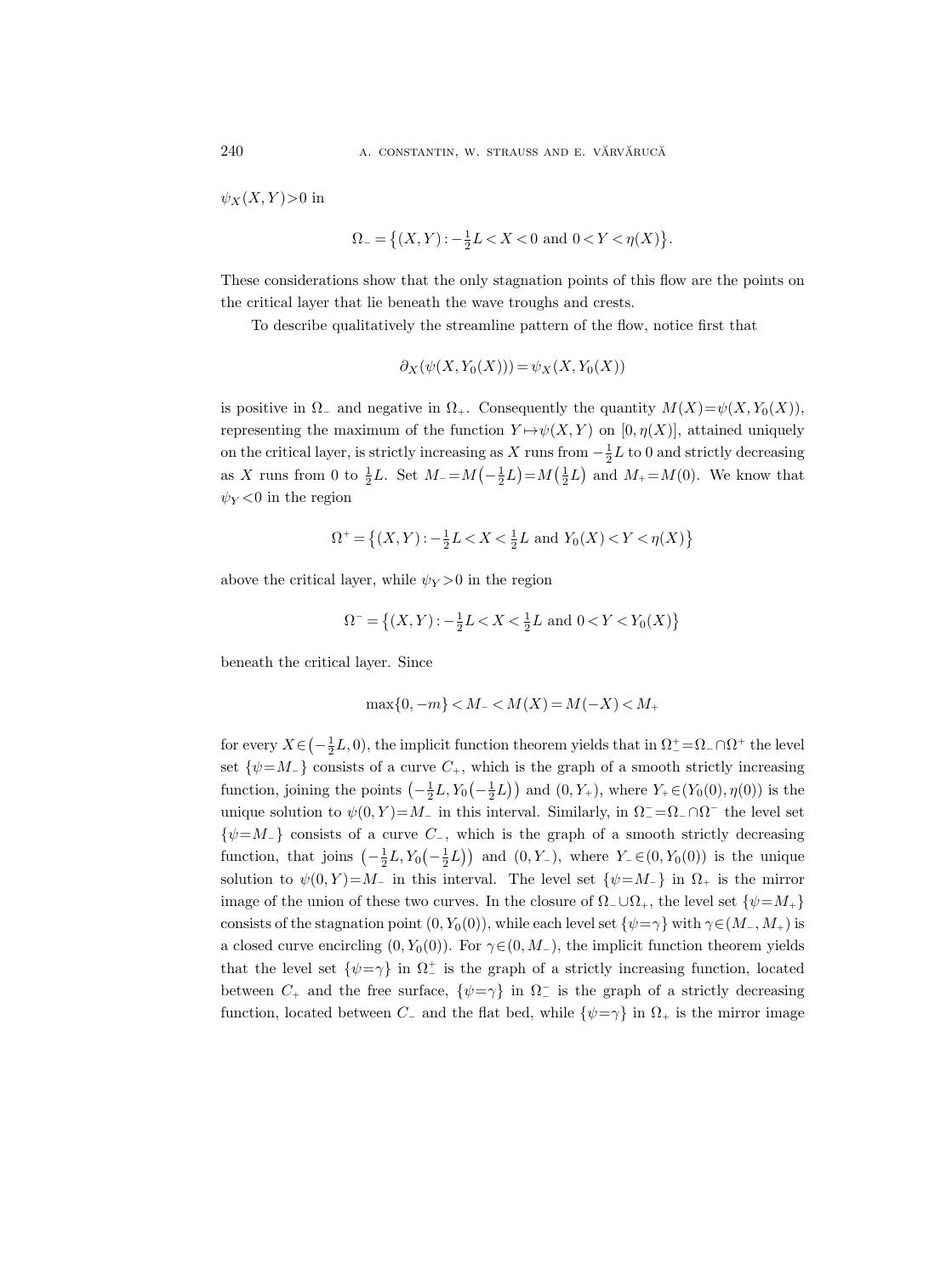

<span id="page-46-0"></span>Figure 9. Flows with constant vorticity  $\Upsilon < 0$ , admitting in the moving frame stagnation points on the flat bed: On top, a laminar flow for which all points on the bed are stagnation points, and below, a nearby wave of small amplitude (lying in function space on the local bifurcation curve) presents in a periodicity window only three stagnation points (identified as A, B and C in the figure), connected by the critical layer curve (depicted by the bold dashed curve) that encloses a near-bed region of flow-reversal. The stagnation point located beneath the wave crest is surrounded by closed streamlines.

of the union of these two curves. The cat's eye type flow pattern depicted in Figure [8](#page-44-0) emerges.

(iv) We finally consider the case  $\Upsilon$  < 0 in which the critical points of the bifurcating laminar flow (with a flat free surface) are confined to the flat bed, that is,  $\lambda^* - \Upsilon h = 0$ . The proof of Theorem 3 shows that along the solution curve  $\mathcal{K}_-$  the non-trivial solutions sufficiently close to the bifurcating laminar flow correspond to  $v_s(x)=h+s\cos(x)+o(s)$ in  $C^{2,\alpha}_{2\pi,e}(\mathbb{R})$  and  $m(s) = m^* + o(s)$  for  $s > 0$  small enough, where  $m^* = \frac{1}{2}\Upsilon h^2$  due to  $(3.18)$ , [\(3.3\)](#page-19-1) and  $\lambda^* = \Upsilon h$ . From [\(A.3\)](#page-49-2) we deduce that

$$
u_s(x) = \frac{x}{k} + s \coth(kh) \sin(x) + o(s) \text{ in } C^{2,\alpha}_{2\pi}(\mathbb{R}),
$$

where  $u_s(x)=x/k+(\mathcal{C}_{kh}(v_s-h))(x)$  for all  $x\in\mathbb{R}$ . The corresponding solution of [\(2.9\)](#page-7-4) is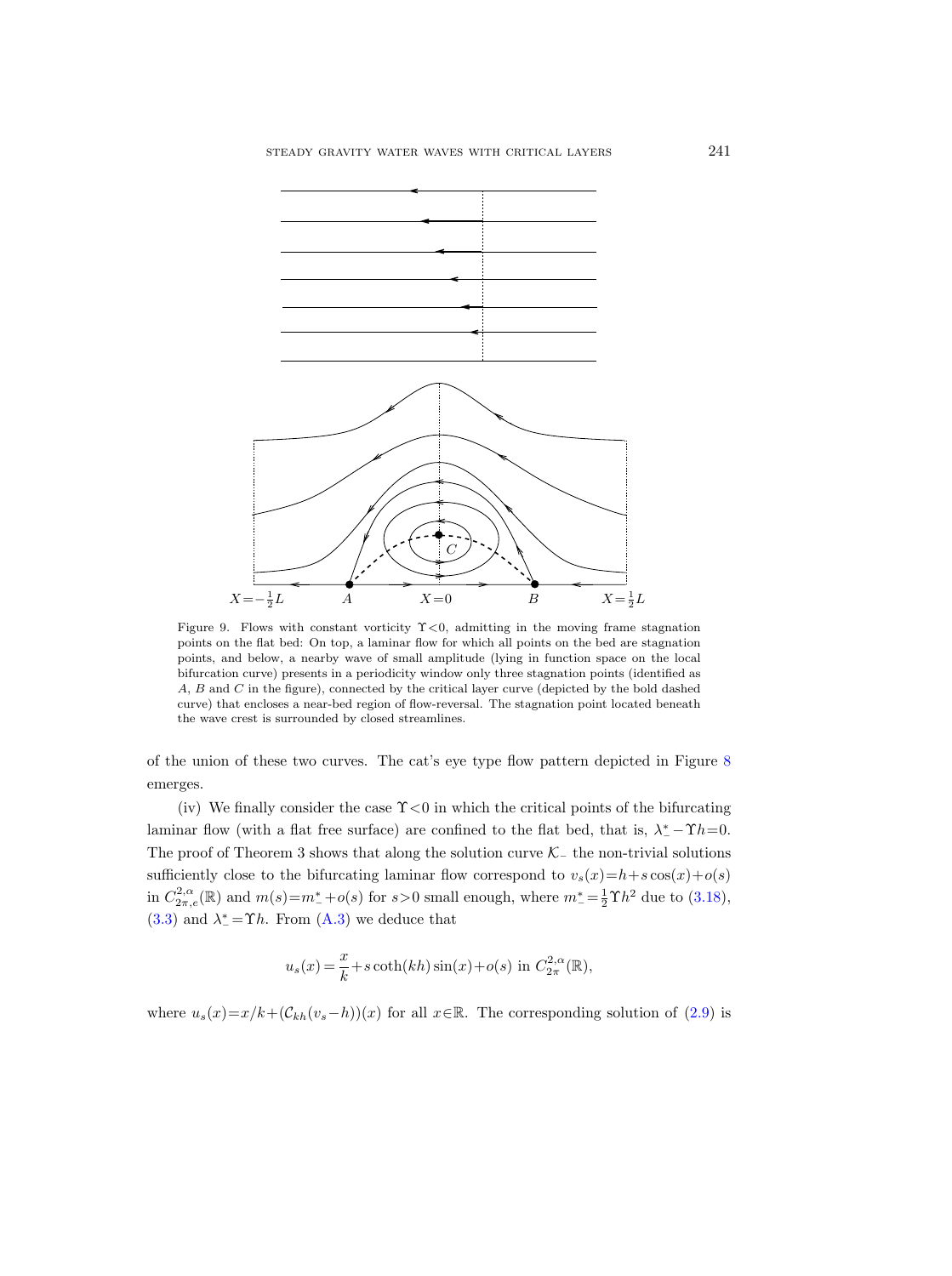given by

<span id="page-47-0"></span>
$$
V^s(x,y) = \frac{y+kh}{k} + s \frac{\sinh(y+kh)}{\sinh(kh)} \cos(x) + o(s) \quad \text{in } C^{2,\alpha}(\overline{\mathcal{R}}_{kh}),\tag{5.6}
$$

so that, in view of  $(2.10)$ , the harmonic conjugate of  $-V^s$  on  $\mathcal{R}_{kh}$  is

$$
U^{s}(x, y) = \frac{x}{k} + s \frac{\cosh(y+kh)}{\sinh(kh)} \sin(x) + o(s) \quad \text{in } C^{2,\alpha}(\overline{\mathcal{R}}_{kh}).
$$

Furthermore, we have that the solution to  $(2.13)$  is given by

<span id="page-47-1"></span>
$$
\zeta^{s}(x,y) = -\Upsilon sh \frac{\sinh(y+kh)}{\sinh(kh)} \cos(x) + o(s) \quad \text{in } C^{2,\alpha}(\overline{\mathcal{R}}_{kh}).
$$
 (5.7)

For  $s>0$  small enough, the expansion

$$
(u_s'(x), v_s'(x)) = \left(\frac{1}{k} + s \coth(kh)\cos(x) + o(s), -s \sin(x) + o(s)\right)
$$

in  $C_{2\pi}^{1,\alpha}(\mathbb{R})$  ensures that the free surface is the graph of a function  $Y=\eta_s(X)$  with  $\eta_s'(X)$  < 0 for  $X \in (0, \frac{1}{2}L)$ . Throughout the bifurcating laminar flow we have that  $\psi_{YY} =$  $\Upsilon$ <0, while  $\psi_Y(h) = \lambda^*$  <0, so that for nearby waves we will have  $\psi^s_{YY}$  <0 throughout the flow and  $\psi_Y^s$  <0 near the free surface  $Y = \eta_s(X)$ . Recalling that  $\eta_s'(X)$  <0 for  $X \in (0, \frac{1}{2}L)$ , by differentiating the relation  $\psi^s(X, \eta_s(X)) = 0$ , valid due to  $(2.2b)$ , we deduce that  $\psi_X^s(X, \eta_s(X)) < 0$  for  $X \in (0, \frac{1}{2}L)$ . On the other hand,  $\psi_X^s(X, 0) = 0$  for all  $X \in \mathbb{R}$ due to [\(2.2c\)](#page-5-7), while the symmetry properties ensure  $\psi^s_X(0,Y)=0$  for  $0 \leq Y \leq \eta_s(0)$  and  $\psi_X^s(\frac{1}{2}L, Y) = 0$  for  $0 \leq Y \leq \eta_s(\frac{1}{2}L)$ . The function  $\psi_X^s$  being harmonic in the domain

$$
\{(X,Y): 0 < X < \frac{1}{2}L \text{ and } 0 < Y < \eta_s(X)\}
$$

by [\(2.2a\)](#page-5-6), the maximum principle permits us to deduce that  $\psi_X^s(X, Y) < 0$  throughout the domain, while Hopf's boundary-point lemma yields

<span id="page-47-3"></span>
$$
\psi_{XY}^s(X,0) < 0, \quad X \in \left(0, \frac{1}{2}L\right). \tag{5.8}
$$

To elucidate the behaviour of  $\psi^s_Y$  in the closure of the domain

$$
\{(X,Y) : -\frac{1}{2}L < X < \frac{1}{2}L \text{ and } 0 < Y < \eta_s(X) \},
$$

note that  $(2.21)$  yields

<span id="page-47-2"></span>
$$
\psi_Y^s(U^s(x, -kh), 0) = -\Upsilon s \frac{kh}{\sinh(kh)} \cos(x) + o(s) \quad \text{in } C_{2\pi}^{1,\alpha}(\mathbb{R}),
$$
 (5.9)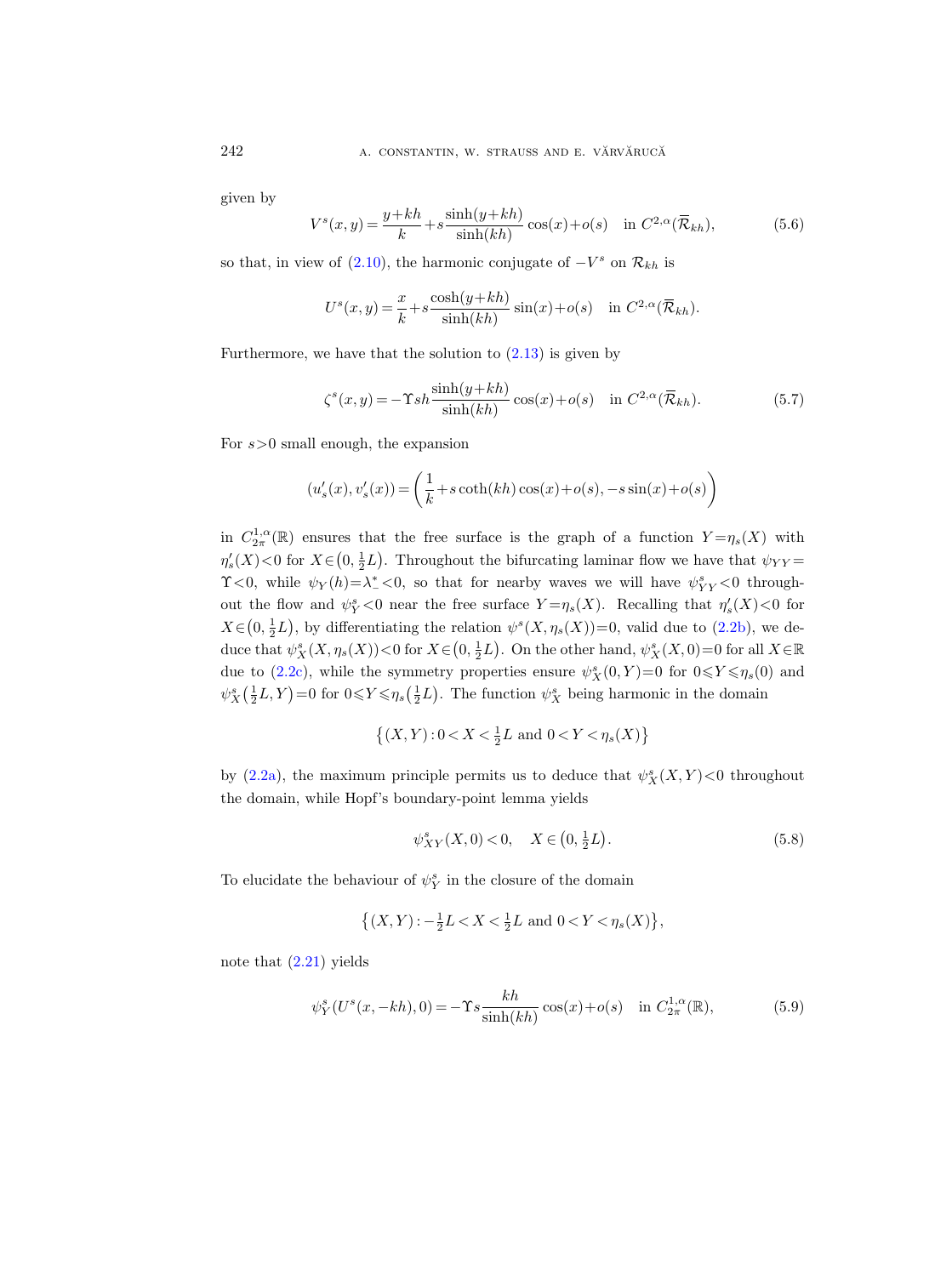since  $V^s(x, -kh) = 0$  by (2.9c), while by [\(5.6\)](#page-47-0) and [\(5.7\)](#page-47-1),

$$
V_Y^s(x, -kh) = \frac{1}{k} + s \frac{1}{\sinh(kh)} \cos(x) + o(s) \quad \text{in } C_{2\pi}^{1,\alpha}(\mathbb{R}),
$$

and

$$
\zeta_Y^s(x, -kh) = -\Upsilon s \frac{h}{\sinh(kh)} \cos(x) + o(s) \quad \text{in } C_{2\pi}^{1,\alpha}(\mathbb{R}).
$$

For  $x=0$  and  $x=\pm \pi$  in [\(5.9\)](#page-47-2) we get  $\psi_Y^s(0,0) > 0$  and  $\psi_Y^s(\pm \frac{1}{2}L,0) < 0$ , respectively, for all s>0 sufficiently small. Taking into account [\(5.8\)](#page-47-3) and the fact that  $X \mapsto \psi^s(X,0)$  is even, we deduce the existence of some  $X_0 \in (0, \frac{1}{2}L)$  with  $\psi_Y^s(\pm X_0, 0) = 0$  and

$$
\psi_Y^s(X,0) \begin{cases} > 0 \quad \text{for } X \in (-X_0, X_0), \\ < 0 \quad \text{for } X \in \left[-\frac{1}{2}L, -X_0\right) \cup \left(X_0, \frac{1}{2}L\right]. \end{cases}
$$

Denote the points  $(-X_0, 0)$  and  $(X_0, 0)$  by A and B, respectively. Along the vertical segment  $\{(X,Y): 0 \leq Y \leq \eta_s(X)\}\$  we know that  $\psi^s_{YY}(X,Y) < 0$ , with  $\psi^s_Y(X, \eta_s(X)) < 0$ . Thus  $\psi_Y^s(X,Y) < 0$  for all  $X \in \left[-\frac{1}{2}L, -X_0\right] \cup \left[X_0, \frac{1}{2}L\right]$  and  $Y \in (0, \eta_s(X)]$ . On the other hand, for all  $X \in (-X_0, X_0)$ , there is a unique  $Y_0^s(X) \in (0, \eta_s(X))$  such that  $\psi_Y^s(X, Y_0^s(X)) = 0$ , with

$$
\psi_Y^s(X, Y) \begin{cases} > 0 & \text{for } Y \in [0, Y_0^s(X)), \\ < 0 & \text{for } Y \in (Y_0^s(X), \eta_s(X)]. \end{cases}
$$

Denote the stagnation point  $(0, Y_0^s(0))$  by C. The curve  $X \mapsto Y_0^s(X)$  with  $X \in [-X_0, X_0]$ is the critical layer and  $A$ ,  $B$  and  $C$  are the stagnation points of the flow in the closure of the domain  $\{(X,Y): -\frac{1}{2}L < X < \frac{1}{2}L$  and  $0 < Y < \eta_s(X)\}$ . Recall from [\(2.2\)](#page-5-3) that  $\psi^{s}(X,\eta_{s}(X))=0$  while  $\psi^{s}(X,0)=-m(s)>0$ . For a fixed  $X \in \left[-\frac{1}{2}L, -X_{0}\right] \cup \left[X_{0}, \frac{1}{2}L\right]$ , the function  $Y \mapsto \psi^s(X, Y)$  is strictly decreasing on  $[0, \eta_s(X)]$ , while for  $X \in (-X_0, X_0)$ , the function  $Y \mapsto \psi^s(X, Y)$  attains its maximum  $M^s(X) > -m(s)$  on  $[0, \eta_s(X)]$  at  $y=Y_0^s(X)$ , being strictly monotone on either side of  $Y_0^s(X)$ . These considerations suffice to infer the full qualitative flow pattern (see Figure [9\)](#page-46-0). In particular, the stagnation point  $C$  is surrounded by closed streamlines.  $\Box$ 

It would be interesting to extend the above analysis of the nature of the flow beneath the wave profile from the case of small-amplitude waves to larger waves.

## Appendix A. The periodic Hilbert transform  $C_d$  on a strip

<span id="page-48-0"></span>We discuss the conjugation and Dirichlet–Neumann operators acting on periodic functions on a strip. The Dirichlet–Neumann operator  $\mathcal{G}_d$  for the strip  $\mathcal{R}_d$  is defined, for  $w \in C^{p,\alpha}_{2\pi}(\mathbb{R})$  with  $p \geq 1$  an integer and  $\alpha \in (0,1)$ , by

<span id="page-48-1"></span>
$$
(\mathcal{G}_d(w))(x) = W_y(x,0), \quad x \in \mathbb{R}, \tag{A.1}
$$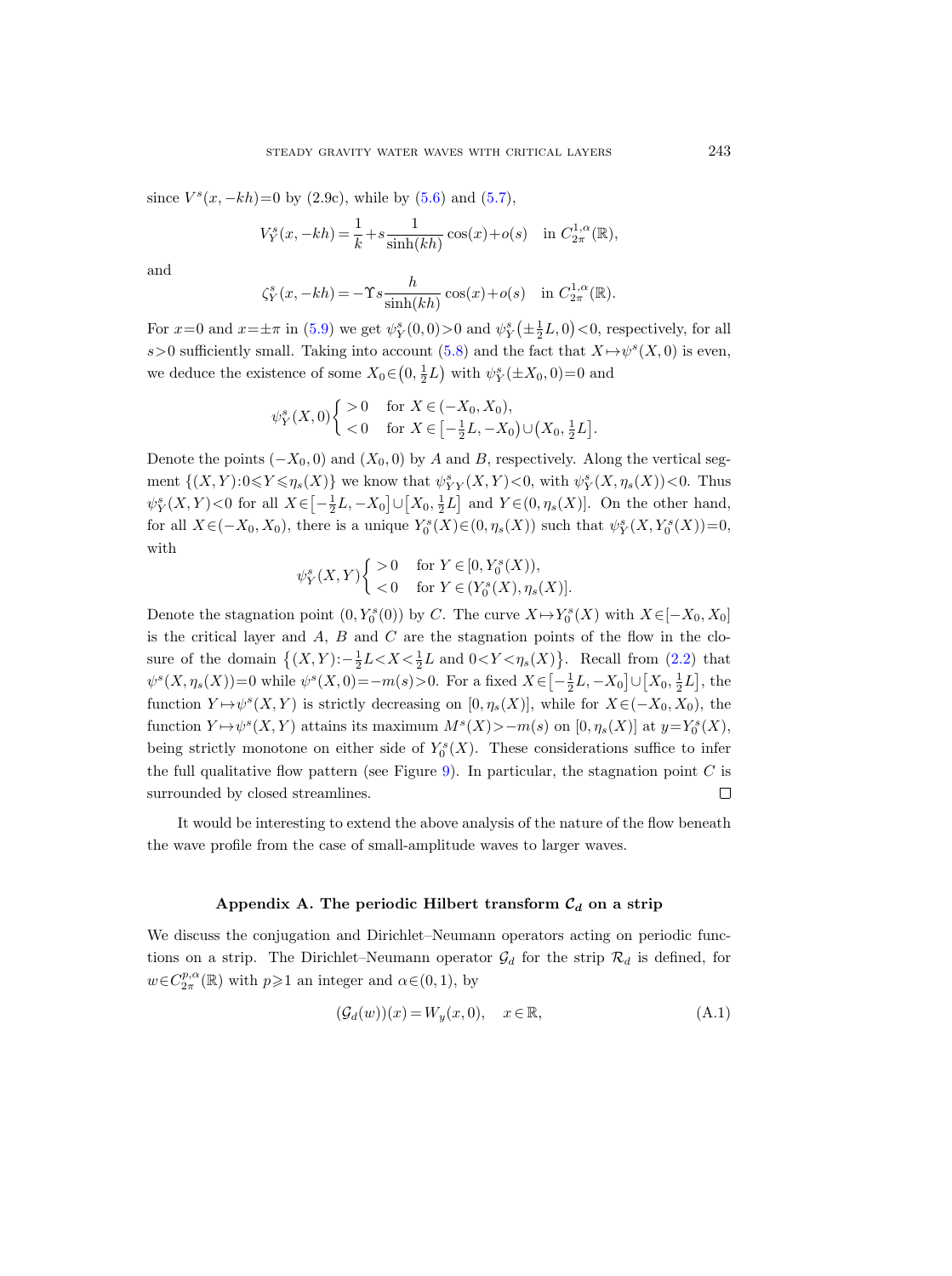where  $W \in C^{p,\alpha}_{2\pi}(\overline{\mathcal{R}}_d)$  is the unique solution to the boundary-value problem

<span id="page-49-1"></span>
$$
\begin{cases}\n\Delta W = 0, & \text{in } \mathcal{R}_d, \\
W(x, 0) = w(x), & x \in \mathbb{R}, \\
W(x, -d) = 0, & x \in \mathbb{R}.\n\end{cases}
$$
\n(A.2)

 $\mathcal{G}_d$  is a bounded linear operator from  $C^{p,\alpha}_{2\pi}(\mathbb{R})$  to  $C^{p-1,\alpha}_{2\pi}(\mathbb{R})$ , given by

$$
(\mathcal{G}_d(w))(x) = \frac{[w]}{d} + \sum_{n=1}^{\infty} na_n \coth(nd) \cos(nx) + \sum_{n=1}^{\infty} nb_n \coth(nd) \sin(nx),
$$

for  $x \in \mathbb{R}$ , where  $w \in C^{p,\alpha}_{2\pi}(\mathbb{R})$  has the Fourier series expansion

$$
w(x) = [w] + \sum_{n=1}^{\infty} a_n \cos(nx) + \sum_{n=1}^{\infty} b_n \sin(nx), \quad x \in \mathbb{R}.
$$

The conjugation operator  $\mathcal{C}_d$  is defined for  $2\pi$ -periodic functions  $w \in C^{p,\alpha}_{2\pi,\circ}(\mathbb{R})$  of zero mean,  $[w]=0$ , having the Fourier series expansion

$$
w(x) = \sum_{n=1}^{\infty} a_n \cos(nx) + \sum_{n=1}^{\infty} b_n \sin(nx), \quad x \in \mathbb{R},
$$

by

<span id="page-49-2"></span>
$$
(\mathcal{C}_d(w))(x) = \sum_{n=1}^{\infty} a_n \coth(nd) \sin(nx) - \sum_{n=1}^{\infty} b_n \coth(nd) \cos(nx), \tag{A.3}
$$

for  $x \in \mathbb{R}$ . For any integer  $p \geq 0$  and any  $\alpha \in (0, 1)$ , the operator  $\mathcal{C}_d$  is a bounded invertible linear operator from  $C^{p,\alpha}_{2\pi,\circ}(\mathbb{R})$  into itself. The two operators  $\mathcal{G}_d$  and  $\mathcal{C}_d$  are related by means of the identity

<span id="page-49-0"></span>
$$
\mathcal{G}_d(w) = \frac{[w]}{d} + (\mathcal{C}_d(w - [w]))' = \frac{[w]}{d} + \mathcal{C}_d(w'), \quad w \in C_{2\pi}^{p,\alpha}(\mathbb{R}),
$$
\n(A.4)

that holds for all integers  $p \ge 1$  and all  $\alpha \in (0, 1)$ .

Given W as in [\(A.2\)](#page-49-1), let  $Z \in C_{2\pi}^{p,\alpha}(\overline{\mathcal{R}}_d)$  be the harmonic function in  $\mathcal{R}_d$ , uniquely determined up to a constant, such that  $Z+iW$  is holomorphic in  $\mathcal{R}_d$ . Then

$$
Z(x,y) = \frac{[w]}{d}x + Z_0(x,y)
$$

throughout  $\mathcal{R}_d$ , for a harmonic function  $(x, y) \mapsto Z_0(x, y)$  that is 2π-periodic in the x-variable (see [\[18\]](#page-65-5)). The function  $Z_0$  being unique up to an additive constant, we normalize it by requiring that  $x \mapsto Z_0(x, 0)$  has zero mean over one period. Then  $x \mapsto Z_0(x, y)$  has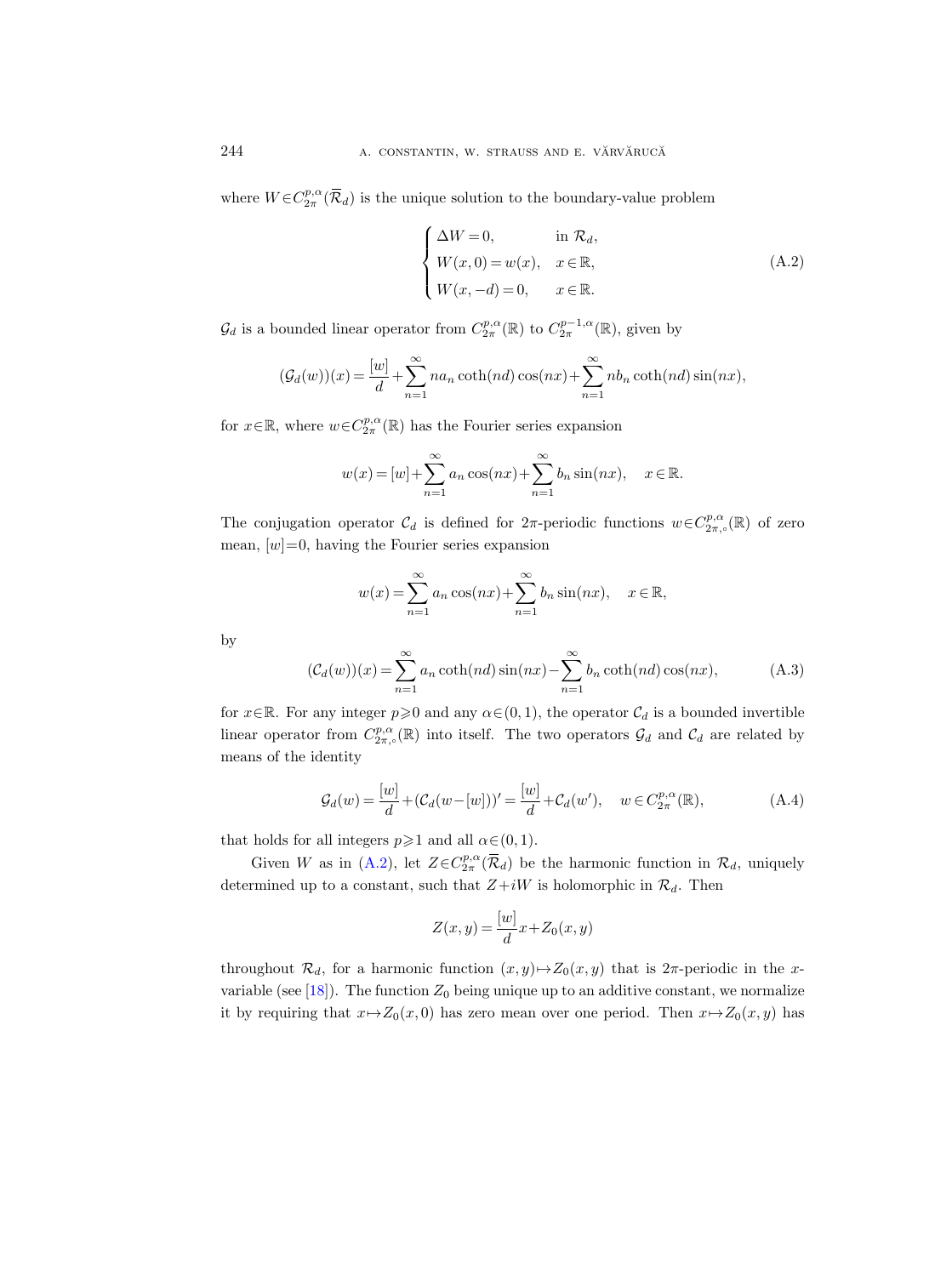zero mean for every  $y \in [-d, 0]$ . The restriction of this particular harmonic conjugate of  $-W$  to  $y=0$  is given by

<span id="page-50-0"></span>
$$
Z(x,0) = \frac{[w]}{d}x + (C_d(w - [w]))(x), \quad x \in \mathbb{R}.
$$
 (A.5)

Let  $L^2_{2\pi,\circ}(\mathbb{R})$  be the space of  $2\pi$ -periodic locally square integrable functions of one real variable, with zero mean over one period. The operator  $C_d$  can be extended by complex-linearity to complex-valued functions in  $L^2_{2\pi,\circ}(\mathbb{R})$ , being characterized by its action on the trigonometric system  $\{e^{int}\}_{n\in\mathbb{Z}\setminus\{0\}}$  as

$$
\mathcal{C}_d(e^{int}) = -icoth(nd)e^{int}, \quad n \in \mathbb{Z} \setminus \{0\}.
$$
 (A.6)

It is a skew-adjoint linear operator. Let  $C$  denote the standard periodic Hilbert transform  $[6]$ ,  $[40]$ , defined by

$$
\mathcal{C}(e^{int}) = -i \operatorname{sgn}(n)e^{int}, \quad n \in \mathbb{Z} \setminus \{0\}.
$$
 (A.7)

It is well known (see  $[6]$ ) that C has a pointwise almost everywhere representation as a singular integral

<span id="page-50-3"></span>
$$
(\mathcal{C}(w))(x) = \frac{1}{2\pi} \text{PV} \int_{-\pi}^{\pi} \cot\left(\frac{x-s}{2}\right) w(s) \, ds, \quad x \in \mathbb{R},\tag{A.8}
$$

where PV denotes a principal value integral [\[33\]](#page-66-19), which is instrumental in the investigation of the structural properties of the operator  $C$ . Writing

$$
\mathcal{C}_d = \mathcal{C} + \mathcal{K}_d,\tag{A.9}
$$

we see that the operator  $\mathcal{K}_d$  corresponds to the Fourier multiplier operator on  $L^2_{2\pi,\circ}(\mathbb{R})$ given by

<span id="page-50-2"></span>
$$
w = \sum_{n \in \mathbb{Z} \setminus \{0\}} c_n e^{int} \longrightarrow \sum_{n \in \mathbb{Z} \setminus \{0\}} -i \operatorname{sgn}(n) \lambda_n c_n e^{int}, \tag{A.10}
$$

with  $\lambda_n = 2/(e^{2|n|d}-1)$  for  $|n| \geq 1$ . Since  $\sum_{n \in \mathbb{Z}\setminus\{0\}} |n|^{2p} \lambda_n^2 < \infty$  for every integer  $p \geqslant 0$ , the function  $\varkappa_d \in L^2_{2\pi,\circ}(\mathbb{R})$  given by

<span id="page-50-4"></span>
$$
\varkappa_d(t) = \sum_{n \in \mathbb{Z} \setminus \{0\}} -i \operatorname{sgn}(n) \lambda_n e^{int} = \sum_{n=1}^{\infty} 2\lambda_n \sin(nt), \quad t \in \mathbb{R},
$$
 (A.11)

is of class  $C^{\infty}$  (see [\[22\]](#page-65-18)). From [\(A.10\)](#page-50-2) we infer that  $\mathcal{K}_d(w)$  is the convolution of w with the smooth function  $\varkappa_d$ , that is,

$$
(\mathcal{K}_d(w))(x) = \frac{1}{2\pi} \int_{-\pi}^{\pi} \varkappa_d(x-s)w(s) ds, \quad x \in \mathbb{R}.
$$
 (A.12)

<span id="page-50-1"></span>This representation is useful in establishing the following commutator estimate (see [\[18\]](#page-65-5) for the proof).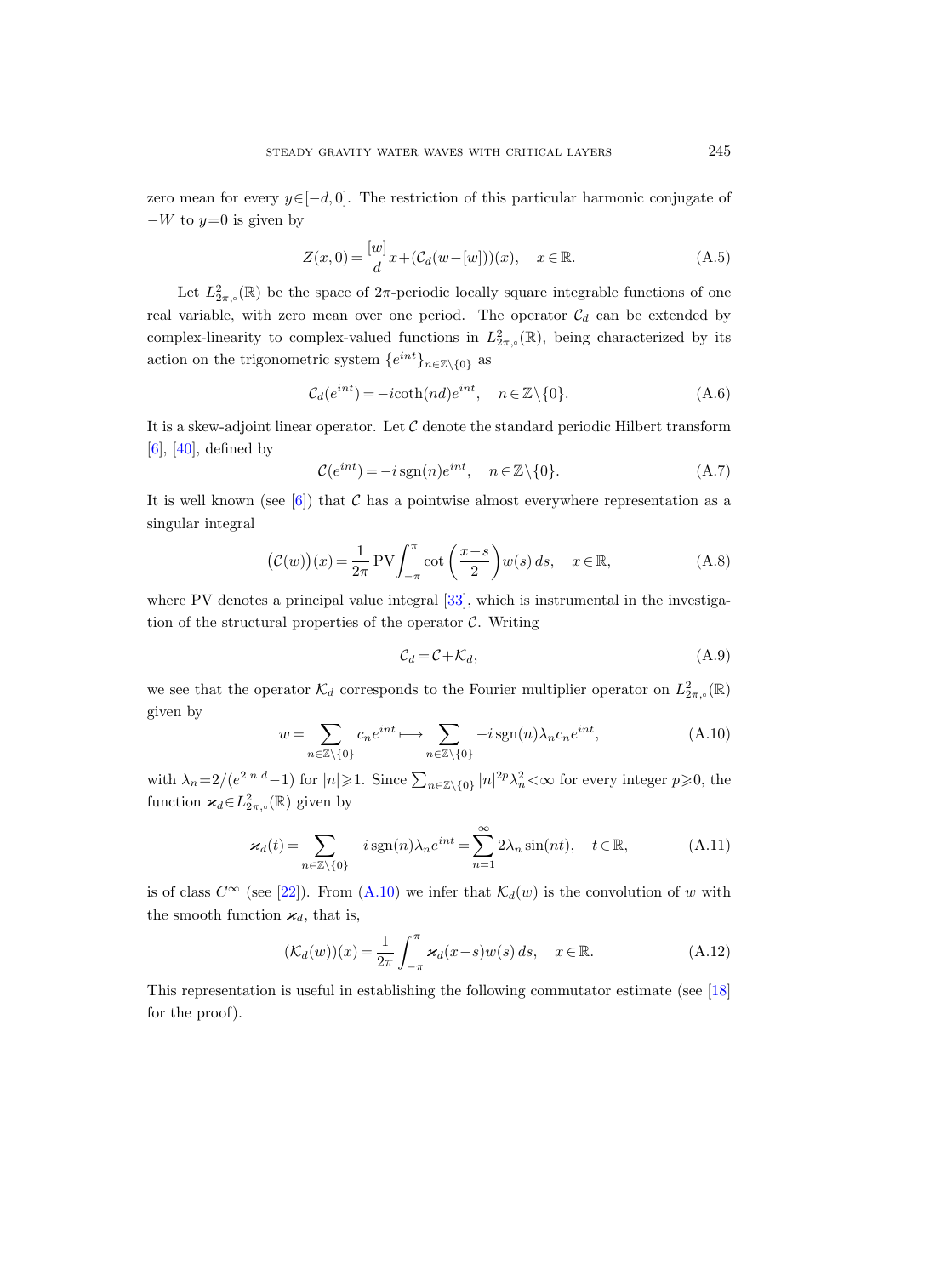LEMMA 17. If  $f \in C^{j,\alpha}_{2\pi,\circ}(\mathbb{R})$  and  $g \in C^{j-1,\alpha}_{2\pi,\circ}(\mathbb{R})$ , with  $j \in \mathbb{N}$  and  $\alpha \in (0,1)$ , are such that  $[fg]=0$ , then  $fC_d(g)-C_d(fg)\in C_{2\pi}^{j,\delta}(\mathbb{R})$  for all  $\delta \in (0,\alpha)$  (with the inequality  $\delta < \alpha$ being sharp), and there exists a constant  $C=C(j,\alpha,\delta)$  such that

$$
||f\mathcal{C}_d(g)-\mathcal{C}_d(fg)||_{j,\delta}\leqslant C||f||_{j,\alpha}||g||_{j-1,\alpha}.
$$

In order to complete the description of the periodic Hilbert transform in a strip, we now derive the analogue of the fundamental formula [\(A.8\)](#page-50-3).

THEOREM 18. For any  $v \in C^{1,\alpha}_{2\pi,\circ}(\mathbb{R})$ , we have

<span id="page-51-1"></span>
$$
(\mathcal{C}_d(v))(x) = \frac{1}{2\pi} \text{PV} \int_{-\pi}^{\pi} \beta_d(x-s)v(s) \, ds, \quad x \in \mathbb{R}, \tag{A.13}
$$

where the function  $\beta_d: \mathbb{R} \setminus 2\pi \mathbb{Z} \to \mathbb{R}$  is given by

<span id="page-51-0"></span>
$$
\beta_d(s) = -\frac{s}{d} + \frac{\pi}{d} \coth\left(\frac{\pi s}{2d}\right) + \frac{\pi}{d} \sum_{k \in \mathbb{N}} \frac{2 \sinh(\pi s/d)}{\cosh(\pi s/d) - \cosh(2\pi^2 k/d)}, \quad s \in \mathbb{R} \setminus 2\pi \mathbb{Z}. \tag{A.14}
$$

The function  $\beta_d$  is  $2\pi$ -periodic, odd, and continuous on  $\mathbb{R}\setminus 2\pi\mathbb{Z}$ , while

$$
s\longmapsto \left(\beta_d(s)-\frac{\pi}{d}\coth\!\left(\frac{\pi s}{2d}\right)\right)
$$

is continuous at  $s=0$ .

Remark 19. Note that, for any  $s \in \mathbb{R} \setminus 2\pi \mathbb{Z}$ ,

$$
\lim_{d \to \infty} \beta_d(s) = \frac{2}{s} + \sum_{k \in \mathbb{N}} \frac{4s}{s^2 - (2\pi k)^2} = \cot\left(\frac{s}{2}\right),
$$

which shows that, at least formally, the limit as  $d \rightarrow \infty$  of the family of linear operators  $\mathcal{C}_d$  is the usual Hilbert transform  $\mathcal{C}$ .

Also, observe that term-by-term differentiation in  $(A.14)$  yields that  $\beta_d$  is decreasing on  $(0, 2\pi)$ , a property that is not immediately obtainable from  $(A.11)$ .

*Proof.* Let  $U + iV$  be a holomorphic function in the strip  $\mathcal{R}_d$ , which is  $2\pi$ -periodic in x and has for some  $\alpha \in (0,1)$  a  $C^{1,\alpha}_{loc}$  extension to  $\overline{\mathcal{R}}_d$ , with  $V=0$  on  $y=-d$ . Let  $u+iv$ denote its boundary values on the horizontal line  $y=0$ , and assume that  $[u]=[v]=0$ . Then  $u=\mathcal{C}_d(v)$ , and we need to show that u and v are related by [\(A.13\)](#page-51-1). Observe that the reflection principle [\[7\]](#page-65-17) permits the analytic continuation of  $U+iV$  to  $\mathcal{R}_{2d}$  by setting

<span id="page-51-2"></span>
$$
(U+iV)(x+iy) = \overline{(U+iV)(x-2id-iy)}, \quad x \in \mathbb{R} \text{ and } -2d < y < -d.
$$
 (A.15)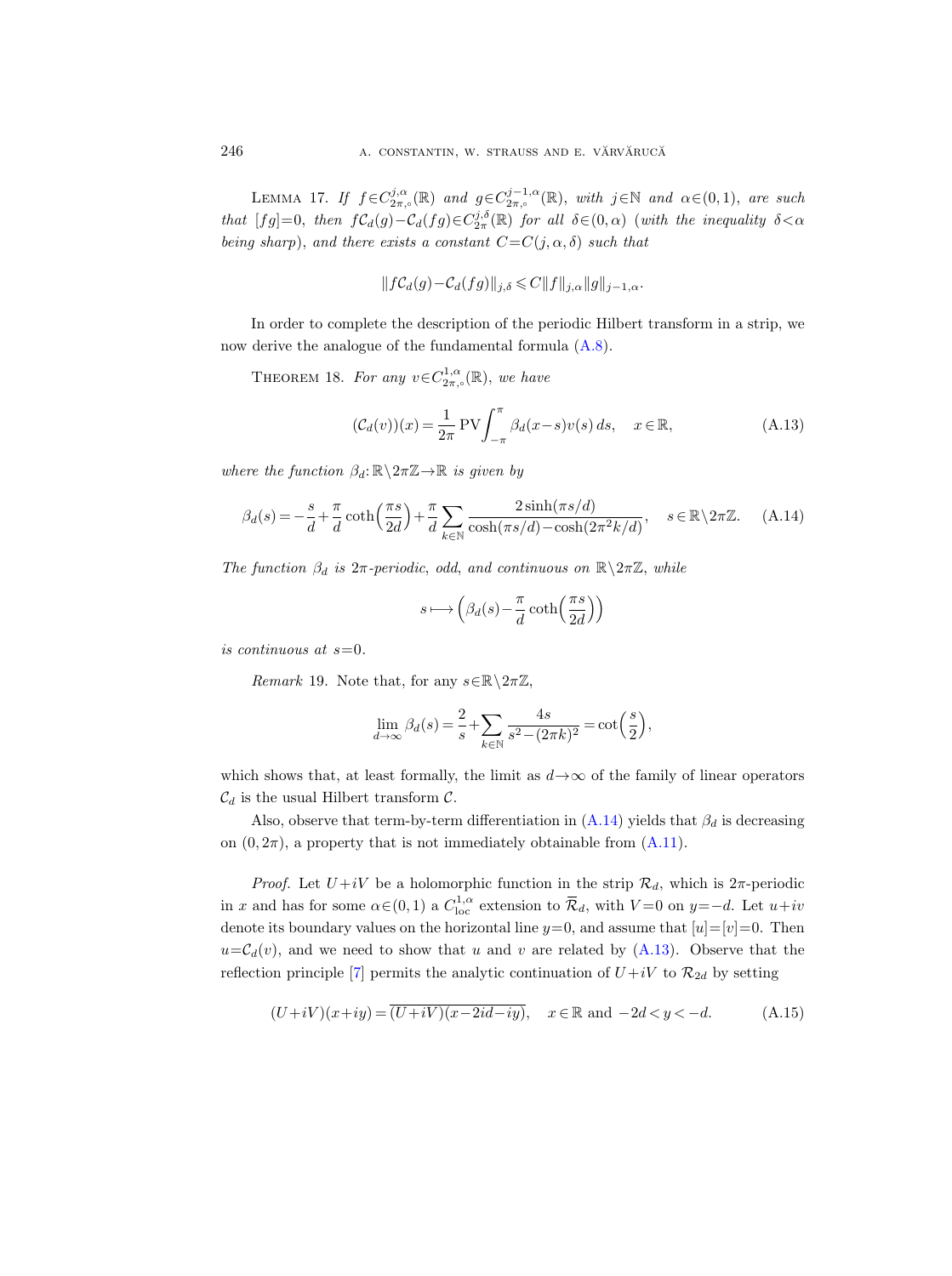

<span id="page-52-0"></span>Figure 10. The correspondence between boundary values of harmonic functions on a strip and on the unit disk.

The function so obtained has a  $C^{1,\alpha}_{\text{loc}}$  extension to  $\bar{\mathcal{R}}_{2d}$ , and

$$
U(x-2id) = u(x) \text{ and } V(x-2id) = -v(x), \text{ for all } x \in \mathbb{R}.
$$

This suggests working with a holomorphic function in the strip  $\mathcal{R}_{2d}$ . Moreover, we adopt the approach of initially disregarding its  $2\pi$ -periodicity, as well as the validity of  $(A.15)$ , and take these conditions into consideration only later on.

Given  $d > 0$ , let us therefore consider a holomorphic function  $U + iV$  in  $\mathcal{R}_{2d}$ , having bounded imaginary part and admitting a  $C^{1,\alpha}_{loc}(\overline{\mathcal{R}}_{2d})$  extension. We denote by  $u_{\pm}+iv_{\pm}$ its boundary values on the horizontal lines  $y=0$  and  $y=-2d$ , respectively. Note that the function

$$
\Phi(\xi) = \frac{e^{\pi(\xi + id)/2d} - 1}{e^{\pi(\xi + id)/2d} + 1} = \tanh\left(\frac{\pi}{4d}(\xi + id)\right),
$$

with  $\xi=x+iy$ , maps the horizontal strip  $\mathcal{R}_{2d}$  conformally onto the unit disc

$$
\mathbb{D} = \{ z \in \mathbb{C} : |z| < 1 \};
$$

see Figure [10.](#page-52-0) For  $z=\Phi(\xi)$ , with  $\xi \in \mathcal{R}_{2d}$ , let  $(\widetilde{U}+i\widetilde{V})(z)=(U+iV)(\xi)$  be the corresponding holomorphic function in  $\mathbb{D}$ , whose boundary values at  $z=e^{it}$  on the upper/lower semicircles that make up the boundary of  $\mathbb D$  are denoted by  $\tilde u_{\pm}(t)+i\tilde v_{\pm}(t)$ .

Now the holomorphic function  $-i(\tilde{U}+i\tilde{V})=\tilde{V}-i\tilde{U}$  has bounded real part in D, and therefore can be represented by Poisson's formula

<span id="page-52-1"></span>
$$
\widetilde{V}(z) - i\widetilde{U}(z) = \frac{1}{2\pi} \int_0^{\pi} \frac{e^{it} + z}{e^{it} - z} \widetilde{v}_+(t) dt + \frac{1}{2\pi} \int_{-\pi}^0 \frac{e^{it} + z}{e^{it} - z} \widetilde{v}_-(t) dt - iC, \quad z \in \mathbb{D}, \qquad (A.16)
$$

where C is a real constant (more precisely,  $C = \tilde{U}(0)$ ). For  $t \in (0, \pi)$ , if  $e^{it} = \Phi(s)$  with  $s \in \mathbb{R}$ , then the identity

$$
e^{it} = \tanh\left(\frac{\pi}{4d}(s+id)\right) = \frac{\sinh(\pi s/2d) + i}{\cosh(\pi s/2d)}
$$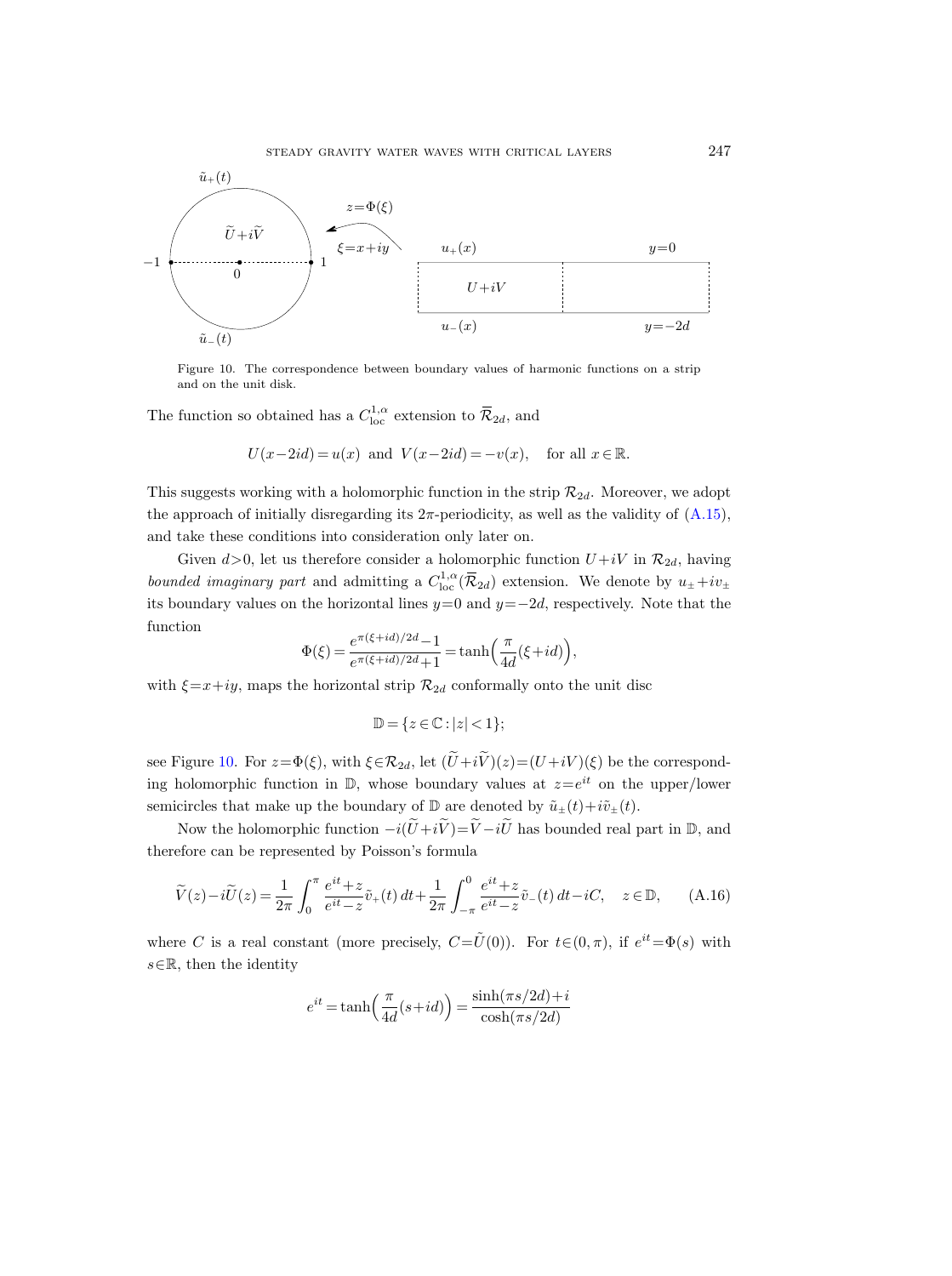yields  $cos(t) = tanh(\pi s/2d)$  and  $sin(t) = 1/cosh(\pi s/2d)$ , so that  $t = 2arctan(e^{-\pi s/2d})$ . On the other hand, for  $t \in (-\pi, 0)$ , if  $e^{it} = \Phi(s-2id)$  with  $s \in \mathbb{R}$ , then the identity

$$
e^{it} = \tanh\left(\frac{\pi}{4d}(s - id)\right) = \frac{\sinh(\pi s/2d) - i}{\cosh(\pi s/2d)}
$$

yields  $cos(t) = tanh(\pi s/2d)$  and  $sin(t) = -1/cosh(\pi s/2d)$ , so that  $t = -2arctan(e^{-\pi s/2d})$ . Thus the change of variables  $t=2 \arctan(e^{-\pi s/2d})$  for  $t \in (0, \pi)$  and  $t=-2 \arctan(e^{-\pi s/2d})$ for  $t\in(-\pi,0)$  transforms the right-hand side of  $(A.16)$  into

<span id="page-53-2"></span>
$$
\frac{1}{4d} \int_{\mathbb{R}} \frac{\tanh(\pi(s+id)/4d) + \tanh(\pi(x+iy+id)/4d)}{\tanh(\pi(s+id)/4d) - \tanh(\pi(x+iy+id)/4d)} \frac{v_{+}(s)}{\cosh(\pi s/2d)} ds \n+ \frac{1}{4d} \int_{\mathbb{R}} \frac{\tanh(\pi(s-id)/4d) + \tanh(\pi(x+iy+id)/4d)}{\tanh(\pi(s-id)/4d) - \tanh(\pi(x+iy+id)/4d)} \frac{v_{-}(s)}{\cosh(\pi s/2d)} ds \n= \frac{1}{4d} \int_{\mathbb{R}} \frac{\sinh(\pi(s+x+2id+iy)/4d)}{\sinh(\pi(s-x-iy)/4d)} \frac{v_{+}(s)}{\cosh(\pi s/2d)} ds \n+ \frac{1}{4d} \int_{\mathbb{R}} \frac{\sinh(\pi(s+x+iy)/4d)}{\sinh(\pi(s-x-2id-iy)/4d)} \frac{v_{-}(s)}{\cosh(\pi s/2d)} ds
$$
\n(A.17)

Using the identities

$$
\begin{cases} 2\sinh(\xi_1)\sinh(\xi_2) = \cosh(\xi_1 + \xi_2) - \cosh(\xi_1 - \xi_2), \\ \cosh(a+ib) = \cosh(a)\cos(b) + i\sinh(a)\sin(b), \end{cases}
$$

for  $\xi_1, \xi_2 \in \mathbb{C}$  and  $a, b \in \mathbb{R}$ , respectively, we get

<span id="page-53-0"></span>
$$
\frac{\sinh(\pi(s+x+2id+iy)/4d)}{\sinh(\pi(s-x-iy)/4d)} \n= \frac{\sinh(\pi(s+x+2id+iy)/4d)\sinh(\pi(s-x+iy)/4d)}{\sinh(\pi(s-x-iy)/4d)\sinh(\pi(s-x+iy)/4d)} \n= \frac{\cosh(\pi(s+id+iy)/2d) - \cosh(\pi(x+id)/2d)}{\cosh(\pi(s-x)/2d) - \cosh(\pi iy/2d)} \n= -\frac{\cosh(\pi s/2d)\sin(\pi y/2d)}{\cosh(\pi(x-s)/2d) - \cos(\pi y/2d)} + i\frac{\sinh(\pi s/2d)\cos(\pi y/2d) - \sinh(\pi x/2d)}{\cosh(\pi(x-s)/2d) - \cos(\pi y/2d)},
$$
\n(A.18)

and, similarly,

<span id="page-53-1"></span>
$$
\frac{\sinh(\pi(s+x+iy)/4d)}{\sinh(\pi(s-x-2id-iy)/4d)} = -\frac{\cosh(\pi s/2d)\sin(\pi y/2d)}{\cosh(\pi(x-s)/2d) + \cos(\pi y/2d)} + i\frac{\sinh(\pi s/2d)\cos(\pi y/2d) + \sinh(\pi x/2d)}{\cosh(\pi(x-s)/2d) + \cos(\pi y/2d)}.
$$
\n(A.19)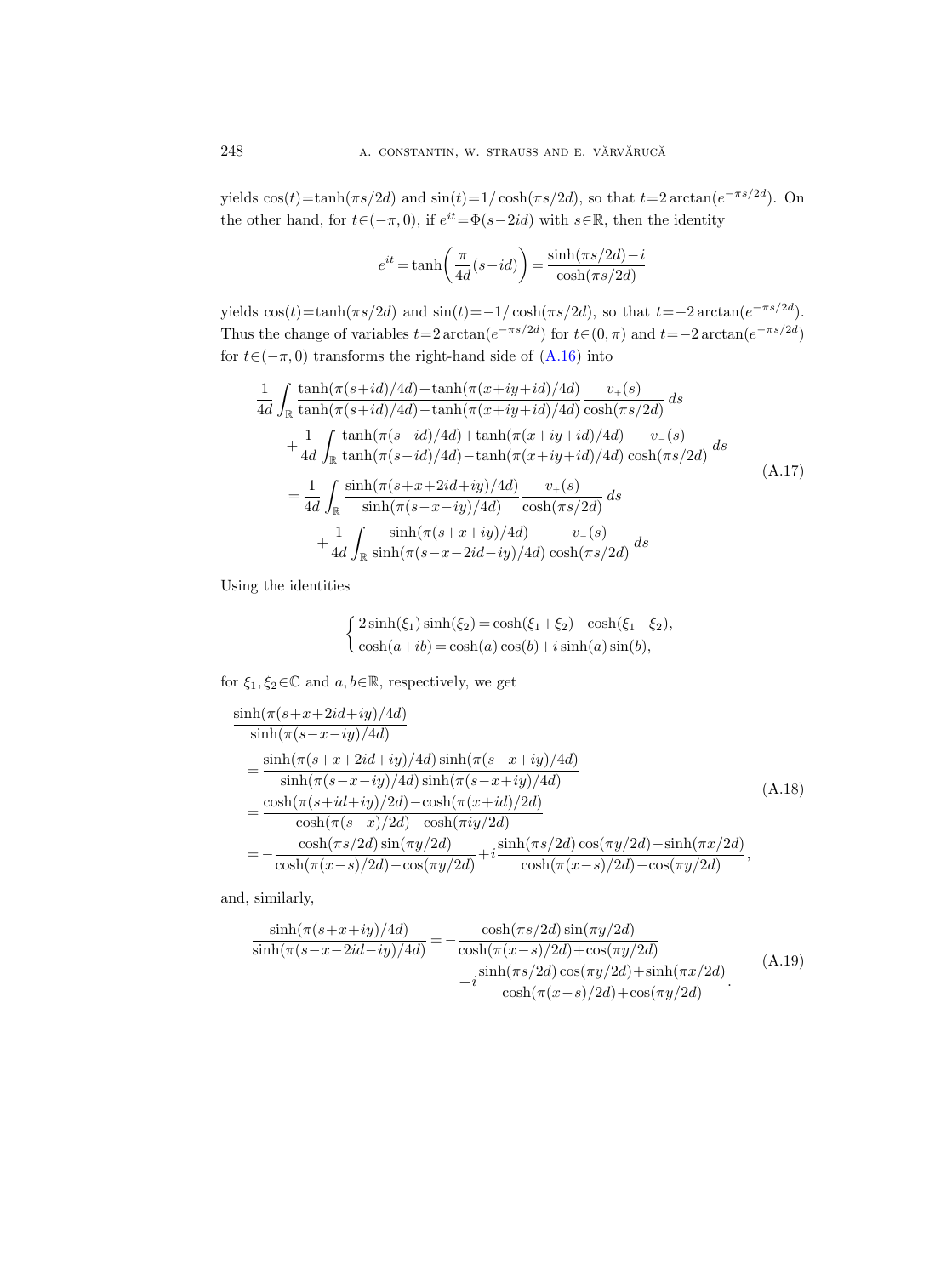Taking  $(A.18)$  and  $(A.19)$  into account, from  $(A.16)$  and  $(A.17)$  we deduce that, for any  $(x, y) \in \mathcal{R}_{2d}$ , we have

$$
V(x,y)-iU(x,y)
$$
  
=  $-\frac{1}{4d} \int_{\mathbb{R}} \frac{\sin(\pi y/2d)}{\cosh(\pi (x-s)/2d) - \cos(\pi y/2d)} v_+(s) ds$   
+  $\frac{i}{4d} \int_{\mathbb{R}} \frac{\tanh(\pi s/2d) \cos(\pi y/2d) - \sinh(\pi x/2d)/\cosh(\pi s/2d)}{\cosh(\pi (x-s)/2d) - \cos(\pi y/2d)} v_+(s) ds$   
-  $\frac{1}{4d} \int_{\mathbb{R}} \frac{\sin(\pi y/2d)}{\cosh(\pi (x-s)/2d) + \cos(\pi y/2d)} v_-(s) ds$   
+  $\frac{i}{4d} \int_{\mathbb{R}} \frac{\tanh(\pi s/2d) \cos(\pi y/2d) + \sinh(\pi x/2d)/\cosh(\pi s/2d)}{\cosh(\pi (x-s)/2d) + \cos(\pi y/2d)} v_-(s) ds - iC.$  (4.20)

Using the identity

$$
\sinh\left(\frac{\pi x}{2d}\right) = \sinh\left(\frac{\pi(x-s)}{2d}\right)\cosh\left(\frac{\pi s}{2d}\right) + \cosh\left(\frac{\pi(x-s)}{2d}\right)\sinh\left(\frac{\pi s}{2d}\right),\,
$$

valid for all  $x, s \in \mathbb{R}$ , we obtain, for any  $(x, y) \in \mathcal{R}_{2d}$ , that

<span id="page-54-0"></span>
$$
U(x,y) = C + \frac{1}{4d} \int_{\mathbb{R}} \left( \tanh\left(\frac{\pi s}{2d}\right) + \frac{\sinh(\pi(x-s)/2d)}{\cosh(\pi(x-s)/2d) - \cos(\pi y/2d)} \right) v_{+}(s) ds - \frac{1}{4d} \int_{\mathbb{R}} \left( \tanh\left(\frac{\pi s}{2d}\right) + \frac{\sinh(\pi(x-s)/2d)}{\cosh(\pi(x-s)/2d) + \cos(\pi y/2d)} \right) v_{-}(s) ds. \tag{A.21}
$$

The above formula is valid also on  $y=0$  and on  $y=-2d$ , with the proviso that in these cases one of the two integrals must be considered as a principal value, due to the singularity of the integrand at  $s=x$ .

Let us assume now, in addition, that V is  $2\pi$ -periodic in the x-variable throughout  $\overline{\mathcal{R}}_{2d}$ . Due to the periodicity of  $v_{\pm}$ , the representation formula [\(A.21\)](#page-54-0) may be written as

<span id="page-54-1"></span>
$$
U(x, y)
$$
  
=  $C + \frac{1}{4d} \int_{-\pi}^{\pi} \sum_{k \in \mathbb{Z}} \left( \tanh\left(\frac{\pi(s+2\pi k)}{2d}\right) + \frac{\sinh(\pi(x-s-2\pi k)/2d)}{\cosh(\pi(x-s-2\pi k)/2d) - \cos(\pi y/2d)} \right) v_{+}(s) ds$   

$$
- \frac{1}{4d} \int_{-\pi}^{\pi} \sum_{k \in \mathbb{Z}} \left( \tanh\left(\frac{\pi(s+2\pi k)}{2d}\right) + \frac{\sinh(\pi(x-s-2\pi k)/2d)}{\cosh(\pi(x-s-2\pi k)/2d) + \cos(\pi y/2d)} \right) v_{-}(s) ds
$$
(A.22)

for  $(x, y) \in \overline{\mathcal{R}}_{2d}$ . We define the function  $\hat{g}_d : \mathbb{R} \to \mathbb{R}$  by

$$
\hat{g}_d(s) = \frac{\pi}{2d} \sum_{k \in \mathbb{Z}} \left( \tanh\left(\frac{\pi(s + 2\pi k)}{2d}\right) - \text{sgn}(k) \right), \quad s \in \mathbb{R},
$$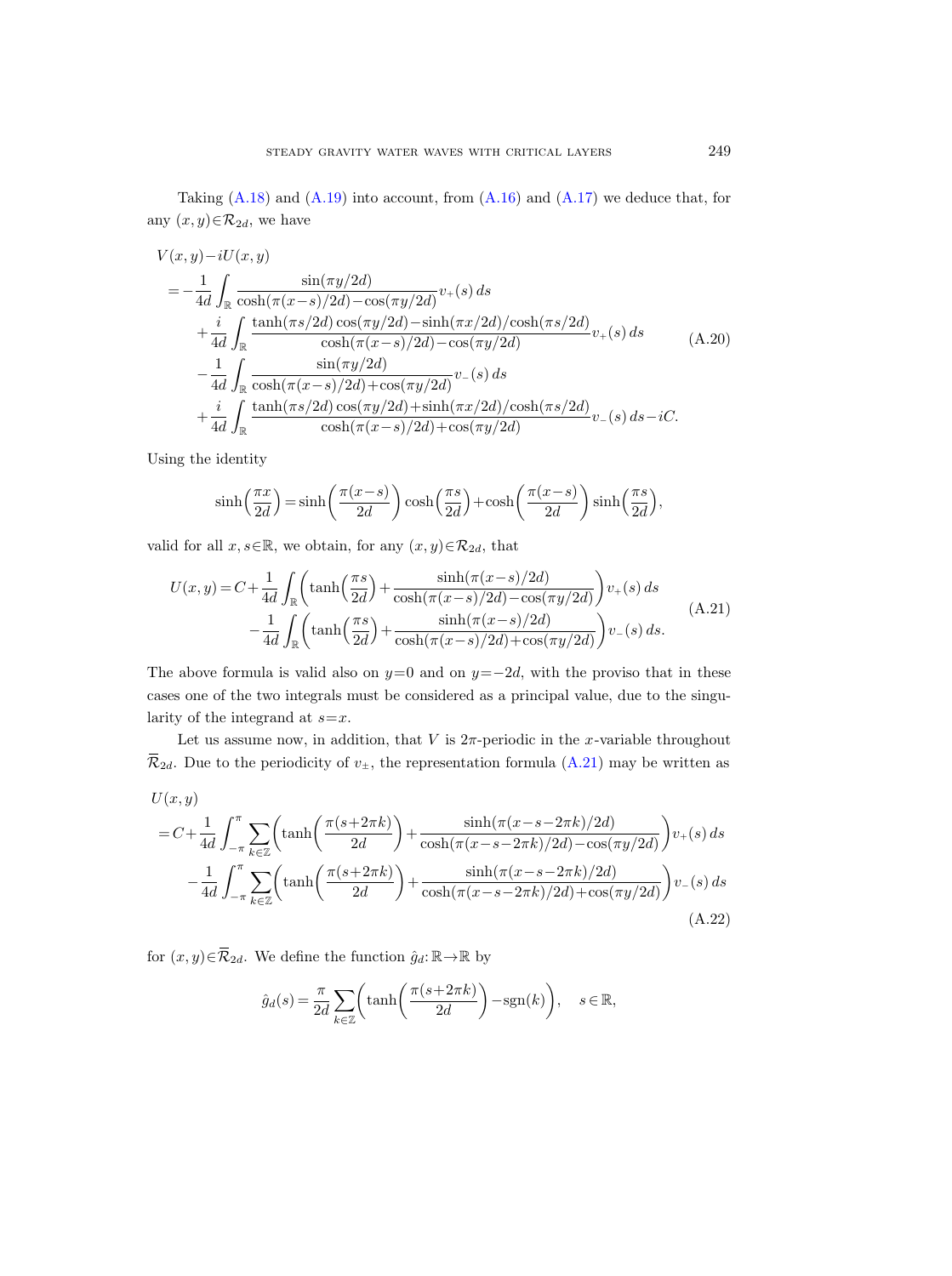and, for any choice of sign  $\mp$ , the functions  $\hat{\beta}_{d,y,\mp}$ :  $D \rightarrow \mathbb{R}$  with

$$
D = \begin{cases} \mathbb{R}, & \text{if } y \in (-2d, 0), \\ \mathbb{R} \setminus 2\pi \mathbb{Z}, & \text{if } y = 0 \text{ or } y = -2d, \end{cases}
$$

by

$$
\hat{\beta}_{d,y,\mp}(s) = \frac{\pi}{2d} \sum_{k \in \mathbb{Z}} \biggl( \frac{\sinh(\pi(s-2\pi k)/2d)}{\cosh(\pi(s-2\pi k)/2d)\mp \cos(\pi y/2d)} + \text{sgn}(k) \biggr), \quad s \in D,
$$

where

$$
sgn(k) = \begin{cases} 1, & \text{if } k > 0, \\ 0, & \text{if } k = 0, \\ -1, & \text{if } k < 0. \end{cases}
$$

Let M be an arbitrary positive constant. For any  $y \in [-2d, 0]$ , the validity, for every  $s\in(-M, M)$  and  $k\in\mathbb{Z}$  with  $2\pi|k|>M$ , of the estimates

$$
\left|\tanh\left(\frac{\pi(s+2\pi k)}{2d}\right) - \operatorname{sgn}(k)\right| = \left|\tanh\left(\frac{\pi|2\pi k + s|}{2d}\right) - 1\right|
$$

$$
= \frac{2}{1 + e^{\pi|2\pi k + s|/d}} \le \frac{2}{1 + e^{\pi(2\pi|k| - M)/d}},
$$

$$
\left|\frac{\sinh(\pi(s-2\pi k)/2d)}{\cosh(\pi(s-2\pi k)/2d) \mp \cos(\pi y/2d)}\right| + \operatorname{sgn}(k)\right| = \left|1 - \frac{\sinh(\pi|2\pi k - s|/2d)}{\cosh(\pi|2\pi k - s|/2d) \mp \cos(\pi y/2d)}\right|
$$

$$
\le \frac{2}{\cosh(\pi|2\pi k - s|/2d) \mp \cos(\pi y/2d)}
$$

$$
\le \frac{2}{\cosh(\pi(2\pi|k| - M)/2d) \mp \cos(\pi y/2d)}
$$

ensures the continuity on the interval  $(-M, M)$  of the functions

$$
s \longmapsto \sum_{\substack{k \in \mathbb{Z} \\ 2\pi |k| > M}} \left( \frac{\sinh(\pi(s - 2\pi k)/2d)}{\cosh(\pi(s - 2\pi k)/2d) \mp \cos(\pi y/2d)} + \operatorname{sgn}(k) \right).
$$

On the other hand, the functions

$$
s\longmapsto \sum_{\substack{k\in\mathbb{Z}\\2\pi|k|\leqslant M}}\left(\frac{\sinh(\pi(s-2\pi k)/2d)}{\cosh(\pi(s-2\pi k)/2d)\mp\cos(\pi y/2d)}+\operatorname{sgn}(k)\right)
$$

are continuous on  $(-M, M)$  if  $y \in (-2d, 0)$ , and continuous on  $(-M, M) \ge \pi \mathbb{Z}$  if  $y=0$  or  $y=-2d$ . Since  $M>0$  was arbitrary, it follows that  $\hat{g}_d$  is continuous on R and the functions  $\hat{\beta}_{d,y,\mp}$  are continuous on D.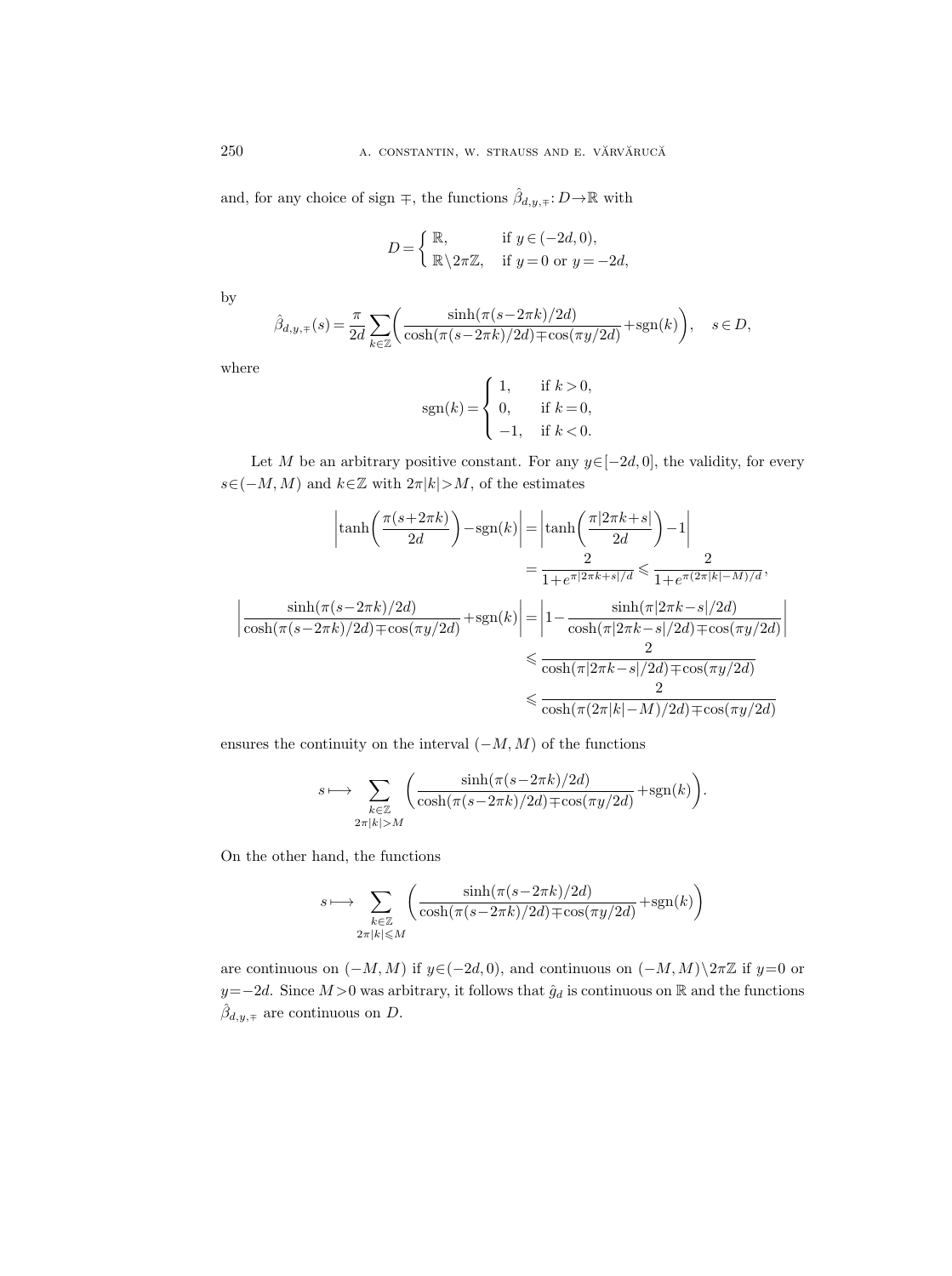Now observe that, for any  $s \in \mathbb{R}$ , we have

$$
\hat{g}_d(s+2\pi) - \hat{g}_d(s) = \frac{\pi}{2d} \sum_{k \in \mathbb{Z}} (\text{sgn}(k+1) - \text{sgn}(k)) = \frac{\pi}{d},
$$

$$
\hat{\beta}_{d,y,\mp}(s+2\pi) - \hat{\beta}_d(s) = \frac{\pi}{2d} \sum_{k \in \mathbb{Z}} (\text{sgn}(k) - \text{sgn}(k-1)) = \frac{\pi}{d}.
$$

Let  $g_d: \mathbb{R} \to \mathbb{R}$  and  $\beta_{d,y,\mp}: D \to \mathbb{R}$  be given by

$$
g_d(s) = \hat{g}_d(s) - \frac{s}{2d}, \quad s \in \mathbb{R},
$$

and

$$
\beta_{d,y,\mp}(s) = \hat{\beta}_{d,y,\mp}(s) - \frac{s}{2d}, \quad s \in D.
$$

Then, the preceding considerations show that each of these functions is  $2\pi$ -periodic, and that  $g_d$  is continuous on R and  $\beta_{d,y,\mp}$  are continuous on D. Moreover, we have

$$
\frac{\pi}{2d} \sum_{k \in \mathbb{Z}} \left( \tanh\left(\frac{\pi(s+2\pi k)}{2d}\right) + \frac{\sinh(\pi(x-s-2\pi k)/2d)}{\cosh(\pi(x-s-2\pi k)/2d) + \cos(\pi y/2d)} \right)
$$
\n
$$
= \frac{x}{2d} + g_d(s) + \beta_{d,y,\mp}(x-s)
$$
\n(A.23)

for all  $x, s \in \mathbb{R}$  (with  $x \neq s$  if  $y=0$  or  $y=-2d$ ). We may therefore write [\(A.22\)](#page-54-1) in the form

<span id="page-56-0"></span>
$$
U(x,y) = C + \frac{\left[v_+\right] - \left[v_-\right]}{2d} x + \frac{1}{2\pi} \int_{-\pi}^{\pi} g_d(s) (v_+(s) - v_-(s)) ds
$$
  
+ 
$$
\frac{1}{2\pi} \int_{-\pi}^{\pi} \beta_{d,y,-}(x-s) v_+(s) ds - \frac{1}{2\pi} \int_{-\pi}^{\pi} \beta_{d,y,+}(x-s) v_-(s) ds,
$$
 (A.24)

for any  $(x, y) \in \overline{\mathcal{R}}_{2d}$ . Since  $\beta_{d, y, \mp}$  are  $2\pi$ -periodic functions on  $\mathbb{R}$  for  $y \in (-2d, 0)$ , it follows that

$$
U(x+2\pi, y) - U(x, y) = \frac{\pi}{d}([v_+] - [v_-]) \text{ for all } (x, y) \in \mathcal{R}_{2d}.
$$

This implies, in particular, that U is  $2\pi$ -periodic in x if and only if  $[v_{+}]=[v_{-}].$ 

Let us now further assume that  $V=0$  on  $y=d$  and that  $(A.15)$  holds. In this case  $v_-(x)=-v_+(x)$  for all  $x\in\mathbb{R}$ , which implies, in view of the preceding considerations, that U is  $2\pi$ -periodic in x if and only if  $[v_+] = 0$ . We assume that this is the case, and seek to determine a formula for  $u_+ = C_d(v_+)$ . Under the present assumptions, [\(A.24\)](#page-56-0) may be rewritten as

$$
U(x,y) = C + \frac{1}{2\pi} \int_{-\pi}^{\pi} 2g_d(s)v_+(s) \, ds + \frac{1}{2\pi} \int_{-\pi}^{\pi} (\beta_{d,y,-}(x-s) + \beta_{d,y,+}(x-s))v_+(s) \, ds,
$$
\n(A.25)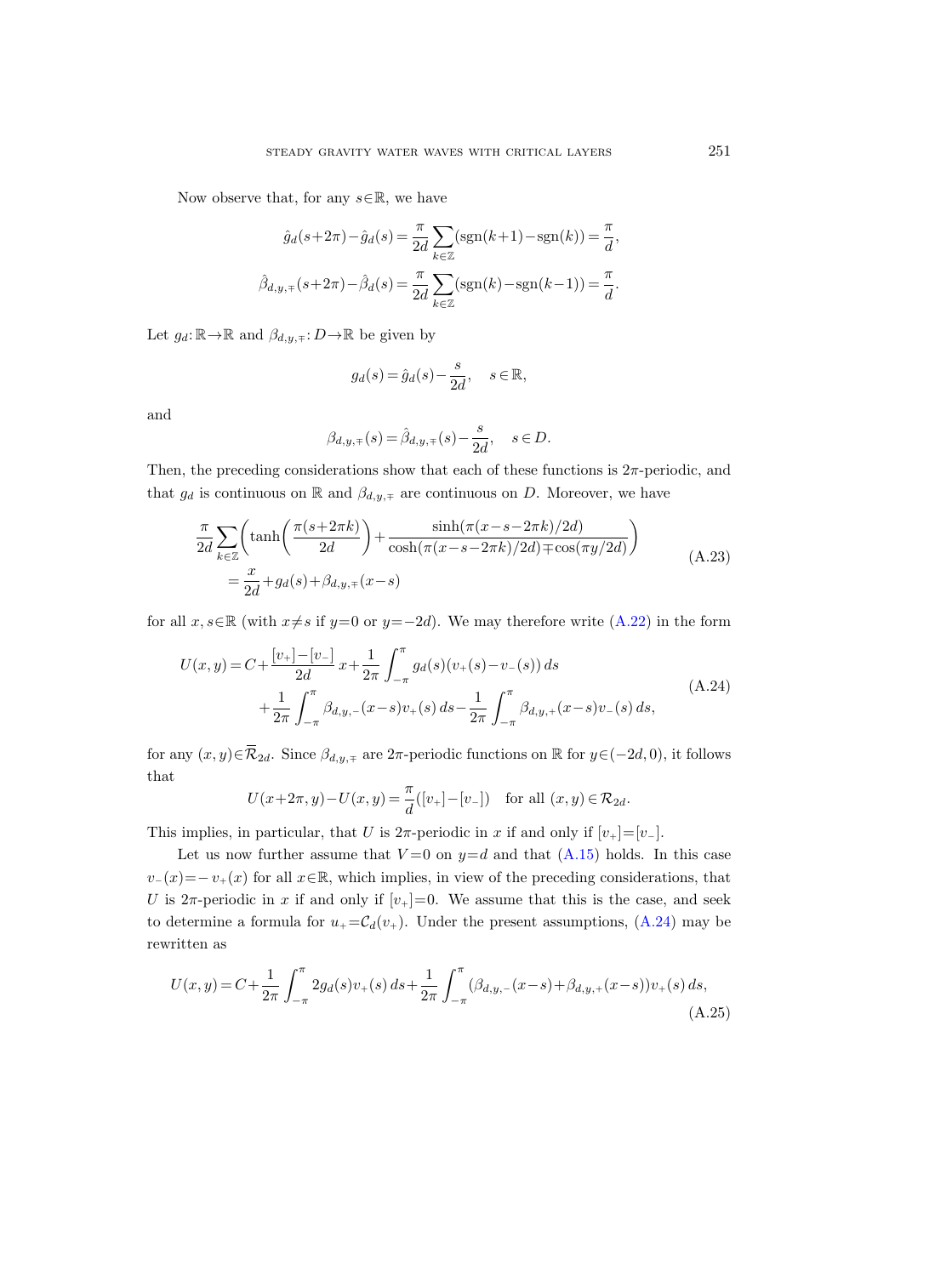for any  $(x, y) \in \overline{\mathcal{R}}_d$ . Using the Cauchy–Riemann equations and the 2π-periodicity in the  $x$  variable of  $V$ , we have

$$
\frac{d}{dy} \int_{-\pi}^{\pi} U(t, y) dt = \int_{-\pi}^{\pi} U_y(t, y) dt = - \int_{-\pi}^{\pi} V_x(t, y) dt = V(-\pi, 0) - V(\pi, 0) = 0,
$$

and therefore the function  $U$  has the same mean on any horizontal line segment of length  $2\pi$  that is contained in  $\mathcal{R}_d$ . To determine the Hilbert transform of  $v_+$ , the constant C in the definition of U has to be chosen so that the above mean is zero. Since, for  $y \in [-d, 0)$ , the functions  $\beta_{d,y,\mp}$  are odd (and therefore have zero mean), their convolution with any  $2\pi$ -periodic function also has zero mean. It follows that the harmonic conjugate U of  $-V$  in  $\mathcal{R}_d$ , whose boundary values on  $y=0$  yield  $\mathcal{C}_d(v_+)$ , is

$$
U(x,y) = \frac{1}{2\pi} \int_{-\pi}^{\pi} (\beta_{d,y,-}(x-s) + \beta_{d,y,+}(x-s))v_+(s) ds, \quad (x,y) \in \overline{\mathcal{R}}_d.
$$
 (A.26)

In particular, for  $y=0$ , we have

<span id="page-57-0"></span>
$$
u_{+}(x) = \frac{1}{2\pi} \text{PV} \int_{-\pi}^{\pi} (\beta_{d,0,-}(x-s) + \beta_{d,0,+}(x-s)) v_{+}(s) \, ds, \quad x \in \mathbb{R}, \tag{A.27}
$$

the principal value being due to the singularity of the integrand at  $s=x$ . Now observe that, for any  $s \in \mathbb{R} \backslash 2\pi \mathbb{Z}$ , we have

$$
\beta_{d,0,-}(s) + \beta_{d,0,+}(s)
$$
\n
$$
= -\frac{s}{d} + \frac{\pi}{d} \sum_{k \in \mathbb{Z}} \left( \coth\left(\frac{\pi(s - 2\pi k)}{2d}\right) + \operatorname{sgn}(k) \right)
$$
\n
$$
= -\frac{s}{d} + \frac{\pi}{d} \coth\left(\frac{\pi s}{2d}\right) + \frac{\pi}{d} \sum_{k \in \mathbb{N}} \left( \coth\left(\frac{\pi(s - 2\pi k)}{2d}\right) + \coth\left(\frac{\pi(s + 2\pi k)}{2d}\right) \right),
$$
\n
$$
= -\frac{s}{d} + \frac{\pi}{d} \coth\left(\frac{\pi s}{2d}\right) + \frac{\pi}{d} \sum_{k \in \mathbb{N}} \frac{2 \sinh(\pi s/d)}{\cosh(\pi s/d) - \cosh(2\pi^2 k/d)}
$$
\n
$$
= \beta_d(s),
$$

where  $\beta_d$  is the function defined in [\(A.14\)](#page-51-0). Therefore, [\(A.27\)](#page-57-0) can be written as

$$
u_+(x) = \frac{1}{2\pi} \text{PV} \int_{-\pi}^{\pi} \beta_d(x-s) v_+(s) \, ds, \quad x \in \mathbb{R},
$$

which is the required formula [\(A.13\)](#page-51-1). It is obvious that  $\beta_d$  is  $2\pi$ -periodic and odd, while the nature of its singularity at  $s=0$  is also plain.  $\Box$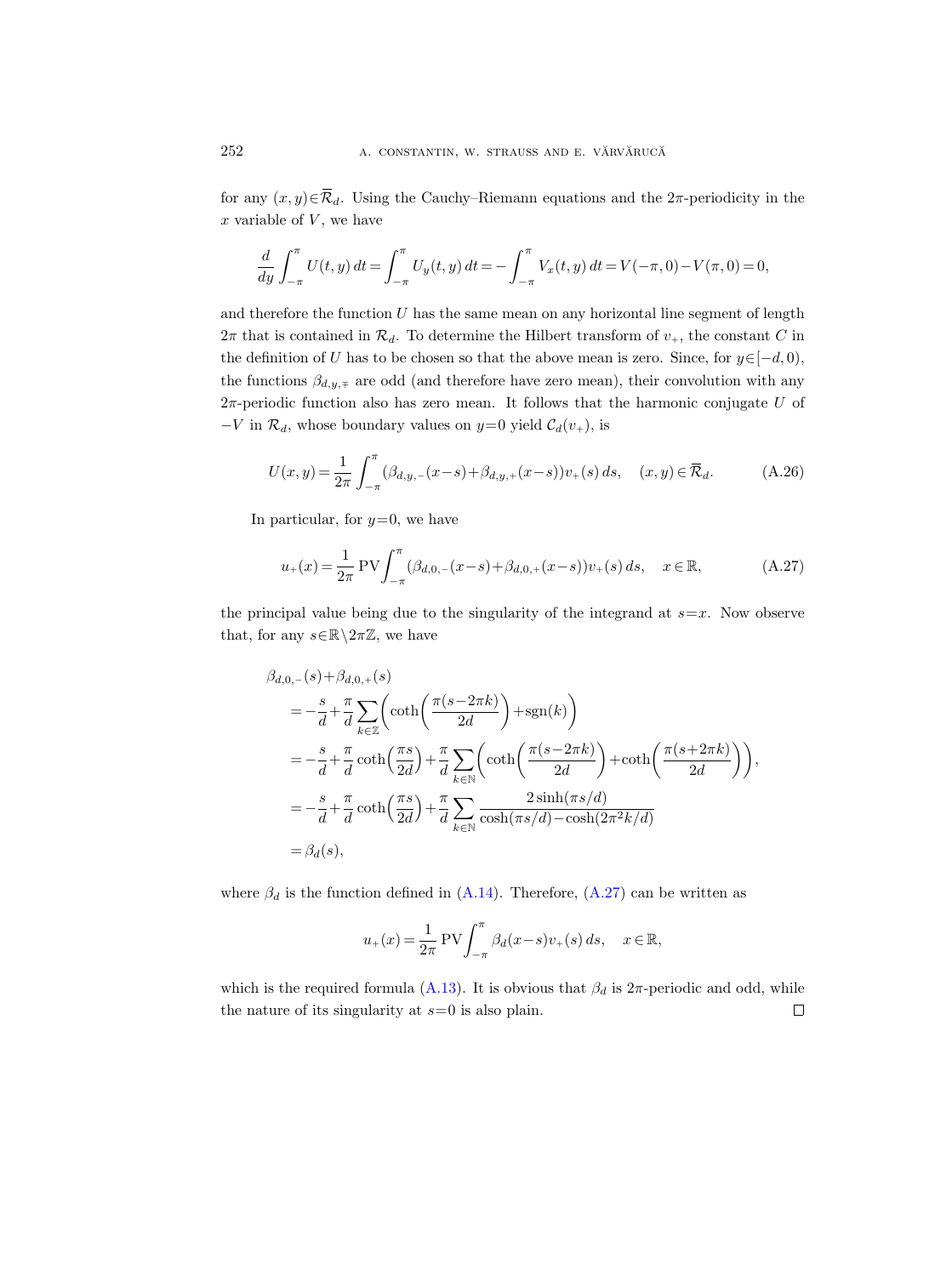## Appendix B. Some variational considerations

<span id="page-58-0"></span>We present two new variational formulations for the problem of travelling periodic gravity water waves with constant non-zero vorticity over a flat bed. We make no assumptions on the shape of the wave profile, thus allowing profiles that are not graphs.

The much-studied irrotational flows (that is, flows without vorticity) are models for swell entering a region of still water, in which case there is no current, or else models for swell entering a region with currents that are uniform with depth. The earliest variational formulation dates back to Friedrichs [\[23\]](#page-65-19). It was followed by the work of Luke [\[28\]](#page-66-20), Zakharov [\[50\]](#page-67-1), Babenko [\[2\]](#page-65-8) and others, all of which expressed the Lagrangian in terms of a velocity potential. See [\[14\]](#page-65-20) for further references.

While there is no velocity potential in the presence of vorticity, there is a stream function. The first formulation, valid for general vorticity distributions, recasts the steady water waves as extremals of a suitably defined Lagrangian functional that is roughly the total energy of the wave. Lagrangians of a similar type, expressed in terms of a hodograph transform involving the stream function, were considered in [\[14\]](#page-65-20) under the assumption that there are no stagnation points in the flow and that the free surface is the graph of a function (no overturning). A related approach was pursued in the paper [\[8\]](#page-65-21), which considers a water wave beneath an elastic sheet obtained by minimization in a class of rearrangements. The novelty of our formulation is that it allows rotational waves, overturning free surface profiles, stagnation points and critical layers in the flow. Another advantage is that the Lagrangian is expressed directly in terms of the physical variables instead of depending on a specific choice of coordinates. A key aspect of our formulation is that the Lagrangian involves a variable domain of integration. Although we are not aware of an earlier deduction of this formulation in this generality, we refer to it as "the standard variational formulation" due to its rather classical form.

The second variational formulation is specific to waves with constant vorticity and it turns out to be more useful than the first formulation because it involves just a single function of a single variable. Its essential advantage is that it reduces the governing equations to one pseudodifferential equation for a function of one variable, namely, the elevation of the free surface when the fluid domain is regarded as the conformal image of a strip. Somewhat unexpectedly, this equation for the elevation is coupled to a scalar constraint. The corresponding Lagrangian is essentially obtained by composing the first Lagrangian, suitably restricted, with a conformal mapping from a strip.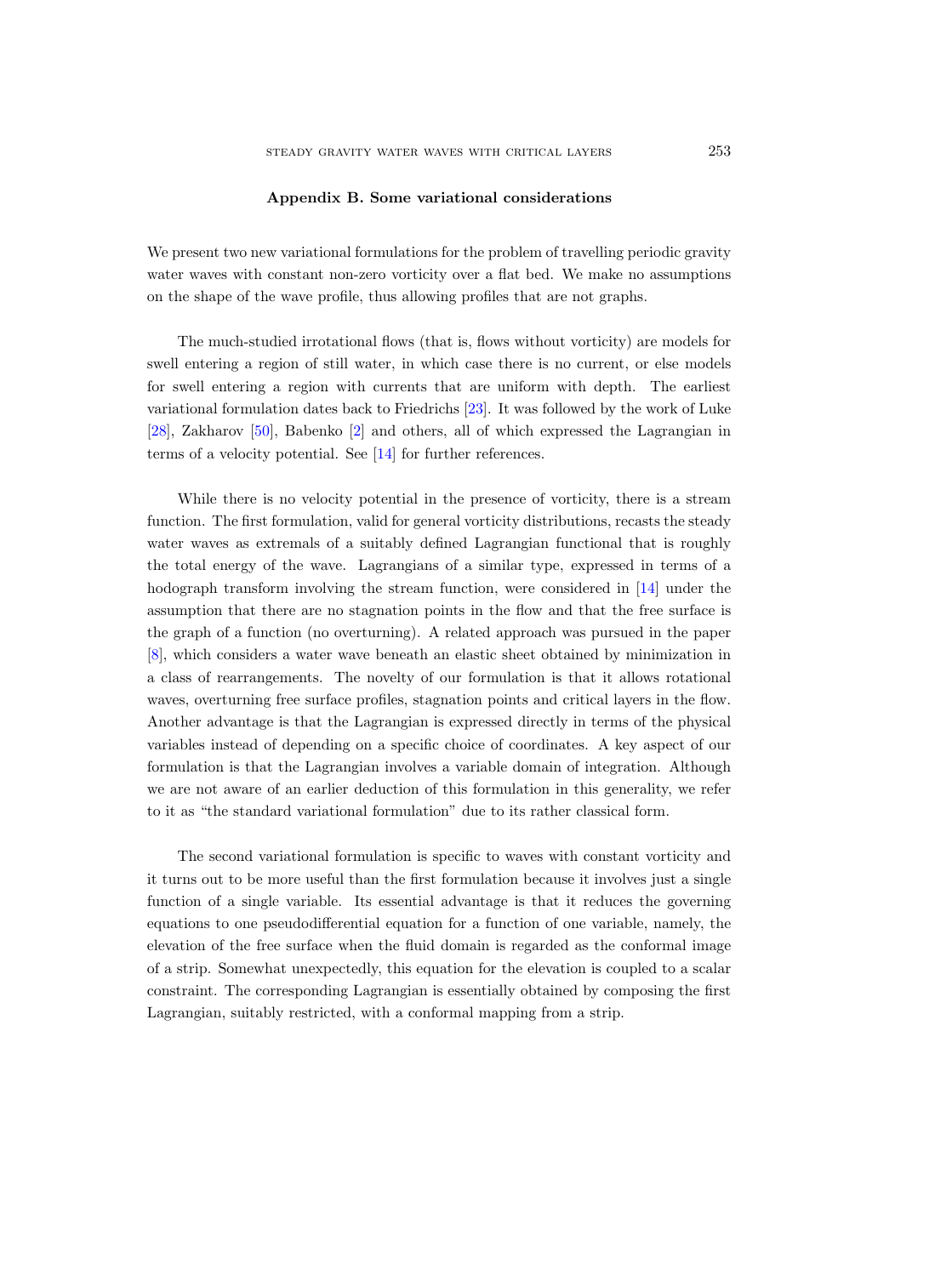#### <span id="page-59-0"></span>B.1. The standard variational formulation

In this subsection we construct a functional on a certain function space, critical points of which are solutions of the travelling water-wave problem  $(2.1)$ – $(2.2)$ . Since we are dealing with a free-boundary problem, in which the domain  $\Omega$  is unknown, the function space, to be denoted by A, will consist of pairs  $(\Omega, \psi)$ , where  $\psi$  is a function on  $\Omega$ . Some of the conditions expressed by  $(2.1)$ – $(2.2)$  will be required to hold for every element of A, while the remaining ones will emerge from the condition of criticality.

We consider the space A of pairs  $(\Omega, \psi)$ , where  $\Omega$  is an L-periodic strip-like domain of class  $C^{2,\alpha}$ , and  $\psi \in C_L^{2,\alpha}(\mathbb{R}^2;\mathbb{R})$  satisfies  $(2.2b)-(2.2c)$  $(2.2b)-(2.2c)$  $(2.2b)-(2.2c)$ . The subscript "L" is used to indicate periodicity in the X-variable, with period  $L>0$ , while  $\alpha \in (0,1)$  is a Hölder exponent. The behaviour of  $\psi$  outside  $\overline{\Omega}$  is of no importance. The only restriction we impose on the geometry of the free surface  $\mathcal S$  is the requirement that the curve is not self-intersecting. No restrictions are imposed on the pattern of the streamlines, so that we can handle overhanging profiles and critical layers.

For any pair  $(\Omega, \psi)$  in A, the periodicity in the X-variable permits us to restrict attention to a cell  $\Omega^{\dagger}$  bounded below by the real axis B, above by the free surface S and laterally by two vertical lines situated at horizontal distance  $L$ . For definiteness, and to ensure that  $\Omega^{\dagger}$  is a connected set, one may choose one of the vertical lines in the definition of  $\Omega^{\dagger}$  (and hence the other one too) so as to pass through the lowest point of  $S$ . Consider on the space  $A$  the functional

<span id="page-59-2"></span>
$$
\mathcal{L}(\Omega, \psi) = \iint_{\Omega^{\dagger}} (|\nabla \psi|^2 + 2\Upsilon \psi - 2gY + Q) d\mathbb{X},
$$
 (B.1)

where  $X=(X, Y)$ . Variations of  $\mathcal L$  with respect to  $\Omega$  are defined by means of changes of independent variables, as described below.

<span id="page-59-1"></span>THEOREM 20. Any critical point  $(\Omega, \psi)$  of the functional L over the space A is a solution to the governing equations  $(2.1)$ – $(2.2)$ .

*Proof.* We only need to show that a critical point  $(\Omega, \psi)$  of  $\mathcal L$  on  $\mathcal A$  satisfies [\(2.2a\)](#page-5-6) and [\(2.2d\)](#page-5-1). We first investigate, for a fixed domain  $\Omega$  the rate of change of  $\mathcal L$  with respect to variations of the *dependent* variable  $\psi$  which do not change the boundary values on S and B. For smooth functions  $\varphi: \Omega \to \mathbb{R}$  that are L-periodic in the horizontal variable and vanish in a neighbourhood of S and of B, the first variation  $\delta\mathcal{L}(\Omega,\psi;\varphi)$  of  $\mathcal{L}$  at  $(\Omega,\psi)$  in the direction of  $\varphi$  is defined by

$$
\delta \mathcal{L}(\Omega, \psi; \varphi) = \frac{d}{d\varepsilon} \mathcal{L}(\Omega, \psi + \varepsilon \varphi) \Big|_{\varepsilon=0};
$$

cf. [\[24,](#page-66-21) §2.1]. A weak extremal  $\psi$  of  $\mathcal L$  is a solution of the Euler–Lagrange equation  $\delta\mathcal{L}(\Omega,\psi;\varphi)=0$  for all  $\varphi$  of the type described above, and a straight-forward computation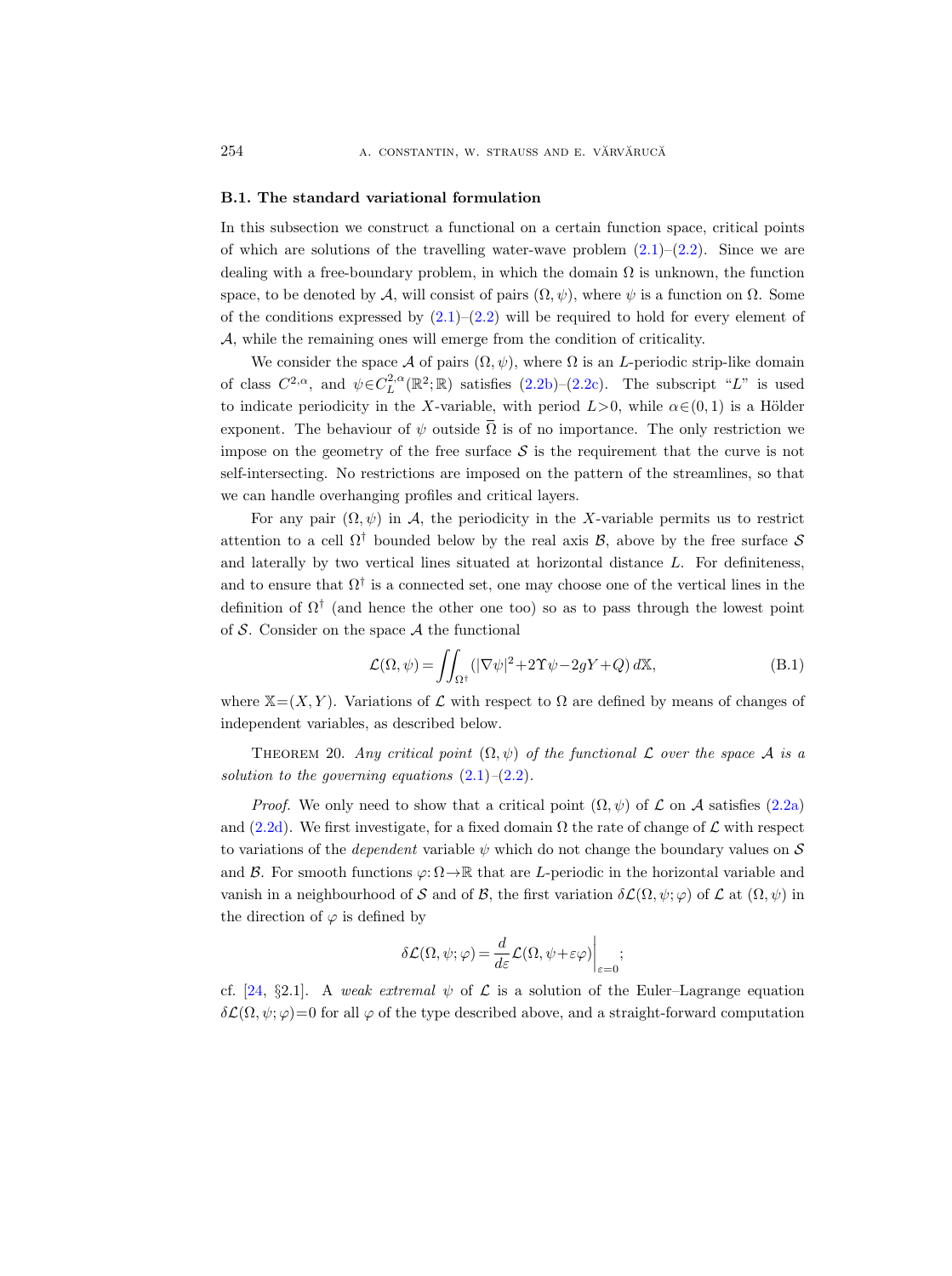shows that the weak extremals  $\psi \in C^{2,\alpha}_{L}(\Omega;\mathbb{R})$  are precisely the solutions to the *Euler*-Lagrange equation

<span id="page-60-0"></span>
$$
\Delta \psi = \Upsilon \quad \text{in } \Omega. \tag{B.2}
$$

We now consider variations  $X \mapsto \mathfrak{D}_{\varepsilon}(X)$  of the *independent* variables X, allowing modifications of the domain  $\Omega$ , but such that the modified domains are still L-periodic strip-like domains. This leads to the notion of strong inner extremals that will not only satisfy an equation of Euler–Lagrange-type but also a free boundary condition, cf. [\[24,](#page-66-21) §3.2]. Given a vector field  $\mathfrak{f} \in C_L^{2,\alpha}(\mathbb{R}^2;\mathbb{R}^2)$ , the support of which is contained in the upper half-plane  $\{X:Y>0\}$ , consider the parameter-dependent family of mappings  $\mathfrak{D}_{\varepsilon}:\mathbb{R}^2\to\mathbb{R}^2$ defined by

$$
\mathfrak{D}_{\varepsilon}(\mathbb{X}) = \mathbb{X} + \varepsilon f(\mathbb{X}).
$$

Let  $\Omega_{\varepsilon}=\mathfrak{D}_{\varepsilon}(\Omega)$ . For  $|\varepsilon|<\varepsilon_0$  with  $\varepsilon_0>0$  sufficiently small,  $\mathfrak{D}_{\varepsilon}$  is a diffeomorphism from  $\overline{\Omega}$  onto  $\overline{\Omega}_{\varepsilon}$ . For a given  $\psi \in C^{2,\alpha}_{L}(\overline{\Omega};\mathbb{R})$  we can now define a *strong inner variation in the* direction of f by

$$
\psi_{\varepsilon}(\mathbb{X}) = \psi(\mathfrak{D}_{\varepsilon}^{-1}(\mathbb{X})) \text{ for } \mathbb{X} \in \overline{\Omega}_{\varepsilon} \text{ and } \varepsilon \in (-\varepsilon_0, \varepsilon_0).
$$

Note that, for any  $\varepsilon \in (-\varepsilon_0, \varepsilon_0)$ , the pair  $(\Omega_{\varepsilon}, \psi_{\varepsilon})$  still belongs to A. Correspondingly, the expression

$$
\partial \mathcal{L}(\Omega, \psi; \mathfrak{f}) = \frac{d}{d\varepsilon} \iint_{(\Omega_{\varepsilon})^{\dagger}} F(\mathbb{X}, \psi_{\varepsilon}(\mathbb{X}), \nabla \psi_{\varepsilon}(\mathbb{X})) d\mathbb{X} \bigg|_{\varepsilon=0},
$$

where

<span id="page-60-2"></span>
$$
F(X, Y, z, p_1, p_2) = p_1^2 + p_2^2 + 2\Upsilon z - 2gY + Q \tag{B.3}
$$

is the integrand in the functional  $\mathcal{L}$ , is called the *inner variation* of the functional  $\mathcal{L}$ at  $\psi$  in the direction of the vector field f. A mapping  $\psi \in C_L^{2,\alpha}(\overline{\Omega};\mathbb{R})$  is said to be a strong inner extremal of  $\mathcal L$  if  $\partial \mathcal L(\Omega, \psi; \mathfrak{f})=0$  holds for all such vector fields f. Also, a mapping  $\psi \in C^{2,\alpha}_L(\overline{\Omega};\mathbb{R})$  is said to be an *inner extremal* of  $\mathcal L$  if  $\partial \mathcal F(\Omega,\psi;\mathfrak f)=0$  holds for the subclass of vector fields f that vanish in a neighbourhood of  $S$  and of  $B$ . Any inner extremal  $\psi \in C^{2,\alpha}_L(\overline{\Omega};\mathbb{R})$  will satisfy the *Noether equation* 

<span id="page-60-1"></span>
$$
(\Delta \psi - \Upsilon)\nabla \psi = 0 \quad \text{in } \Omega; \tag{B.4}
$$

cf.  $[24, §3.1]$  $[24, §3.1]$  and Proposition 1, §3.2]. Note the equivalence of  $(B.2)$  and  $(B.4)$  if stagnation points do not occur. However, in our setting stagnation points are permissible.

Moreover, a strong inner extremal satisfies  $(B.4)$  as well as the boundary conditions

<span id="page-60-3"></span>
$$
\begin{cases}\n\nu_1 \left( p_1 \frac{\partial F}{\partial p_1} - F \right) + \nu_2 p_1 \frac{\partial F}{\partial p_2} = 0, \\
\nu_1 p_2 \frac{\partial F}{\partial p_1} + \nu_2 \left( p_2 \frac{\partial F}{\partial p_2} - F \right) = 0,\n\end{cases}
$$
 on  $\mathcal{S}$ , (B.5)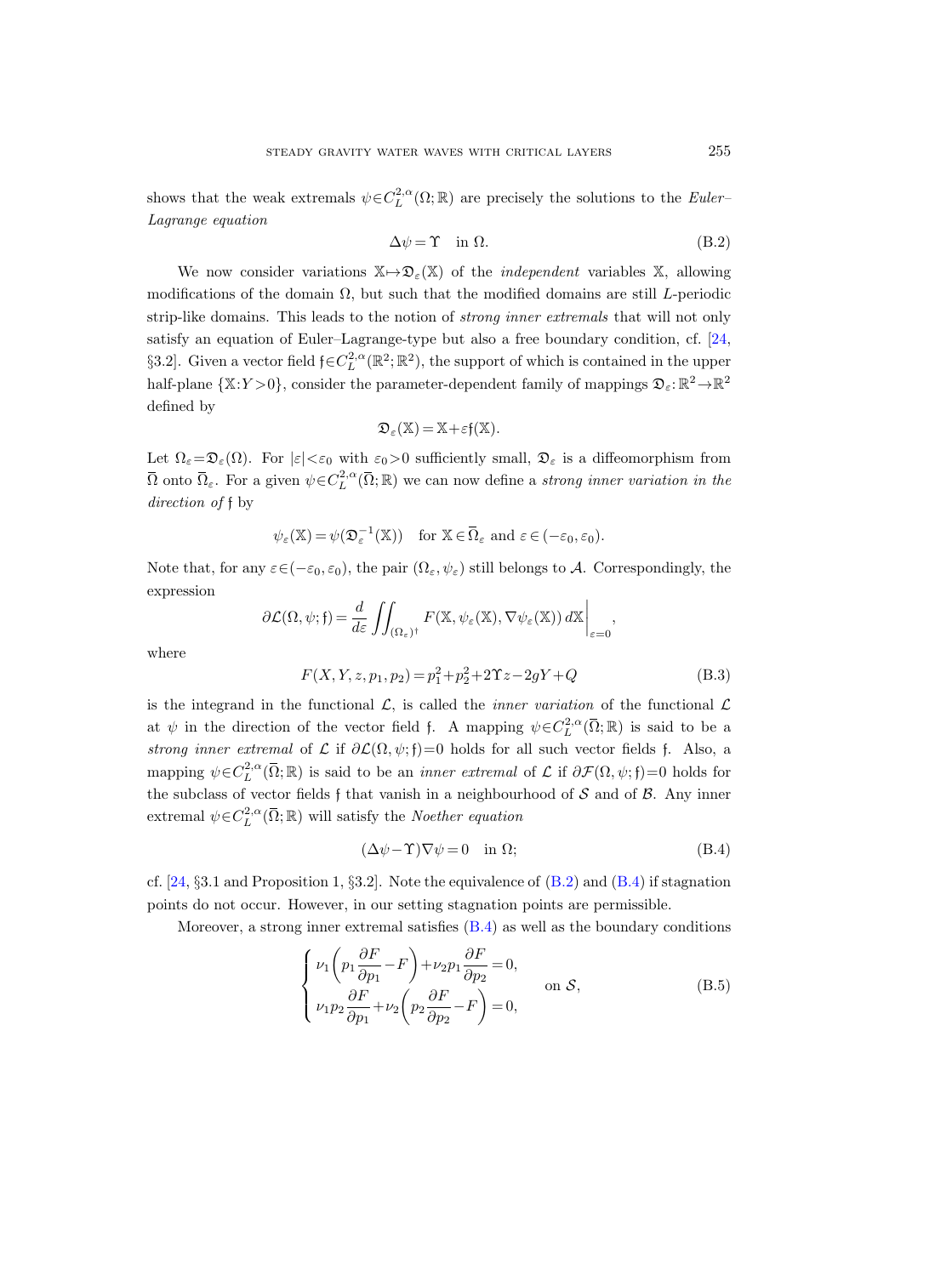where  $\nu=(\nu_1,\nu_2)$  is the outer unit normal to S and F is defined in [\(B.3\)](#page-60-2). The condition  $\psi=0$  on S, which must hold since  $(\Omega, \psi) \in \mathcal{A}$ , ensures that  $\nu$  is collinear with  $\nabla_{\mathbb{X}} \psi$  at all points  $X \in \mathcal{S}$  where  $\nabla_X \psi(X) \neq (0, 0)$ . At every such point, a mere substitution into [\(B.5\)](#page-60-3) in combination with [\(2.2b\)](#page-5-8) leads us to [\(2.2d\)](#page-5-1). On the other hand, at points  $\mathbb{X} \in \mathcal{S}$  where  $\nabla_{\mathbb{X}} \psi(\mathbb{X}) = (0, 0)$ , inspection of [\(B.5\)](#page-60-3) yields  $F = 0$ , which in this case is the same as [\(2.2d\)](#page-5-1).  $\Box$ This completes the proof of Theorem [20.](#page-59-1)

Remark 21. While Theorem [20](#page-59-1) is specifically formulated for flows with constant vorticity, there is a counterpart for travelling waves on flows with general vorticity distributions, in which case equation  $(2.2a)$  is replaced by

$$
\Delta \psi = \Upsilon(\psi),
$$

where now  $\Upsilon$  is an arbitrary function of one variable. In this case, we would work on the same space A, but with the functional  $\mathcal L$  in  $(B.1)$  replaced by

$$
\mathcal{L}(\Omega, \psi) = \iint_{\Omega^{\dagger}} (|\nabla \psi|^2 + 2\Xi(\psi) - 2gY + Q) d\mathbb{X},
$$

and, correspondingly, the integrand  $F$  in  $(B.3)$  being replaced by

$$
F(X, Y, z, p_1, p_2) = p_1^2 + p_2^2 + 2\Xi(z) - 2gY + Q,
$$

where  $\Xi(z) = \int_0^z \Upsilon(s) ds$ . Even discontinuous vorticity functions  $\Upsilon$  are permissible if one lowers the regularity requirements and uses a suitable weak formulation (see [\[17\]](#page-65-22) and [\[48\]](#page-67-2)). The setting of weak solutions is well-suited for the use of geometric methods to investigate the behaviour of the surface wave profile near stagnation points; cf. [\[46\]](#page-66-22), [\[47\]](#page-66-23).

## <span id="page-61-0"></span>B.2. An alternative variational formulation

Since one of the great advantages of Lagrangian dynamics is the freedom it allows in the choice of coordinates and since variational formulations involving as few dependent and independent variables as possible are preferable, in what follows we express the functional  $\mathcal{L}$ , with a suitably restricted domain of definition, in terms of the function v associated as in §[2.1](#page-6-0) with each strip-like domain  $\Omega$ . We obtain in this way exactly the functional  $\Lambda$ given by  $(2.42)$ , the critical points of which have been shown in §[2.3](#page-13-0) to correspond to the single pseudodifferential equation  $(2.22a)$  coupled with the scalar constraint  $(2.22b)$ . We establish therefore a precise correspondence between the functional  $\Lambda$  acting on functions of one variable and the energy-type functional  $\mathcal L$  in the physical variables.

Let  $\Omega$  be an arbitrary  $2\pi/k$ -periodic strip-like domain of class  $C^{1,\alpha}$ , for some  $\alpha \in$  $(0, 1)$ , and let  $\psi^{\Omega}$  be the unique solution of  $(2.2a)-(2.2c)$  $(2.2a)-(2.2c)$  $(2.2a)-(2.2c)$ . Let  $h>0$  denote the conformal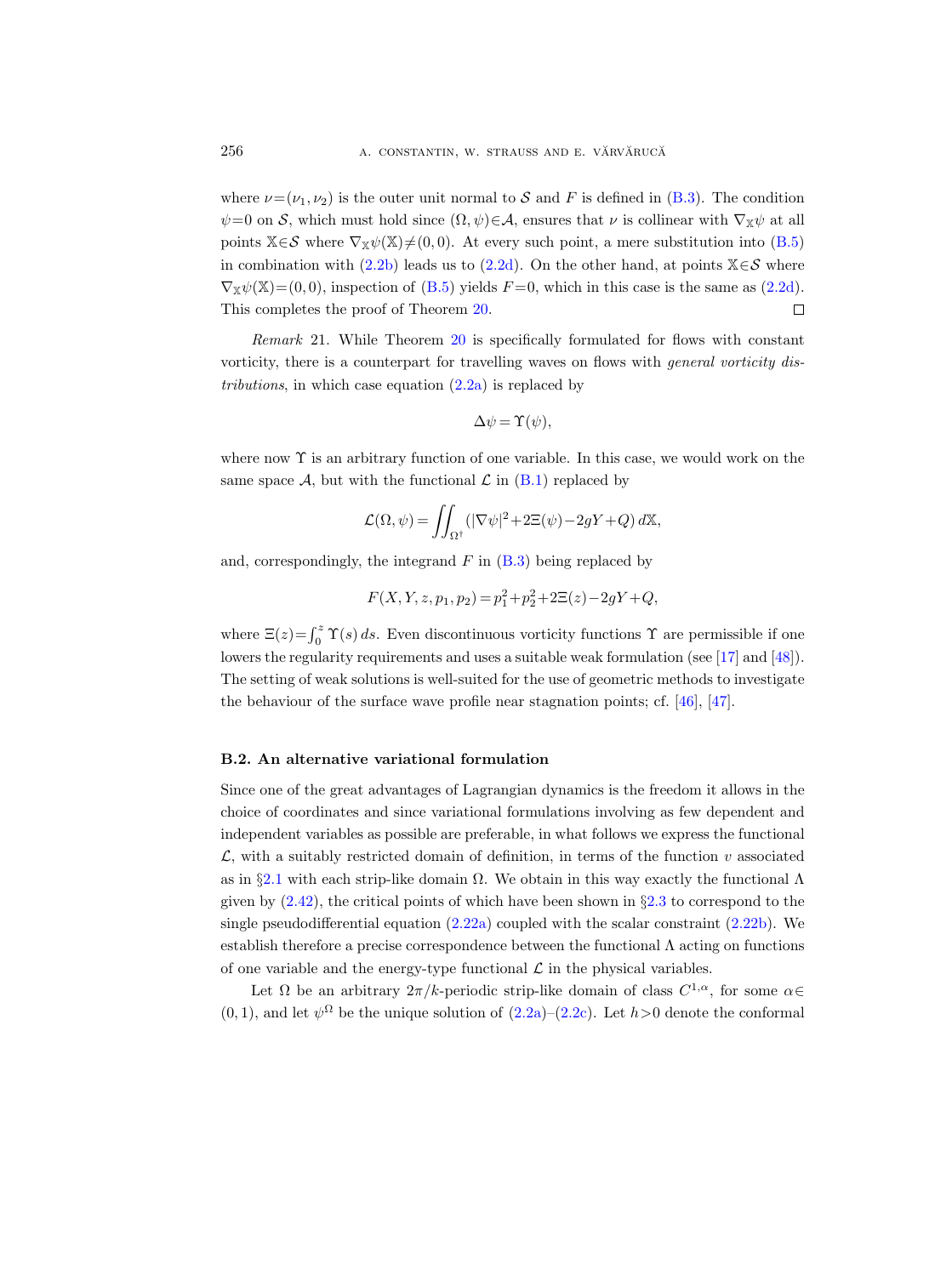mean depth of  $\Omega$ , let  $U+iV$  be a conformal mapping from  $\mathcal{R}_{kh}$  to  $\Omega$  having the properties  $(2.4)$ – $(2.7)$ , and let v be given by  $(2.8)$ . Let  $\Omega^{\dagger}$  be defined as in the previous subsection, so that each of its lateral boundaries passes through a lowest point (trough) of  $S$ , and let us denote by  $S^{\dagger}$  and  $\mathcal{B}^{\dagger}$  the top and bottom boundaries of  $\Omega^{\dagger}$ . We choose for convenience the conformal mapping  $U+iV$  so that  $S^{\dagger}$  is the image of the horizontal line segment  $\{(x, 0): x \in [-\pi, \pi]\}.$  (This can be achieved by a suitable horizontal translation.)

<span id="page-62-0"></span>THEOREM 22. Let  $\mathcal L$  be the functional given by  $(B.1)$ . Then

$$
\mathcal{L}(\Omega, \psi^{\Omega}) = \int_{-\pi}^{\pi} \left( Qv - gv^2 - \frac{\Upsilon^2}{3} v^3 \right) \left( \frac{1}{k} + \mathcal{C}_{kh}(v') \right) dx \n+ \int_{-\pi}^{\pi} \left( m - \frac{\Upsilon}{2} v^2 \right) \left( \frac{m}{kh} - \frac{\Upsilon}{2kh} [v^2] - \Upsilon \mathcal{C}_{kh}(vv') \right) dx.
$$
\n(B.6)

Therefore, if we write

 $v = h + w$ ,

where w is a  $2\pi$ -periodic function of zero mean, we have

$$
\mathcal{L}(\Omega, \psi^{\Omega}) = \Lambda(w, h),
$$

where the functional  $\Lambda$  is given by  $(2.42)$ .

*Proof.* For notational convenience, we use throughout the proof the notation  $\psi$  instead of  $\psi^{\Omega}$ . (It should be kept in mind, however, that  $\psi$  satisfies  $(2.2a)-(2.2c)$  $(2.2a)-(2.2c)$  $(2.2a)-(2.2c)$ , and is not an arbitrary function on  $\Omega$ .) Let  $\beta \in \mathbb{R}$  be such that  $\mathcal{B}^{\dagger}$  is be the conformal image of a segment  $\{(x, -kh):x\in[\beta-\pi,\beta+\pi]\}.$ 

Firstly, denoting by  $\nu$  the outward unit normal at the boundary  $\partial\Omega$  of  $\Omega$ , Green's formula yields

$$
\iint_{\Omega^{\dagger}} |\nabla \psi|^2 d\mathbb{X} = -\Upsilon \iint_{\Omega^{\dagger}} \psi d\mathbb{X} - m \int_{\mathcal{B}^{\dagger}} \frac{\partial \psi}{\partial \nu} d\sigma,
$$

by periodicity in the X-variable and by taking  $(2.2a)-(2.2c)$  $(2.2a)-(2.2c)$  $(2.2a)-(2.2c)$  into account. The outer normal on B is  $\nu=(0,-1)$ , so that

$$
\frac{\partial \psi}{\partial \nu}(X,0) = -\psi_Y(X,0) \quad \text{on } \mathcal{B}.
$$

Recall that the conformal mapping is  $X=U(x, y)$ ,  $Y=V(x, y)$ . Since  $\psi_X(X, 0)=0$  by  $(2.2c)$ , from  $(2.11)$  we infer that

$$
\xi_y(x, -kh) = \psi_Y(X, 0)U_x(x, -kh), \quad x \in \mathbb{R},
$$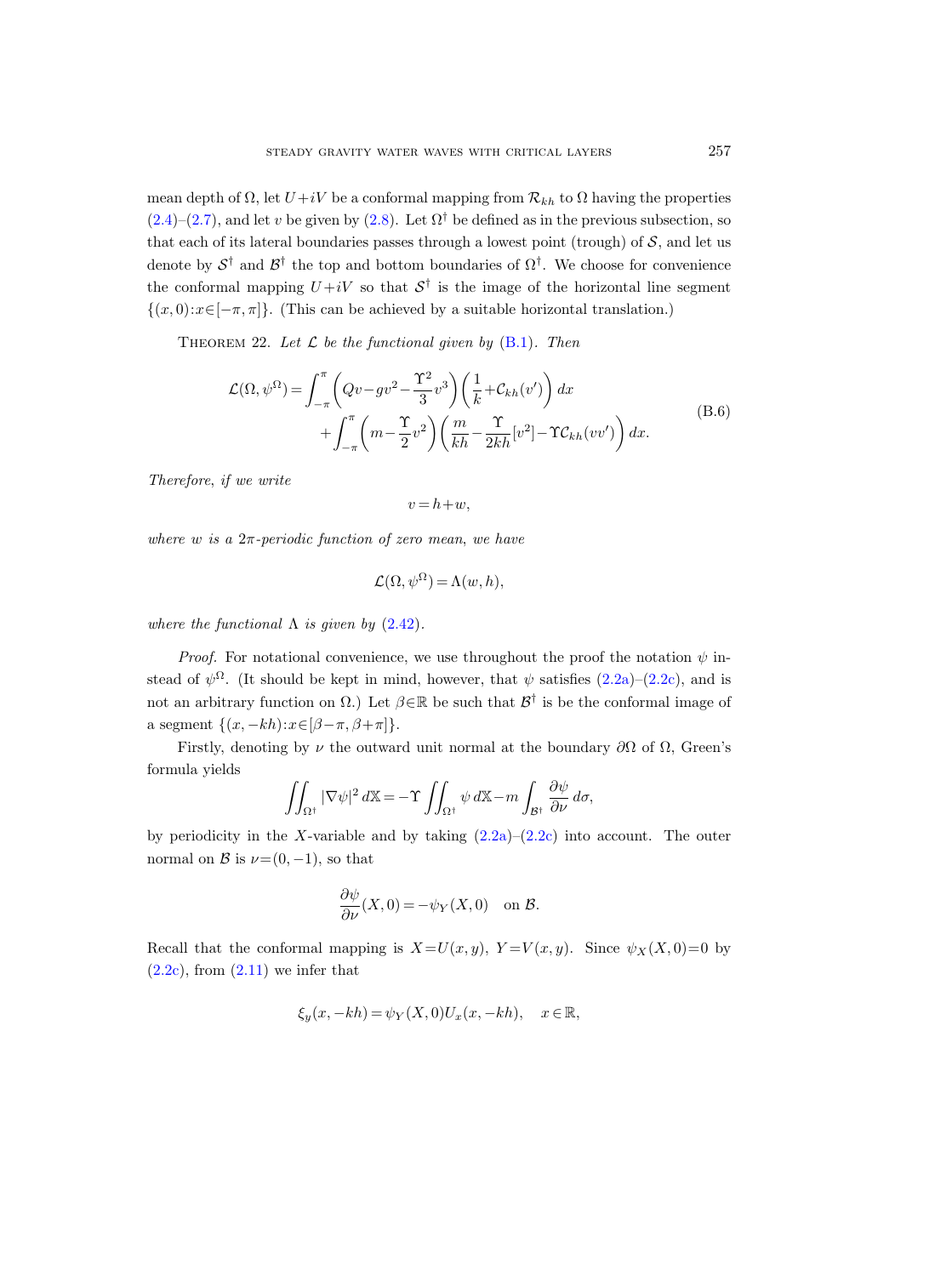as  $V_y=U_x$  by the Cauchy–Riemann equations. Therefore, using the periodicity of  $\xi$ ,

<span id="page-63-0"></span>
$$
\int_{\mathcal{B}^{\dagger}} \frac{\partial \psi}{\partial \nu} d\sigma = -\int_{\beta - \pi}^{\beta + \pi} \xi_y(x, -kh) dx = -\int_{-\pi}^{\pi} \xi_y(x, -kh) dx,
$$

$$
\iint_{\Omega^{\dagger}} |\nabla \psi|^2 d\mathbb{X} = -\Upsilon \iint_{\Omega^{\dagger}} \psi d\mathbb{X} + m \int_{-\pi}^{\pi} \xi_y(x, -kh) dx.
$$
(B.7)

Similarly,

so that

$$
\iint_{\Omega^{\dagger}} \psi \, d\mathbb{X} = \iint_{\Omega^{\dagger}} \left( \Delta \frac{Y^2}{2} \right) \psi \, d\mathbb{X}
$$
  
= 
$$
\iint_{\Omega^{\dagger}} \frac{Y^2}{2} \Delta \psi \, d\mathbb{X} + \int_{\partial \Omega^{\dagger}} \psi \frac{\partial}{\partial \nu} \left( \frac{Y^2}{2} \right) d\sigma - \int_{\partial \Omega^{\dagger}} \frac{Y^2}{2} \frac{\partial \psi}{\partial \nu} d\sigma
$$
  
= 
$$
\frac{\Upsilon}{2} \iint_{\Omega^{\dagger}} Y^2 \, d\mathbb{X} - \int_{S^{\dagger}} \frac{Y^2}{2} \frac{\partial \psi}{\partial \nu} d\sigma.
$$

But

$$
\nu=\frac{(-V_x,U_x)}{\sqrt{U_x^2+V_x^2}}
$$

is the outer normal on  $S$ , so that on  $S$  we have

$$
\frac{\partial \psi}{\partial \nu} = (\psi_X, \psi_Y) \cdot \nu = \frac{\psi_X U_y + \psi_Y V_y}{\sqrt{U_x^2 + V_x^2}} \bigg|_{(x,0)} = \frac{\xi_y}{\sqrt{U_x^2 + V_x^2}} \bigg|_{(x,0)},
$$

in view of [\(2.11\)](#page-8-8) and the Cauchy–Riemann equations

$$
U_x = V_y \quad \text{and} \quad U_y = -V_x.
$$

Since  $d\sigma = \sqrt{U_x^2 + V_x^2}|_{(x,0)} dx$ , we obtain

$$
\int_{\mathcal{S}^{\dagger}} \frac{Y^2}{2} \frac{\partial \psi}{\partial \nu} d\sigma = \int_{-\pi}^{\pi} \frac{V^2}{2} \xi_y \bigg|_{(x,0)} dx.
$$

Moreover, using the Cauchy–Riemann equations for  $U+iV$ , the divergence theorem, the periodicity in the X-variable and the fact that  $V(x, -kh)=0$  from [\(2.4\)](#page-7-5), we get

$$
\iint_{\Omega^{\dagger}} Y^2 d\mathbb{X} = \iint_{\Omega^{\dagger}} \nabla_{\mathbb{X}} \cdot \left(0, \frac{Y^3}{3}\right) d\mathbb{X} = \frac{1}{3} \int_{-\pi}^{\pi} V^3(x, 0) V_y(x, 0) dx \n= \frac{1}{3} \int_{-\pi}^{\pi} V^3(x, 0) U_x(x, 0) dx.
$$

Combining the last four displayed equations, we obtain

$$
\iint_{\Omega^{\dagger}} \psi \, d\mathbb{X} = \frac{\Upsilon}{6} \int_{-\pi}^{\pi} V^3(x,0) U_x(x,0) \, dx - \frac{1}{2} \int_{-\pi}^{\pi} V^2(x,0) \xi_y(x,0) \, dx.
$$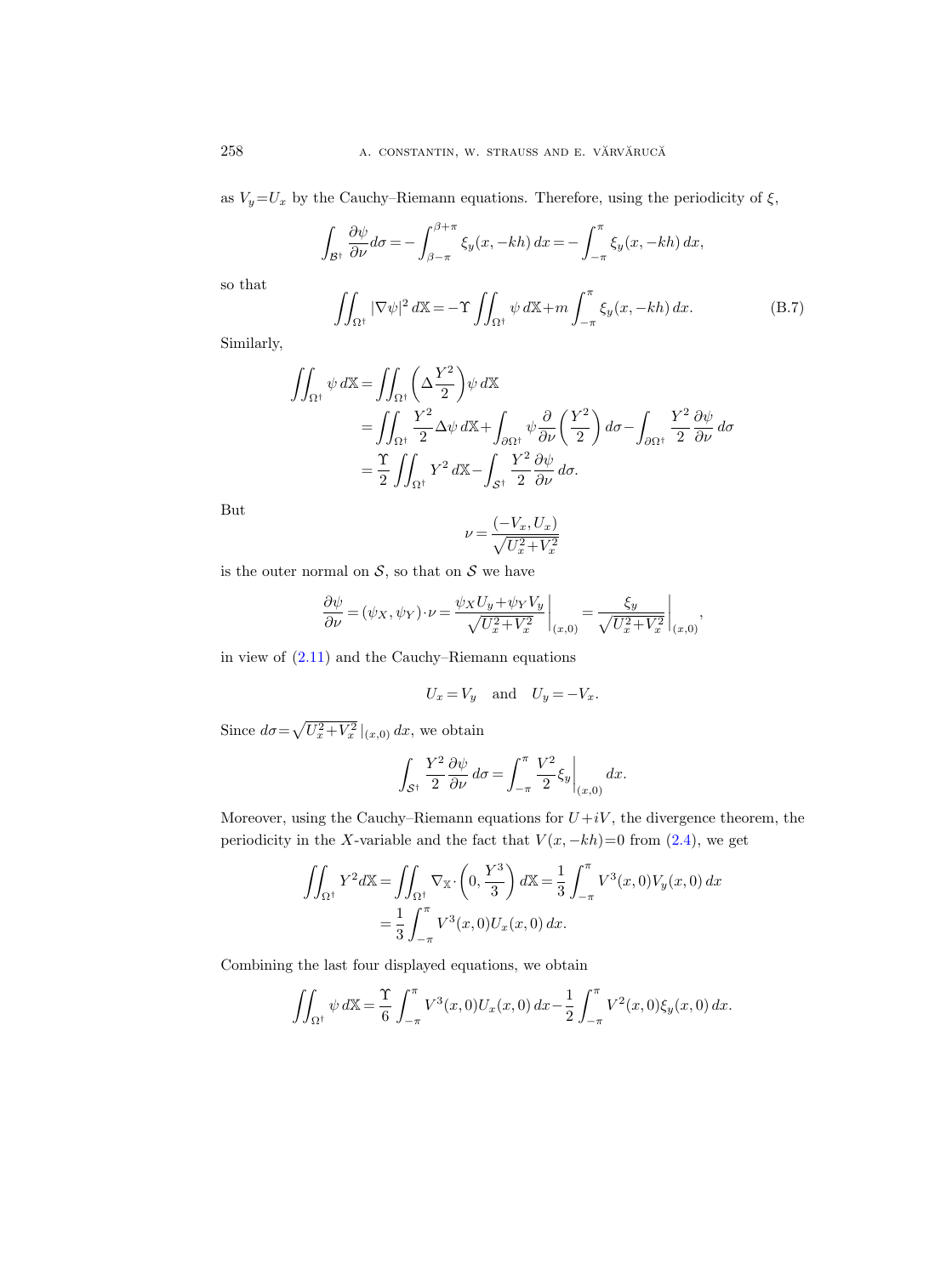Proceeding as above, we also get

$$
\iint_{\Omega^{\dagger}} 1 d\mathbb{X} = \int_{-\pi}^{\pi} V(x,0) U_x(x,0) dx \text{ and } \iint_{\Omega^{\dagger}} Y d\mathbb{X} = \frac{1}{2} \int_{-\pi}^{\pi} V^2(x,0) U_x(x,0) dx.
$$

Substituting the last three relations and  $(B.7)$  into  $(B.1)$  yields

$$
\mathcal{L}(\Omega, \psi) = m \int_{-\pi}^{\pi} \xi_y(x, -kh) dx - \frac{\Upsilon}{2} \int_{-\pi}^{\pi} V^2(x, 0) \xi_y(x, 0) dx + \int_{-\pi}^{\pi} \left( \frac{\Upsilon^2}{6} V^3(x, 0) - V^2(x, 0) + QV(x, 0) \right) U_x(x, 0) dx.
$$

Taking  $(2.12)$  into account to express

$$
\xi_y = \Upsilon V V_y + \zeta_y = \Upsilon V U_x + \zeta_y
$$

and using  $V=0$  on  $y=-hk$ , we get

$$
\mathcal{L}(\Omega, \psi) = m \int_{-\pi}^{\pi} \zeta_y(x, -kh) dx - \frac{\Upsilon}{2} \int_{-\pi}^{\pi} V^2(x, 0) \zeta_y(x, 0) dx + \int_{-\pi}^{\pi} \left( -\frac{\Upsilon^2}{3} V^3(x, 0) - g V^2(x, 0) + Q V(x, 0) \right) U_x(x, 0) dx.
$$

However, the harmonicity  $(2.13a)$  of  $\zeta$  in the strip  $\mathcal{R}_{kh}$  yields

$$
\int_{-\pi}^{\pi} \zeta_y(x, -kh) dx = \int_{-\pi}^{\pi} \zeta_y(x, 0) dx,
$$

so that

$$
\mathcal{L}(\Omega, \psi) = \int_{-\pi}^{\pi} \left( QV(x, 0) - gV^2(x, 0) - \frac{\Upsilon^2}{3} V^3(x, 0) \right) U_x(x, 0) dx \n+ \int_{-\pi}^{\pi} \left( m - \frac{\Upsilon}{2} V^2(x, 0) \right) \zeta_y(x, 0) dx.
$$

Using the relations [\(2.19\)](#page-9-6), the fact that

$$
U_x(x, 0) = V_y(x, 0) = \frac{1}{k} + (\mathcal{C}_{kh}(v'))(x), \quad x \in \mathbb{R},
$$

and recalling that  $\psi$  stands for  $\psi^{\Omega}$ , we obtain [\(B.6\)](#page-62-0).

 $\Box$ 

# Acknowledgements

The authors are grateful for helpful comments from the referee. The research of the first author and partly that of the third author were supported by the ERC Advanced Grant "Nonlinear studies of water flows with vorticity", and that of the second author by NSF Grant DMS-1007960. The third author would also like to thank the Isaac Newton Institute for Mathematical Sciences, Cambridge, for support and hospitality during the programme "Free Boundary Problems and Related Topics", where work on this paper was undertaken.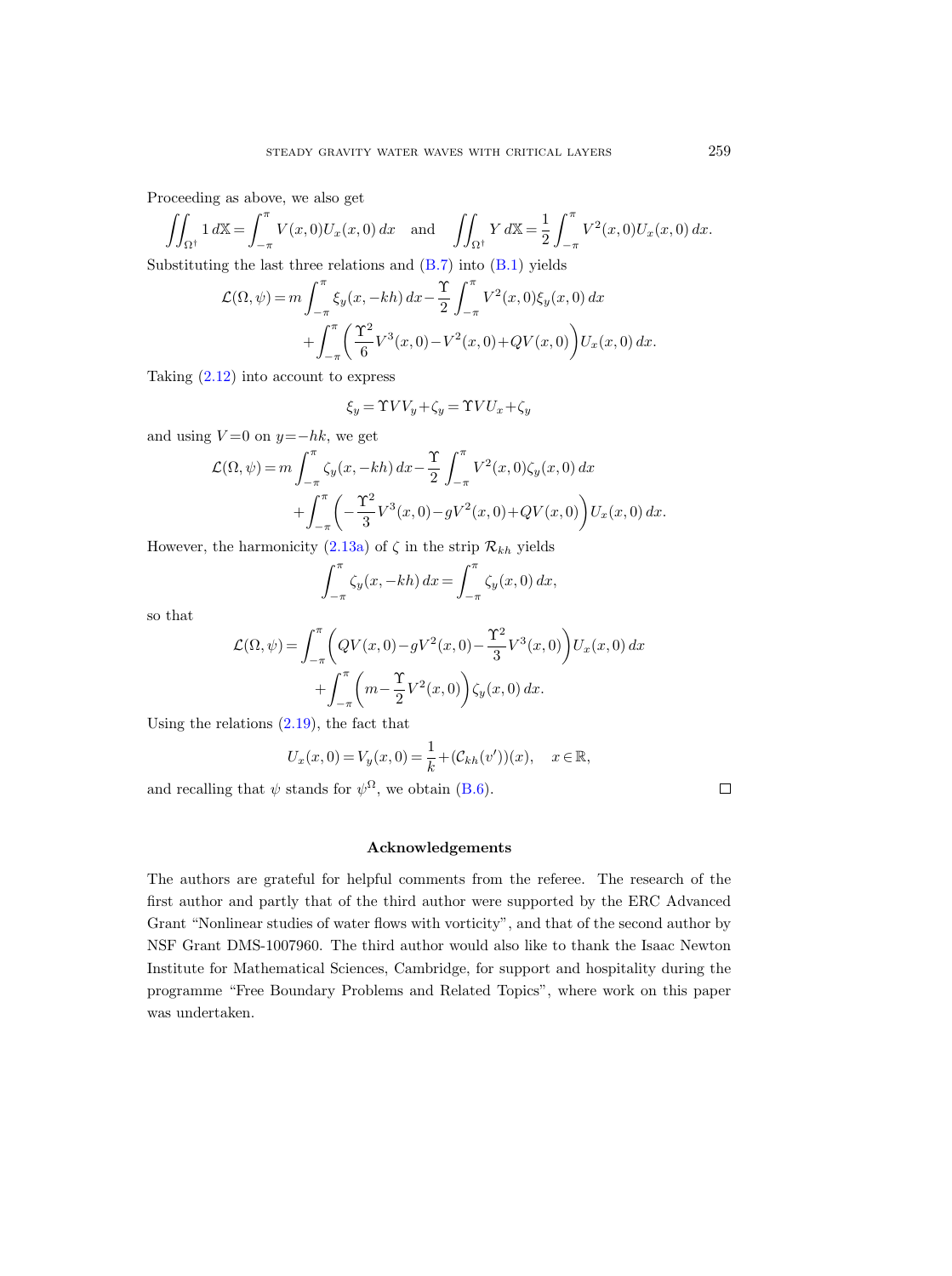#### References

- <span id="page-65-0"></span>[1] AMICK, C. J. & TOLAND, J. F., On periodic water-waves and their convergence to solitary waves in the long-wave limit. Philos. Trans. Roy. Soc. A, 303 (1981), 633–669.
- <span id="page-65-8"></span>[2] BABENKO, K. I., Some remarks on the theory of surface waves of finite amplitude. Dokl. Akad. Nauk SSSR, 294 (1987), 1033–1037 (Russian); English translation in Soviet Math. Dokl., 35 (1987), 599–603.
- <span id="page-65-9"></span>[3] BUFFONI, B., DANCER, E.N. & TOLAND, J.F., The regularity and local bifurcation of steady periodic water waves. Arch. Ration. Mech. Anal., 152 (2000), 207–240.
- <span id="page-65-10"></span>[4] — The sub-harmonic bifurcation of Stokes waves. Arch. Ration. Mech. Anal., 152 (2000), 241–271.
- <span id="page-65-11"></span>[5] BUFFONI, B., SÉRÉ, É. & TOLAND, J. F., Surface water waves as saddle points of the energy. Calc. Var. Partial Differential Equations, 17 (2003), 199–220.
- <span id="page-65-12"></span>[6] BUFFONI, B. & TOLAND, J. F., Analytic Theory of Global Bifurcation. Princeton Series in Applied Mathematics. Princeton University Press, Princeton, NJ, 2003.
- <span id="page-65-17"></span>[7] Burckel, R. B., An Introduction to Classical Complex Analysis. Vol. 1. Pure and Applied Mathematics, 82. Academic Press, New York–London, 1979.
- <span id="page-65-21"></span>[8] BURTON, G. R. & TOLAND, J. F., Surface waves on steady perfect-fluid flows with vorticity. Comm. Pure Appl. Math., 64 (2011), 975–1007.
- <span id="page-65-2"></span>[9] Constantin, A., The trajectories of particles in Stokes waves. Invent. Math., 166 (2006), 523–535.
- <span id="page-65-1"></span>[10] — Nonlinear Water Waves with Applications to Wave-Current Interactions and Tsunamis. CBMS-NSF Regional Conference Series in Applied Mathematics, 81. SIAM, Philadelphia, PA, 2011.
- <span id="page-65-15"></span>[11] CONSTANTIN, A., EHRNSTRÖM, M. & WAHLEN, E., Symmetry of steady periodic gravity water waves with vorticity. Duke Math. J., 140 (2007), 591-603.
- <span id="page-65-14"></span>[12] Constantin, A. & Escher, J., Symmetry of steady periodic surface water waves with vorticity. J. Fluid Mech., 498 (2004), 171–181.
- <span id="page-65-4"></span> $[13]$  — Analyticity of periodic traveling free surface water waves with vorticity. Ann. of Math., 173 (2011), 559–568.
- <span id="page-65-20"></span>[14] Constantin, A., Sattinger, D. & Strauss, W., Variational formulations for steady water waves with vorticity. J. Fluid Mech., 548 (2006), 151-163.
- <span id="page-65-6"></span>[15] Constantin, A. & Strauss, W., Exact steady periodic water waves with vorticity. Comm. Pure Appl. Math., 57 (2004), 481–527.
- <span id="page-65-3"></span> $[16]$  — Pressure beneath a Stokes wave. Comm. Pure Appl. Math., 63 (2010), 533–557.
- <span id="page-65-22"></span> $[17]$  — Periodic traveling gravity water waves with discontinuous vorticity. Arch. Ration. Mech. Anal., 202 (2011), 133–175.
- <span id="page-65-5"></span>[18] CONSTANTIN, A. & VĂRVĂRUCĂ, E., Steady periodic water waves with constant vorticity: regularity and local bifurcation. Arch. Ration. Mech. Anal., 199 (2011), 33–67.
- <span id="page-65-16"></span>[19] Crandall, M. G. & Rabinowitz, P. H., Bifurcation from simple eigenvalues. J. Funct. Anal., 8 (1971), 321–340.
- <span id="page-65-13"></span>[20] DANCER, E.N., Bifurcation theory for analytic operators. Proc. London Math. Soc., 26 (1973), 359–384.
- <span id="page-65-7"></span>[21] Dubreil-Jacotin, M.-L., Sur la d´etermination rigoureuse des ondes permanentes p´eriodiques d'ampleur finie. J. Math. Pures Appl., 13 (1934), 217–291.
- <span id="page-65-18"></span>[22] Dym, H. & McKean, H. P., Fourier Series and Integrals. Probability and Mathematical Statistics, 14. Academic Press, New York–London, 1972.
- <span id="page-65-19"></span>[23] FRIEDRICHS, K., Über ein Minimumproblem für Potentialströmungen mit freiem Rande. Math. Ann., 109 (1934), 60–82.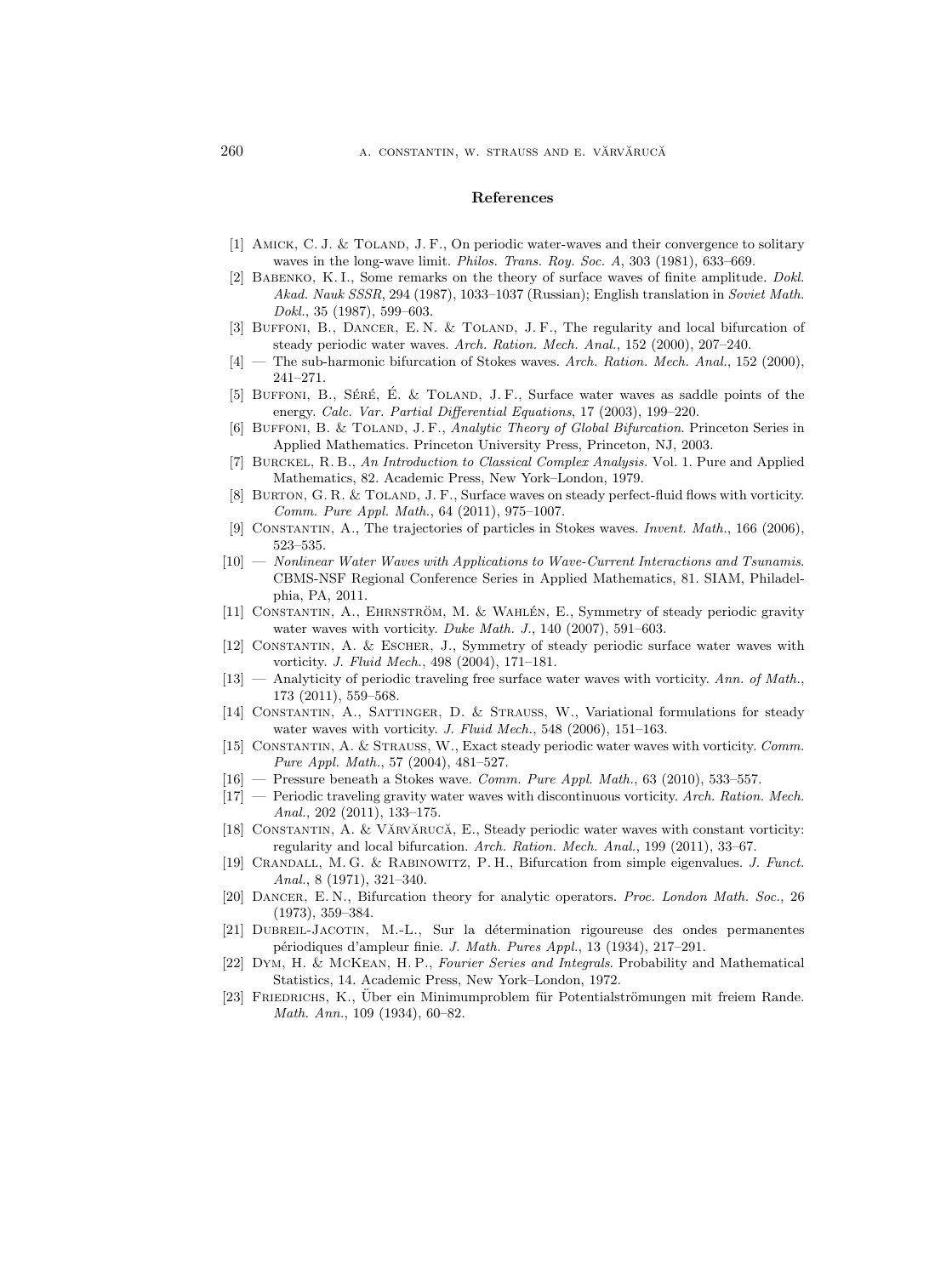- <span id="page-66-21"></span>[24] GIAQUINTA, M. & HILDEBRANDT, S., Calculus of Variations. I. Grundlehren der Mathematischen Wissenschaften, 310. Springer, Berlin–Heidelberg, 1996.
- <span id="page-66-6"></span>[25] JONSSON, I. G., Wave-current interactions, in The Sea (Le Méhauté, B. and Hanes, D.M. eds.), Ocean Eng. Sc., 9 (A), pp. 65–120. Wiley, 1990.
- <span id="page-66-10"></span>[26] Ko, J. & Strauss, W., Effect of vorticity on steady water waves. J. Fluid Mech., 608 (2008), 197–215.
- <span id="page-66-11"></span> $[27]$  — Large-amplitude steady rotational water waves. Eur. J. Mech. B Fluids, 27 (2008), 96–109.
- <span id="page-66-20"></span>[28] Luke, J. C., A variational principle for a fluid with a free surface. J. Fluid Mech., 27 (1967), 395–397.
- <span id="page-66-12"></span>[29] OKAMOTO, H. & SHOJI, M., The Mathematical Theory of Permanent Progressive Water-Waves. Advanced Series in Nonlinear Dynamics, 20. World Scientific, River Edge, NJ, 2001.
- <span id="page-66-16"></span>[30] Rabinowitz, P. H., Some global results for nonlinear eigenvalue problems. J. Funct. Anal., 7 (1971), 487–513.
- <span id="page-66-14"></span>[31] SHARGORODSKY, E. & TOLAND, J. F., Bernoulli free-boundary problems. Mem. Amer. Math. Soc., 196:914 (2008).
- <span id="page-66-0"></span>[32] SPIELVOGEL, E. R., A variational principle for waves of infinite depth. Arch. Ration. Mech. Anal., 39 (1970), 189–205.
- <span id="page-66-19"></span>[33] STEIN, E. M., Harmonic Analysis: Real-Variable Methods, Orthogonality, and Oscillatory Integrals. Princeton Mathematical Series, 43. Princeton University Press, Princeton, NJ, 1993.
- <span id="page-66-8"></span>[34] Strauss, W., Steady water waves. Bull. Amer. Math. Soc., 47 (2010), 671–694.
- <span id="page-66-17"></span>[35] — Rotational steady periodic water waves with stagnation points. Talk at SIAM Conference on Analysis of Partial Differential Equations (San Diego, CA, 2011).
- <span id="page-66-5"></span>[36] Teles da Silva, A. F. & Peregrine, D. H., Steep, steady surface waves on water of finite depth with constant vorticity. J. Fluid Mech., 195 (1988), 281-302.
- <span id="page-66-7"></span>[37] THOMSON, W. (LORD KELVIN), On a disturbing infinity in Lord Rayleigh's solution for waves in a plane vortex stratum. Nature, 23 (1880), 45–46.
- <span id="page-66-1"></span>[38] Toland, J. F., Stokes waves. Topol. Methods Nonlinear Anal., 7 (1996), 1–48.
- <span id="page-66-15"></span>[39] — On a pseudo-differential equation for Stokes waves. Arch. Ration. Mech. Anal., 162 (2002), 179–189.
- <span id="page-66-18"></span>[40] TORCHINSKY, A., Real-Variable Methods in Harmonic Analysis. Dover, Mineola, NY, 2004.
- <span id="page-66-13"></span>[41] VANDEN-BROECK, J.-M., Some new gravity waves in water of finite depth. Phys. Fluids, 26 (1983), 2385–2387.
- <span id="page-66-4"></span>[42] VĂRVĂRUCĂ, E., Singularities of Bernoulli free boundaries. Comm. Partial Differential Equations, 31 (2006), 1451–1477.
- <span id="page-66-2"></span>[43] — Some geometric and analytic properties of solutions of Bernoulli free-boundary problems. Interfaces Free Bound., 9 (2007), 367–381.
- <span id="page-66-3"></span>[44] — Bernoulli free-boundary problems in strip-like domains and a property of permanent waves on water of finite depth. Proc. Roy. Soc. Edinburgh Sect. A, 138 (2008), 1345– 1362.
- <span id="page-66-9"></span>[45] — On the existence of extreme waves and the Stokes conjecture with vorticity. J. Differential Equations, 246 (2009), 4043–4076.
- <span id="page-66-22"></span>[46] VĂRVĂRUCĂ, E. & WEISS, G. S., A geometric approach to generalized Stokes conjectures. Acta Math., 206 (2011), 363–403.
- <span id="page-66-23"></span> $[47]$  — The Stokes conjecture for waves with vorticity. Ann. Inst. H. Poincaré Anal. Non Linéaire, 29 (2012), 861–885.